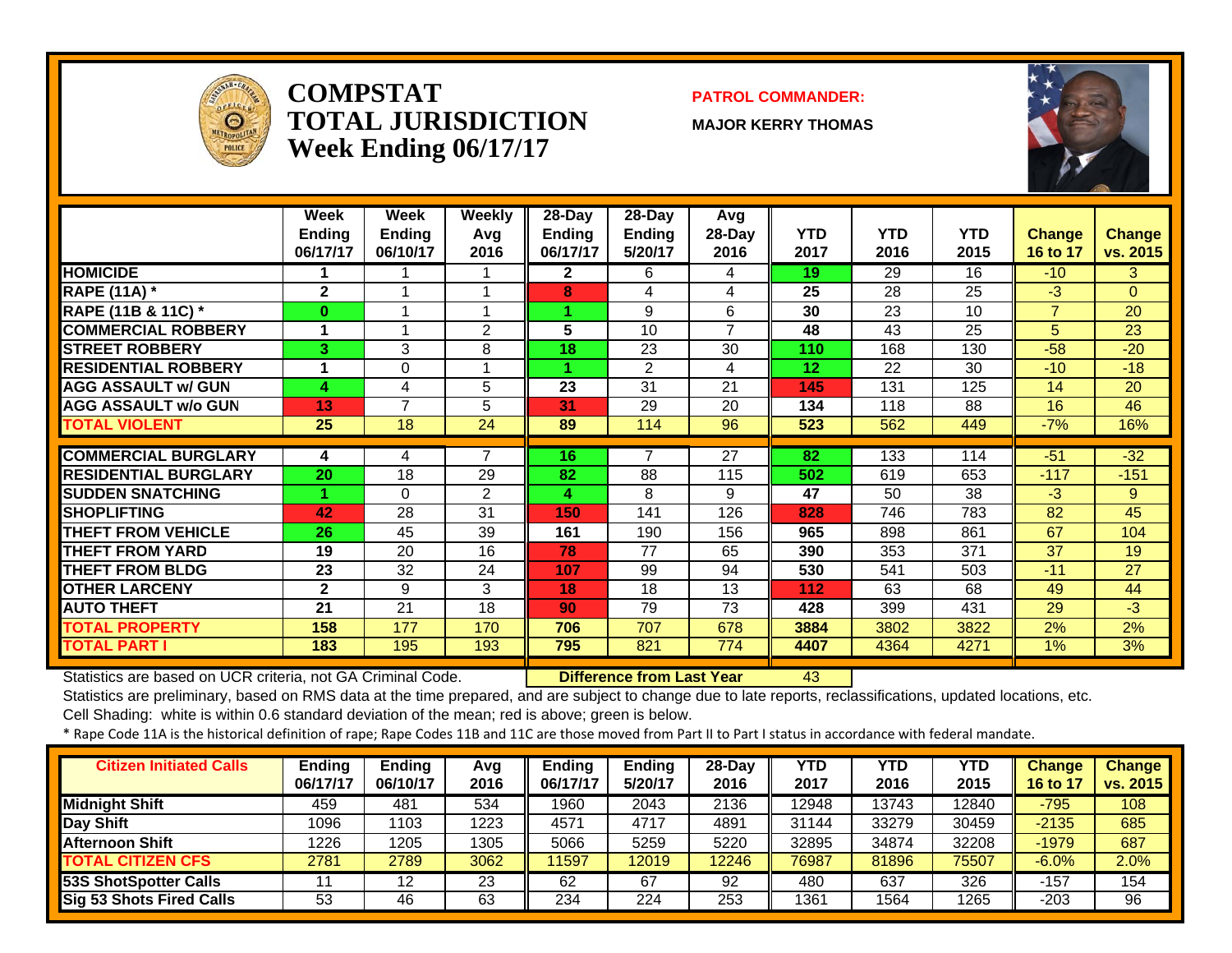# Θ

## **Unincorporated Chatham County PATROL COMMANDER:**

**MAJOR KERRY THOMAS**



# **Week Ending 06/17/17**

|                               | Week<br><b>Ending</b><br>06/17/17 | Week<br><b>Ending</b><br>06/10/17 | <b>Weekly</b><br>Avq<br>2016 | 28-Day<br>Ending<br>06/17/17 | $28$ -Day<br><b>Ending</b><br>5/20/17 | Avg<br>28-Day<br>2016 | <b>YTD</b><br>2017 | <b>YTD</b><br>2016 | <b>YTD</b><br>2015 | <b>Change</b><br>16 to 17 | <b>Change</b><br>vs. 2015 |
|-------------------------------|-----------------------------------|-----------------------------------|------------------------------|------------------------------|---------------------------------------|-----------------------|--------------------|--------------------|--------------------|---------------------------|---------------------------|
| <b>HOMICIDE</b>               | 0                                 | 0                                 | 0.1                          | 0                            | 0                                     | 0.5                   | 4                  | 4                  | 2                  | 0                         | $\mathbf{2}$              |
| <b>RAPE (11A)</b> *           |                                   | 0                                 | 0.1                          |                              | $\Omega$                              | 0.5                   | 3                  | 5                  | 5                  | $-2$                      | $-2$                      |
| <b>RAPE (11B &amp; 11C) *</b> | $\bf{0}$                          |                                   | 0.3                          |                              |                                       | 1.1                   | 9                  | 4                  | 2                  | 5.                        | $\overline{7}$            |
| <b>COMMERCIAL ROBBERY</b>     | $\bf{0}$                          |                                   | 0.2                          |                              |                                       | 0.9                   | 3                  | 7                  | 5                  | -4                        | $-2$                      |
| <b>STREET ROBBERY</b>         | 1                                 |                                   | 0.5                          | 4                            | $\Omega$                              | 2.1                   | 9                  | 14                 | 9                  | -5                        | $\Omega$                  |
| <b>RESIDENTIAL ROBBERY</b>    | $\bf{0}$                          | 0                                 | 0.2                          | $\bf{0}$                     | $\Omega$                              | 0.8                   | $\overline{2}$     | 6                  | 4                  | -4                        | $-2$                      |
| <b>AGG ASSAULT w/ GUN</b>     | $\bf{0}$                          | 0                                 | 0.8                          | 4                            | $\overline{2}$                        | 3.2                   | 13                 | 15                 | 6                  | $-2$                      | $\overline{7}$            |
| <b>AGG ASSAULT w/o GUN</b>    | $\bf{0}$                          | 0                                 | 0.8                          | 4.                           | $\overline{2}$                        | 3.1                   | 15                 | 16                 | 12                 | -1                        | 3                         |
| <b>TOTAL VIOLENT</b>          | $\mathbf{2}$                      | 3                                 | 3.0                          | 9                            | 6                                     | 12.2                  | 58                 | 71                 | 45                 | $-18%$                    | 29%                       |
|                               |                                   |                                   |                              |                              |                                       |                       |                    |                    |                    |                           |                           |
| <b>COMMERCIAL BURGLARY</b>    | 0                                 | 0                                 | 0.7                          | 0                            | 3                                     | 2.7                   | 10                 | 18                 |                    | -8                        | 3                         |
| <b>RESIDENTIAL BURGLARY</b>   | 4                                 | 5                                 | 6.7                          | 22                           | 25                                    | 26.7                  | 161                | 172                | 132                | $-11$                     | 29                        |
| <b>SUDDEN SNATCHING</b>       | 1                                 | 0                                 | 0.3                          |                              | 0                                     | 1.1                   | $\mathbf{2}$       | 7                  | 4                  | $-5$                      |                           |
| <b>ISHOPLIFTING</b>           | $\overline{2}$                    | 2                                 | 6.1                          | 6                            | 9                                     | 24.4                  | 133                | 152                | 195                | $-19$                     | $-62$                     |
| <b>THEFT FROM VEHICLE</b>     | 3                                 | 8                                 | 7.1                          | 37                           | 24                                    | 28.3                  | 182                | 159                | 112                | 23                        | 70                        |
| <b>THEFT FROM YARD</b>        | 4                                 |                                   | 2.8                          | 13                           | 9                                     | 11.1                  | 60                 | 55                 | 61                 | 5                         | $-1$                      |
| <b>THEFT FROM BLDG</b>        | $\overline{2}$                    | 5                                 | 3.8                          | 15                           | 13                                    | 15.1                  | 112                | 84                 | 75                 | 28                        | 37                        |
| <b>OTHER LARCENY</b>          | 1                                 |                                   | 0.9                          | 4                            | 5                                     | 3.7                   | 33                 | 17                 | 16                 | 16                        | 17                        |
| <b>AUTO THEFT</b>             | 5                                 | 3                                 | 3.0                          | 17                           | 12                                    | 12.2                  | 76                 | 63                 | 46                 | 13                        | 30                        |
| <b>TOTAL PROPERTY</b>         | 22                                | 25                                | 31.3                         | 115                          | 100                                   | 125.3                 | 769                | 727                | 645                | 6%                        | 19%                       |
| <b>TOTAL PART I</b>           | 24                                | 28                                | 34.4                         | 124                          | 106                                   | 137.5                 | 827                | 798                | 690                | 4%                        | 20%                       |

Statistics are based on UCR criteria, not GA Criminal Code. **Difference from Last Year** 29

Statistics are preliminary, based on RMS data at the time prepared, and are subject to change due to late reports, reclassifications, updated locations, etc.

Cell Shading: white is within 0.6 standard deviation of the mean; red is above; green is below.

| <b>Shots Fired Calls</b>        | Week<br><b>Ending</b><br>06/17/17 | Week<br><b>Ending</b><br>06/10/17 | Weekly<br>Avg<br>2016 | $28-Dav$<br><b>Ending</b><br>06/17/17 | $28-Dav$<br><b>Endina</b><br>5/20/17 | Avg<br>$28-Dav$<br>2016 | <b>YTD</b><br>2017 | <b>YTD</b><br>2016 | <b>YTD</b><br>2015 | <b>Change</b><br>16 to 17 | <b>Change</b><br>vs. 2015 |
|---------------------------------|-----------------------------------|-----------------------------------|-----------------------|---------------------------------------|--------------------------------------|-------------------------|--------------------|--------------------|--------------------|---------------------------|---------------------------|
| 53S ShotSpotter Calls           |                                   |                                   | 0.0                   |                                       |                                      | 0.0                     |                    |                    |                    |                           |                           |
| <b>Sig 53 Shots Fired Calls</b> | ט ו                               |                                   | ີ<br>ن. ا             | 44                                    | 45                                   | 45.                     | 266                | 252                | 243                |                           | 23                        |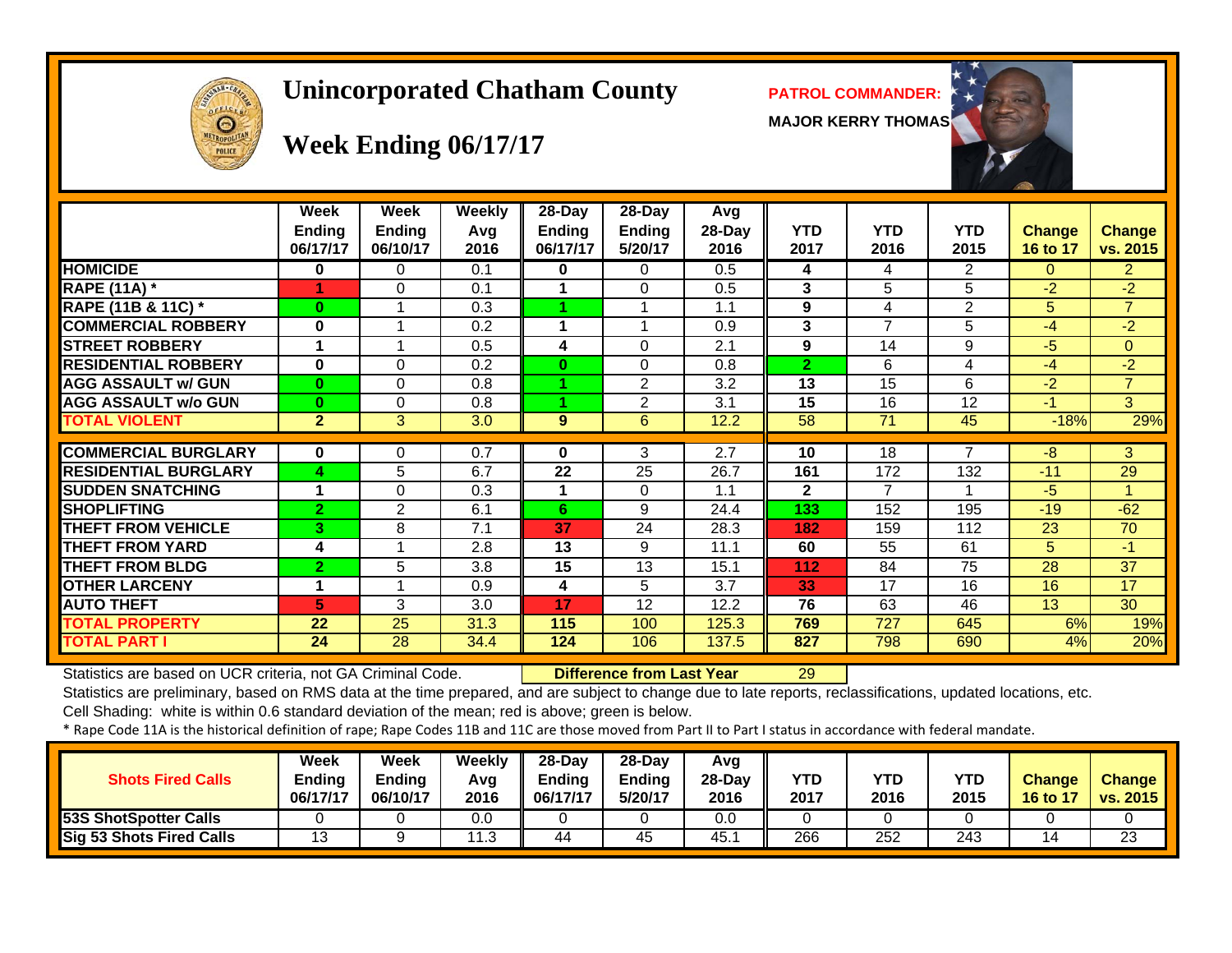

# City of Savannah Only **PATROL COMMANDER:**

**MAJOR KERRY THOMAS**



# **Week Ending 06/17/17**

|                             | Week<br><b>Ending</b><br>06/17/17 | Week<br><b>Ending</b><br>06/10/17 | <b>Weekly</b><br>Avg<br>2016 | $28$ -Day<br><b>Ending</b><br>06/17/17 | $28$ -Day<br><b>Ending</b><br>5/20/17 | Avg<br>$28-Day$<br>2016 | YTD<br>2017 | <b>YTD</b><br>2016 | <b>YTD</b><br>2015 | <b>Change</b><br>16 to 17 | <b>Change</b><br>vs. 2015 |
|-----------------------------|-----------------------------------|-----------------------------------|------------------------------|----------------------------------------|---------------------------------------|-------------------------|-------------|--------------------|--------------------|---------------------------|---------------------------|
| <b>HOMICIDE</b>             |                                   |                                   |                              | $\mathbf{2}$                           | 6                                     | 3                       | 15          | 25                 | 14                 | $-10$                     |                           |
| <b>RAPE (11A) *</b>         |                                   |                                   |                              | 7                                      | 4                                     | 3                       | 22          | 23                 | 20                 | $-1$                      | $\overline{2}$            |
| RAPE (11B & 11C) *          | $\bf{0}$                          | $\Omega$                          |                              | 0                                      | 8                                     | 5                       | 21          | 19                 | 8                  | 2                         | 13                        |
| <b>COMMERCIAL ROBBERY</b>   |                                   | $\Omega$                          |                              | 4                                      | 9                                     | 6                       | 45          | 36                 | $\overline{20}$    | 9                         | 25                        |
| <b>STREET ROBBERY</b>       | $\overline{2}$                    | $\overline{2}$                    | $\overline{7}$               | 14                                     | $\overline{23}$                       | $\overline{28}$         | 101         | 154                | 121                | $-53$                     | $-20$                     |
| <b>RESIDENTIAL ROBBERY</b>  |                                   | 0                                 |                              | 1                                      | 2                                     | 3                       | 10          | 16                 | 26                 | $-6$                      | $-16$                     |
| <b>AGG ASSAULT w/ GUN</b>   | 4                                 | 4                                 | 5                            | 22                                     | 29                                    | 18                      | 132         | 116                | 119                | 16                        | 13                        |
| <b>AGG ASSAULT w/o GUN</b>  | 13                                | 7                                 | 4                            | 30                                     | 27                                    | 17                      | 119         | 102                | 76                 | 17                        | 43                        |
| <b>TOTAL VIOLENT</b>        | 23                                | 15                                | 21                           | 80                                     | 108                                   | 83                      | 465         | 491                | 404                | $-5%$                     | 15%                       |
|                             |                                   |                                   |                              |                                        |                                       |                         |             |                    |                    |                           |                           |
| <b>COMMERCIAL BURGLARY</b>  | 4                                 | 4                                 | 6                            | 16                                     | 4                                     | 24                      | 72          | 115                | 107                | $-43$                     | $-35$                     |
| <b>RESIDENTIAL BURGLARY</b> | 16                                | 13                                | 22                           | 60                                     | 63                                    | 88                      | 341         | 447                | 521                | $-106$                    | $-180$                    |
| <b>SUDDEN SNATCHING</b>     | $\bf{0}$                          | $\Omega$                          | $\overline{2}$               | 3.                                     | 8                                     |                         | 45          | 43                 | 37                 | $\overline{2}$            | 8                         |
| <b>SHOPLIFTING</b>          | 40                                | 26                                | 25                           | 144                                    | 132                                   | 101                     | 695         | 594                | 588                | 101                       | 107                       |
| <b>THEFT FROM VEHICLE</b>   | 23                                | 37                                | 32                           | 124                                    | 166                                   | 128                     | 783         | 739                | 749                | 44                        | 34                        |
| <b>THEFT FROM YARD</b>      | 15                                | 19                                | 14                           | 65                                     | 68                                    | 54                      | 330         | 298                | 310                | 32                        | 20                        |
| <b>THEFT FROM BLDG</b>      | 21                                | 27                                | 20                           | 92                                     | 86                                    | 79                      | 418         | 457                | 428                | $-39$                     | $-10$                     |
| <b>OTHER LARCENY</b>        |                                   | 8                                 | 2                            | 14                                     | 13                                    | 9                       | 79          | 46                 | 52                 | 33                        | 27                        |
| <b>AUTO THEFT</b>           | 16                                | 18                                | 15                           | 73                                     | 67                                    | 61                      | 352         | 336                | 385                | 16                        | $-33$                     |
| <b>TOTAL PROPERTY</b>       | 136                               | 152                               | 138                          | 591                                    | 607                                   | 553                     | 3115        | 3075               | 3177               | 1%                        | $-2%$                     |
| <b>TOTAL PART I</b>         | 159                               | 167                               | 159                          | 671                                    | 715                                   | 636                     | 3580        | 3566               | 3581               | $0\%$                     | $0\%$                     |

Statistics are based on UCR criteria, not GA Criminal Code. **Difference from Last Year** 14

Statistics are preliminary, based on RMS data at the time prepared, and are subject to change due to late reports, reclassifications, updated locations, etc.

Cell Shading: white is within 0.6 standard deviation of the mean; red is above; green is below.

| <b>Shots Fired Calls</b>     | Week<br>Ending<br>06/17/17 | <b>Week</b><br><b>Ending</b><br>06/10/17 | Weekly<br>Avq<br>2016 | 28-Dav<br>Ending<br>06/17/17 | $28-Dav$<br><b>Ending</b><br>5/20/17 | Avg<br>$28-Dav$<br>2016 | YTD<br>2017 | <b>YTD</b><br>2016 | YTD<br>2015 | <b>Change</b><br>$16$ to $17$ | <b>Change</b><br>vs. 2015 |
|------------------------------|----------------------------|------------------------------------------|-----------------------|------------------------------|--------------------------------------|-------------------------|-------------|--------------------|-------------|-------------------------------|---------------------------|
| <b>53S ShotSpotter Calls</b> |                            | 12                                       | 22.9                  | 62                           | -67                                  | 91.                     | 480         | 637                | 326         | -157                          | 154                       |
| Sig 53 Shots Fired Calls     | 40                         | 37                                       | 52.0                  | 190                          | 179                                  | 207.9                   | 1095        | 1312               | 1022        | $-217$                        | 73                        |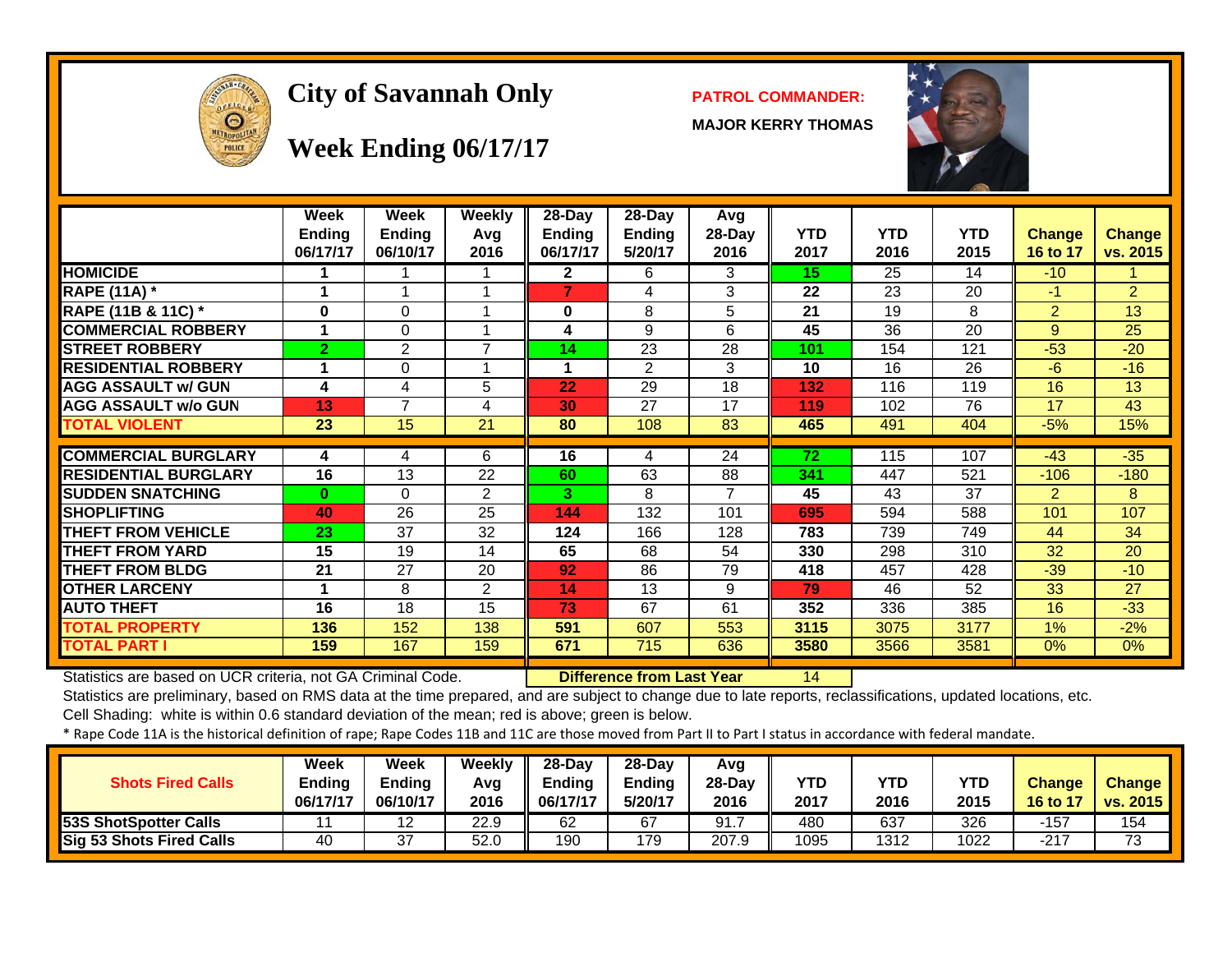

#### **COMPSTATWEST CHATHAM PRECINCTWeek Ending 06/17/17**

**PRECINCT COMMANDER:**

**CAPT. JOHN BEST**



|                             | Week           | Week           | <b>Weekly</b> | $28 - Day$     | $28 - Day$              | Avg              |                |            |                |                 |                |
|-----------------------------|----------------|----------------|---------------|----------------|-------------------------|------------------|----------------|------------|----------------|-----------------|----------------|
|                             | <b>Ending</b>  | Ending         | Avg           | <b>Ending</b>  | Ending                  | 28-Day           | <b>YTD</b>     | <b>YTD</b> | <b>YTD</b>     | <b>Change</b>   | <b>Change</b>  |
|                             | 06/17/17       | 06/10/17       | 2016          | 06/17/17       | 5/20/17                 | 2016             | 2017           | 2016       | 2015           | <b>16 to 17</b> | vs. 2015       |
| <b>HOMICIDE</b>             | 0              | 0              | 0             | 0              | 0                       | 0                | $\mathbf{2}$   | 3          | 0              | $-1$            | $\overline{2}$ |
| <b>RAPE (11A) *</b>         | 1              | $\Omega$       | $\Omega$      | $\overline{2}$ | $\Omega$                |                  | 4              | 8          | 6              | $-4$            | $-2$           |
| RAPE (11B & 11C) *          | 0              | $\Omega$       | $\Omega$      | 0              | $\overline{\mathbf{A}}$ |                  | 4              | 6          |                | $-2$            | 3              |
| <b>COMMERCIAL ROBBERY</b>   | $\bf{0}$       | $\overline{ }$ | 0             | 4              | $\overline{2}$          |                  | 5              | 10         | $\overline{7}$ | $-5$            | $-2$           |
| <b>STREET ROBBERY</b>       | 1              | $\overline{ }$ | 1             | 6              |                         | 3                | 13             | 16         | 10             | $-3$            | 3              |
| <b>RESIDENTIAL ROBBERY</b>  | $\bf{0}$       | $\Omega$       | $\Omega$      | $\bf{0}$       | $\Omega$                |                  | $\overline{2}$ | 10         | 5              | $-8$            | $-3$           |
| <b>AGG ASSAULT w/ GUN</b>   | $\bf{0}$       |                | 1             | 4              | $\overline{2}$          | 4                | 19             | 20         | 12             | $-1$            | $\overline{7}$ |
| <b>AGG ASSAULT w/o GUN</b>  | $\overline{2}$ | $\Omega$       | 4             | 3              | 3                       | 4                | 21             | 22         | 19             | $-1$            | $\overline{2}$ |
| <b>TOTAL VIOLENT</b>        | 4              | $\overline{3}$ | 4             | 16             | $\overline{9}$          | 16               | 70             | 95         | 60             | $-26%$          | 17%            |
|                             |                |                |               |                |                         |                  |                |            |                |                 |                |
| <b>COMMERCIAL BURGLARY</b>  |                |                |               | 4              | 4                       | 5.               | 23             | 28         | 33             | $-5$            | $-10$          |
| <b>RESIDENTIAL BURGLARY</b> | 4              | 4              | 6             | 16             | 22                      | 22               | 121            | 150        | 128            | $-29$           | $-7$           |
| <b>SUDDEN SNATCHING</b>     | 4              | 0              | 0             |                |                         |                  | 4              | 6          | 3              | $-2$            |                |
| <b>SHOPLIFTING</b>          | $\overline{2}$ | 3              | 3             | 11             | 8                       | 14               | 75             | 88         | 99             | $-13$           | $-24$          |
| <b>THEFT FROM VEHICLE</b>   | 4              | 10             | 7             | 42             | 30                      | 29               | 146            | 168        | 133            | $-22$           | 13             |
| <b>THEFT FROM YARD</b>      | 5              | 4              | 3             | 19             | 15                      | 10               | 74             | 60         | 66             | 14              | 8              |
| <b>THEFT FROM BLDG</b>      | $\overline{2}$ | 6              | 4             | 20             | 20                      | 16               | 122            | 78         | 95             | 44              | 27             |
| <b>OTHER LARCENY</b>        | 1              | 1              | 1             | 3              | 5                       | 4                | 26             | 10         | 15             | 16              | 11             |
| <b>AUTO THEFT</b>           | 4              | 5              | 4             | 18             | 16                      | 16               | 88             | 79         | 84             | 9               | $\overline{4}$ |
| <b>TOTAL PROPERTY</b>       | 24             | 34             | 29            | 134            | 121                     | 118              | 679            | 667        | 656            | 2%              | 4%             |
| <b>TOTAL PART I</b>         | 28             | 37             | 33            | 150            | 130                     | $\overline{134}$ | 749            | 762        | 716            | $-2%$           | 5%             |

Statistics are based on UCR criteria, not GA Criminal Code. **Difference from Last Year** -13

Statistics are preliminary, based on RMS data at the time prepared, and are subject to change due to late reports, reclassifications, updated locations, etc.

Cell Shading: white is within 0.6 standard deviation of the mean; red is above; green is below.

| <b>Citizen Initiated Calls</b> | Week<br><b>Ending</b><br>06/17/17 | <b>Week</b><br><b>Ending</b><br>06/10/17 | Weekly<br>Avq<br>2016 | $28-Dav$<br><b>Ending</b><br>06/17/17 | $28-Dav$<br><b>Ending</b><br>5/20/17 | Avg<br>28-Day<br>2016 | YTD<br>2017 | YTD<br>2016 | YTD<br>2015 | <b>Change</b><br>16 to 17 | <b>Change</b><br>vs. 2015 |
|--------------------------------|-----------------------------------|------------------------------------------|-----------------------|---------------------------------------|--------------------------------------|-----------------------|-------------|-------------|-------------|---------------------------|---------------------------|
| <b>Midnight Shift</b>          | 102                               | 117                                      | 114                   | 441                                   | 478                                  | 455                   | 2660        | 2643        | 2633        |                           | 27                        |
| Day Shift                      | 285                               | 265                                      | 282                   | 1118                                  | 108                                  | 1127                  | 6485        | 6897        | 6679        | $-412$                    | $-194$                    |
| <b>Afternoon Shift</b>         | 301                               | 255                                      | 294                   | 1188                                  | 1250                                 | 1177                  | 6877        | 6940        | 6923        | $-63$                     | $-46$                     |
| <b>TOTAL CITIZEN CFS</b>       | 688                               | 688                                      | 690                   | 2747                                  | 2836                                 | 2758                  | 16022       | 16480       | 16235       | $-2.8%$                   | $-1.3%$                   |
| <b>53S ShotSpotter Calls</b>   |                                   |                                          |                       |                                       |                                      |                       |             |             |             | -2                        |                           |
| Sig 53 Shots Fired Calls       | 13                                |                                          | 10                    | 32                                    | 34                                   | 38                    | 196         | 243         | 194         | -47                       | ົ                         |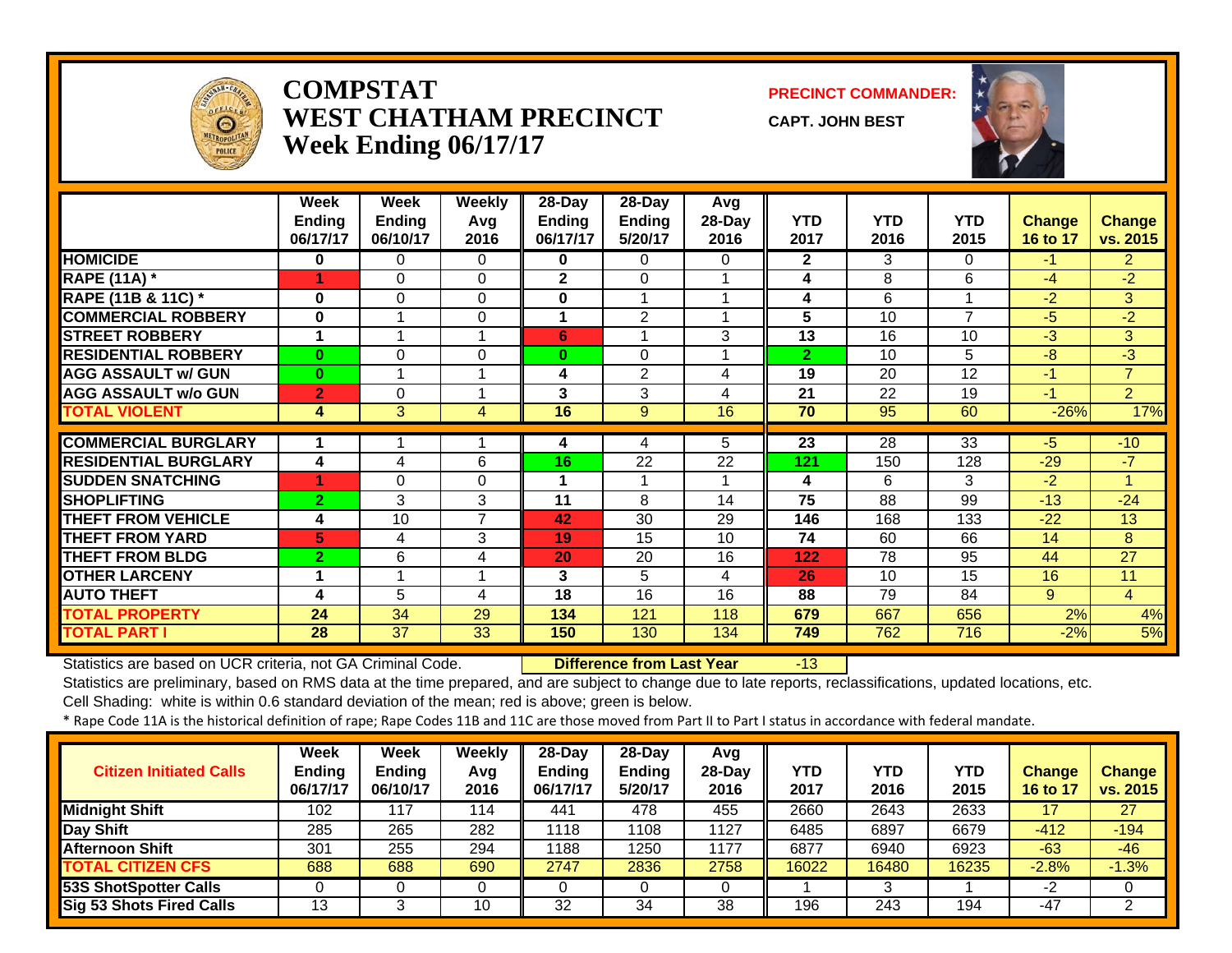# **BEAT 11 West Chatham Precinct Week Ending 06/17/17**



|                             |                |                | <b>Last 4 Weeks</b> |                | 28 Days        | 28 Day  |                |                |                |                |                |
|-----------------------------|----------------|----------------|---------------------|----------------|----------------|---------|----------------|----------------|----------------|----------------|----------------|
|                             | <b>Ending</b>  | <b>Ending</b>  | <b>Ending</b>       | <b>Ending</b>  | <b>Ending</b>  | Average | <b>YTD</b>     | <b>YTD</b>     | <b>YTD</b>     | Change         | <b>Change</b>  |
|                             | 05/27/17       | 06/03/17       | 06/10/17            | 06/17/17       | 06/17/17       | 2016    | 2017           | 2016           | 2015           | 16 to 17       | vs. 2015       |
| <b>HOMICIDE</b>             | 0              | 0              | 0                   | 0              | $\Omega$       | 0.0     | $\Omega$       | $\Omega$       | 0              | $\overline{0}$ | $\overline{0}$ |
| <b>RAPE (11A)</b> *         | 0              | 0              | $\Omega$            | $\mathbf{0}$   | $\Omega$       | 0.1     | $\Omega$       | $\mathbf{1}$   | 0              | $-1$           | $\Omega$       |
| RAPE (11B & 11C) *          | 0              | 0              | $\Omega$            | $\mathbf{0}$   | $\Omega$       | 0.1     | $\mathbf{1}$   | $\Omega$       | 0              | $\mathbf{1}$   | 1              |
| <b>COMMERCIAL ROBBERY</b>   | $\mathbf{0}$   | $\Omega$       | $\mathbf 0$         | $\mathbf 0$    | $\mathbf{0}$   | 0.3     | $\mathbf{1}$   | $\overline{2}$ | $\overline{2}$ | $-1$           | $-1$           |
| <b>STREET ROBBERY</b>       | $\mathbf{0}$   | 0              | $\Omega$            | $\mathbf{0}$   | $\mathbf{0}$   | 0.2     | $\overline{2}$ | $\mathbf{1}$   | $\mathbf{1}$   | $\mathbf{1}$   | $\mathbf{1}$   |
| <b>RESIDENTIAL ROBBERY</b>  | $\mathbf{0}$   | $\mathbf 0$    | $\mathbf 0$         | $\mathbf 0$    | $\mathbf{0}$   | 0.1     | $\mathbf 0$    | $\mathbf{0}$   | 0              | $\overline{0}$ | $\overline{0}$ |
| <b>AGG ASSAULT w/ GUN</b>   | $\mathbf{0}$   | $\Omega$       | $\mathbf 0$         | $\mathbf 0$    | $\Omega$       | 0.1     | 3              | $\mathbf{1}$   | 1              | $\overline{2}$ | $\overline{2}$ |
| <b>AGG ASSAULT w/o GUN</b>  | $\mathbf{0}$   | 0              | $\mathbf 0$         | $\mathbf{1}$   | $\mathbf{1}$   | 0.5     | 3              | 3              | 0              | $\overline{0}$ | 3              |
| <b>TOTAL VIOLENT</b>        | $\mathbf{0}$   | $\mathbf{0}$   | $\mathbf{0}$        | $\mathbf{1}$   | $\mathbf{1}$   | 1.3     | 10             | 8              | $\overline{4}$ | 25%            | 150%           |
|                             |                |                |                     |                |                |         |                |                |                |                |                |
| <b>COMMERCIAL BURGLARY</b>  | $\mathbf{0}$   | 1              | 0                   | $\mathbf{0}$   | 1              | 0.4     | 3              | 3              | 5              | $\Omega$       | $-2$           |
| <b>RESIDENTIAL BURGLARY</b> | $\mathbf{1}$   | $\mathbf 1$    | $\mathbf 1$         | $\mathbf 0$    | $\overline{3}$ | 1.1     | 11             | $\overline{7}$ | 10             | $\overline{4}$ | $\mathbf{1}$   |
| <b>SUDDEN SNATCHING</b>     | $\mathbf{0}$   | 0              | $\mathbf 0$         | $\mathbf{0}$   | $\Omega$       | 0.1     | $\Omega$       | $\mathbf{1}$   | $\Omega$       | $-1$           | $\overline{0}$ |
| <b>SHOPLIFTING</b>          | $\mathbf 0$    | 0              | 0                   | $\mathbf 0$    | $\mathbf 0$    | 0.2     | $\mathbf{1}$   | $\Omega$       | $\mathbf{1}$   | $\mathbf{1}$   | $\overline{0}$ |
| <b>THEFT FROM VEHICLE</b>   | $\mathbf 0$    | $\overline{2}$ | $\overline{2}$      | $\mathbf{1}$   | 5              | 3.5     | 23             | 17             | 16             | 6              | $\overline{7}$ |
| <b>THEFT FROM YARD</b>      | 0              | $\mathbf{1}$   | $\mathbf 1$         | 0              | $\overline{2}$ | 1.9     | 14             | 12             | 9              | $\overline{2}$ | 5              |
| <b>THEFT FROM BLDG</b>      | $\mathbf{1}$   | 4              | $\overline{2}$      | $\mathbf{1}$   | 8              | 3.3     | 33             | 15             | 27             | 18             | 6              |
| <b>OTHER LARCENY</b>        | $\mathbf{0}$   | 0              | $\mathbf{1}$        | $\mathbf{0}$   | $\mathbf{1}$   | 0.7     | 3              | 3              | $\overline{2}$ | $\Omega$       | $\overline{1}$ |
| <b>AUTO THEFT</b>           | 0              | 0              | $\mathbf{1}$        | $\mathbf 0$    | 1              | 2.2     | 13             | 12             | 15             | 1              | $-2$           |
| <b>TOTAL PROPERTY</b>       | $\overline{2}$ | 9              | 8                   | $\overline{2}$ | 21             | 13.4    | 101            | 70             | 85             | 44%            | 19%            |
| <b>TOTAL PART I</b>         | $\overline{2}$ | 9              | 8                   | $\overline{3}$ | 22             | 14.7    | 111            | 78             | 89             | 42%            | 25%            |

 **Difference from Last Year**r 33

Statistics are based on UCR criteria, not GA Criminal Code.

\* Rape Code 11A is the historical definition of rape (aka Legacy Rape); Rape Codes 11B and 11C are those moved from Part II to Part I in 2017.

| <b>Shots Fired Calls</b>        | Week<br><b>Endina</b><br>05/27/17 | Week<br><b>Ending</b><br>06/03/17 | Week<br><b>Ending</b><br>06/10/17 | Week<br><b>Ending</b><br>06/17/17    06/17/17 | $\parallel$ 28 Davs<br><b>Ending</b> | 28 Dav<br><b>Average II</b><br>2016 | <b>YTD</b><br>2017 | YTD<br>2016 | <b>YTD</b><br>2015 | <b>Change</b><br>16 to 17 | <b>Change</b><br>vs. 2015 |
|---------------------------------|-----------------------------------|-----------------------------------|-----------------------------------|-----------------------------------------------|--------------------------------------|-------------------------------------|--------------------|-------------|--------------------|---------------------------|---------------------------|
| 53S ShotSpotter Calls           |                                   |                                   |                                   |                                               |                                      | 0.0                                 |                    |             |                    | 0%                        | 0%                        |
| <b>Sig 53 Shots Fired Calls</b> |                                   |                                   |                                   |                                               |                                      | 1.6                                 | 12                 |             | 16                 | 100%                      | $-25%$                    |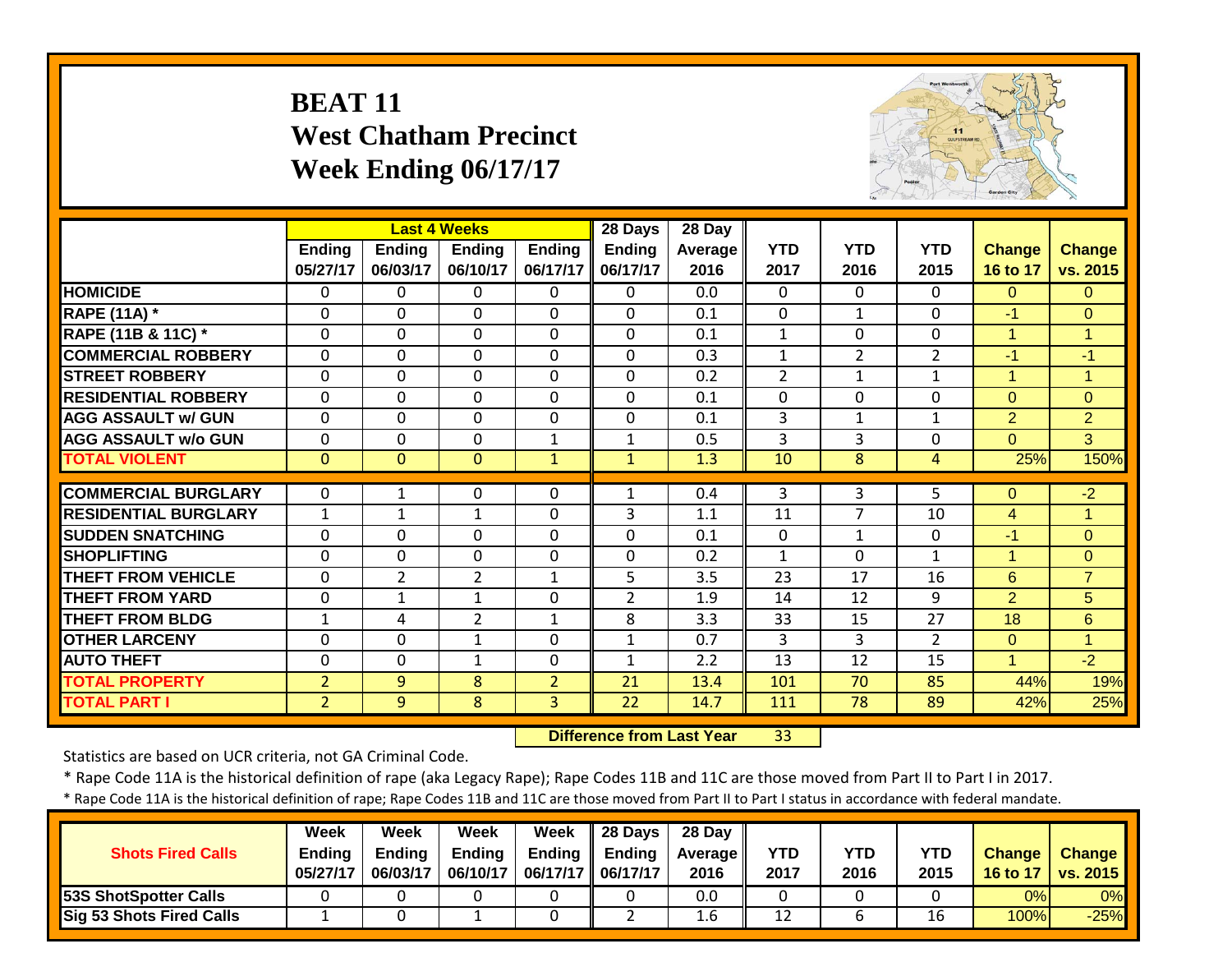# **BEAT 12 West Chatham Precinct Week Ending 06/17/17**



|                             |                           |                           | <b>Last 4 Weeks</b>       |                           | 28 Days                   | 28 Day          |                    |                    |                    |                           |                           |
|-----------------------------|---------------------------|---------------------------|---------------------------|---------------------------|---------------------------|-----------------|--------------------|--------------------|--------------------|---------------------------|---------------------------|
|                             | <b>Ending</b><br>05/27/17 | <b>Endina</b><br>06/03/17 | <b>Ending</b><br>06/10/17 | <b>Ending</b><br>06/17/17 | <b>Ending</b><br>06/17/17 | Average<br>2016 | <b>YTD</b><br>2017 | <b>YTD</b><br>2016 | <b>YTD</b><br>2015 | <b>Change</b><br>16 to 17 | <b>Change</b><br>vs. 2015 |
| <b>HOMICIDE</b>             | 0                         | 0                         | 0                         | $\Omega$                  | $\Omega$                  | 0.1             | $\Omega$           | 1                  | 0                  | $-1$                      | $\Omega$                  |
| <b>RAPE (11A) *</b>         | 0                         | $\mathbf 0$               | $\mathbf 0$               | $\mathbf{1}$              | $\mathbf{1}$              | 0.2             | $\mathbf{1}$       | $\mathbf{1}$       | $\overline{2}$     | $\Omega$                  | $-1$                      |
| RAPE (11B & 11C) *          | $\mathbf{0}$              | $\Omega$                  | $\mathbf 0$               | $\mathbf 0$               | $\mathbf 0$               | 0.6             | $\mathbf 0$        | 4                  | $\mathbf{1}$       | $-4$                      | $-1$                      |
| <b>COMMERCIAL ROBBERY</b>   | $\mathbf{0}$              | $\mathbf 0$               | $\mathbf 0$               | $\mathbf 0$               | $\mathbf 0$               | 0.3             | $\mathbf 1$        | 3                  | $\mathbf{1}$       | $-2$                      | $\overline{0}$            |
| <b>STREET ROBBERY</b>       | $\mathbf{0}$              | $\mathbf{1}$              | $\mathbf{1}$              | $\mathbf{0}$              | $\overline{2}$            | 0.6             | $\overline{2}$     | 5                  | $\overline{2}$     | $-3$                      | $\Omega$                  |
| <b>RESIDENTIAL ROBBERY</b>  | $\mathbf{0}$              | 0                         | $\mathbf 0$               | $\mathbf{0}$              | $\Omega$                  | 0.3             | $\Omega$           | $\mathbf{1}$       | 0                  | $-1$                      | $\Omega$                  |
| <b>AGG ASSAULT w/ GUN</b>   | $\mathbf{0}$              | 0                         | $\mathbf 0$               | $\mathbf{0}$              | $\mathbf 0$               | 0.7             | 4                  | 3                  | 0                  | $\mathbf{1}$              | $\overline{4}$            |
| <b>AGG ASSAULT w/o GUN</b>  | $\mathbf{0}$              | $\mathbf{1}$              | $\mathbf 0$               | $\mathbf{0}$              | $\mathbf{1}$              | 0.8             | $\overline{7}$     | 3                  | 4                  | $\overline{4}$            | 3                         |
| <b>TOTAL VIOLENT</b>        | $\mathbf{0}$              | $\overline{2}$            | $\mathbf{1}$              | $\mathbf{1}$              | $\overline{4}$            | 3.6             | 15                 | 21                 | 10                 | $-29%$                    | 50%                       |
| <b>COMMERCIAL BURGLARY</b>  | $\mathbf{0}$              | 0                         | 0                         | $\mathbf 0$               | $\Omega$                  | 0.5             | 1                  | 2                  | 3                  | $-1$                      | $-2$                      |
| <b>RESIDENTIAL BURGLARY</b> | $\mathbf{1}$              | $\overline{2}$            | $\mathbf{1}$              | $\mathbf{1}$              | 5                         | 7.1             | 21                 | 57                 | 32                 | $-36$                     | $-11$                     |
| <b>ISUDDEN SNATCHING</b>    | $\mathbf{0}$              | $\Omega$                  | 0                         | $\mathbf 0$               | $\Omega$                  | 0.3             | $\Omega$           | $\overline{2}$     | $\Omega$           | $-2$                      | $\Omega$                  |
| <b>ISHOPLIFTING</b>         | 0                         | $\mathbf 1$               | 0                         | $\mathbf{0}$              | 1                         | 2.9             | 12                 | 18                 | 13                 | $-6$                      | $-1$                      |
| <b>THEFT FROM VEHICLE</b>   | 5                         | 5                         | $\overline{2}$            | $\mathbf 0$               | 12                        | 8.6             | 45                 | 46                 | 35                 | $-1$                      | 10                        |
| <b>THEFT FROM YARD</b>      | $\overline{2}$            | $\overline{2}$            | $\mathbf 1$               | $\mathbf 0$               | 5                         | 2.6             | 12                 | 13                 | 17                 | $-1$                      | $-5$                      |
| <b>THEFT FROM BLDG</b>      | $\mathbf{1}$              | $\mathbf{1}$              | $\mathbf 0$               | $\mathbf 0$               | $\overline{2}$            | 2.7             | 21                 | 15                 | 13                 | 6                         | 8                         |
| <b>OTHER LARCENY</b>        | 0                         | $\mathbf 1$               | 0                         | $\mathbf{1}$              | $\overline{2}$            | 0.9             | 5                  | 3                  | 4                  | $\overline{2}$            | $\overline{1}$            |
| <b>AUTO THEFT</b>           | 2                         | $\Omega$                  | 1                         | $\mathbf{1}$              | 4                         | 4.0             | 13                 | 22                 | 20                 | $-9$                      | $-7$                      |
| <b>TOTAL PROPERTY</b>       | 11                        | 12                        | 5 <sup>1</sup>            | 3                         | 31                        | 29.5            | 130                | 178                | 137                | $-27%$                    | $-5%$                     |
| <b>TOTAL PART I</b>         | 11                        | 14                        | 6                         | 4                         | 35                        | 33.1            | 145                | 199                | 147                | $-27%$                    | $-1%$                     |

 **Difference from Last Year**‐54

Statistics are based on UCR criteria, not GA Criminal Code.

\* Rape Code 11A is the historical definition of rape (aka Legacy Rape); Rape Codes 11B and 11C are those moved from Part II to Part I in 2017.

| <b>Shots Fired Calls</b>     | Week<br><b>Endina</b><br>05/27/17 | Week<br><b>Ending</b><br>06/03/17 | Week<br><b>Ending</b><br>06/10/17 | Week<br><b>Ending</b><br>06/17/17   06/17/17 | $\parallel$ 28 Days<br><b>Ending</b> | 28 Day<br><b>Average II</b><br>2016 | YTD<br>2017 | YTD<br>2016 | <b>YTD</b><br>2015 | <b>Change</b><br>16 to 17 | <b>Change</b><br><b>vs. 2015</b> |
|------------------------------|-----------------------------------|-----------------------------------|-----------------------------------|----------------------------------------------|--------------------------------------|-------------------------------------|-------------|-------------|--------------------|---------------------------|----------------------------------|
| <b>53S ShotSpotter Calls</b> |                                   |                                   |                                   |                                              |                                      | 0.0                                 |             |             |                    | 0%                        | 0%                               |
| Sig 53 Shots Fired Calls     |                                   |                                   |                                   |                                              |                                      | 6.5                                 | 42          | 37          | 21<br>⊥ر           | 14%                       | $35\%$                           |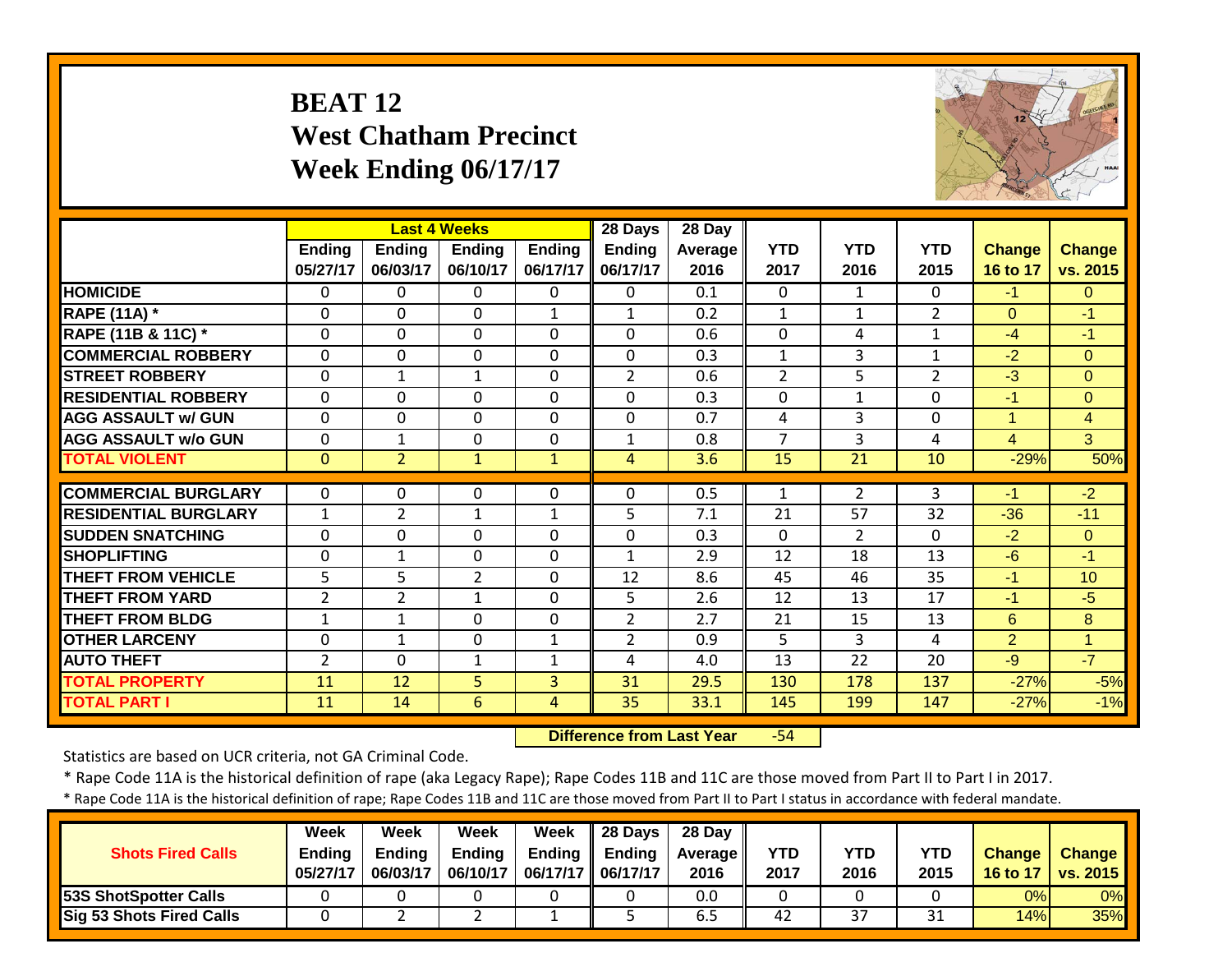# **BEAT 13 West Chatham Precinct Week Ending 06/17/17**



|                             |                |              | <b>Last 4 Weeks</b> |                | 28 Days        | 28 Day  |                |                |                |                |                |
|-----------------------------|----------------|--------------|---------------------|----------------|----------------|---------|----------------|----------------|----------------|----------------|----------------|
|                             | Ending         | Ending       | <b>Ending</b>       | <b>Ending</b>  | Ending         | Average | <b>YTD</b>     | <b>YTD</b>     | <b>YTD</b>     | Change         | <b>Change</b>  |
|                             | 05/27/17       | 06/03/17     | 06/10/17            | 06/17/17       | 06/17/17       | 2016    | 2017           | 2016           | 2015           | 16 to 17       | vs. 2015       |
| <b>HOMICIDE</b>             | 0              | 0            | 0                   | $\Omega$       | $\Omega$       | 0.1     | 1              | $\Omega$       | 0              | 1              | 1              |
| <b>RAPE (11A) *</b>         | 1              | 0            | $\Omega$            | $\mathbf{0}$   | $\mathbf{1}$   | 0.4     | $\overline{2}$ | 3              | $\Omega$       | $-1$           | $\overline{2}$ |
| RAPE (11B & 11C) *          | 0              | $\Omega$     | $\Omega$            | $\mathbf{0}$   | $\Omega$       | 0.1     | 0              | $\Omega$       | 0              | $\overline{0}$ | $\Omega$       |
| <b>COMMERCIAL ROBBERY</b>   | $\mathbf{0}$   | $\Omega$     | $\Omega$            | $\mathbf{0}$   | $\mathbf{0}$   | 0.2     | $\mathbf{1}$   | $\mathbf{1}$   | $\mathbf{1}$   | $\Omega$       | $\Omega$       |
| <b>STREET ROBBERY</b>       | 0              | $\mathbf{1}$ | $\mathbf 0$         | $\mathbf{0}$   | $\mathbf{1}$   | 0.8     | 3              | 3              | $\overline{2}$ | $\overline{0}$ | $\mathbf{1}$   |
| <b>RESIDENTIAL ROBBERY</b>  | $\Omega$       | $\Omega$     | $\mathbf 0$         | $\mathbf 0$    | $\mathbf 0$    | 0.2     | $\mathbf 1$    | $\overline{2}$ | $\overline{2}$ | $-1$           | $-1$           |
| <b>AGG ASSAULT w/ GUN</b>   | $\overline{2}$ | 0            | $\mathbf 0$         | $\mathbf 0$    | $\overline{2}$ | 1.2     | 4              | 8              | 5              | $-4$           | $-1$           |
| <b>AGG ASSAULT w/o GUN</b>  | 0              | 0            | $\mathbf 0$         | $\mathbf 0$    | $\Omega$       | 0.8     | 6              | 6              | 5              | $\overline{0}$ | $\overline{1}$ |
| <b>TOTAL VIOLENT</b>        | 3              | $\mathbf{1}$ | $\mathbf{0}$        | $\mathbf{0}$   | $\overline{4}$ | 3.6     | 18             | 23             | 15             | $-22%$         | 20%            |
|                             |                |              |                     |                |                |         |                |                |                |                |                |
| <b>COMMERCIAL BURGLARY</b>  | 1              | 0            | 1                   | 1              | 3              | 1.1     | 10             | 6              | 11             | 4              | $-1$           |
| <b>RESIDENTIAL BURGLARY</b> | $\mathbf{1}$   | $\Omega$     | $\mathbf 0$         | $\mathbf 0$    | 1              | 3.1     | 17             | 17             | 23             | $\overline{0}$ | $-6$           |
| <b>ISUDDEN SNATCHING</b>    | $\mathbf 0$    | $\Omega$     | $\mathbf 0$         | $\mathbf 0$    | $\Omega$       | 0.3     | $\mathbf{1}$   | $\Omega$       | 3              | $\mathbf{1}$   | $-2$           |
| <b>SHOPLIFTING</b>          | 3              | $\Omega$     | $\mathbf{1}$        | $\mathbf 0$    | 4              | 1.6     | 12             | 10             | 4              | $\overline{2}$ | 8              |
| <b>THEFT FROM VEHICLE</b>   | $\overline{2}$ | 0            | $\mathbf{1}$        | $\Omega$       | 3              | 4.2     | 14             | 27             | 24             | $-13$          | $-10$          |
| <b>THEFT FROM YARD</b>      | $\mathbf{1}$   | 0            | 0                   | $\mathbf{1}$   | $\overline{2}$ | 1.9     | 8              | 10             | 9              | $-2$           | $-1$           |
| <b>THEFT FROM BLDG</b>      | $\mathbf{1}$   | 0            | 0                   | $\mathbf 0$    | $\mathbf{1}$   | 2.1     | 11             | 11             | 15             | $\Omega$       | $-4$           |
| <b>OTHER LARCENY</b>        | $\mathbf{0}$   | $\mathbf 0$  | $\mathbf 0$         | $\mathbf 0$    | $\mathbf{0}$   | 0.1     | $\overline{2}$ | $\mathbf{0}$   | $\mathbf{1}$   | $\overline{2}$ | $\overline{1}$ |
| <b>AUTO THEFT</b>           | 0              | 0            | $\mathbf 0$         | $\mathbf 0$    | $\mathbf{0}$   | 2.7     | 12             | 15             | 17             | $-3$           | $-5$           |
| <b>TOTAL PROPERTY</b>       | 9              | $\Omega$     | 3                   | $\overline{2}$ | 14             | 17.1    | 87             | 96             | 107            | $-9%$          | $-19%$         |
| <b>TOTAL PART I</b>         | 12             | $\mathbf{1}$ | 3 <sup>1</sup>      | $\overline{2}$ | 18             | 20.7    | 105            | 119            | 122            | $-12%$         | $-14%$         |

 **Difference from Last Year** $-14$ 

Statistics are based on UCR criteria, not GA Criminal Code.

\* Rape Code 11A is the historical definition of rape (aka Legacy Rape); Rape Codes 11B and 11C are those moved from Part II to Part I in 2017.

| <b>Shots Fired Calls</b>        | Week<br><b>Ending</b><br>05/27/17 | Week<br>Endina<br>06/03/17 | Week<br><b>Endina</b><br>06/10/17 | Week<br>Ending<br>06/17/17 | 28 Days<br><b>Ending</b><br>06/17/17 | 28 Day<br><b>Average II</b><br>2016 | <b>YTD</b><br>2017 | YTD<br>2016 | YTD<br>2017 | <b>Change</b><br><b>16 to 17</b> | <b>Change</b><br>$\sqrt{vs. 2015}$ |
|---------------------------------|-----------------------------------|----------------------------|-----------------------------------|----------------------------|--------------------------------------|-------------------------------------|--------------------|-------------|-------------|----------------------------------|------------------------------------|
| 53S ShotSpotter Calls           |                                   |                            |                                   |                            |                                      | 0.2                                 |                    |             |             | 0%                               | $0\%$                              |
| <b>Sig 53 Shots Fired Calls</b> |                                   |                            |                                   | 4                          |                                      | 8.6                                 | 31                 | 62          | 40          | $-50%$                           | $-23%$                             |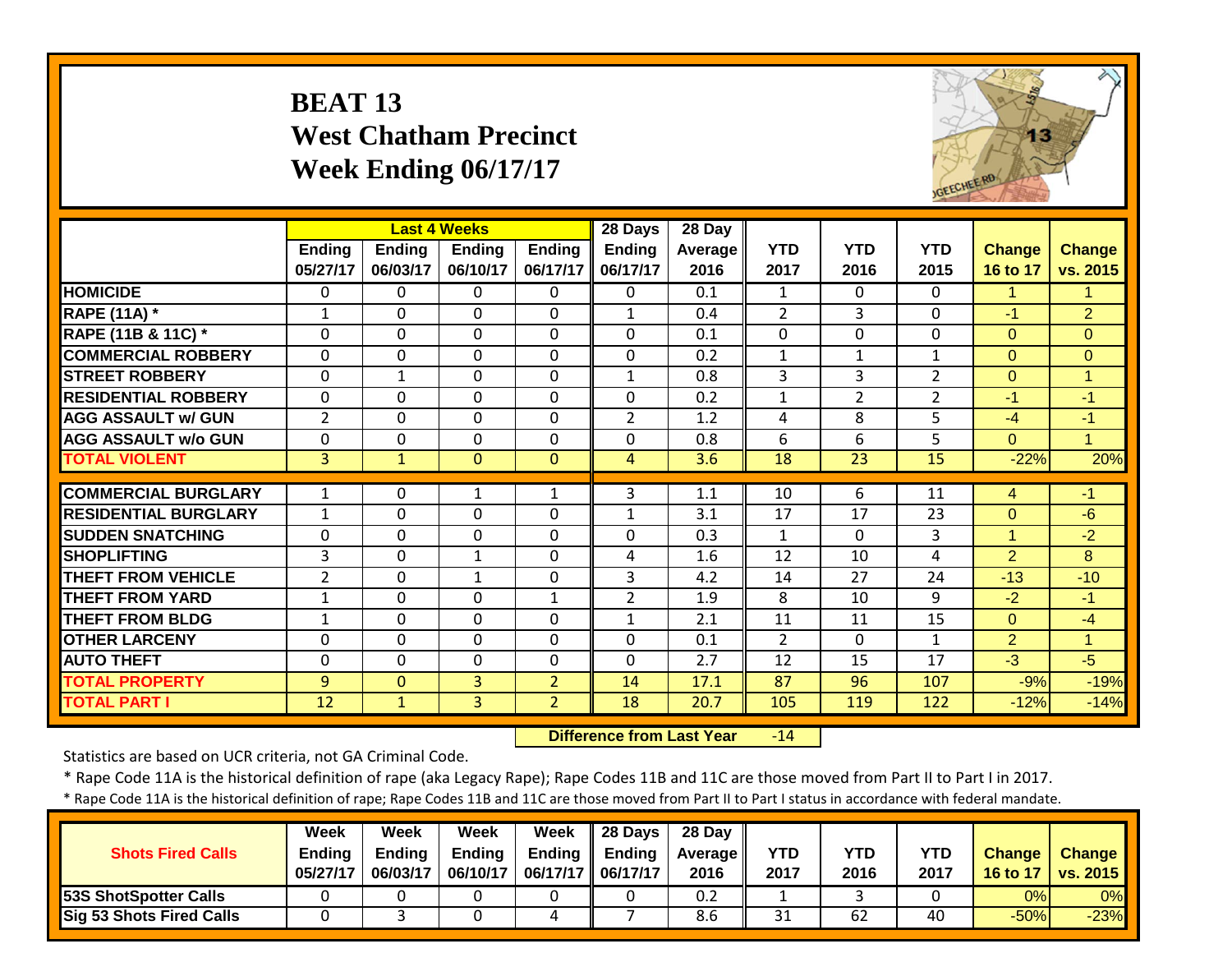# **BEAT 14 West Chatham Precinct Week Ending 06/17/17**



|                             |               |                | <b>Last 4 Weeks</b> |                | 28 Days        | 28 Day  |                |                |              |                |                |
|-----------------------------|---------------|----------------|---------------------|----------------|----------------|---------|----------------|----------------|--------------|----------------|----------------|
|                             | <b>Ending</b> | <b>Ending</b>  | <b>Ending</b>       | <b>Ending</b>  | <b>Ending</b>  | Average | <b>YTD</b>     | <b>YTD</b>     | <b>YTD</b>   | <b>Change</b>  | <b>Change</b>  |
|                             | 05/27/17      | 06/03/17       | 06/10/17            | 06/17/17       | 06/17/17       | 2016    | 2017           | 2016           | 2015         | 16 to 17       | vs. 2015       |
| <b>HOMICIDE</b>             | 0             | 0              | $\Omega$            | $\mathbf{0}$   | $\Omega$       | 0.2     | $\mathbf{0}$   | $\mathbf{1}$   | 0            | $-1$           | $\Omega$       |
| <b>RAPE (11A)</b> *         | $\Omega$      | $\Omega$       | $\Omega$            | $\Omega$       | $\Omega$       | 0.0     | $\mathbf{1}$   | $\Omega$       | 3            | $\mathbf{1}$   | $-2$           |
| RAPE (11B & 11C) *          | $\Omega$      | $\Omega$       | $\mathbf 0$         | $\Omega$       | $\Omega$       | 0.2     | $\mathbf{1}$   | $\mathbf{1}$   | 0            | $\Omega$       | $\mathbf{1}$   |
| <b>COMMERCIAL ROBBERY</b>   | $\Omega$      | $\Omega$       | $\mathbf{1}$        | $\mathbf 0$    | $\mathbf{1}$   | 0.2     | $\overline{2}$ | $\Omega$       | 0            | $\overline{2}$ | $\overline{2}$ |
| <b>STREET ROBBERY</b>       | $\Omega$      | $\mathbf 0$    | $\mathbf 0$         | $\mathbf{0}$   | $\Omega$       | 0.4     | $\overline{2}$ | $\Omega$       | $\mathbf{1}$ | $\overline{2}$ | $\overline{1}$ |
| <b>RESIDENTIAL ROBBERY</b>  | $\Omega$      | $\Omega$       | $\mathbf 0$         | $\mathbf{0}$   | $\Omega$       | 0.2     | $\mathbf{0}$   | $\mathbf{1}$   | 0            | $-1$           | $\Omega$       |
| <b>AGG ASSAULT w/ GUN</b>   | $\mathbf 0$   | $\mathbf 0$    | $\mathbf 0$         | 0              | $\mathbf 0$    | 0.2     | $\overline{2}$ | $\overline{2}$ | 0            | $\mathbf{0}$   | $\overline{2}$ |
| <b>AGG ASSAULT w/o GUN</b>  | $\mathbf 0$   | $\mathbf 0$    | $\mathbf 0$         | $\mathbf{1}$   | $\mathbf{1}$   | 0.5     | $\mathbf{1}$   | 3              | $\mathbf{1}$ | $-2$           | $\overline{0}$ |
| <b>TOTAL VIOLENT</b>        | $\mathbf{0}$  | $\mathbf{0}$   | $\mathbf{1}$        | $\mathbf{1}$   | $\overline{2}$ | 1.6     | 9              | 8              | 5            | 13%            | 80%            |
|                             |               |                |                     |                |                |         |                |                |              |                |                |
| <b>COMMERCIAL BURGLARY</b>  | $\Omega$      | $\Omega$       | $\Omega$            | $\Omega$       | $\Omega$       | 0.9     | $\overline{2}$ | 5              | 4            | $-3$           | $-2$           |
| <b>RESIDENTIAL BURGLARY</b> | $\mathbf 0$   | $\mathbf 0$    | $\mathbf{1}$        | $\overline{2}$ | 3              | 4.0     | 39             | 27             | 15           | 12             | 24             |
| <b>ISUDDEN SNATCHING</b>    | $\mathbf 0$   | $\mathbf 0$    | $\mathbf 0$         | $\mathbf 0$    | $\Omega$       | 0.1     | $\mathbf 0$    | $\mathbf{1}$   | 0            | $-1$           | $\overline{0}$ |
| <b>SHOPLIFTING</b>          | $\mathbf 0$   | 0              | 0                   | $\mathbf 0$    | $\Omega$       | 0.7     | 8              | 6              | 3            | $\overline{2}$ | 5              |
| <b>THEFT FROM VEHICLE</b>   | 4             | 5              | $\overline{2}$      | $\mathbf{1}$   | 12             | 3.7     | 31             | 18             | 24           | 13             | $\overline{7}$ |
| <b>THEFT FROM YARD</b>      | $\mathbf{1}$  | $\mathbf{1}$   | $\mathbf{1}$        | 0              | 3              | 1.6     | 13             | 11             | 11           | 2              | $\overline{2}$ |
| <b>THEFT FROM BLDG</b>      | 0             | $\mathbf 0$    | $\mathbf 0$         | $\mathbf{1}$   | $\mathbf{1}$   | 1.8     | 18             | 9              | 16           | 9              | $\overline{2}$ |
| <b>OTHER LARCENY</b>        | 0             | $\mathbf 0$    | $\mathbf 0$         | 0              | $\mathbf{0}$   | 1.2     | 9              | $\overline{2}$ | 5            | $\overline{7}$ | $\overline{4}$ |
| <b>AUTO THEFT</b>           | 3             | $\overline{2}$ | $\mathbf{1}$        | $\mathbf 1$    | $\overline{7}$ | 2.6     | 13             | 9              | 13           | $\overline{4}$ | $\Omega$       |
| <b>TOTAL PROPERTY</b>       | 8             | 8              | 5                   | 5              | 26             | 16.5    | 133            | 88             | 91           | 51%            | 46%            |
| <b>TOTAL PART I</b>         | 8             | 8              | 6                   | 6              | 28             | 18.1    | 142            | 96             | 96           | 48%            | 48%            |

 **Difference from Last Year**46

Statistics are based on UCR criteria, not GA Criminal Code.

\* Rape Code 11A is the historical definition of rape (aka Legacy Rape); Rape Codes 11B and 11C are those moved from Part II to Part I in 2017.

| <b>Shots Fired Calls</b>        | Week<br><b>Endina</b><br>05/27/17 | Week<br><b>Ending</b><br>06/03/17 | <b>Week</b><br><b>Ending</b><br>06/10/17 | <b>Week</b> | $\parallel$ 28 Days<br>Ending $\parallel$ Ending<br>06/17/17   06/17/17 | 28 Dav<br><b>Average II</b><br>2016 | <b>YTD</b><br>2017 | YTD<br>2016 | YTD<br>2015 | Change<br>16 to 17 | <b>Change</b><br>vs. 2015 |
|---------------------------------|-----------------------------------|-----------------------------------|------------------------------------------|-------------|-------------------------------------------------------------------------|-------------------------------------|--------------------|-------------|-------------|--------------------|---------------------------|
| 53S ShotSpotter Calls           |                                   |                                   |                                          |             |                                                                         | 0.0                                 |                    |             |             | 0%                 | 0%                        |
| <b>Sig 53 Shots Fired Calls</b> |                                   |                                   |                                          |             | 15                                                                      | $\cdot$ .4                          | 51                 | 57          | 41          | $-11%$             | 24%                       |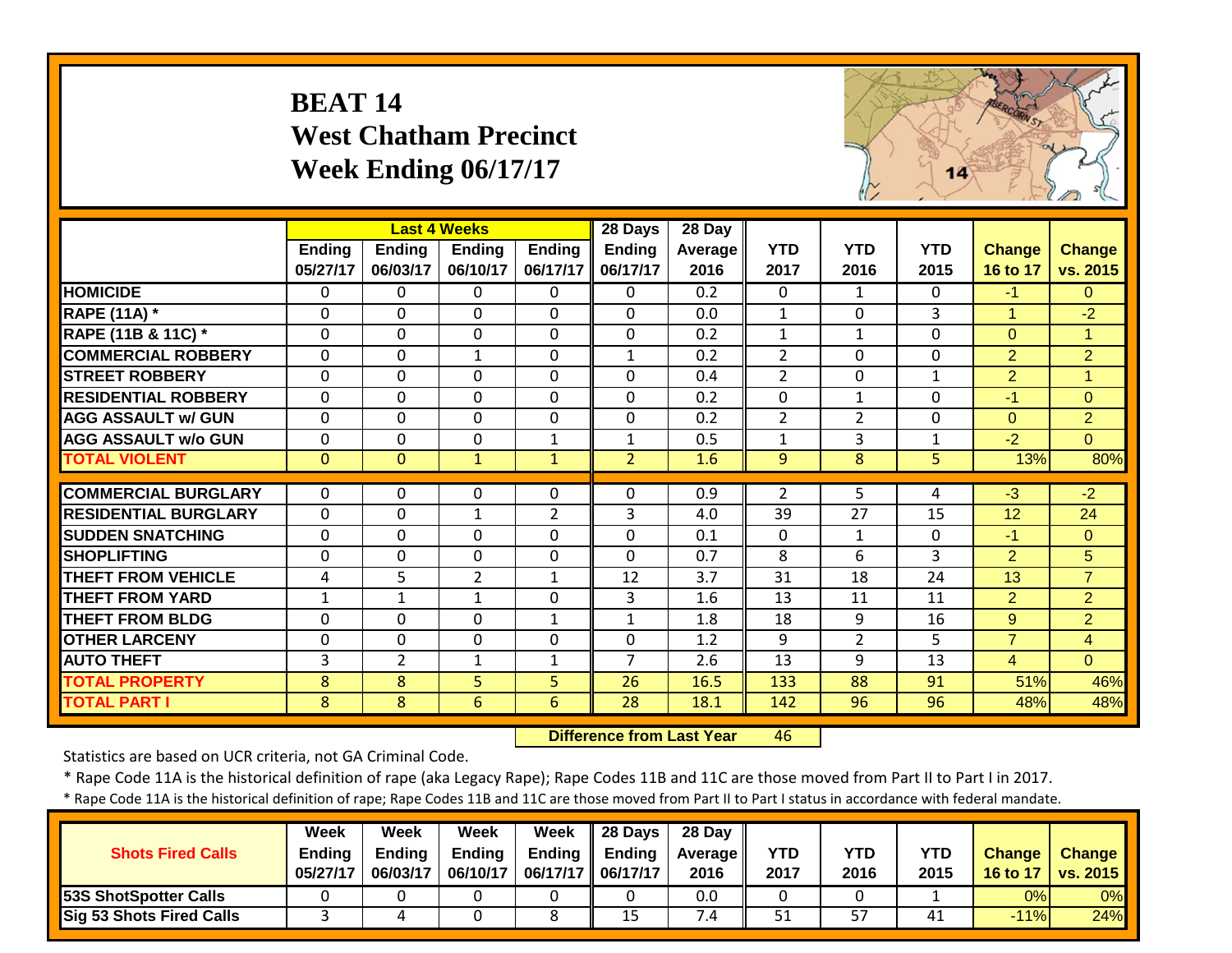# **BEAT 15 West Chatham Precinct Week Ending 06/17/17**



|                             |                |               | <b>Last 4 Weeks</b> |                | 28 Days        | 28 Day         |              |                |              |                |                |
|-----------------------------|----------------|---------------|---------------------|----------------|----------------|----------------|--------------|----------------|--------------|----------------|----------------|
|                             | Ending         | <b>Ending</b> | <b>Ending</b>       | <b>Ending</b>  | Ending         | <b>Average</b> | <b>YTD</b>   | <b>YTD</b>     | <b>YTD</b>   | Change         | <b>Change</b>  |
|                             | 05/27/17       | 06/03/17      | 06/10/17            | 06/17/17       | 06/17/17       | 2016           | 2017         | 2016           | 2015         | 16 to 17       | vs. 2015       |
| <b>HOMICIDE</b>             | $\Omega$       | 0             | $\Omega$            | $\Omega$       | $\Omega$       | 0.2            | $\mathbf{0}$ | $\mathbf{1}$   | 0            | $-1$           | $\Omega$       |
| <b>RAPE (11A) *</b>         | $\Omega$       | $\Omega$      | $\Omega$            | $\Omega$       | $\Omega$       | 0.2            | $\Omega$     | $\overline{2}$ | $\mathbf{1}$ | $-2$           | $-1$           |
| RAPE (11B & 11C) *          | 0              | $\Omega$      | $\Omega$            | $\Omega$       | $\mathbf{0}$   | 0.4            | 0            | $\mathbf{1}$   | 0            | $-1$           | $\Omega$       |
| <b>COMMERCIAL ROBBERY</b>   | $\Omega$       | $\Omega$      | $\Omega$            | $\Omega$       | $\mathbf{0}$   | 0.5            | 0            | 3              | 0            | $-3$           | $\Omega$       |
| <b>STREET ROBBERY</b>       | $\Omega$       | $\mathbf{1}$  | $\Omega$            | $\mathbf{1}$   | $\overline{2}$ | 0.7            | 3            | 3              | 3            | $\overline{0}$ | $\overline{0}$ |
| <b>RESIDENTIAL ROBBERY</b>  | $\Omega$       | $\Omega$      | $\mathbf 0$         | $\mathbf 0$    | $\mathbf{0}$   | 0.3            | $\mathbf 0$  | 3              | 1            | $-3$           | $-1$           |
| <b>AGG ASSAULT w/ GUN</b>   | $\mathbf 0$    | $\mathbf 0$   | $\mathbf{1}$        | $\mathbf 0$    | $\mathbf{1}$   | 0.9            | 5            | 4              | 6            | $\mathbf{1}$   | $-1$           |
| <b>AGG ASSAULT w/o GUN</b>  | $\Omega$       | $\mathbf 0$   | $\mathbf 0$         | $\mathbf 0$    | $\mathbf 0$    | 0.9            | $\mathbf 0$  | 5              | 4            | $-5$           | $-4$           |
| <b>TOTAL VIOLENT</b>        | $\mathbf{0}$   | $\mathbf{1}$  | $\mathbf{1}$        | $\mathbf{1}$   | $\overline{3}$ | 4.0            | 8            | 22             | 15           | $-64%$         | $-47%$         |
|                             |                |               |                     |                |                |                |              |                |              |                |                |
| <b>COMMERCIAL BURGLARY</b>  | $\Omega$       | $\Omega$      | $\Omega$            | $\Omega$       | $\mathbf{0}$   | 1.3            | 3            | 6              | 9            | $-3$           | $-6$           |
| <b>RESIDENTIAL BURGLARY</b> | $\mathbf{0}$   | $\mathbf{1}$  | $\Omega$            | $\mathbf{1}$   | $\overline{2}$ | 3.9            | 23           | 26             | 27           | $-3$           | $-4$           |
| <b>ISUDDEN SNATCHING</b>    | $\mathbf{0}$   | 0             | $\Omega$            | $\mathbf 0$    | $\Omega$       | 0.2            | $\mathbf{1}$ | 2              | $\mathbf{0}$ | $-1$           | $\overline{1}$ |
| <b>SHOPLIFTING</b>          | $\mathbf{0}$   | $\mathbf 1$   | $\mathbf 0$         | $\mathbf 0$    | $\mathbf{1}$   | 1.5            | 4            | 13             | 1            | $-9$           | 3              |
| <b>THEFT FROM VEHICLE</b>   | $\Omega$       | $\Omega$      | $\mathbf{1}$        | $\Omega$       | $\mathbf{1}$   | 2.9            | 15           | 21             | 12           | $-6$           | $\overline{3}$ |
| <b>THEFT FROM YARD</b>      | $\mathbf{1}$   | $\Omega$      | $\Omega$            | $\Omega$       | $\mathbf{1}$   | 1.0            | 11           | $\overline{7}$ | 5            | 4              | 6              |
| <b>THEFT FROM BLDG</b>      | 1              | $\mathbf{1}$  | $\mathbf{1}$        | $\mathbf 0$    | 3              | 2.2            | 13           | 11             | 5            | $\overline{2}$ | 8              |
| <b>OTHER LARCENY</b>        | $\mathbf{0}$   | $\mathbf{0}$  | $\mathbf{0}$        | $\mathbf 0$    | $\mathbf 0$    | 0.3            | 3            | $\overline{2}$ | 0            | $\mathbf{1}$   | 3 <sup>1</sup> |
| <b>AUTO THEFT</b>           | $\mathbf{0}$   | 0             | $\mathbf 0$         | $\mathbf 0$    | $\mathbf 0$    | 1.9            | 13           | 11             | 10           | $\overline{2}$ | $\overline{3}$ |
| <b>TOTAL PROPERTY</b>       | $\overline{2}$ | 3             | $\overline{2}$      | $\mathbf{1}$   | 8              | 15.2           | 86           | 99             | 69           | $-13%$         | 25%            |
| <b>TOTAL PART I</b>         | $\overline{2}$ | 4             | $\overline{3}$      | $\overline{2}$ | 11             | 19.2           | 94           | 121            | 84           | $-22%$         | 12%            |

 **Difference from Last Year** $-27$ 

Statistics are based on UCR criteria, not GA Criminal Code.

\* Rape Code 11A is the historical definition of rape (aka Legacy Rape); Rape Codes 11B and 11C are those moved from Part II to Part I in 2017.

| <b>Shots Fired Calls</b>        | Week<br><b>Ending</b><br>05/27/17 | Week<br>Endina<br>06/03/17 | Week<br><b>Ending</b><br>06/10/17 | Week<br>Ending<br>06/17/17 | 28 Days<br><b>Ending</b><br>06/17/17 | 28 Day<br><b>Average II</b><br>2016 | YTD<br>2017 | YTD<br>2016 | YTD<br>2015 | <b>Change</b><br>16 to 17 | <b>Change</b><br><b>TVs. 2015</b> |
|---------------------------------|-----------------------------------|----------------------------|-----------------------------------|----------------------------|--------------------------------------|-------------------------------------|-------------|-------------|-------------|---------------------------|-----------------------------------|
| <b>53S ShotSpotter Calls</b>    |                                   |                            |                                   |                            |                                      | 0.0                                 |             |             |             | 0%                        | $0\%$                             |
| <b>Sig 53 Shots Fired Calls</b> |                                   |                            |                                   |                            |                                      | 8.2                                 | 34          | 50          | 47          | $-32%$                    | $-28%$                            |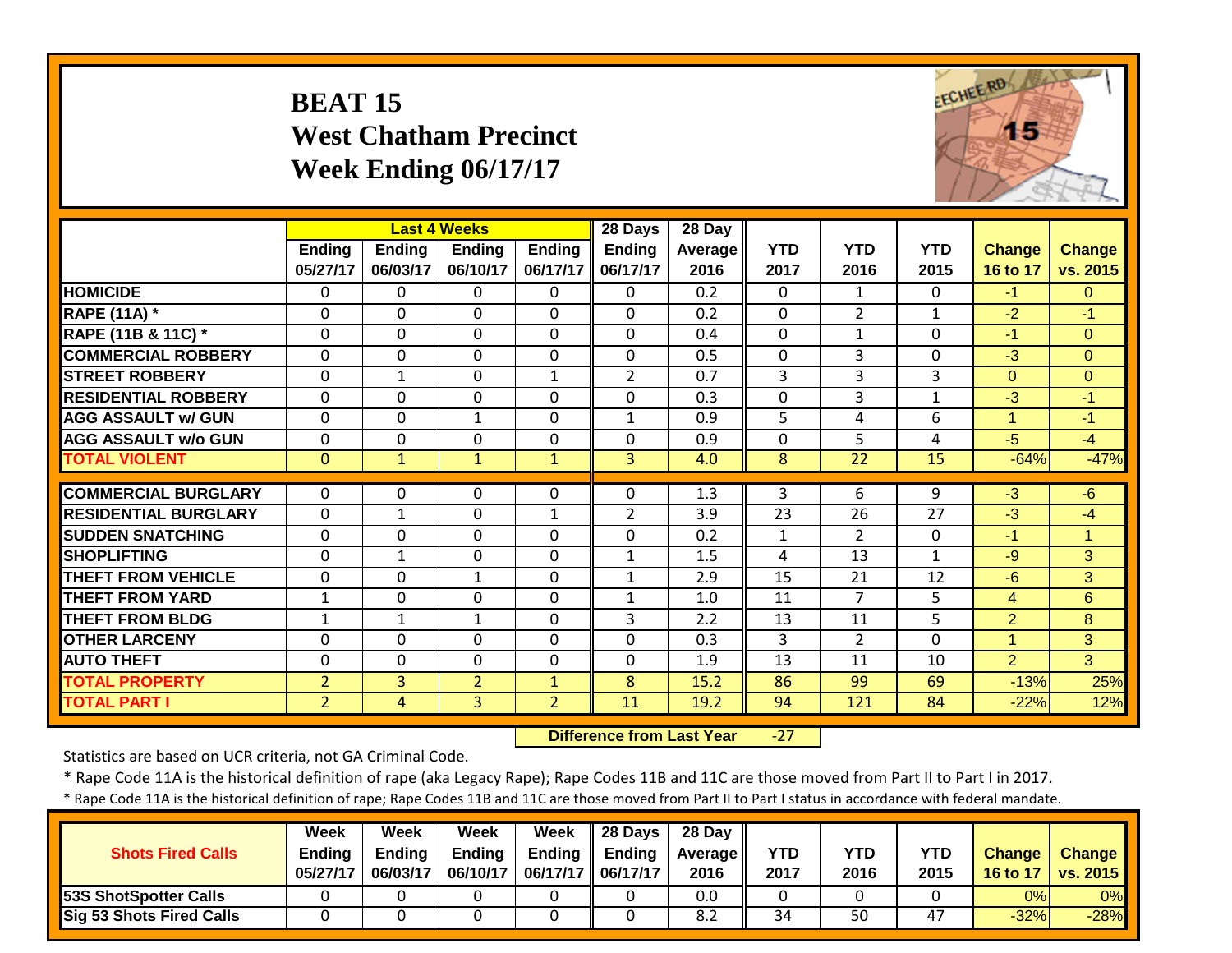# **BEAT 16 West Chatham Precinct Week Ending 06/17/17**



|                             |                |                | <b>Last 4 Weeks</b> |                | 28 Days        | 28 Day         |                |                |                |                |                |
|-----------------------------|----------------|----------------|---------------------|----------------|----------------|----------------|----------------|----------------|----------------|----------------|----------------|
|                             | <b>Ending</b>  | <b>Ending</b>  | <b>Ending</b>       | <b>Ending</b>  | <b>Ending</b>  | <b>Average</b> | <b>YTD</b>     | <b>YTD</b>     | <b>YTD</b>     | <b>Change</b>  | <b>Change</b>  |
|                             | 05/27/17       | 06/03/17       | 06/10/17            | 06/17/17       | 06/17/17       | 2016           | 2017           | 2016           | 2015           | 16 to 17       | vs. 2015       |
| <b>HOMICIDE</b>             | $\Omega$       | $\Omega$       | 0                   | $\Omega$       | $\Omega$       | 0.0            | $\mathbf{1}$   | $\Omega$       | 0              | 1.             | 1              |
| <b>RAPE (11A)</b> *         | $\Omega$       | $\Omega$       | $\mathbf 0$         | $\Omega$       | $\mathbf 0$    | 0.2            | $\Omega$       | $\mathbf{1}$   | $\mathbf 0$    | $-1$           | $\overline{0}$ |
| RAPE (11B & 11C) *          | $\mathbf 0$    | $\mathbf 0$    | $\mathbf 0$         | $\mathbf 0$    | $\mathbf 0$    | 0.0            | $\overline{2}$ | $\mathbf 0$    | 0              | $\overline{2}$ | $\overline{2}$ |
| <b>COMMERCIAL ROBBERY</b>   | $\mathbf 0$    | $\Omega$       | $\mathbf 0$         | $\mathbf 0$    | $\mathbf 0$    | 0.1            | $\mathbf 0$    | $\mathbf{1}$   | 3              | $-1$           | $-3$           |
| <b>STREET ROBBERY</b>       | $\mathbf{1}$   | $\Omega$       | $\mathbf 0$         | 0              | $\mathbf{1}$   | 0.4            | $\mathbf{1}$   | 4              | 1              | $-3$           | $\mathbf{0}$   |
| <b>RESIDENTIAL ROBBERY</b>  | 0              | $\Omega$       | $\Omega$            | $\Omega$       | $\Omega$       | 0.4            | $\mathbf{1}$   | 3              | $\overline{2}$ | $-2$           | $-1$           |
| <b>AGG ASSAULT w/ GUN</b>   | $\mathbf{1}$   | $\Omega$       | $\mathbf 0$         | $\mathbf 0$    | $\mathbf{1}$   | 0.5            | $\mathbf{1}$   | $\overline{2}$ | $\mathbf 0$    | $-1$           | $\overline{1}$ |
| <b>AGG ASSAULT w/o GUN</b>  | $\mathbf 0$    | $\Omega$       | 0                   | $\mathbf 0$    | $\Omega$       | 0.5            | 4              | $\overline{2}$ | 5              | $\overline{2}$ | $-1$           |
| <b>TOTAL VIOLENT</b>        | $\overline{2}$ | $\Omega$       | $\mathbf{0}$        | $\mathbf{0}$   | $\overline{2}$ | 1.9            | 10             | 13             | 11             | $-23%$         | $-9%$          |
|                             |                |                |                     |                |                |                |                |                |                |                |                |
| <b>COMMERCIAL BURGLARY</b>  | $\Omega$       | $\Omega$       | $\Omega$            | $\Omega$       | $\Omega$       | 0.9            | 4              | 6              | 1              | $-2$           | 3              |
| <b>RESIDENTIAL BURGLARY</b> | $\mathbf 0$    | 1              | $\mathbf 1$         | $\mathbf 0$    | 2              | 3.1            | 10             | 16             | 21             | $-6$           | $-11$          |
| <b>SUDDEN SNATCHING</b>     | $\mathbf 0$    | $\Omega$       | 0                   | $\mathbf{1}$   | 1              | 0.1            | $\overline{2}$ | $\Omega$       | 0              | $\overline{2}$ | $\overline{2}$ |
| <b>SHOPLIFTING</b>          | 0              | 1              | $\overline{2}$      | $\overline{2}$ | 5              | 7.0            | 38             | 41             | 77             | $-3$           | $-39$          |
| <b>THEFT FROM VEHICLE</b>   | $\mathbf 0$    | 5              | $\overline{2}$      | $\overline{2}$ | 9              | 6.3            | 18             | 39             | 22             | $-21$          | $-4$           |
| <b>THEFT FROM YARD</b>      | 0              | 1              | $\mathbf{1}$        | 4              | 6              | 1.4            | 16             | $\overline{7}$ | 15             | 9              | $\mathbf{1}$   |
| <b>THEFT FROM BLDG</b>      | $\mathbf 1$    | 1              | 3                   | $\Omega$       | 5              | 3.7            | 26             | 17             | 19             | 9              | $\overline{7}$ |
| <b>OTHER LARCENY</b>        | 0              | $\Omega$       | 0                   | $\Omega$       | $\Omega$       | 0.5            | 4              | $\Omega$       | 3              | 4              | 1              |
| <b>AUTO THEFT</b>           | 0              | $\overline{2}$ | $\overline{2}$      | $\overline{2}$ | 6              | 3.0            | 24             | 10             | 9              | 14             | 15             |
| <b>TOTAL PROPERTY</b>       | $\mathbf{1}$   | 11             | 11                  | 11             | 34             | 25.9           | 142            | 136            | 167            | 4%             | $-15%$         |
| <b>TOTAL PART I</b>         | $\overline{3}$ | 11             | 11                  | 11             | 36             | 27.8           | 152            | 149            | 178            | 2%             | $-15%$         |

 **Difference from Last Year**3

Statistics are based on UCR criteria, not GA Criminal Code.

\* Rape Code 11A is the historical definition of rape (aka Legacy Rape); Rape Codes 11B and 11C are those moved from Part II to Part I in 2017.

| <b>Shots Fired Calls</b>        | <b>Week</b><br><b>Ending</b><br>05/27/17 | Week<br>Endina<br>06/03/17 | Week<br><b>Ending</b><br>06/10/17 | Week<br><b>Ending</b><br>06/17/17 | <b>28 Davs</b><br><b>Ending</b><br>06/17/17 | 28 Day<br><b>Average II</b><br>2016 | <b>YTD</b><br>2017 | <b>YTD</b><br>2016 | YTD<br>2015 | <b>Change</b><br>16 to 17 | <b>Change</b><br><b>vs. 2015</b> |
|---------------------------------|------------------------------------------|----------------------------|-----------------------------------|-----------------------------------|---------------------------------------------|-------------------------------------|--------------------|--------------------|-------------|---------------------------|----------------------------------|
| 53S ShotSpotter Calls           |                                          |                            |                                   |                                   |                                             | 0.0                                 |                    |                    |             | 0%                        | 0%                               |
| <b>Sig 53 Shots Fired Calls</b> |                                          |                            |                                   |                                   |                                             | 0.1                                 | 26                 | 31                 | 19          | $-16%$                    | 37%                              |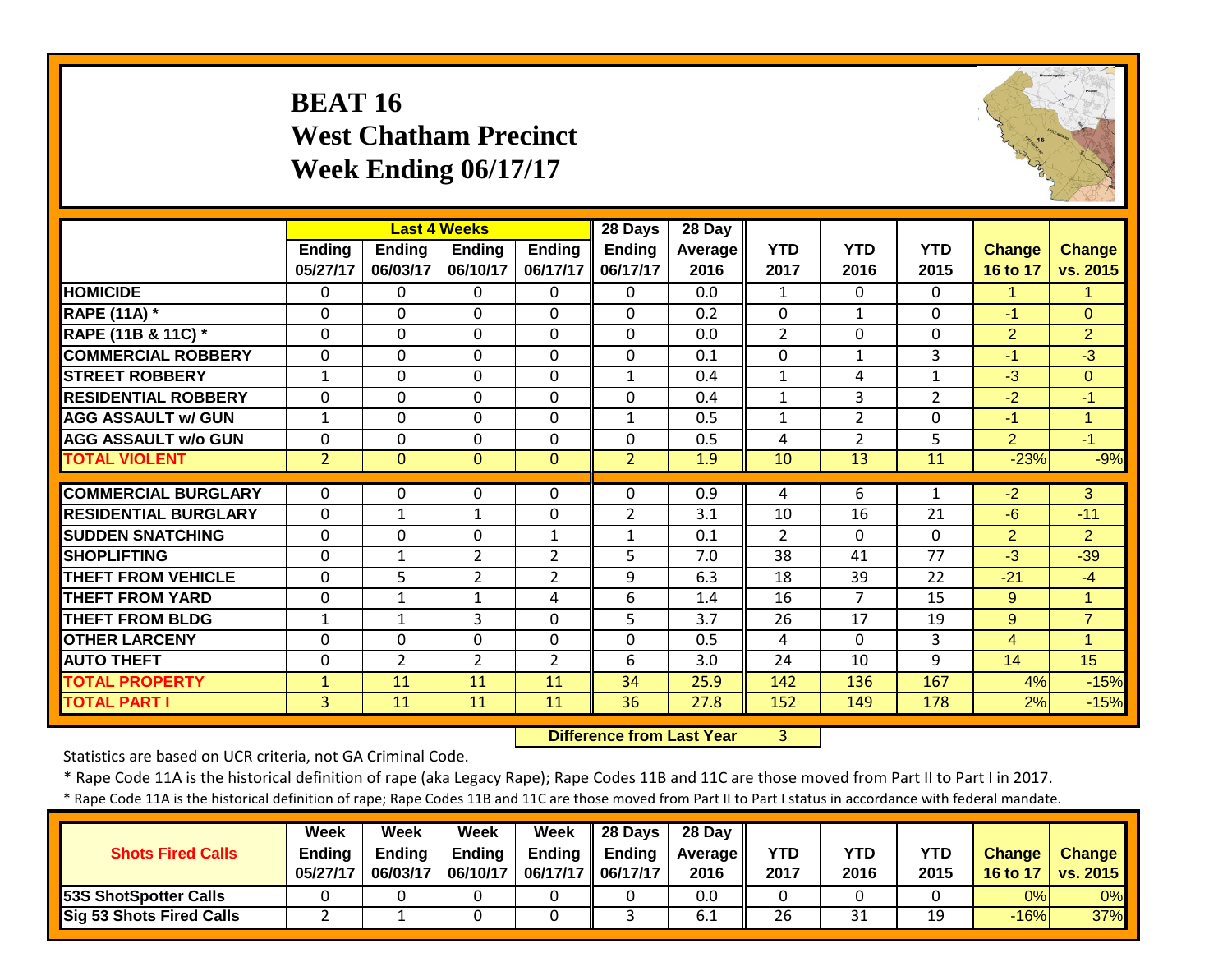

#### **COMPSTATDOWNTOWN PRECINCTWeek Ending 06/17/17**

**PRECINCT COMMANDER:**

**CAPT. JOY GELLATLY**



|                             | Week          | Week          | Weekly         | 28-Day         | 28-Day          | Avg             |                |                 |                |                |                |
|-----------------------------|---------------|---------------|----------------|----------------|-----------------|-----------------|----------------|-----------------|----------------|----------------|----------------|
|                             | <b>Ending</b> | <b>Ending</b> | Avg            | Ending         | <b>Ending</b>   | 28-Day          | <b>YTD</b>     | <b>YTD</b>      | <b>YTD</b>     | <b>Change</b>  | <b>Change</b>  |
|                             | 06/17/17      | 06/10/17      | 2016           | 06/17/17       | 5/20/17         | 2016            | 2017           | 2016            | 2015           | 16 to 17       | vs. 2015       |
| <b>HOMICIDE</b>             | 0             | 0             | 0              | 0              | 0               | 0.              | 3              | 3               |                | $\Omega$       | $\overline{2}$ |
| <b>RAPE (11A) *</b>         | 0             | 0             | $\Omega$       | 1              | 1               |                 | 6              | 3               | $\overline{7}$ | 3              | $-1$           |
| RAPE (11B & 11C) *          | $\bf{0}$      | 0             | $\Omega$       | 0              | 3               |                 | 6              | 4               |                | $\overline{2}$ | 5              |
| <b>COMMERCIAL ROBBERY</b>   | $\bf{0}$      | $\Omega$      | $\Omega$       | 0              | 1               |                 | $\mathbf{2}$   | 3               | 3              | $-1$           | $-1$           |
| <b>STREET ROBBERY</b>       |               |               | 3              | 6.             | 5               | 13              | 45             | $\overline{73}$ | 40             | $-28$          | 5              |
| <b>RESIDENTIAL ROBBERY</b>  | 4             | $\Omega$      | 0              |                | 0               | $\Omega$        | $\overline{2}$ | 3               | 6              | $-1$           | $-4$           |
| <b>AGG ASSAULT w/ GUN</b>   | $\bf{0}$      |               | 1              | $\overline{2}$ | 6               | 6               | 28             | 33              | 21             | $-5$           | $\overline{7}$ |
| <b>AGG ASSAULT w/o GUN</b>  |               |               | 1              | 11             | 7               | 5               | 39             | 27              | 16             | 12             | 23             |
| <b>TOTAL VIOLENT</b>        | 9             | 3             | $\overline{7}$ | 21             | $\overline{23}$ | $\overline{27}$ | 131            | 149             | 95             | $-12%$         | 38%            |
| <b>COMMERCIAL BURGLARY</b>  |               |               |                | 5              | 2               | 5               | 19             | $\overline{21}$ | 10             | $-2$           | 9              |
| <b>RESIDENTIAL BURGLARY</b> | $\mathbf{2}$  |               | 3              |                | 7               | 11              |                | 61              | 58             | $-27$          |                |
|                             |               | $\Omega$      |                | 4              |                 |                 | 34             |                 |                |                | $-24$          |
| <b>SUDDEN SNATCHING</b>     | $\bf{0}$      | 0             |                | 3.             | 3               | 4               | 24             | 25              | 18             | $-1$           | 6              |
| <b>SHOPLIFTING</b>          | 11            | 6             | 5              | 28             | 17              | 19              | 112            | 89              | 101            | 23             | 11             |
| <b>THEFT FROM VEHICLE</b>   | 7             | 6             | 11             | 23             | 35              | 42              | 199            | 247             | 171            | $-48$          | 28             |
| <b>THEFT FROM YARD</b>      | 3             | 5             | 4              | 20             | 19              | 16              | 110            | 93              | 85             | 17             | 25             |
| <b>THEFT FROM BLDG</b>      | 4             | 5             | 5              | 24             | 21              | 21              | 117            | 133             | 106            | $-16$          | 11             |
| <b>OTHER LARCENY</b>        | $\bf{0}$      | $\Omega$      | 1              | $\bf{0}$       | 3               | $\overline{2}$  | 15             | 15              | 10             | $\Omega$       | 5              |
| <b>AUTO THEFT</b>           | 5             | 4             | 4              | 15             | 14              | 16              | 84             | 84              | 80             | $\Omega$       | $\overline{4}$ |
| <b>TOTAL PROPERTY</b>       | 33            | 27            | 34             | 122            | 121             | 136             | 714            | 768             | 639            | $-7%$          | 12%            |
| <b>TOTAL PART I</b>         | 42            | 30            | 41             | 143            | 144             | 163             | 845            | 917             | 734            | $-8%$          | 15%            |

Statistics are based on UCR criteria, not GA Criminal Code. **Difference from Last Year** -72

Statistics are preliminary, based on RMS data at the time prepared, and are subject to change due to late reports, reclassifications, updated locations, etc.

Cell Shading: white is within 0.6 standard deviation of the mean; red is above; green is below.

| <b>Citizen Initiated Calls</b>  | Week<br><b>Ending</b><br>06/17/17 | <b>Week</b><br><b>Ending</b><br>06/10/17 | Weekly<br>Avq<br>2016 | $28-Dav$<br>Ending<br>06/17/17 | $28-Day$<br><b>Ending</b><br>5/20/17 | Avg<br>28-Day<br>2016 | YTD<br>2017 | YTD<br>2016 | YTD<br>2015 | <b>Change</b><br>16 to 17 | <b>Change</b><br>vs. 2015 |
|---------------------------------|-----------------------------------|------------------------------------------|-----------------------|--------------------------------|--------------------------------------|-----------------------|-------------|-------------|-------------|---------------------------|---------------------------|
| <b>Midnight Shift</b>           | 90                                | 99                                       | 121                   | 445                            | 440                                  | 484                   | 2665        | 2775        | 2743        | $-110$                    | $-78$                     |
| Day Shift                       | 221                               | 219                                      | 233                   | 903                            | 873                                  | 931                   | 5057        | 5307        | 5332        | $-250$                    | $-275$                    |
| <b>Afternoon Shift</b>          | 216                               | 199                                      | 252                   | 918                            | 997                                  | 1010                  | 5547        | 5711        | 5766        | $-164$                    | $-219$                    |
| <b>TOTAL CITIZEN CFS</b>        | 527                               | 517                                      | 606                   | 2266                           | 2310                                 | 2425                  | 13269       | 13793       | 13841       | $-3.8%$                   | $-4.1%$                   |
| <b>53S ShotSpotter Calls</b>    |                                   |                                          |                       | 19                             | 12                                   | 30                    | 110         | 203         | 96          | -93                       | 14                        |
| <b>Sig 53 Shots Fired Calls</b> |                                   |                                          |                       | 36                             | 40                                   | 43                    | 209         | 273         | 162         | -64                       | 47                        |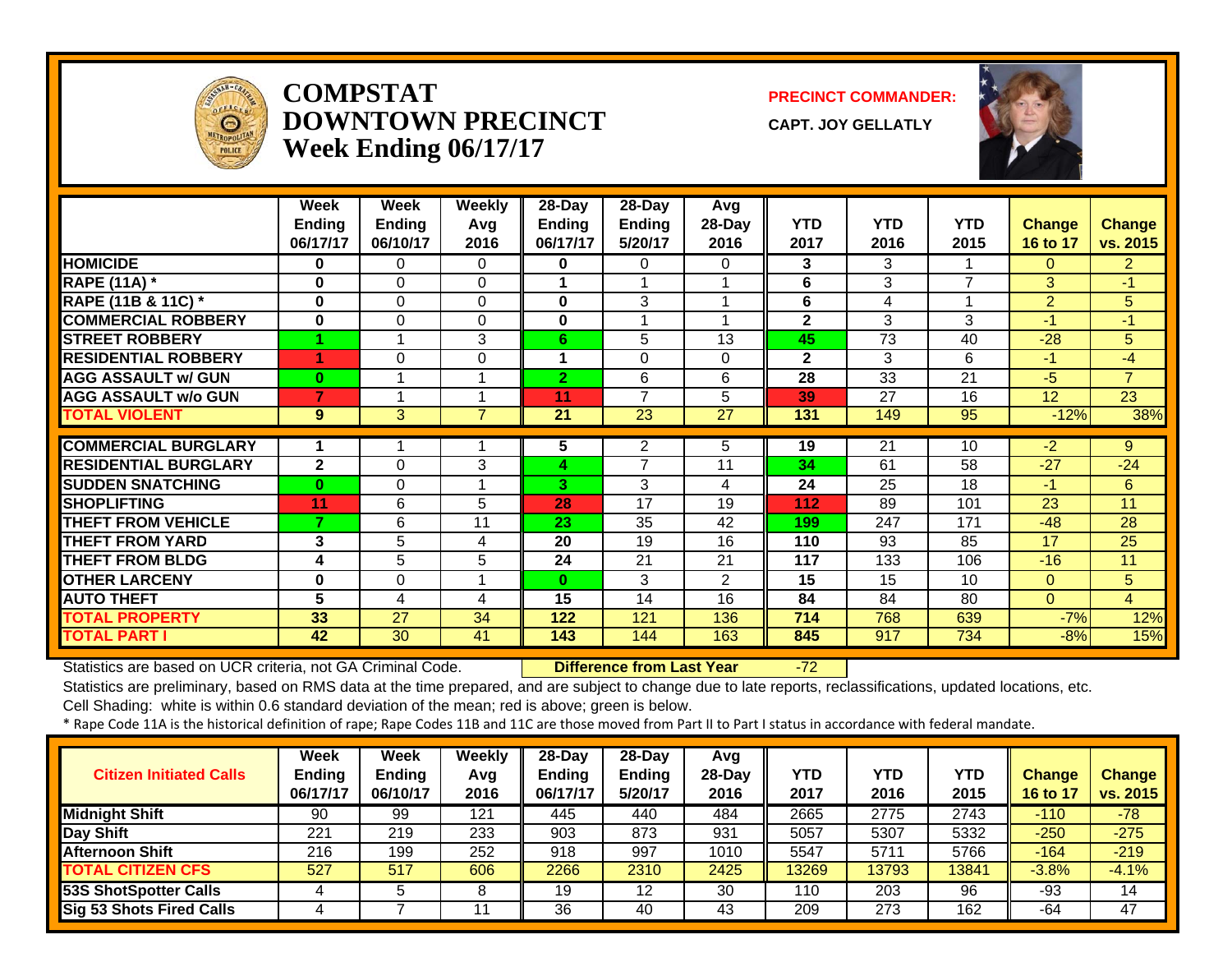# **BEAT 21 Downtown Precinct Week Ending 06/17/17**



|                             |               |               | <b>Last 4 Weeks</b> |                | 28 Days        | 28 Day  |              |                |                |                      |                |
|-----------------------------|---------------|---------------|---------------------|----------------|----------------|---------|--------------|----------------|----------------|----------------------|----------------|
|                             | <b>Ending</b> | <b>Ending</b> | <b>Ending</b>       | <b>Ending</b>  | <b>Ending</b>  | Average | <b>YTD</b>   | <b>YTD</b>     | <b>YTD</b>     | <b>Change</b>        | <b>Change</b>  |
|                             | 05/27/17      | 06/03/17      | 06/10/17            | 06/17/17       | 06/17/17       | 2016    | 2017         | 2016           | 2015           | 16 to 17             | vs. 2015       |
| <b>HOMICIDE</b>             | $\mathbf{0}$  | $\Omega$      | 0                   | $\mathbf{0}$   | $\Omega$       | 0.2     | 0            | $\overline{2}$ | $\Omega$       | $-2$                 | $\Omega$       |
| <b>RAPE (11A)</b> *         | $\Omega$      | $\Omega$      | 0                   | $\mathbf 0$    | $\mathbf 0$    | 0.1     | $\mathbf{1}$ | $\mathbf 0$    | $\mathbf{1}$   | 1                    | $\Omega$       |
| RAPE (11B & 11C) *          | $\mathbf 0$   | $\Omega$      | 0                   | $\mathbf 0$    | $\mathbf 0$    | 0.1     | $\mathbf{1}$ | $\mathbf 0$    | 1              | $\blacktriangleleft$ | $\overline{0}$ |
| <b>COMMERCIAL ROBBERY</b>   | $\mathbf 0$   | $\Omega$      | 0                   | $\mathbf 0$    | $\mathbf 0$    | 0.3     | $\mathbf{0}$ | $\overline{2}$ | $\mathbf 0$    | $-2$                 | $\mathbf{0}$   |
| <b>STREET ROBBERY</b>       | 0             | $\Omega$      | 0                   | 0              | $\Omega$       | 0.7     | 5            | 6              | 6              | $-1$                 | $-1$           |
| <b>RESIDENTIAL ROBBERY</b>  | $\mathbf 0$   | $\Omega$      | 0                   | 0              | $\Omega$       | 0.1     | $\Omega$     | $\mathbf 0$    | 3              | $\Omega$             | $-3$           |
| <b>AGG ASSAULT w/ GUN</b>   | $\mathbf 0$   | $\Omega$      | 0                   | 0              | $\mathbf 0$    | 1.1     | 15           | $\overline{7}$ | $\overline{7}$ | 8                    | 8              |
| <b>AGG ASSAULT w/o GUN</b>  | $\mathbf 0$   | 1             | 0                   | 0              | $\mathbf{1}$   | 1.4     | 6            | 8              | 5              | $-2$                 | $\overline{1}$ |
| <b>TOTAL VIOLENT</b>        | $\mathbf{0}$  | $\mathbf{1}$  | $\overline{0}$      | $\mathbf{0}$   | $\mathbf{1}$   | 3.9     | 28           | 25             | 23             | 12%                  | 22%            |
|                             |               |               |                     |                |                |         |              |                |                |                      |                |
| <b>COMMERCIAL BURGLARY</b>  | $\Omega$      | 0             | 0                   | 1              | $\mathbf{1}$   | 0.7     | 3            | 1              | $\mathbf{1}$   | $\overline{2}$       | $\overline{2}$ |
| <b>RESIDENTIAL BURGLARY</b> | $\mathbf{1}$  | $\Omega$      | 0                   | 0              | $\mathbf{1}$   | 1.9     | 7            | 11             | 19             | $-4$                 | $-12$          |
| <b>ISUDDEN SNATCHING</b>    | $\mathbf 0$   | $\Omega$      | 0                   | 0              | $\mathbf 0$    | 0.1     | $\Omega$     | $\mathbf{1}$   | $\Omega$       | $-1$                 | $\overline{0}$ |
| <b>SHOPLIFTING</b>          | $\mathbf{1}$  | $\Omega$      | $\mathbf{1}$        | $\overline{2}$ | 4              | 2.1     | 16           | 8              | 13             | 8                    | 3              |
| <b>THEFT FROM VEHICLE</b>   | $\mathbf{1}$  | $\mathbf{1}$  | 0                   | $\mathbf{1}$   | 3              | 2.5     | 13           | 10             | 29             | 3                    | $-16$          |
| <b>THEFT FROM YARD</b>      | 0             | $\mathbf{1}$  | $\mathbf{1}$        | 0              | $\overline{2}$ | 1.7     | 6            | 8              | 4              | $-2$                 | $\overline{2}$ |
| <b>THEFT FROM BLDG</b>      | $\mathbf 1$   | $\mathbf{1}$  | 0                   | $\mathbf{1}$   | 3              | 2.0     | 10           | 12             | 13             | $-2$                 | $-3$           |
| <b>OTHER LARCENY</b>        | 0             | 0             | 0                   | 0              | $\mathbf 0$    | 0.2     | $\mathbf{1}$ | $\mathbf{1}$   | $\mathbf{1}$   | $\Omega$             | $\Omega$       |
| <b>AUTO THEFT</b>           | 0             | 1             | 0                   | 0              | $\mathbf{1}$   | 2.5     | 13           | 17             | 14             | $-4$                 | $-1$           |
| <b>TOTAL PROPERTY</b>       | 4             | 4             | $\overline{2}$      | 5              | 15             | 13.6    | 69           | 69             | 94             | 0%                   | $-27%$         |
| <b>TOTAL PART I</b>         | 4             | 5.            | $\overline{2}$      | 5              | 16             | 17.5    | 97           | 94             | 117            | 3%                   | $-17%$         |

 **Difference from Last Year**r 3

Statistics are based on UCR criteria, not GA Criminal Code.

\* Rape Code 11A is the historical definition of rape (aka Legacy Rape); Rape Codes 11B and 11C are those moved from Part II to Part I in 2017.

| <b>Shots Fired Calls</b>        | Week<br><b>Ending</b><br>05/27/17 | Week<br><b>Ending</b><br>06/03/17 | Week<br><b>Ending</b><br>06/10/17 | <b>Week</b><br>06/17/17   06/17/17 | $\parallel$ 28 Days<br>Ending $\parallel$ Ending | 28 Day<br><b>Average</b> II<br>2016 | <b>YTD</b><br>2017 | <b>YTD</b><br>2016 | <b>YTD</b><br>2015 | <b>Change</b><br>16 to 17 | <b>Change</b><br>vs. 2015 |
|---------------------------------|-----------------------------------|-----------------------------------|-----------------------------------|------------------------------------|--------------------------------------------------|-------------------------------------|--------------------|--------------------|--------------------|---------------------------|---------------------------|
| 53S ShotSpotter Calls           |                                   |                                   |                                   |                                    |                                                  | 0.0                                 |                    |                    |                    | 0%                        | 0%                        |
| <b>Sig 53 Shots Fired Calls</b> |                                   |                                   |                                   |                                    | 12                                               | 9.3                                 | 52                 | 56                 | 38                 | $-7%$                     | 37%                       |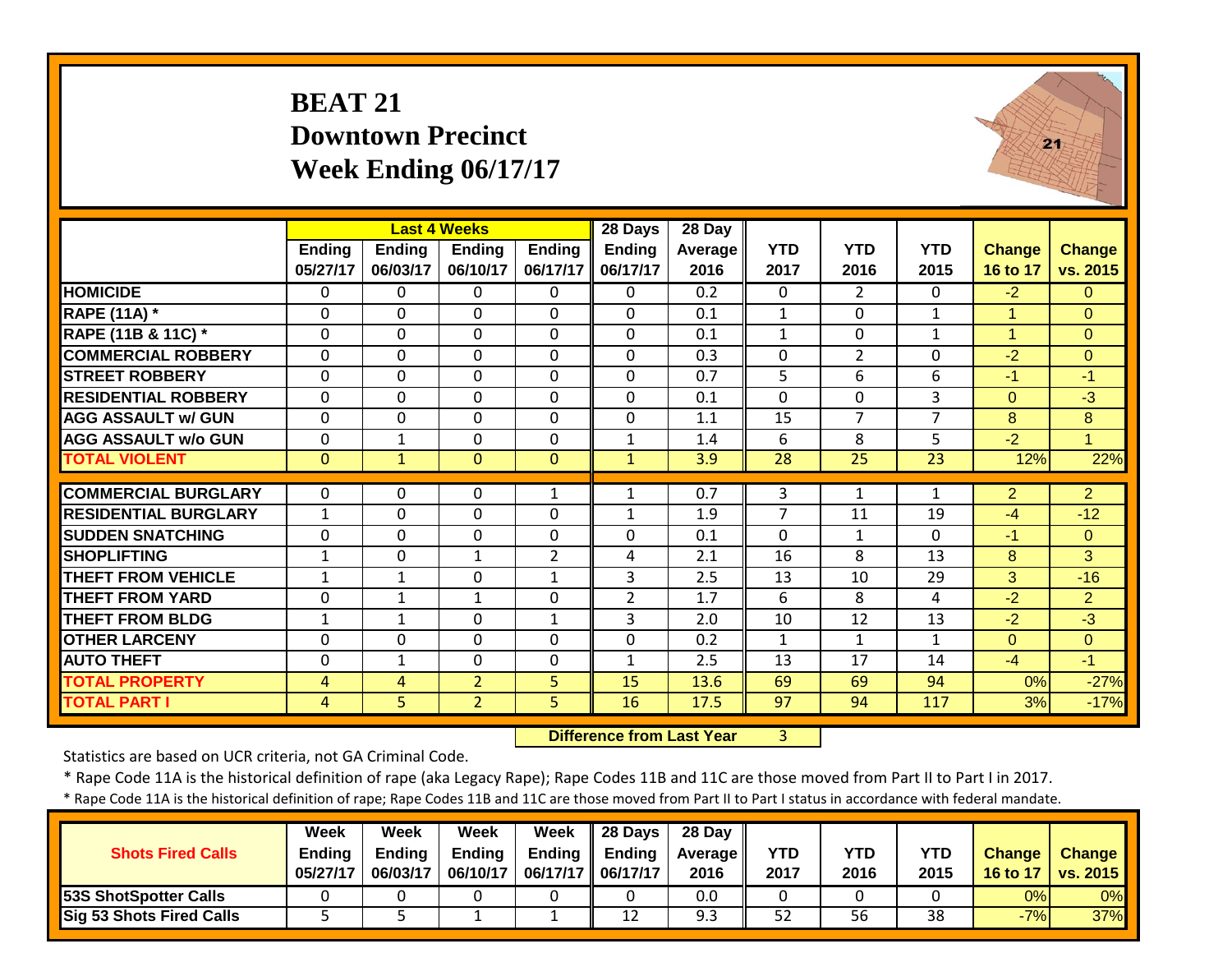# **BEAT 22 Downtown Precinct Week Ending 06/17/17**



|                             |                |                | <b>Last 4 Weeks</b> |                | 28 Days        | 28 Day  |                |                |                |                |                |
|-----------------------------|----------------|----------------|---------------------|----------------|----------------|---------|----------------|----------------|----------------|----------------|----------------|
|                             | <b>Ending</b>  | Ending         | Ending              | <b>Ending</b>  | Ending         | Average | <b>YTD</b>     | <b>YTD</b>     | <b>YTD</b>     | Change         | <b>Change</b>  |
|                             | 05/27/17       | 06/03/17       | 06/10/17            | 06/17/17       | 06/17/17       | 2016    | 2017           | 2016           | 2015           | 16 to 17       | vs. 2015       |
| <b>HOMICIDE</b>             | 0              | 0              | $\Omega$            | $\Omega$       | $\Omega$       | 0.0     | $\mathbf 0$    | $\Omega$       | $\Omega$       | $\Omega$       | $\overline{0}$ |
| <b>RAPE (11A) *</b>         | 0              | $\mathbf{1}$   | $\Omega$            | $\Omega$       | $\mathbf{1}$   | 0.4     | 3              | $\mathbf{1}$   | 4              | 2              | $-1$           |
| RAPE (11B & 11C) *          | 0              | $\mathbf 0$    | $\mathbf 0$         | $\mathbf 0$    | $\Omega$       | 0.2     | $\mathbf{1}$   | $\mathbf{1}$   | 0              | $\mathbf{0}$   | $\overline{1}$ |
| <b>COMMERCIAL ROBBERY</b>   | $\Omega$       | $\mathbf 0$    | $\mathbf 0$         | $\Omega$       | $\Omega$       | 0.1     | $\mathbf 0$    | $\Omega$       | 0              | $\Omega$       | $\overline{0}$ |
| <b>STREET ROBBERY</b>       | $\Omega$       | $\mathbf 0$    | $\mathbf 0$         | $\Omega$       | $\Omega$       | 3.4     | 4              | 10             | 11             | $-6$           | $-7$           |
| <b>RESIDENTIAL ROBBERY</b>  | $\mathbf 0$    | $\mathbf 0$    | $\mathbf 0$         | $\overline{0}$ | $\Omega$       | 0.0     | $\mathbf 0$    | $\Omega$       | $\Omega$       | $\Omega$       | $\overline{0}$ |
| <b>AGG ASSAULT w/ GUN</b>   | $\Omega$       | $\mathbf 0$    | $\mathbf 0$         | $\Omega$       | $\Omega$       | 0.6     | $\overline{2}$ | $\overline{2}$ | 1              | $\mathbf{0}$   | 1              |
| <b>AGG ASSAULT w/o GUN</b>  | $\Omega$       | 1              | $\mathbf{1}$        | $\overline{2}$ | 4              | 0.9     | 8              | 5              | $\mathbf{1}$   | 3              | $\overline{7}$ |
| <b>TOTAL VIOLENT</b>        | $\mathbf{0}$   | $\overline{2}$ | $\mathbf{1}$        | $\overline{2}$ | 5              | 5.6     | 18             | 19             | 17             | $-5%$          | 6%             |
| <b>COMMERCIAL BURGLARY</b>  | $\overline{2}$ | $\Omega$       | $\Omega$            | $\Omega$       | $\overline{2}$ | 0.8     | 8              | 5              | 4              | 3              | 4              |
|                             |                |                |                     |                |                |         |                |                |                |                |                |
| <b>RESIDENTIAL BURGLARY</b> | $\Omega$       | $\mathbf 0$    | $\mathbf 0$         | $\Omega$       | $\Omega$       | 0.5     | $\mathbf 0$    | 6              | 0              | $-6$           | $\overline{0}$ |
| <b>SUDDEN SNATCHING</b>     | $\mathbf{0}$   | $\overline{2}$ | $\mathbf 0$         | $\mathbf 0$    | $\overline{2}$ | 2.9     | 18             | 16             | 10             | $\overline{2}$ | 8              |
| <b>SHOPLIFTING</b>          | 0              | 1              | $\mathbf 0$         | $\overline{2}$ | 3              | 3.0     | 21             | 23             | $\overline{7}$ | $-2$           | 14             |
| <b>THEFT FROM VEHICLE</b>   | $\mathbf{1}$   | 0              | $\mathbf 0$         | $\mathbf{1}$   | $\overline{2}$ | 10.9    | 30             | 64             | 26             | $-34$          | $\overline{4}$ |
| <b>THEFT FROM YARD</b>      | $\mathbf{1}$   | $\overline{2}$ | $\mathbf 0$         | $\mathbf 0$    | 3              | 3.1     | 26             | 20             | 17             | 6              | 9              |
| <b>THEFT FROM BLDG</b>      | 4              | 5              | 3                   | $\overline{2}$ | 14             | 8.0     | 46             | 49             | 33             | $-3$           | 13             |
| <b>OTHER LARCENY</b>        | 0              | 0              | $\mathbf 0$         | $\mathbf 0$    | $\Omega$       | 0.4     | 3              | 3              | 0              | $\mathbf{0}$   | 3              |
| <b>AUTO THEFT</b>           | 0              | $\Omega$       | $\mathbf{1}$        | $\mathbf{1}$   | $\overline{2}$ | 3.1     | 11             | 15             | 7              | $-4$           | $\overline{4}$ |
| <b>TOTAL PROPERTY</b>       | 8              | 10             | 4                   | $6\phantom{1}$ | 28             | 32.7    | 163            | 201            | 104            | $-19%$         | 57%            |
| <b>TOTAL PART I</b>         | 8              | 12             | 5                   | 8              | 33             | 38.3    | 181            | 220            | 121            | $-18%$         | 50%            |

 **Difference from Last Year**r -39

Statistics are based on UCR criteria, not GA Criminal Code.

\* Rape Code 11A is the historical definition of rape (aka Legacy Rape); Rape Codes 11B and 11C are those moved from Part II to Part I in 2017.

| <b>Shots Fired Calls</b>        | Week<br><b>Endina</b><br>05/27/17 | Week<br><b>Ending</b><br>06/03/17 | Week<br><b>Ending</b><br>06/10/17 | Week<br>Ending | $\parallel$ 28 Davs<br><b>Ending</b><br>06/17/17    06/17/17 | 28 Dav<br><b>Average II</b><br>2016 | <b>YTD</b><br>2017 | YTD<br>2016 | <b>YTD</b><br>2015 | <b>Change</b><br>16 to 17 | <b>Change</b><br>vs. 2015 |
|---------------------------------|-----------------------------------|-----------------------------------|-----------------------------------|----------------|--------------------------------------------------------------|-------------------------------------|--------------------|-------------|--------------------|---------------------------|---------------------------|
| 53S ShotSpotter Calls           |                                   |                                   |                                   |                |                                                              | 1.2                                 |                    |             |                    | 0%                        | 0%                        |
| <b>Sig 53 Shots Fired Calls</b> |                                   |                                   |                                   |                |                                                              | 1.8                                 | 11                 | 12          |                    | $-8%$                     | 0%                        |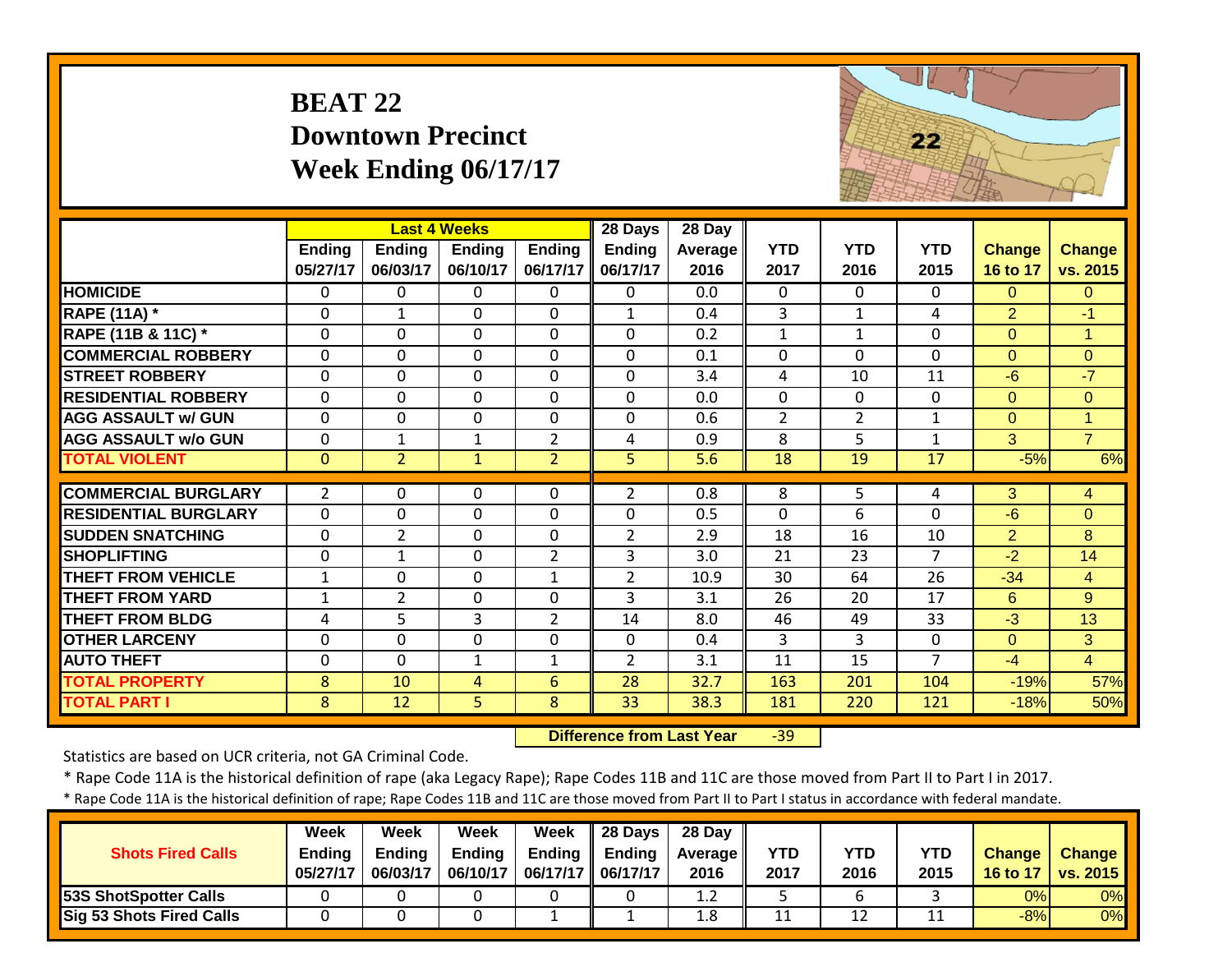# **BEAT 23 Downtown Precinct Week Ending 06/17/17**



|                             |                |                | <b>Last 4 Weeks</b> |                | 28 Days        | 28 Day         |                |                |                |                |                |
|-----------------------------|----------------|----------------|---------------------|----------------|----------------|----------------|----------------|----------------|----------------|----------------|----------------|
|                             | Ending         | <b>Ending</b>  | <b>Ending</b>       | <b>Ending</b>  | <b>Ending</b>  | <b>Average</b> | <b>YTD</b>     | <b>YTD</b>     | <b>YTD</b>     | Change         | <b>Change</b>  |
|                             | 05/27/17       | 06/03/17       | 06/10/17            | 06/17/17       | 06/17/17       | 2016           | 2017           | 2016           | 2015           | 16 to 17       | vs. 2015       |
| <b>HOMICIDE</b>             | $\Omega$       | 0              | $\Omega$            | 0              | $\Omega$       | 0.0            | $\overline{2}$ | $\Omega$       | 0              | $\overline{2}$ | $\overline{2}$ |
| <b>RAPE (11A) *</b>         | $\Omega$       | $\Omega$       | $\Omega$            | $\Omega$       | $\Omega$       | 0.1            | 1              | 1              | 1              | $\Omega$       | $\Omega$       |
| RAPE (11B & 11C) *          | $\Omega$       | $\Omega$       | $\Omega$            | $\Omega$       | $\Omega$       | 0.0            | 2              | $\Omega$       | $\Omega$       | $\overline{2}$ | $\overline{2}$ |
| <b>COMMERCIAL ROBBERY</b>   | $\Omega$       | $\Omega$       | $\Omega$            | $\Omega$       | $\mathbf{0}$   | 0.0            | $\Omega$       | $\mathbf{0}$   | 0              | $\Omega$       | $\Omega$       |
| <b>STREET ROBBERY</b>       | 1              | $\mathbf{0}$   | $\mathbf{0}$        | $\Omega$       | $\mathbf{1}$   | 1.7            | 3              | 9              | 5              | $-6$           | $-2$           |
| <b>RESIDENTIAL ROBBERY</b>  | $\Omega$       | $\Omega$       | $\Omega$            | $\Omega$       | $\mathbf{0}$   | 0.2            | $\mathbf 0$    | $\mathbf{1}$   | $\mathbf{1}$   | $-1$           | $-1$           |
| <b>AGG ASSAULT w/ GUN</b>   | $\mathbf{0}$   | $\mathbf 0$    | $\mathbf{0}$        | $\mathbf 0$    | $\mathbf{0}$   | 0.6            | $\mathbf{1}$   | $\overline{2}$ | 3              | $-1$           | $-2$           |
| <b>AGG ASSAULT w/o GUN</b>  | 0              | 0              | $\mathbf{0}$        | 1              | $\mathbf{1}$   | 0.8            | 6              | 6              | $\overline{2}$ | $\overline{0}$ | $\overline{4}$ |
| <b>TOTAL VIOLENT</b>        | $\mathbf{1}$   | $\mathbf{0}$   | $\mathbf{0}$        | $\mathbf{1}$   | $\overline{2}$ | 3.3            | 15             | 19             | 12             | $-21%$         | 25%            |
| <b>COMMERCIAL BURGLARY</b>  |                |                |                     |                |                |                |                |                |                |                | 1              |
|                             | $\Omega$       | $\Omega$       | $\Omega$            | $\Omega$       | $\mathbf{0}$   | 0.1            | 1              | $\mathbf{0}$   | 0              | 1              |                |
| <b>RESIDENTIAL BURGLARY</b> | 0              | 0              | $\mathbf{0}$        | $\mathbf 0$    | $\mathbf 0$    | 1.3            | 3              | 4              | 5              | $-1$           | $-2$           |
| <b>SUDDEN SNATCHING</b>     | $\Omega$       | $\mathbf 0$    | $\mathbf{0}$        | $\Omega$       | $\mathbf 0$    | 0.4            | $\overline{2}$ | $\overline{2}$ | $\overline{2}$ | $\Omega$       | $\Omega$       |
| <b>SHOPLIFTING</b>          | $\mathbf{0}$   | $\mathbf{1}$   | $\mathbf{0}$        | $\mathbf 0$    | $\mathbf{1}$   | 2.0            | 8              | 10             | 11             | $-2$           | $-3$           |
| <b>THEFT FROM VEHICLE</b>   | $\mathbf{1}$   | 1              | $\overline{2}$      | $\overline{2}$ | 6              | 4.4            | 24             | 33             | 18             | $-9$           | 6              |
| <b>THEFT FROM YARD</b>      | $\mathbf{0}$   | $\mathbf 0$    | $\mathbf 0$         | $\mathbf 0$    | $\overline{0}$ | 1.7            | 4              | 6              | 5              | $-2$           | $-1$           |
| <b>THEFT FROM BLDG</b>      | 0              | 1              | $\Omega$            | $\Omega$       | $\mathbf{1}$   | 3.1            | 16             | 22             | 15             | $-6$           | $\overline{1}$ |
| <b>OTHER LARCENY</b>        | $\Omega$       | $\Omega$       | $\Omega$            | $\mathbf 0$    | $\mathbf{0}$   | 0.3            | $\mathbf{1}$   | $\mathbf{0}$   | 0              | $\mathbf{1}$   | $\overline{1}$ |
| <b>AUTO THEFT</b>           | 0              | $\Omega$       | $\mathbf 1$         | $\Omega$       | $\mathbf{1}$   | 2.0            | 4              | 10             | 8              | $-6$           | $-4$           |
| <b>TOTAL PROPERTY</b>       | $\mathbf{1}$   | 3              | 3                   | $\overline{2}$ | 9              | 15.3           | 63             | 87             | 64             | $-28%$         | $-2%$          |
| <b>TOTAL PART I</b>         | $\overline{2}$ | $\overline{3}$ | $\overline{3}$      | $\overline{3}$ | 11             | 18.6           | 78             | 106            | 76             | $-26%$         | 3%             |

 **Difference from Last Year** $-28$ 

Statistics are based on UCR criteria, not GA Criminal Code.

\* Rape Code 11A is the historical definition of rape (aka Legacy Rape); Rape Codes 11B and 11C are those moved from Part II to Part I in 2017.

| <b>Shots Fired Calls</b>     | Week<br><b>Ending</b><br>05/27/17 | Week<br><b>Ending</b><br>06/03/17 | Week<br><b>Ending</b><br>06/10/17 | Week<br>06/17/17   06/17/17 | $\parallel$ 28 Days<br>Ending $\parallel$ Ending | 28 Day<br><b>Average</b> II<br>2016 | YTD<br>2017 | YTD<br>2016 | YTD<br>2015 | <b>Change</b><br>16 to 17 | <b>Change</b><br><b>vs. 2015</b> |
|------------------------------|-----------------------------------|-----------------------------------|-----------------------------------|-----------------------------|--------------------------------------------------|-------------------------------------|-------------|-------------|-------------|---------------------------|----------------------------------|
| <b>53S ShotSpotter Calls</b> |                                   |                                   |                                   |                             |                                                  | 3.5                                 | 18          | 23          | 17          | 0%                        | $0\%$                            |
| Sig 53 Shots Fired Calls     |                                   |                                   |                                   |                             |                                                  | 3.5                                 | 13          | 20          | 18          | $-35%$                    | $-28%$                           |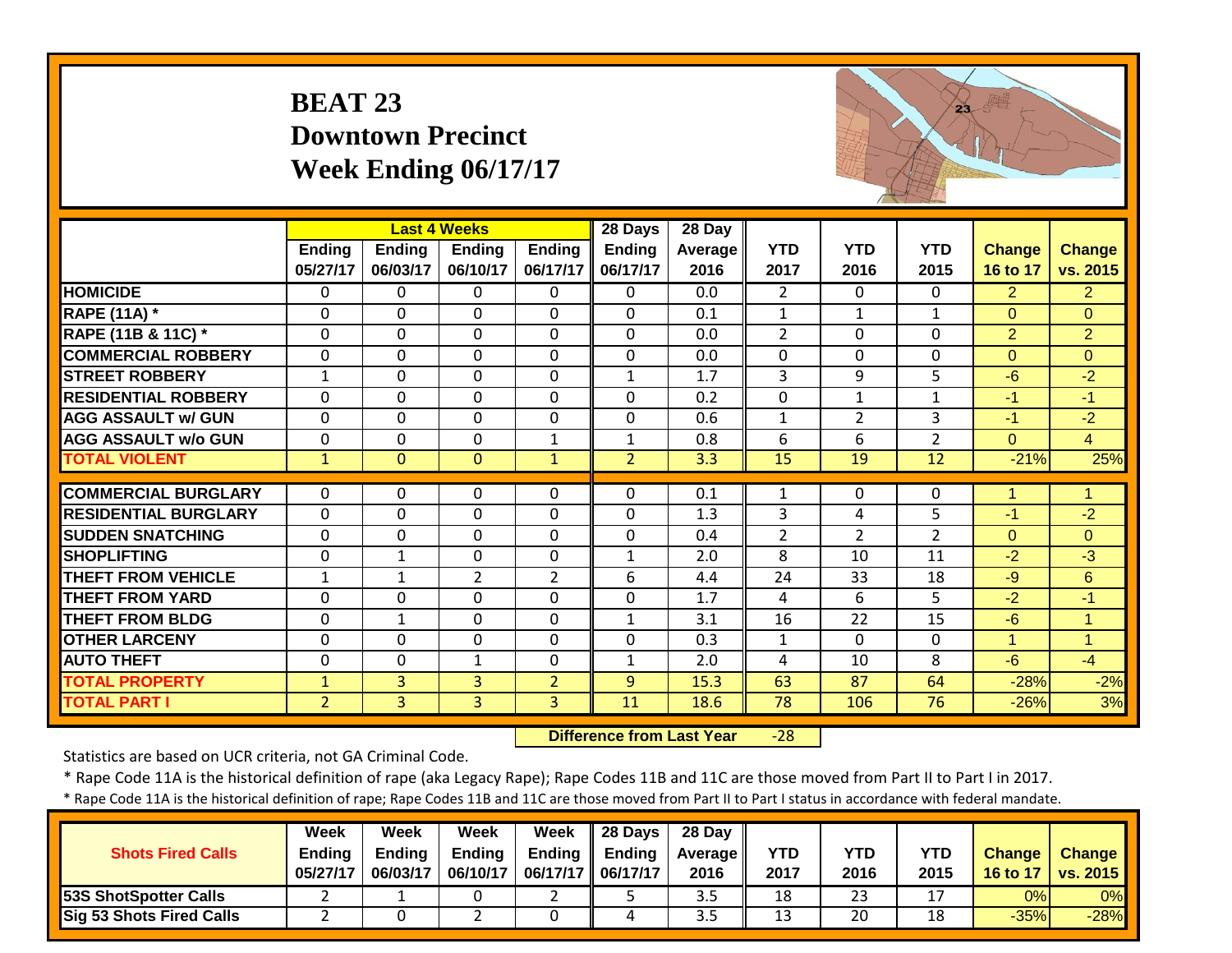# **BEAT 24 Downtown Precinct Week Ending 06/17/17**



|                             |                |                | <b>Last 4 Weeks</b> |                | 28 Days                          | 28 Day  |                |                |                |                 |                |
|-----------------------------|----------------|----------------|---------------------|----------------|----------------------------------|---------|----------------|----------------|----------------|-----------------|----------------|
|                             | <b>Ending</b>  | <b>Ending</b>  | <b>Ending</b>       | <b>Ending</b>  | <b>Ending</b>                    | Average | <b>YTD</b>     | <b>YTD</b>     | <b>YTD</b>     | <b>Change</b>   | <b>Change</b>  |
|                             | 05/27/17       | 06/03/17       | 06/10/17            | 06/17/17       | 06/17/17                         | 2016    | 2017           | 2016           | 2015           | 16 to 17        | vs. 2015       |
| <b>HOMICIDE</b>             | $\Omega$       | 0              | 0                   | 0              | $\Omega$                         | 0.1     | $\Omega$       | 0              | $\Omega$       | $\Omega$        | $\Omega$       |
| <b>RAPE (11A) *</b>         | 0              | $\Omega$       | 0                   | $\Omega$       | $\mathbf 0$                      | 0.2     | $\mathbf{1}$   | $\mathbf{0}$   | $\mathbf{1}$   | $\mathbf{1}$    | $\Omega$       |
| RAPE (11B & 11C) *          | $\mathbf{0}$   | $\Omega$       | 0                   | $\Omega$       | $\Omega$                         | 0.2     | $\mathbf{0}$   | 0              | 0              | $\overline{0}$  | $\overline{0}$ |
| <b>COMMERCIAL ROBBERY</b>   | 0              | $\mathbf 0$    | 0                   | 0              | $\mathbf{0}$                     | 0.1     | $\mathbf{1}$   | 0              | 1              | 1               | $\overline{0}$ |
| <b>ISTREET ROBBERY</b>      | 1              | $\Omega$       | $\Omega$            | $\mathbf{1}$   | $\overline{2}$                   | 3.1     | 12             | 16             | 7              | $-4$            | 5              |
| <b>RESIDENTIAL ROBBERY</b>  | 0              | $\Omega$       | 0                   | $\mathbf 0$    | $\mathbf 0$                      | 0.2     | 0              | $\mathbf{1}$   | $\mathbf{1}$   | $-1$            | $-1$           |
| <b>AGG ASSAULT w/ GUN</b>   | $\mathbf 0$    | $\Omega$       | $\mathbf{1}$        | $\mathbf 0$    | $\mathbf{1}$                     | 0.1     | $\overline{2}$ | 0              | 1              | $\overline{2}$  | $\mathbf{1}$   |
| <b>AGG ASSAULT w/o GUN</b>  | $\mathbf 0$    | $\Omega$       | 0                   | $\mathbf{1}$   | $\mathbf{1}$                     | 0.5     | 3              | $\mathbf{1}$   | $\overline{2}$ | $\overline{2}$  | $\mathbf{1}$   |
| <b>TOTAL VIOLENT</b>        | $\mathbf{1}$   | $\mathbf{0}$   | $\mathbf{1}$        | $\overline{2}$ | $\overline{4}$                   | 4.3     | 19             | 18             | 13             | 6%              | 46%            |
| <b>COMMERCIAL BURGLARY</b>  | $\mathbf{1}$   | $\Omega$       | 0                   | $\Omega$       | $\mathbf{1}$                     | 0.5     | $\overline{2}$ | $\mathbf{1}$   | 1              | 1               | $\mathbf{1}$   |
| <b>RESIDENTIAL BURGLARY</b> | $\mathbf 0$    | $\Omega$       | 0                   | $\mathbf 0$    | $\mathbf 0$                      | 1.5     | 5              | $\overline{7}$ | $\overline{7}$ | $-2$            | $-2$           |
| <b>SUDDEN SNATCHING</b>     | $\mathbf{1}$   | $\mathbf 0$    | $\Omega$            | $\Omega$       | $\mathbf{1}$                     | 0.5     | $\mathbf{1}$   | 5              | 5              | $-4$            | $-4$           |
| <b>SHOPLIFTING</b>          | $\overline{2}$ | $\overline{2}$ | 3                   | 5              | 12                               | 5.0     | 27             | 23             | 54             | $\overline{4}$  | $-27$          |
| <b>THEFT FROM VEHICLE</b>   | $\Omega$       | 1              | $\overline{2}$      | 3              | 6                                | 10.3    | 61             | 72             | 52             | $-11$           | 9              |
| <b>THEFT FROM YARD</b>      | 1              | $\overline{2}$ | $\mathbf{1}$        | $\overline{2}$ | 6                                | 5.1     | 38             | 32             | 35             | 6               | 3              |
| <b>THEFT FROM BLDG</b>      | 0              | $\Omega$       | 0                   | $\mathbf{1}$   | $\mathbf{1}$                     | 3.7     | 19             | 24             | 21             | $-5$            | $-2$           |
| <b>OTHER LARCENY</b>        | $\mathbf{0}$   | $\Omega$       | $\Omega$            | $\Omega$       | $\mathbf 0$                      | 0.8     | 5.             | 5              | $\overline{7}$ | $\overline{0}$  | $-2$           |
| <b>AUTO THEFT</b>           | $\mathbf{1}$   | $\overline{2}$ | 0                   | $\mathbf{1}$   | 4                                | 3.3     | 23             | 13             | 16             | 10 <sup>°</sup> | $\overline{7}$ |
| <b>TOTAL PROPERTY</b>       | 6              | $\overline{7}$ | 6                   | 12             | 31                               | 30.7    | 181            | 182            | 198            | $-1%$           | $-9%$          |
| <b>TOTAL PART I</b>         | 7              | $\overline{7}$ | $\overline{7}$      | 14             | $\overline{35}$                  | 35.0    | 200            | 200            | 211            | 0%              | $-5%$          |
|                             |                |                |                     |                | <b>Difference from Last Year</b> |         | $\mathbf{0}$   |                |                |                 |                |

 **Difference from Last Year**

Statistics are based on UCR criteria, not GA Criminal Code.

\* Rape Code 11A is the historical definition of rape (aka Legacy Rape); Rape Codes 11B and 11C are those moved from Part II to Part I in 2017.

| <b>Shots Fired Calls</b>        | Week<br><b>Ending</b><br>05/27/17 | Week<br>Endina<br>06/03/17 | Week<br><b>Endina</b><br>06/10/17 | Week<br>Ending<br>06/17/17 | 28 Days<br><b>Ending</b><br>06/17/17 | 28 Day<br><b>Average II</b><br>2016 | <b>YTD</b><br>2017 | YTD<br>2016 | YTD<br>2015 | <b>Change</b><br>16 to 17 | <b>Change</b><br>$\sqrt{vs. 2015}$ |
|---------------------------------|-----------------------------------|----------------------------|-----------------------------------|----------------------------|--------------------------------------|-------------------------------------|--------------------|-------------|-------------|---------------------------|------------------------------------|
| <b>53S ShotSpotter Calls</b>    |                                   |                            |                                   |                            |                                      | 3.8                                 | 16                 | 28          |             | 0%                        | $0\%$                              |
| <b>Sig 53 Shots Fired Calls</b> |                                   |                            |                                   |                            |                                      | 8.8                                 | 41                 | 60          | 23          | $-32%$                    | <b>78%</b>                         |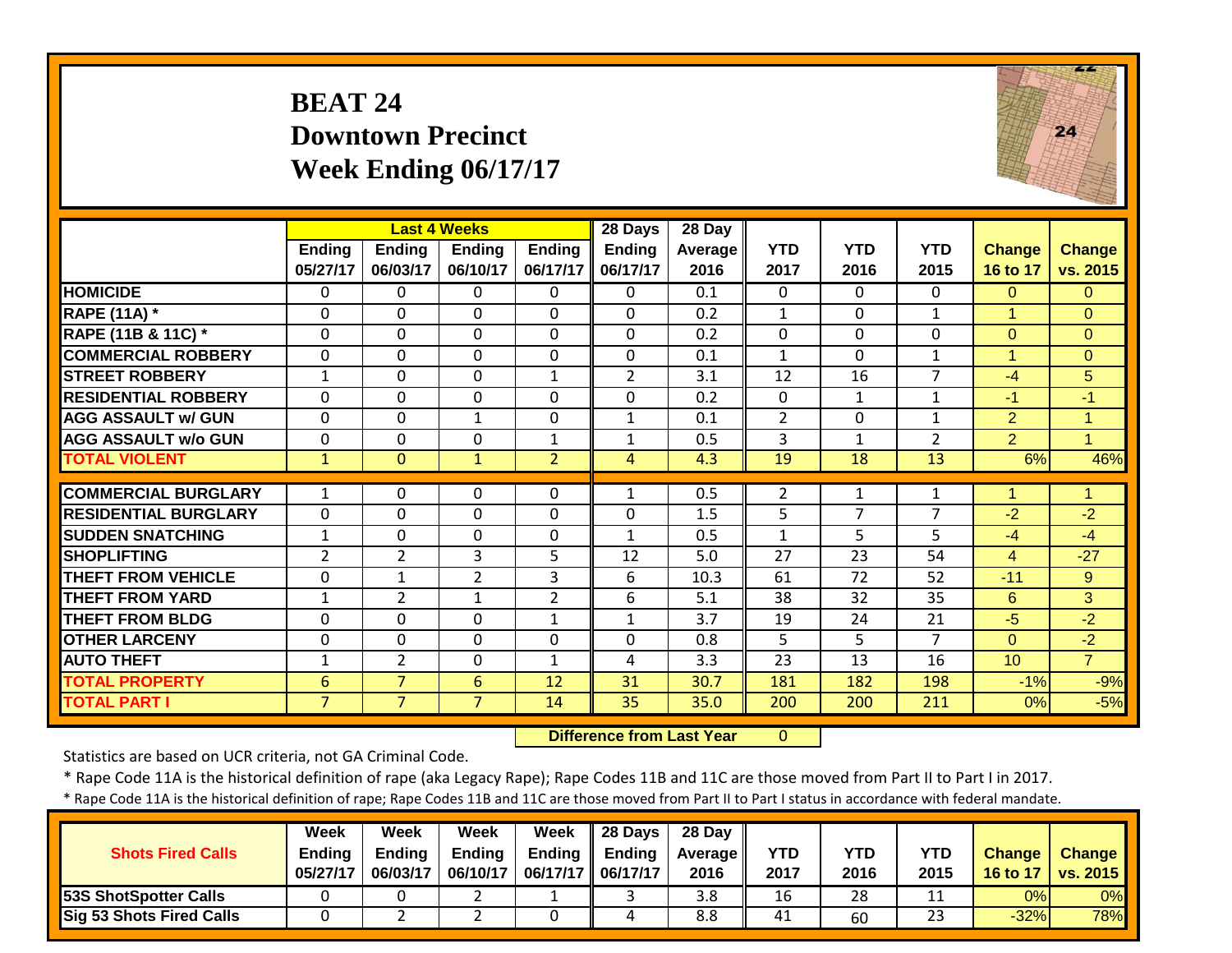| <b>BEAT 25</b>              |
|-----------------------------|
| <b>Downtown Precinct</b>    |
| <b>Week Ending 06/17/17</b> |



|                             |                |                | <b>Last 4 Weeks</b> |                | 28 Days        | 28 Day  |                |                |                |                      |                |
|-----------------------------|----------------|----------------|---------------------|----------------|----------------|---------|----------------|----------------|----------------|----------------------|----------------|
|                             | <b>Ending</b>  | <b>Ending</b>  | Ending              | <b>Ending</b>  | Ending         | Average | <b>YTD</b>     | <b>YTD</b>     | <b>YTD</b>     | Change               | <b>Change</b>  |
|                             | 05/27/17       | 06/03/17       | 06/10/17            | 06/17/17       | 06/17/17       | 2016    | 2017           | 2016           | 2015           | 16 to 17             | vs. 2015       |
| <b>HOMICIDE</b>             | $\Omega$       | 0              | 0                   | $\Omega$       | $\Omega$       | 0.0     | 0              | $\Omega$       | $\mathbf{1}$   | $\Omega$             | $-1$           |
| <b>RAPE (11A) *</b>         | 0              | $\Omega$       | $\Omega$            | $\Omega$       | $\Omega$       | 0.1     | $\Omega$       | $\mathbf{1}$   | $\Omega$       | $-1$                 | $\Omega$       |
| RAPE (11B & 11C) *          | 0              | $\Omega$       | $\Omega$            | $\Omega$       | $\Omega$       | 0.2     | 0              | $\overline{2}$ | $\Omega$       | $-2$                 | $\Omega$       |
| <b>COMMERCIAL ROBBERY</b>   | $\mathbf{0}$   | $\Omega$       | 0                   | $\Omega$       | $\Omega$       | 0.1     | $\mathbf{1}$   | $\mathbf{1}$   | $\overline{2}$ | $\Omega$             | $-1$           |
| <b>STREET ROBBERY</b>       | $\mathbf{1}$   | $\mathbf{1}$   | $\mathbf 0$         | $\Omega$       | $\overline{2}$ | 2.4     | 12             | 17             | 5              | $-5$                 | $\overline{7}$ |
| <b>RESIDENTIAL ROBBERY</b>  | $\Omega$       | $\Omega$       | $\mathbf 0$         | $\mathbf 0$    | $\Omega$       | 0.0     | $\Omega$       | $\mathbf 0$    | $\mathbf{0}$   | $\Omega$             | $\overline{0}$ |
| <b>AGG ASSAULT w/ GUN</b>   | $\mathbf{0}$   | $\mathbf 1$    | $\mathbf 0$         | $\mathbf 0$    | $\mathbf{1}$   | 0.9     | 4              | 4              | $\overline{7}$ | $\overline{0}$       | $-3$           |
| <b>AGG ASSAULT w/o GUN</b>  | $\mathbf{0}$   | 0              | $\mathbf 0$         | $\mathbf 0$    | $\mathbf 0$    | 0.8     | 4              | 3              | $\mathbf{1}$   | $\mathbf{1}$         | 3              |
| <b>TOTAL VIOLENT</b>        | $\mathbf{1}$   | $\overline{2}$ | $\mathbf{0}$        | $\mathbf{0}$   | $\overline{3}$ | 4.5     | 21             | 28             | 16             | $-25%$               | 31%            |
|                             |                |                |                     |                |                |         |                |                |                |                      |                |
| <b>COMMERCIAL BURGLARY</b>  | $\Omega$       | 0              | 1                   | $\Omega$       | $\mathbf{1}$   | 1.6     | 3              | 9              | 3              | $-6$                 | $\Omega$       |
| <b>RESIDENTIAL BURGLARY</b> | $\mathbf{0}$   | $\Omega$       | $\mathbf 0$         | $\mathbf 0$    | $\Omega$       | 1.7     | 3              | 10             | 9              | $-7$                 | $-6$           |
| <b>SUDDEN SNATCHING</b>     | $\mathbf 0$    | $\Omega$       | $\mathbf 0$         | $\mathbf 0$    | $\Omega$       | 0.2     | $\overline{2}$ | $\mathbf{1}$   | $\Omega$       | $\blacktriangleleft$ | $\overline{2}$ |
| <b>SHOPLIFTING</b>          | $\overline{2}$ | $\overline{2}$ | $\mathbf{1}$        | $\overline{2}$ | $\overline{7}$ | 4.0     | 32             | 12             | 9              | 20                   | 23             |
| <b>THEFT FROM VEHICLE</b>   | $\mathbf 0$    | $\mathbf{1}$   | $\overline{2}$      | $\Omega$       | 3              | 9.5     | 40             | 53             | 27             | $-13$                | 13             |
| <b>THEFT FROM YARD</b>      | $\Omega$       | $\mathbf{1}$   | $\overline{2}$      | $\mathbf{1}$   | 4              | 2.3     | 21             | 15             | 10             | 6                    | 11             |
| <b>THEFT FROM BLDG</b>      | $\overline{2}$ | 0              | $\overline{2}$      | $\mathbf 0$    | 4              | 2.3     | 18             | 11             | 14             | $\overline{7}$       | $\overline{4}$ |
| <b>OTHER LARCENY</b>        | $\mathbf{0}$   | 0              | 0                   | $\mathbf 0$    | $\mathbf 0$    | 0.3     | $\mathbf{1}$   | 3              | $\overline{2}$ | $-2$                 | $-1$           |
| <b>AUTO THEFT</b>           | $\mathbf{0}$   | $\overline{2}$ | $\overline{2}$      | $\mathbf{1}$   | 5              | 3.2     | 23             | 19             | 19             | $\overline{4}$       | $\overline{4}$ |
| <b>TOTAL PROPERTY</b>       | 4              | 6              | 10                  | 4              | 24             | 25.0    | 143            | 133            | 93             | 8%                   | 54%            |
| <b>TOTAL PART I</b>         | 5 <sup>1</sup> | 8              | 10                  | $\overline{4}$ | 27             | 29.5    | 164            | 161            | 109            | 2%                   | 50%            |

 **Difference from Last Year**r 3

Statistics are based on UCR criteria, not GA Criminal Code.

\* Rape Code 11A is the historical definition of rape (aka Legacy Rape); Rape Codes 11B and 11C are those moved from Part II to Part I in 2017.

| <b>Shots Fired Calls</b>        | Week<br><b>Ending</b><br>05/27/17 | Week<br><b>Ending</b><br>06/03/17 | Week<br><b>Ending</b><br>06/10/17 | Week<br><b>Ending</b><br>06/17/17   06/17/17 | $\parallel$ 28 Days<br><b>Ending</b> | 28 Day<br><b>Average</b> I<br>2016 | <b>YTD</b><br>2017 | YTD<br>2016 | <b>YTD</b><br>2015 | <b>Change</b><br><b>16 to 17</b> | <b>Change</b><br>vs. 2015 |
|---------------------------------|-----------------------------------|-----------------------------------|-----------------------------------|----------------------------------------------|--------------------------------------|------------------------------------|--------------------|-------------|--------------------|----------------------------------|---------------------------|
| <b>53S ShotSpotter Calls</b>    |                                   |                                   |                                   |                                              |                                      | 6.3                                | 23                 | 39          | 25                 | 0%                               | 0%                        |
| <b>Sig 53 Shots Fired Calls</b> |                                   |                                   |                                   |                                              |                                      | 6.4                                | 24                 | 54          | 25                 | $-56%$                           | $-4%$                     |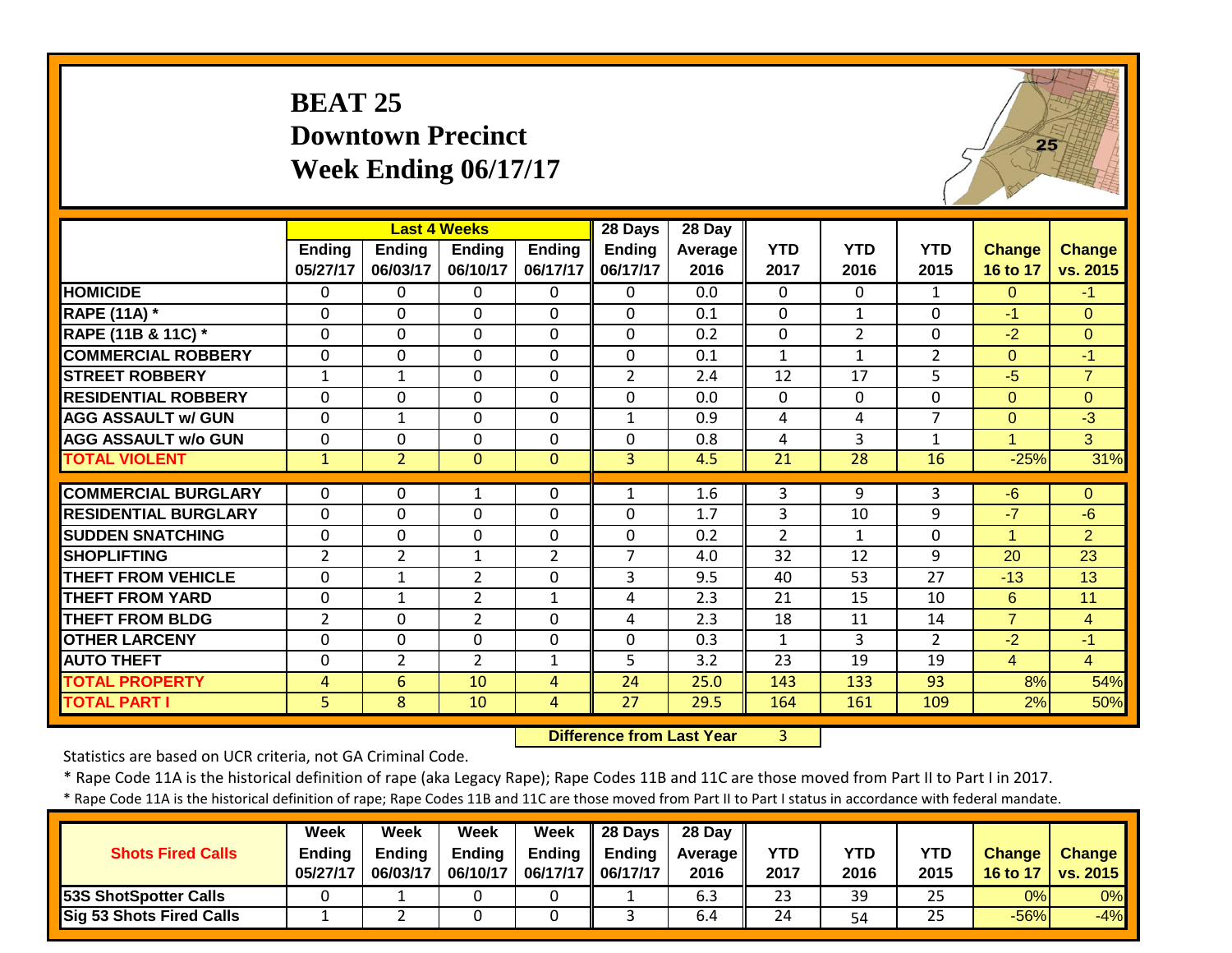# **BEAT 26 Downtown Precinct Week Ending 06/17/17**



|                             |                           |                           | <b>Last 4 Weeks</b>       |                           | 28 Days                   | 28 Day                 |                    |                    |                    |                           |                           |
|-----------------------------|---------------------------|---------------------------|---------------------------|---------------------------|---------------------------|------------------------|--------------------|--------------------|--------------------|---------------------------|---------------------------|
|                             | <b>Ending</b><br>05/27/17 | <b>Ending</b><br>06/03/17 | <b>Ending</b><br>06/10/17 | <b>Ending</b><br>06/17/17 | <b>Ending</b><br>06/17/17 | <b>Average</b><br>2016 | <b>YTD</b><br>2017 | <b>YTD</b><br>2016 | <b>YTD</b><br>2015 | <b>Change</b><br>16 to 17 | <b>Change</b><br>vs. 2015 |
| <b>HOMICIDE</b>             | $\mathbf{0}$              | $\Omega$                  | $\Omega$                  | $\Omega$                  | $\Omega$                  | 0.2                    | $\mathbf{1}$       | $\mathbf{1}$       | 0                  | $\Omega$                  | 1                         |
| <b>RAPE (11A)</b> *         | $\Omega$                  | $\Omega$                  | $\Omega$                  | $\Omega$                  | $\Omega$                  | 0.1                    | $\Omega$           | $\Omega$           | $\mathbf 0$        | $\overline{0}$            | $\Omega$                  |
| RAPE (11B & 11C) *          | $\mathbf 0$               | $\Omega$                  | $\mathbf 0$               | $\mathbf 0$               | $\Omega$                  | 0.5                    | $\overline{2}$     | $\mathbf{1}$       | $\mathbf 0$        | $\mathbf{1}$              | $\overline{2}$            |
| <b>COMMERCIAL ROBBERY</b>   | $\mathbf 0$               | $\Omega$                  | $\mathbf 0$               | $\mathbf 0$               | $\Omega$                  | 0.0                    | $\Omega$           | $\Omega$           | $\Omega$           | $\Omega$                  | $\Omega$                  |
| <b>STREET ROBBERY</b>       | $\mathbf 0$               | $\Omega$                  | $\mathbf{1}$              | $\Omega$                  | $\mathbf{1}$              | 1.7                    | 9                  | 15                 | 6                  | $-6$                      | 3                         |
| <b>RESIDENTIAL ROBBERY</b>  | $\mathbf 0$               | $\Omega$                  | 0                         | $\mathbf{1}$              | $\mathbf{1}$              | 0.1                    | $\overline{2}$     | $\mathbf{1}$       | 1                  | $\overline{1}$            | 1                         |
| <b>AGG ASSAULT w/ GUN</b>   | $\mathbf 0$               | $\Omega$                  | 0                         | $\mathbf 0$               | $\Omega$                  | 2.3                    | 4                  | 18                 | 2                  | $-14$                     | $\overline{2}$            |
| <b>AGG ASSAULT w/o GUN</b>  | 0                         | 1                         | 0                         | 3                         | 4                         | 1.1                    | 12                 | 4                  | 5                  | 8                         | $\overline{7}$            |
| <b>TOTAL VIOLENT</b>        | $\mathbf{0}$              | $\mathbf{1}$              | $\mathbf{1}$              | 4                         | 6                         | 5.9                    | 30                 | 40                 | 14                 | $-25%$                    | 114%                      |
| <b>COMMERCIAL BURGLARY</b>  | 0                         | 0                         | 0                         | $\Omega$                  | $\Omega$                  | 1.3                    |                    | 5                  | 1                  | $-3$                      | 1                         |
|                             |                           |                           |                           |                           |                           |                        | $\overline{2}$     |                    |                    |                           |                           |
| <b>RESIDENTIAL BURGLARY</b> | 0                         | 1                         | 0                         | $\overline{2}$            | 3                         | 4.1                    | 16                 | 23                 | 18                 | $-7$                      | $-2$                      |
| <b>SUDDEN SNATCHING</b>     | 0                         | $\Omega$                  | 0                         | $\Omega$                  | $\Omega$                  | 0.0                    | $\mathbf{1}$       | $\Omega$           | $\mathbf{1}$       | $\mathbf{1}$              | $\Omega$                  |
| <b>SHOPLIFTING</b>          | $\Omega$                  | $\Omega$                  | $\mathbf{1}$              | $\Omega$                  | $\mathbf{1}$              | 2.4                    | 8                  | 13                 | $\overline{7}$     | $-5$                      | 1                         |
| <b>THEFT FROM VEHICLE</b>   | 0                         | 3                         | 0                         | $\Omega$                  | 3                         | 4.6                    | 31                 | 15                 | 19                 | 16                        | 12                        |
| <b>THEFT FROM YARD</b>      | 2                         | $\overline{2}$            | $\mathbf{1}$              | $\Omega$                  | 5                         | 1.7                    | 15                 | 12                 | 14                 | 3                         | 1                         |
| <b>THEFT FROM BLDG</b>      | $\mathbf{0}$              | 1                         | $\Omega$                  | $\Omega$                  | 1                         | 1.9                    | 8                  | 15                 | 10                 | $-7$                      | $-2$                      |
| <b>OTHER LARCENY</b>        | $\mathbf{0}$              | $\Omega$                  | $\mathbf 0$               | $\Omega$                  | $\Omega$                  | 0.5                    | 4                  | 3                  | $\Omega$           | $\mathbf{1}$              | $\overline{4}$            |
| <b>AUTO THEFT</b>           | $\mathbf{0}$              | $\Omega$                  | $\Omega$                  | $\overline{2}$            | $\overline{2}$            | 2.1                    | 10                 | 10                 | 16                 | $\Omega$                  | $-6$                      |
| <b>TOTAL PROPERTY</b>       | $\overline{2}$            | $\overline{7}$            | $\overline{2}$            | 4                         | 15                        | 18.7                   | 95                 | 96                 | 86                 | $-1%$                     | 10%                       |
| <b>TOTAL PART I</b>         | $\overline{2}$            | 8                         | 3                         | 8                         | 21                        | 24.6                   | 125                | 136                | 100                | $-8%$                     | 25%                       |

 **Difference from Last Year**‐11

Statistics are based on UCR criteria, not GA Criminal Code.

\* Rape Code 11A is the historical definition of rape (aka Legacy Rape); Rape Codes 11B and 11C are those moved from Part II to Part I in 2017.

| <b>Shots Fired Calls</b>        | <b>Week</b><br><b>Ending</b><br>05/27/17 | Week<br><b>Ending</b><br>06/03/17 | Week<br><b>Ending</b><br>06/10/17 | Week<br><b>Ending</b><br>06/17/17    06/17/17 | $\parallel$ 28 Days<br><b>Ending</b> | 28 Dav<br><b>Average</b> I<br>2016 | <b>YTD</b><br>2017 | YTD<br>2016 | <b>YTD</b><br>2015 | Change<br>16 to 17 | <b>Change</b><br>vs. 2015 |
|---------------------------------|------------------------------------------|-----------------------------------|-----------------------------------|-----------------------------------------------|--------------------------------------|------------------------------------|--------------------|-------------|--------------------|--------------------|---------------------------|
| 53S ShotSpotter Calls           |                                          |                                   |                                   |                                               | 10                                   | 15.6                               | 48                 | 107         | 40                 | 0%                 | 0%                        |
| <b>Sig 53 Shots Fired Calls</b> |                                          |                                   |                                   |                                               | 12                                   | 13.3                               | 68                 | 71          | 47                 | $-4%$              | 45%                       |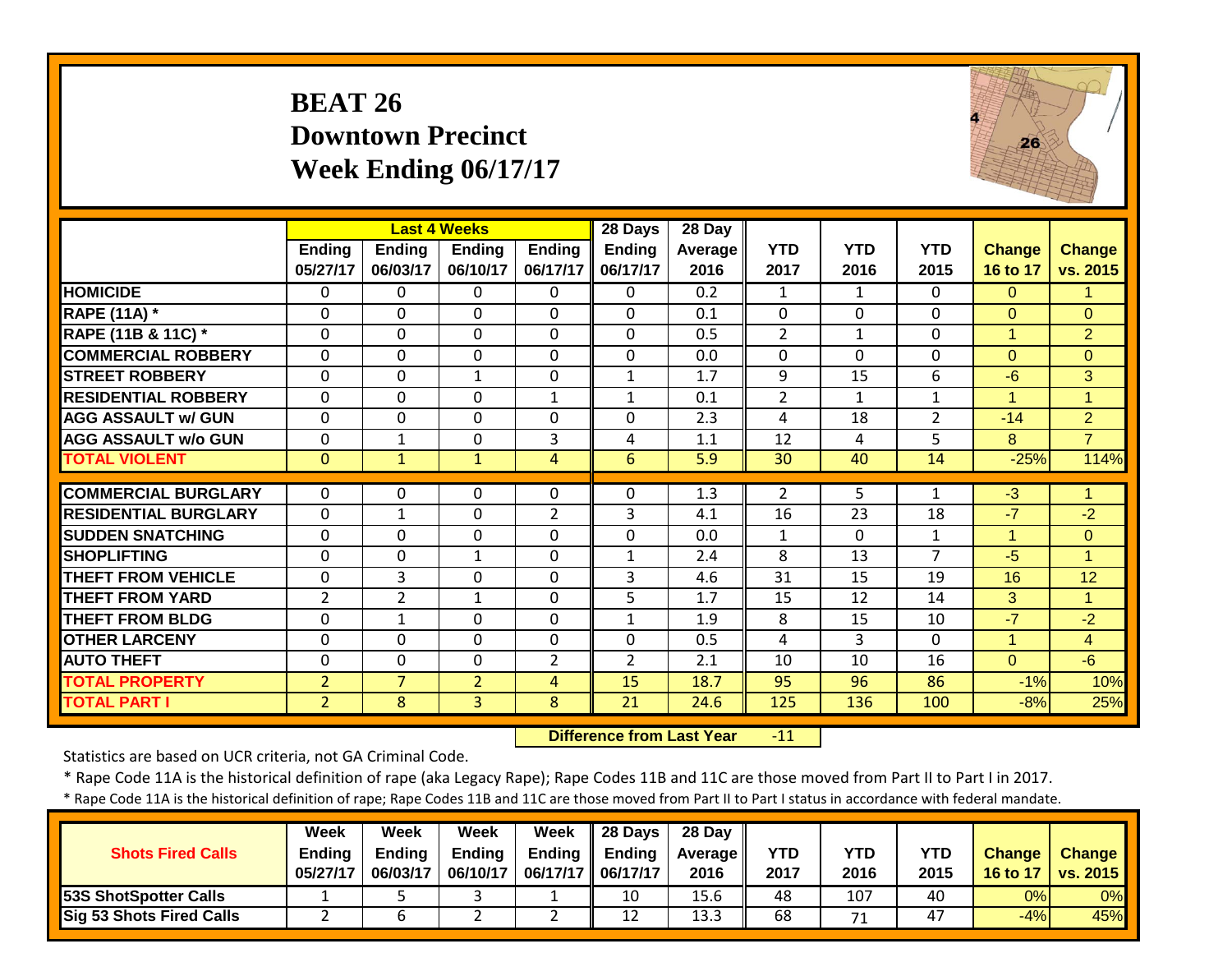

### **COMPSTATCENTRAL PRECINCTWeek Ending 06/17/17**

**PRECINCT COMMANDER:**

**CAPT. BEN HERRON**



|                             | Week<br><b>Ending</b><br>06/17/17 | Week<br><b>Ending</b><br>06/10/17 | <b>Weekly</b><br>Avg<br>2016 | 28-Day<br>Ending<br>06/17/17 | 28-Day<br><b>Ending</b><br>5/20/17 | Avg<br>28-Day<br>2016 | <b>YTD</b><br>2017 | <b>YTD</b><br>2016 | <b>YTD</b><br>2015 | <b>Change</b><br>16 to 17 | <b>Change</b><br>vs. 2015 |
|-----------------------------|-----------------------------------|-----------------------------------|------------------------------|------------------------------|------------------------------------|-----------------------|--------------------|--------------------|--------------------|---------------------------|---------------------------|
| <b>HOMICIDE</b>             | $\bf{0}$                          |                                   | $\Omega$                     |                              | 4                                  | 2                     | 6                  | 14                 | 7                  | $-8$                      | $-1$                      |
| <b>RAPE (11A)</b> *         | 0                                 |                                   | $\Omega$                     | 4                            | 3                                  |                       | 10                 | 6                  | 3                  | 4                         | $\overline{7}$            |
| RAPE (11B & 11C) *          | $\bf{0}$                          | 0                                 | 0                            | 0                            |                                    |                       | 6                  | 3                  | 4                  | 3                         | $\overline{2}$            |
| <b>COMMERCIAL ROBBERY</b>   | $\bf{0}$                          | $\Omega$                          | $\Omega$                     | 3                            | $\Omega$                           |                       | 9                  | 9                  | 3                  | $\Omega$                  | 6                         |
| <b>STREET ROBBERY</b>       |                                   | $\Omega$                          | 2                            | 3                            | 8                                  | 8                     | 25                 | 39                 | 40                 | $-14$                     | $-15$                     |
| <b>RESIDENTIAL ROBBERY</b>  | $\bf{0}$                          | 0                                 | $\Omega$                     | $\bf{0}$                     |                                    |                       | 4                  | 6                  | 4                  | $-2$                      | $\overline{0}$            |
| <b>AGG ASSAULT w/ GUN</b>   | 3                                 | 0                                 |                              | 8                            | 14                                 | 5                     | 51                 | 29                 | 45                 | 22                        | 6                         |
| <b>AGG ASSAULT w/o GUN</b>  | $\overline{2}$                    | 0                                 |                              | 5                            | 12                                 | 4                     | 36                 | 25                 | 22                 | 11                        | 14                        |
| <b>TOTAL VIOLENT</b>        | 6                                 | $\overline{2}$                    | 6                            | 24                           | 43                                 | $\overline{23}$       | 147                | 131                | 128                | 12%                       | 15%                       |
|                             |                                   |                                   |                              |                              |                                    |                       |                    |                    |                    |                           |                           |
| <b>COMMERCIAL BURGLARY</b>  | $\mathbf{2}$                      | $\mathbf{2}^{\prime}$             | 2                            | 5.                           |                                    | 8                     | 15                 | 36                 | 38                 | $-21$                     | $-23$                     |
| <b>RESIDENTIAL BURGLARY</b> | $\overline{7}$                    | 4                                 | $\overline{7}$               | 16                           | 17                                 | 30                    | 97                 | 115                | 192                | $-18$                     | $-95$                     |
| <b>SUDDEN SNATCHING</b>     | $\bf{0}$                          | $\Omega$                          | $\Omega$                     | $\bf{0}$                     |                                    |                       | 11                 | 10                 | 6                  | 1                         | 5                         |
| <b>SHOPLIFTING</b>          | 4                                 | 4                                 | 3                            | 24                           | 22                                 | 13                    | 115                | 68                 | 42                 | 47                        | 73                        |
| <b>THEFT FROM VEHICLE</b>   | 6                                 | $\overline{7}$                    | 9                            | 28                           | 43                                 | 35                    | 216                | 197                | 267                | 19                        | $-51$                     |
| <b>THEFT FROM YARD</b>      | 8                                 | 8                                 | 4                            | 24                           | 22                                 | 17                    | 109                | 96                 | 90                 | 13                        | 19                        |
| <b>THEFT FROM BLDG</b>      | 5                                 | $\overline{7}$                    | 6                            | 19                           | 20                                 | 23                    | 81                 | 138                | 89                 | $-57$                     | $-8$                      |
| <b>OTHER LARCENY</b>        | $\bf{0}$                          | 2                                 | 0                            | 4                            | 2                                  | $\overline{2}$        | 22                 | 9                  | 19                 | 13                        | 3                         |
| <b>AUTO THEFT</b>           | 6                                 | 5                                 | 4                            | 28                           | 22                                 | 18                    | 106                | 103                | 122                | 3                         | $-16$                     |
| <b>TOTAL PROPERTY</b>       | 38                                | 39                                | 37                           | 148                          | 150                                | 146                   | 772                | 772                | 865                | 0%                        | $-11%$                    |
| <b>TOTAL PART I</b>         | 44                                | 41                                | 42                           | 172                          | 193                                | 169                   | 919                | 903                | 993                | 2%                        | $-7%$                     |

Statistics are based on UCR criteria, not GA Criminal Code. **Difference from Last Year** 16

Statistics are preliminary, based on RMS data at the time prepared, and are subject to change due to late reports, reclassifications, updated locations, etc. Cell Shading: white is within 0.6 standard deviation of the mean; red is above; green is below.

| <b>Citizen Initiated Calls</b> | <b>Week</b><br><b>Ending</b><br>06/17/17 | <b>Week</b><br><b>Ending</b><br>06/10/17 | Weekly<br>Avg<br>2015 | $28-Dav$<br><b>Ending</b><br>06/17/17 | $28-Dav$<br><b>Ending</b><br>5/20/17 | Avg<br>28-Day<br>2016 | <b>YTD</b><br>2017 | <b>YTD</b><br>2016 | <b>YTD</b><br>2015 | <b>Change</b><br>16 to 17 | <b>Change</b><br>vs. 2015 |
|--------------------------------|------------------------------------------|------------------------------------------|-----------------------|---------------------------------------|--------------------------------------|-----------------------|--------------------|--------------------|--------------------|---------------------------|---------------------------|
| <b>Midnight Shift</b>          | 106                                      | 95                                       | 126                   | 428                                   | 532                                  | 503                   | 2613               | 2974               | 2877               | $-361$                    | $-264$                    |
| Day Shift                      | 214                                      | 221                                      | 271                   | 954                                   | 1008                                 | 1085                  | 5829               | 6176               | 6246               | $-347$                    | $-417$                    |
| <b>Afternoon Shift</b>         | 281                                      | 283                                      | 294                   | 1141                                  | 194                                  | 1176                  | 6413               | 6741               | 6723               | $-328$                    | $-310$                    |
| <b>TOTAL CITIZEN CFS</b>       | 601                                      | 599                                      | 691                   | 2523                                  | 2734                                 | 2764                  | 14855              | 15891              | 15846              | $-6.5%$                   | $-6.3%$                   |
| 53S ShotSpotter Calls          |                                          |                                          | 12                    | 36                                    | 49                                   | 49                    | 307                | 354                | 199                | $-47$                     | 108                       |
| Sig 53 Shots Fired Calls       | 13                                       |                                          | 19                    | 65                                    | 83                                   | 74                    | 451                | 453                | 401                | -2                        | 50                        |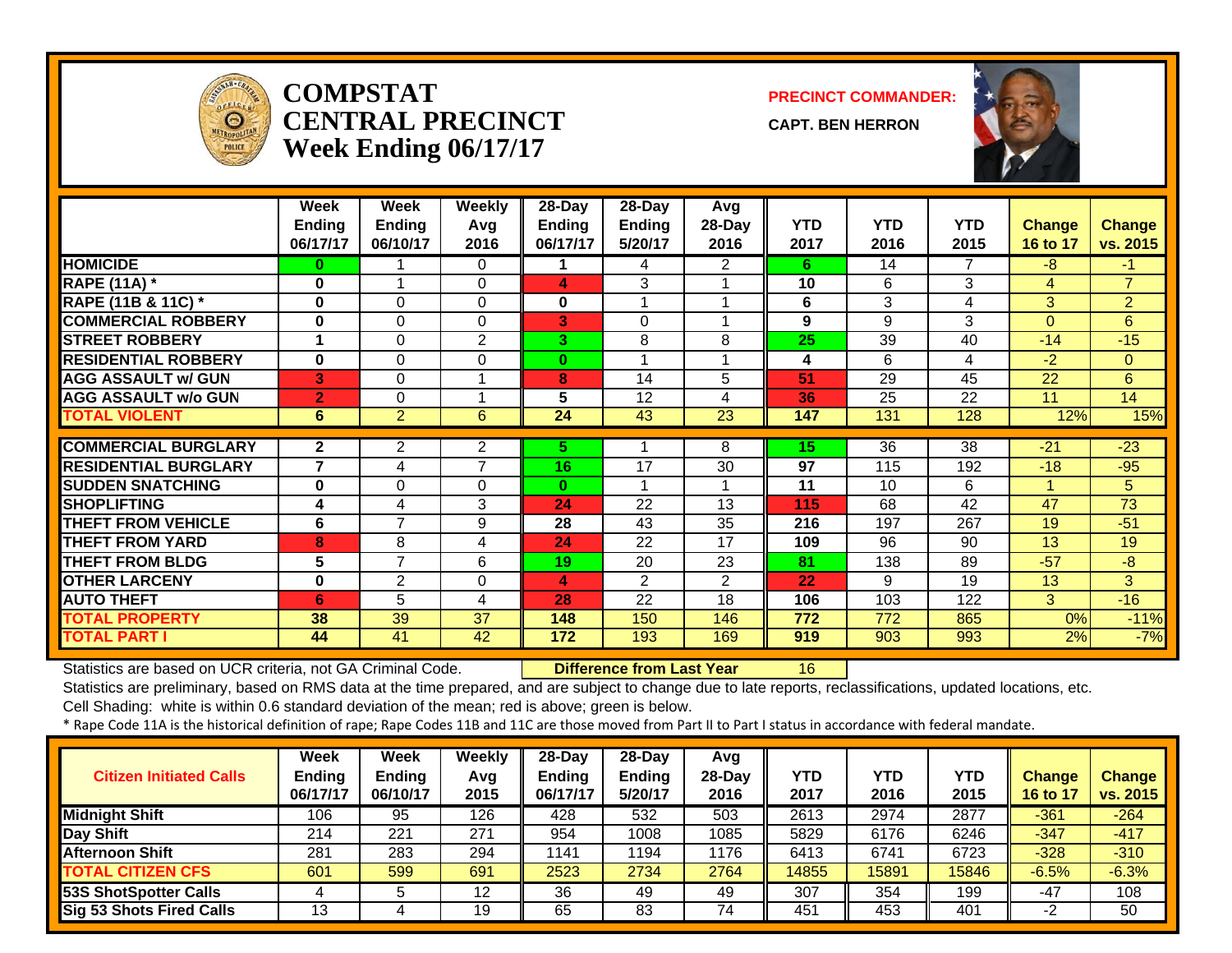|                             | <b>BEAT 31</b>            | <b>Central Precinct</b>   | Week Ending 06/17/17                             |                           |                                      | 31                               |                    |                    |                    |                           |                           |
|-----------------------------|---------------------------|---------------------------|--------------------------------------------------|---------------------------|--------------------------------------|----------------------------------|--------------------|--------------------|--------------------|---------------------------|---------------------------|
|                             | <b>Ending</b><br>05/27/17 | <b>Ending</b><br>06/03/17 | <b>Last 4 Weeks</b><br><b>Ending</b><br>06/10/17 | <b>Ending</b><br>06/17/17 | 28 Days<br><b>Ending</b><br>06/17/17 | 28 Day<br><b>Average</b><br>2016 | <b>YTD</b><br>2017 | <b>YTD</b><br>2016 | <b>YTD</b><br>2015 | <b>Change</b><br>16 to 17 | <b>Change</b><br>vs. 2015 |
| <b>HOMICIDE</b>             | $\mathbf{0}$              | 0                         | $\mathbf{1}$                                     | $\Omega$                  | $\mathbf{1}$                         | 0.2                              | $\mathbf{1}$       | $\mathbf{1}$       | $\mathbf{1}$       | $\Omega$                  | $\overline{0}$            |
| <b>RAPE (11A) *</b>         | 0                         | $\mathbf{1}$              | $\Omega$                                         | $\Omega$                  | $\mathbf{1}$                         | 0.0                              | 4                  | $\Omega$           | $\mathbf{1}$       | $\overline{4}$            | 3                         |
| RAPE (11B & 11C) *          | 0                         | $\Omega$                  | $\Omega$                                         | $\Omega$                  | $\Omega$                             | 0.2                              | $\Omega$           | $\mathbf{1}$       | $\Omega$           | $-1$                      | $\Omega$                  |
| <b>COMMERCIAL ROBBERY</b>   | $\mathbf 0$               | 0                         | $\mathbf 0$                                      | $\mathbf 0$               | $\mathbf 0$                          | 0.1                              | $\mathbf 0$        | 1                  | 0                  | $-1$                      | $\overline{0}$            |
| <b>STREET ROBBERY</b>       | $\Omega$                  | 0                         | $\Omega$                                         | $\Omega$                  | $\Omega$                             | 0.8                              | 3                  | $\overline{2}$     | 10                 | $\mathbf{1}$              | $-7$                      |
| <b>RESIDENTIAL ROBBERY</b>  | $\mathbf 0$               | $\mathbf{0}$              | $\mathbf 0$                                      | $\mathbf 0$               | 0                                    | 0.2                              | $\overline{2}$     | $\overline{2}$     | $\overline{2}$     | $\overline{0}$            | $\overline{0}$            |
| <b>AGG ASSAULT w/ GUN</b>   | 0                         | $\overline{2}$            | 0                                                | $\mathbf{1}$              | 3                                    | 1.5                              | 16                 | 9                  | 15                 | $\overline{7}$            | $\mathbf{1}$              |
| <b>AGG ASSAULT w/o GUN</b>  | $\mathbf{1}$              | 0                         | $\mathbf 0$                                      | $\mathbf{1}$              | $\overline{2}$                       | 0.8                              | 14                 | 5                  | $\overline{4}$     | 9                         | 10                        |
| <b>TOTAL VIOLENT</b>        | $\mathbf{1}$              | $\overline{3}$            | $\mathbf{1}$                                     | $\overline{2}$            | $\overline{7}$                       | 4.0                              | 40                 | 21                 | 33                 | 90%                       | 21%                       |
| <b>COMMERCIAL BURGLARY</b>  | 0                         | 0                         | $\Omega$                                         | $\overline{2}$            | $\overline{2}$                       | 0.5                              | 4                  | 3                  | 6                  |                           | $-2$                      |
| <b>RESIDENTIAL BURGLARY</b> | $\overline{2}$            | $\mathbf{1}$              | 3                                                | 3                         | 9                                    | 6.0                              | 45                 | 25                 | 41                 | 20                        | $\overline{4}$            |
| <b>SUDDEN SNATCHING</b>     | $\mathbf 0$               | $\mathbf{0}$              | $\mathbf{0}$                                     | $\mathbf 0$               | $\mathbf 0$                          | 0.3                              | $\overline{4}$     | 3                  | $\mathbf{1}$       | $\mathbf{1}$              | 3                         |
| <b>SHOPLIFTING</b>          | 0                         | 0                         | $\overline{2}$                                   | $\mathbf 0$               | $\overline{2}$                       | 0.5                              | 2                  | $\overline{2}$     | $\Omega$           | $\Omega$                  | $\overline{2}$            |
| <b>THEFT FROM VEHICLE</b>   | $\mathbf{0}$              | $\mathbf{1}$              | $\mathbf 0$                                      | $\Omega$                  | $\mathbf{1}$                         | 2.8                              | 20                 | 20                 | 26                 | $\Omega$                  | $-6$                      |
| <b>THEFT FROM YARD</b>      | $\mathbf{0}$              | 0                         | $\overline{2}$                                   | $\overline{2}$            | 4                                    | 1.8                              | 10                 | 11                 | $\overline{7}$     | $-1$                      | 3                         |
| <b>THEFT FROM BLDG</b>      | $\mathbf 0$               | 0                         | $\mathbf{1}$                                     | $\mathbf 0$               | $\mathbf{1}$                         | 2.4                              | 6                  | 11                 | 11                 | $-5$                      | $-5$                      |
| <b>OTHER LARCENY</b>        | 0                         | 0                         | $\mathbf 0$                                      | $\Omega$                  | $\mathbf 0$                          | 0.3                              | $\mathbf{1}$       | $\overline{2}$     | $\mathbf{1}$       | $-1$                      | $\Omega$                  |
| <b>AUTO THEFT</b>           | 3                         | 0                         | $\mathbf{1}$                                     | $\overline{2}$            | 6                                    | 3.0                              | 22                 | 20                 | 20                 | $\overline{2}$            | $\overline{2}$            |
| <b>TOTAL PROPERTY</b>       | 5                         | $\overline{2}$            | 9                                                | 9                         | 25                                   | 17.6                             | 114                | 97                 | 113                | 18%                       | 1%                        |
| <b>TOTAL PART I</b>         | 6                         | 5                         | 10                                               | 11                        | $\overline{32}$                      | 21.6                             | 154                | 118                | 146                | 31%                       | 5%                        |

 **Difference from Last Year**r 36

Statistics are based on UCR criteria, not GA Criminal Code.

\* Rape Code 11A is the historical definition of rape (aka Legacy Rape); Rape Codes 11B and 11C are those moved from Part II to Part I in 2017.

| <b>Shots Fired Calls</b>     | Week<br><b>Ending</b><br>05/27/17 | Week<br><b>Ending</b><br>06/03/17 | Week<br><b>Endina</b><br>06/10/17 | Week<br>06/17/17   06/17/17 | $\parallel$ 28 Days<br>Ending $\parallel$ Ending | 28 Day<br>Average II<br>2016 | YTD<br>2017 | YTD<br>2016 | YTD<br>2015 | <b>Change</b><br>16 to 17 | <b>Change</b><br><b>vs. 2015</b> |
|------------------------------|-----------------------------------|-----------------------------------|-----------------------------------|-----------------------------|--------------------------------------------------|------------------------------|-------------|-------------|-------------|---------------------------|----------------------------------|
| <b>53S ShotSpotter Calls</b> |                                   |                                   |                                   |                             | 12                                               | 16.8                         | 113         | 118         | 87          | 0%                        | 0%                               |
| Sig 53 Shots Fired Calls     |                                   |                                   |                                   | <u>.</u>                    | 12                                               | 13.7                         | 105         | 78          | 78          | 35%                       | <b>35%</b>                       |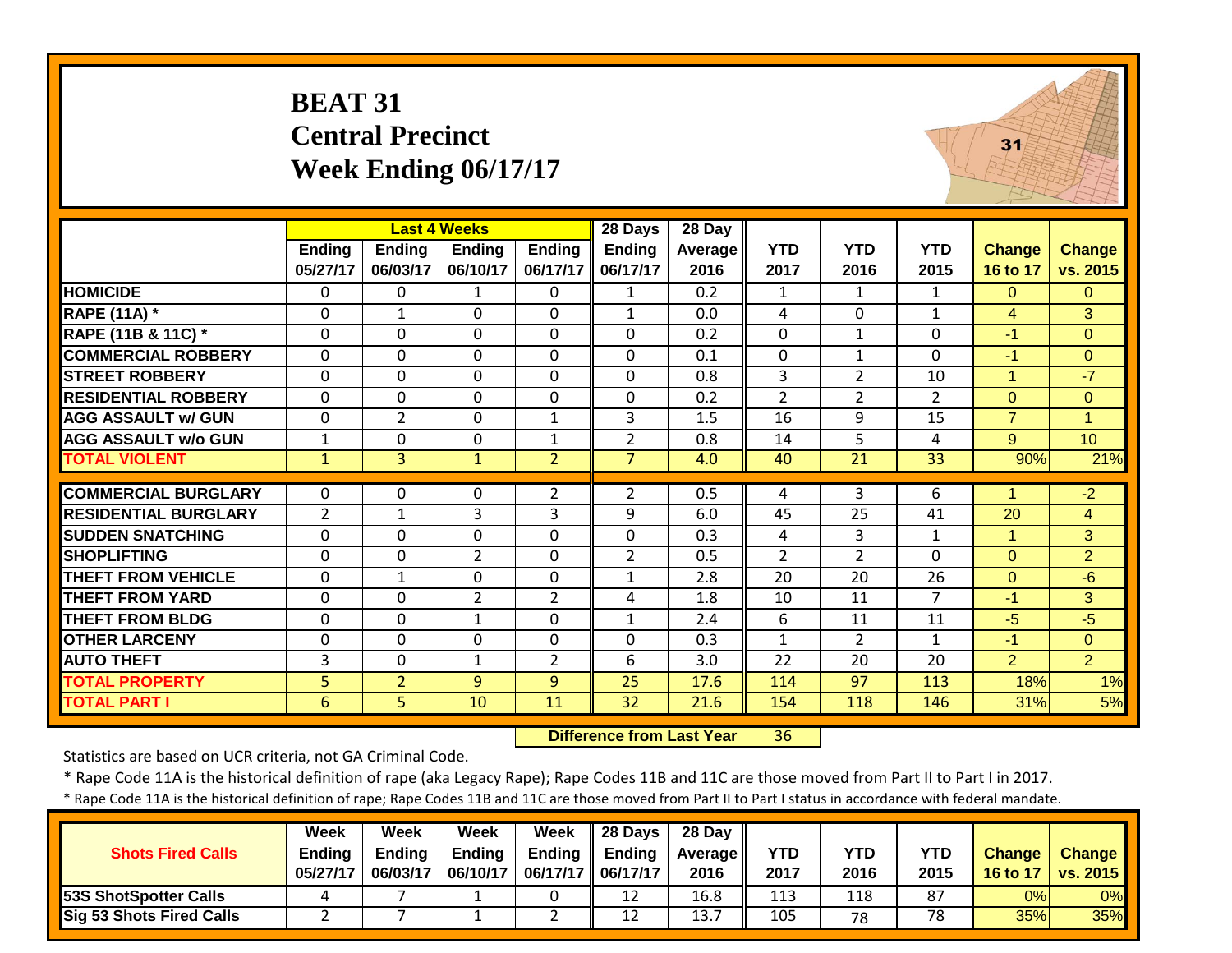# **BEAT 32 Central Precinct Week Ending 06/17/17**



|                             |                |                | <b>Last 4 Weeks</b> |                | 28 Days        | 28 Day  |                |                |              |                |                 |
|-----------------------------|----------------|----------------|---------------------|----------------|----------------|---------|----------------|----------------|--------------|----------------|-----------------|
|                             | <b>Ending</b>  | <b>Ending</b>  | <b>Ending</b>       | <b>Ending</b>  | <b>Ending</b>  | Average | <b>YTD</b>     | <b>YTD</b>     | <b>YTD</b>   | <b>Change</b>  | <b>Change</b>   |
|                             | 05/27/17       | 06/03/17       | 06/10/17            | 06/17/17       | 06/17/17       | 2016    | 2017           | 2016           | 2015         | 16 to 17       | vs. 2015        |
| <b>HOMICIDE</b>             | $\mathbf{0}$   | 0              | 0                   | $\Omega$       | $\Omega$       | 0.3     | 0              | $\overline{2}$ | $\mathbf{1}$ | $-2$           | $-1$            |
| <b>RAPE (11A)</b> *         | $\mathbf{0}$   | $\Omega$       | $\Omega$            | $\Omega$       | $\Omega$       | 0.1     | $\Omega$       | $\mathbf{1}$   | $\mathbf{1}$ | $-1$           | $-1$            |
| RAPE (11B & 11C) *          | $\mathbf{0}$   | 0              | $\mathbf 0$         | $\Omega$       | $\Omega$       | 0.0     | 0              | $\mathbf 0$    | $\mathbf 0$  | $\overline{0}$ | $\overline{0}$  |
| <b>COMMERCIAL ROBBERY</b>   | $\mathbf{1}$   | $\mathbf 1$    | $\mathbf 0$         | $\Omega$       | $\overline{2}$ | 0.4     | $\overline{2}$ | 3              | $\mathbf{1}$ | $-1$           | $\overline{1}$  |
| <b>STREET ROBBERY</b>       | $\mathbf{1}$   | $\Omega$       | $\Omega$            | $\mathbf 0$    | $\mathbf{1}$   | 1.1     | $\overline{2}$ | 9              | $\mathbf{1}$ | $-7$           | $\mathbf{1}$    |
| <b>RESIDENTIAL ROBBERY</b>  | $\Omega$       | $\Omega$       | $\mathbf 0$         | $\mathbf 0$    | $\Omega$       | 0.0     | $\mathbf 0$    | $\mathbf{1}$   | $\Omega$     | $-1$           | $\mathbf{0}$    |
| <b>AGG ASSAULT w/ GUN</b>   | $\mathbf{1}$   | 0              | $\mathbf 0$         | $\mathbf 0$    | $\mathbf{1}$   | 1.0     | 5              | 6              | 6            | $-1$           | $-1$            |
| <b>AGG ASSAULT w/o GUN</b>  | $\mathbf 0$    | 0              | $\mathbf 0$         | $\mathbf 0$    | $\mathbf 0$    | 0.5     | 4              | 3              | 6            | $\mathbf{1}$   | $-2$            |
| <b>TOTAL VIOLENT</b>        | 3              | $\mathbf{1}$   | $\mathbf{0}$        | $\mathbf{0}$   | 4              | 3.4     | 13             | 25             | 16           | $-48%$         | $-19%$          |
|                             |                |                |                     |                |                |         |                |                |              |                |                 |
| <b>COMMERCIAL BURGLARY</b>  | $\Omega$       | 1              | 0                   | $\Omega$       | $\mathbf{1}$   | 1.8     | 6              | 5              | 7            | 4              | $-1$            |
| <b>RESIDENTIAL BURGLARY</b> | $\overline{2}$ | 0              | $\mathbf{1}$        | $\mathbf 0$    | 3              | 4.5     | 17             | 15             | 28           | $\overline{2}$ | $-11$           |
| <b>ISUDDEN SNATCHING</b>    | $\mathbf 0$    | $\Omega$       | $\mathbf 0$         | $\mathbf 0$    | $\Omega$       | 0.2     | $\mathbf{1}$   | $\overline{2}$ | 1            | $-1$           | $\Omega$        |
| <b>SHOPLIFTING</b>          | 1              | 1              | 0                   | 1              | 3              | 2.1     | 23             | 19             | 13           | $\overline{4}$ | 10 <sup>1</sup> |
| <b>THEFT FROM VEHICLE</b>   | $\mathbf 0$    | $\overline{2}$ | $\mathbf 1$         | $\mathbf{1}$   | 4              | 4.3     | 16             | 32             | 23           | $-16$          | $-7$            |
| <b>THEFT FROM YARD</b>      | $\Omega$       | $\mathbf 1$    | 0                   | 0              | $\mathbf{1}$   | 1.8     | 12             | 10             | 10           | $\overline{2}$ | $\overline{2}$  |
| <b>THEFT FROM BLDG</b>      | $\mathbf{1}$   | $\mathbf{1}$   | 1                   | $\mathbf{1}$   | 4              | 2.7     | 17             | 20             | 14           | $-3$           | 3               |
| <b>OTHER LARCENY</b>        | 0              | 0              | $\mathbf 1$         | $\mathbf 0$    | $\mathbf{1}$   | 0.1     | 6              | 1              | 3            | 5              | 3               |
| <b>AUTO THEFT</b>           | $\overline{2}$ | 3              | 1                   | $\overline{2}$ | 8              | 2.8     | 18             | 18             | 21           | $\Omega$       | $-3$            |
| <b>TOTAL PROPERTY</b>       | 6              | 9              | 5                   | 5              | 25             | 20.2    | 116            | 122            | 120          | $-5%$          | $-3%$           |
| <b>TOTAL PART I</b>         | 9              | 10             | 5 <sup>1</sup>      | 5              | 29             | 23.6    | 129            | 147            | 136          | $-12%$         | $-5%$           |

 **Difference from Last Year**‐18

Statistics are based on UCR criteria, not GA Criminal Code.

\* Rape Code 11A is the historical definition of rape (aka Legacy Rape); Rape Codes 11B and 11C are those moved from Part II to Part I in 2017.

|                              | Week          | Week     | Week          | Week          | 28 Days  | 28 Day            |      |            |      |                 |                 |
|------------------------------|---------------|----------|---------------|---------------|----------|-------------------|------|------------|------|-----------------|-----------------|
| <b>Shots Fired Calls</b>     | <b>Ending</b> | Endina   | <b>Ending</b> | <b>Ending</b> | Endina   | <b>Average II</b> | YTD  | <b>YTD</b> | YTD  | <b>Change</b>   | <b>Change</b>   |
|                              | 05/27/17      | 06/03/17 | 06/10/17      | 06/17/17      | 06/17/17 | 2016              | 2017 | 2016       | 2015 | <b>16 to 17</b> | <b>vs. 2015</b> |
| <b>53S ShotSpotter Calls</b> |               |          |               |               |          | 0.1               |      |            |      | 0%              | 0%              |
| Sig 53 Shots Fired Calls     |               |          |               |               |          | 9.4               | 43   | 35         | 44   | 23%             | $-2\%$          |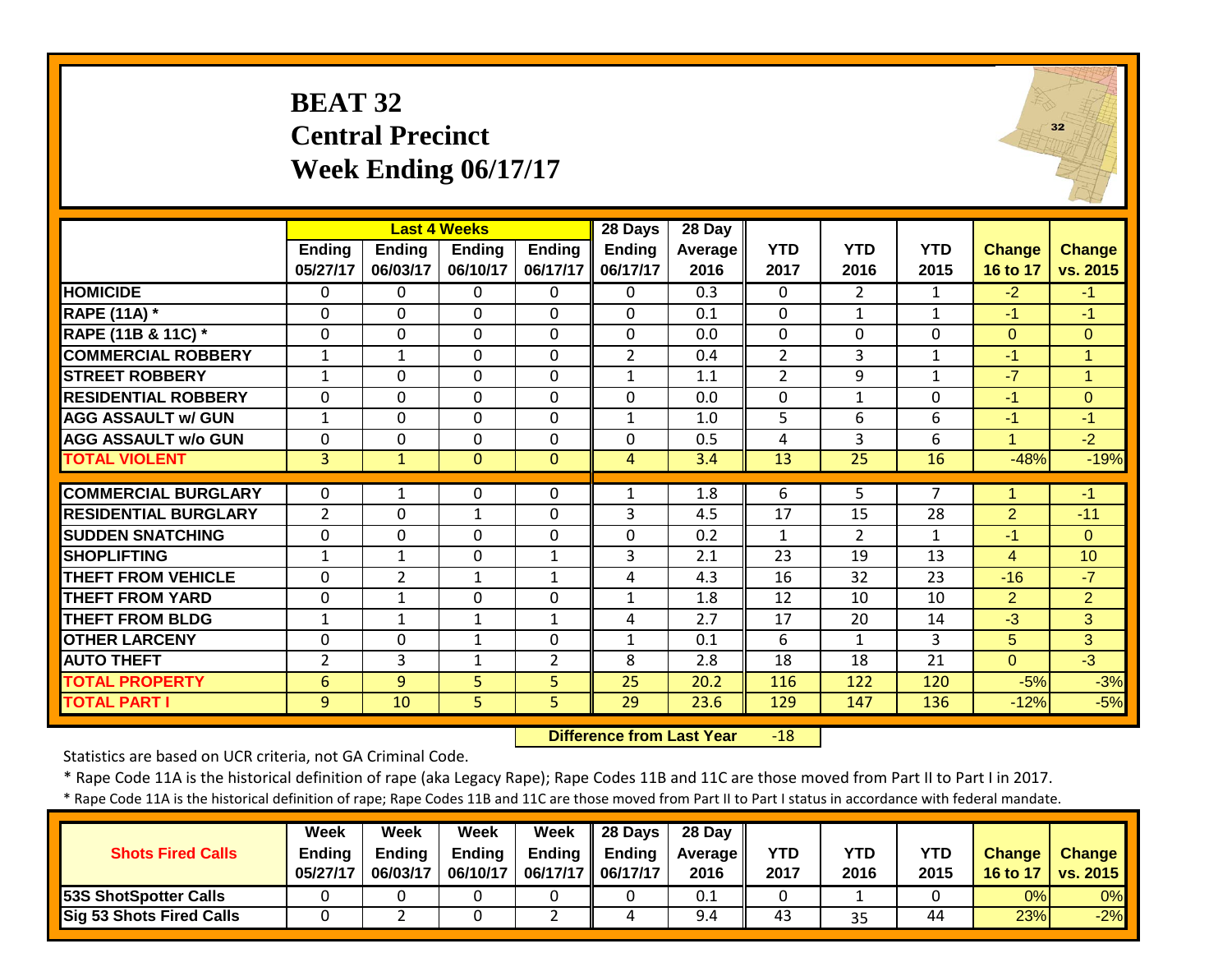# **BEAT 33 Central Precinct Week Ending 06/17/17**



|                             |                           |                           | <b>Last 4 Weeks</b>          |                           | 28 Days                   | 28 Day                 |                    |                    |                    |                           |                           |
|-----------------------------|---------------------------|---------------------------|------------------------------|---------------------------|---------------------------|------------------------|--------------------|--------------------|--------------------|---------------------------|---------------------------|
|                             | <b>Ending</b><br>05/27/17 | <b>Ending</b><br>06/03/17 | <b>Ending</b><br>06/10/17    | <b>Ending</b><br>06/17/17 | <b>Ending</b><br>06/17/17 | <b>Average</b><br>2016 | <b>YTD</b><br>2017 | <b>YTD</b><br>2016 | <b>YTD</b><br>2015 | <b>Change</b><br>16 to 17 | <b>Change</b><br>vs. 2015 |
| <b>HOMICIDE</b>             | $\mathbf{0}$              | $\Omega$                  | $\Omega$                     | $\Omega$                  | $\Omega$                  | 0.8                    | $\Omega$           | 6                  | $\mathbf{1}$       | $-6$                      | $-1$                      |
| <b>RAPE (11A)</b> *         | 1                         | $\Omega$                  | $\mathbf{1}$                 | $\Omega$                  | $\overline{2}$            | 0.4                    | $\overline{2}$     | $\overline{2}$     | $\mathbf{1}$       | $\Omega$                  | $\mathbf{1}$              |
| RAPE (11B & 11C) *          | $\mathbf 0$               | $\Omega$                  | $\mathbf 0$                  | $\mathbf 0$               | $\mathbf 0$               | 0.2                    | $\overline{2}$     | $\mathbf 0$        | $\mathbf 0$        | $\overline{2}$            | 2                         |
| <b>COMMERCIAL ROBBERY</b>   | $\mathbf 0$               | $\mathbf 0$               | $\mathbf 0$                  | $\mathbf 0$               | $\mathbf 0$               | 0.2                    | $\overline{2}$     | $\overline{2}$     | $\mathbf 0$        | $\overline{0}$            | $\overline{2}$            |
| <b>STREET ROBBERY</b>       | $\mathbf{0}$              | $\Omega$                  | $\Omega$                     | $\Omega$                  | $\Omega$                  | 2.1                    | 11                 | 10                 | 12                 | $\mathbf{1}$              | $-1$                      |
| <b>RESIDENTIAL ROBBERY</b>  | $\Omega$                  | $\Omega$                  | $\mathbf 0$                  | $\Omega$                  | $\Omega$                  | 0.1                    | $\Omega$           | $\mathbf{1}$       | $\mathbf{1}$       | $-1$                      | $-1$                      |
| <b>AGG ASSAULT w/ GUN</b>   | $\Omega$                  | $\Omega$                  | $\mathbf 0$                  | $\Omega$                  | $\mathbf 0$               | 0.4                    | 6                  | $\overline{2}$     | 6                  | 4                         | $\Omega$                  |
| <b>AGG ASSAULT w/o GUN</b>  | $\mathbf{1}$              | $\Omega$                  | $\Omega$                     | $\Omega$                  | $\mathbf{1}$              | 0.8                    | $\overline{7}$     | 5                  | $\overline{2}$     | $\overline{2}$            | 5                         |
| <b>TOTAL VIOLENT</b>        | $\overline{2}$            | $\mathbf{0}$              | $\mathbf{1}$                 | $\mathbf{0}$              | $\overline{3}$            | 5.0                    | 30                 | 28                 | 23                 | 7%                        | 30%                       |
| <b>COMMERCIAL BURGLARY</b>  | 0                         | 0                         | 0                            | 0                         | $\Omega$                  | 2.4                    | $\overline{2}$     | 12                 | 17                 | $-10$                     | $-15$                     |
| <b>RESIDENTIAL BURGLARY</b> | $\mathbf 0$               | $\Omega$                  | $\mathbf 0$                  | $\mathbf{1}$              |                           | 3.8                    | 6                  | 12                 | 27                 | $-6$                      | $-21$                     |
| <b>SUDDEN SNATCHING</b>     | $\overline{0}$            | $\Omega$                  | 0                            | $\Omega$                  | $\mathbf{1}$<br>$\Omega$  | 0.5                    | $\overline{2}$     | 4                  | 2                  | $-2$                      | $\Omega$                  |
| <b>SHOPLIFTING</b>          | $\overline{2}$            |                           |                              |                           |                           |                        |                    | 12                 | 10                 | $\overline{7}$            | 9                         |
| <b>THEFT FROM VEHICLE</b>   | $\mathbf{1}$              | 1<br>$\overline{2}$       | $\mathbf{1}$<br>$\mathbf{1}$ | 0<br>$\mathbf{1}$         | 4<br>5                    | 2.1<br>8.1             | 19<br>53           | 44                 | 61                 | 9                         | $-8$                      |
| <b>THEFT FROM YARD</b>      | $\overline{2}$            |                           | 4                            | 3                         | 10                        | 6.0                    | 37                 | 40                 | 27                 | $-3$                      | 10                        |
| <b>THEFT FROM BLDG</b>      | $\overline{2}$            | 1<br>1                    | $\overline{2}$               | $\mathbf{1}$              | 6                         | 4.8                    | 16                 | 35                 | 15                 | $-19$                     | 1                         |
| <b>OTHER LARCENY</b>        | 0                         | $\Omega$                  | 0                            | $\mathbf 0$               | $\mathbf 0$               | 0.5                    | $\overline{2}$     | 4                  | 5                  | $-2$                      | $-3$                      |
| <b>AUTO THEFT</b>           | 5                         | 1                         | 1                            | $\mathbf 1$               | 8                         | 3.4                    | 19                 | 22                 | 26                 | $-3$                      | $-7$                      |
| <b>TOTAL PROPERTY</b>       |                           |                           |                              | $\overline{7}$            |                           |                        |                    |                    |                    |                           |                           |
| <b>TOTAL PART I</b>         | 12                        | 6                         | 9                            | $\overline{7}$            | 34<br>37                  | 31.7                   | 156                | 185                | 190                | $-16%$                    | $-18%$                    |
|                             | 14                        | 6                         | 10                           |                           |                           | 36.6                   | 186                | 213                | 213                | $-13%$                    | $-13%$                    |

 **Difference from Last Year**‐27

Statistics are based on UCR criteria, not GA Criminal Code.

\* Rape Code 11A is the historical definition of rape (aka Legacy Rape); Rape Codes 11B and 11C are those moved from Part II to Part I in 2017.

| <b>Shots Fired Calls</b>        | Week<br><b>Ending</b><br>05/27/17 | Week<br>Endina<br>06/03/17 | Week<br><b>Ending</b><br>06/10/17 | Week<br>06/17/17   06/17/17 | $\parallel$ 28 Days<br>Ending $\parallel$ Ending | 28 Dav<br><b>Average</b> II<br>2016 | <b>YTD</b><br>2017 | YTD<br>2016 | YTD<br>2015 | Change<br>16 to 17 | <b>Change</b><br><b>vs. 2015</b> |
|---------------------------------|-----------------------------------|----------------------------|-----------------------------------|-----------------------------|--------------------------------------------------|-------------------------------------|--------------------|-------------|-------------|--------------------|----------------------------------|
| 53S ShotSpotter Calls           |                                   |                            |                                   |                             |                                                  | 5.4                                 | 34                 | 40          | 20          | 0%                 | $0\%$                            |
| <b>Sig 53 Shots Fired Calls</b> |                                   |                            |                                   |                             | 16                                               | 12.8                                | 72                 | 94          | 59          | $-23%$             | 22%                              |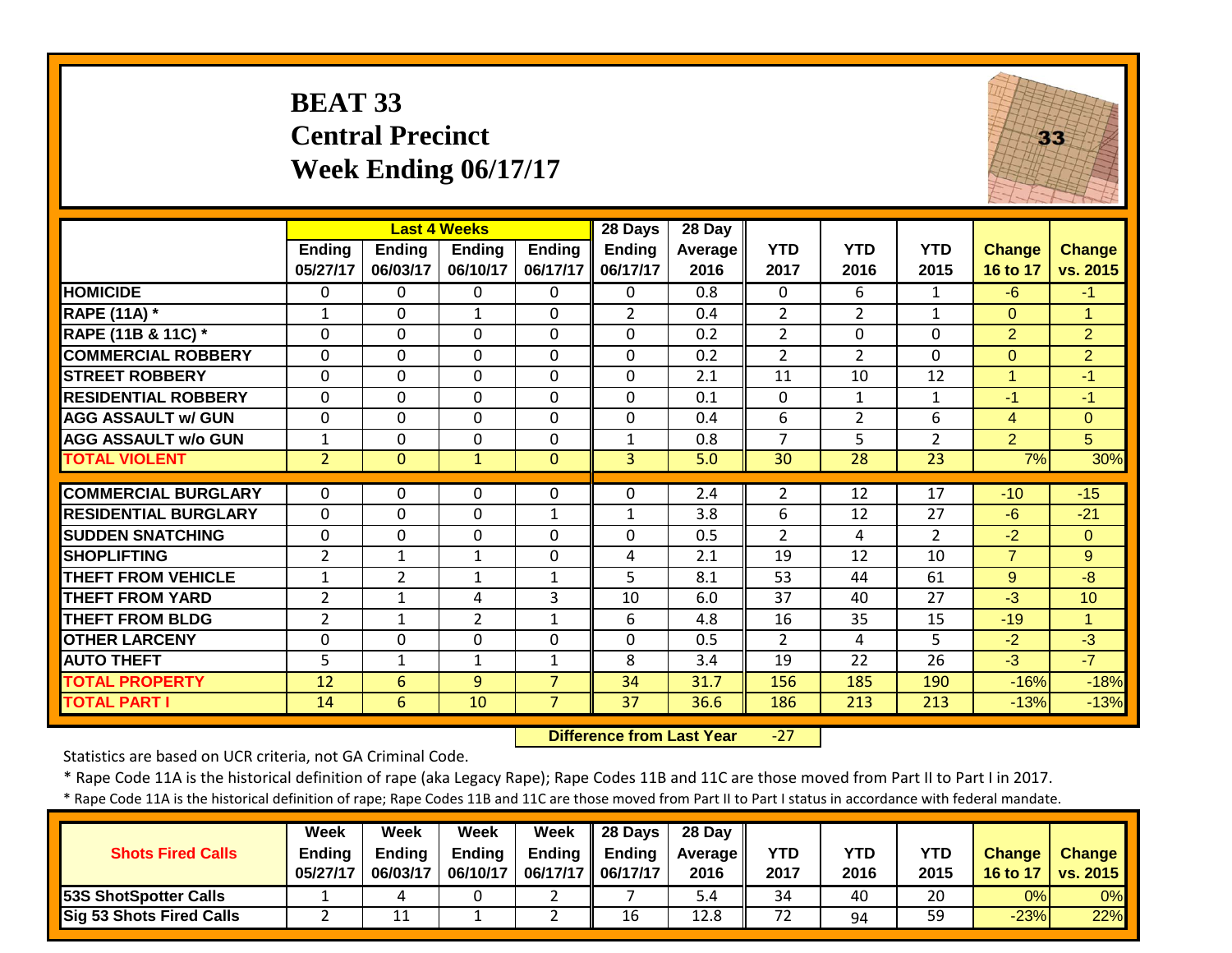|                             | <b>BEAT 34</b><br><b>Central Precinct</b><br>Week Ending 06/17/17<br><b>Last 4 Weeks</b><br>28 Days<br>28 Day |                           |                           |                    |                    |                  |                    |                    |                    |                           |                           |  |  |  |
|-----------------------------|---------------------------------------------------------------------------------------------------------------|---------------------------|---------------------------|--------------------|--------------------|------------------|--------------------|--------------------|--------------------|---------------------------|---------------------------|--|--|--|
|                             | <b>Ending</b><br>05/27/17                                                                                     | <b>Ending</b><br>06/03/17 | <b>Ending</b><br>06/10/17 | Ending<br>06/17/17 | Ending<br>06/17/17 | Average<br>2016  | <b>YTD</b><br>2017 | <b>YTD</b><br>2016 | <b>YTD</b><br>2015 | <b>Change</b><br>16 to 17 | <b>Change</b><br>vs. 2015 |  |  |  |
| <b>HOMICIDE</b>             | $\mathbf{0}$                                                                                                  | 0                         | 0                         | $\Omega$           | $\Omega$           | 0.0              | $\mathbf{1}$       | $\mathbf{0}$       | $\Omega$           | 1.                        | 1                         |  |  |  |
| <b>RAPE (11A) *</b>         | $\mathbf 0$                                                                                                   | $\mathbf{1}$              | 0                         | $\mathbf 0$        | $\mathbf{1}$       | 0.1              | 3                  | $\mathbf{1}$       | $\Omega$           | $\overline{2}$            | 3                         |  |  |  |
| RAPE (11B & 11C) *          | 0                                                                                                             | $\Omega$                  | 0                         | $\Omega$           | $\Omega$           | 0.2              | $\overline{2}$     | $\mathbf{1}$       | 3                  | $\mathbf{1}$              | $-1$                      |  |  |  |
| <b>COMMERCIAL ROBBERY</b>   | $\mathbf{1}$                                                                                                  | $\Omega$                  | 0                         | $\Omega$           | $\mathbf{1}$       | 0.2              | 4                  | $\overline{2}$     | $\mathbf{1}$       | $\overline{2}$            | 3                         |  |  |  |
| <b>STREET ROBBERY</b>       | $\Omega$                                                                                                      | 0                         | 0                         | $\Omega$           | $\Omega$           | 0.8              | $\overline{2}$     | 2                  | 4                  | $\overline{0}$            | $-2$                      |  |  |  |
| <b>RESIDENTIAL ROBBERY</b>  | $\Omega$                                                                                                      | $\Omega$                  | $\Omega$                  | $\Omega$           | $\Omega$           | $\overline{0.2}$ | $\Omega$           | $\Omega$           | $\Omega$           | $\Omega$                  | $\Omega$                  |  |  |  |
| <b>AGG ASSAULT w/ GUN</b>   | $\mathbf 0$                                                                                                   | $\mathbf{0}$              | 0                         | $1\,$              | $\mathbf{1}$       | 0.5              | 6                  | $\mathbf 0$        | 4                  | 6                         | $\overline{2}$            |  |  |  |
| <b>AGG ASSAULT w/o GUN</b>  | $\mathbf 0$                                                                                                   | $\Omega$                  | 0                         | $\mathbf 0$        | $\Omega$           | 0.5              | 3                  | 5                  | $\mathbf{1}$       | $-2$                      | $\overline{2}$            |  |  |  |
| <b>TOTAL VIOLENT</b>        | $\mathbf{1}$                                                                                                  | $\mathbf{1}$              | $\overline{0}$            | $\mathbf{1}$       | $\overline{3}$     | 2.4              | 21                 | 11                 | 13                 | 91%                       | 62%                       |  |  |  |
| <b>COMMERCIAL BURGLARY</b>  | $\mathbf{0}$                                                                                                  | 0                         | 0                         | 0                  | $\mathbf 0$        | 1.4              | 0                  | 5                  | $\overline{2}$     | $-5$                      | $-2$                      |  |  |  |
| <b>RESIDENTIAL BURGLARY</b> | $\mathbf{0}$                                                                                                  | $\Omega$                  | 0                         | $\Omega$           | $\mathbf{0}$       | 4.4              | 4                  | 13                 | 17                 | $-9$                      | $-13$                     |  |  |  |
| <b>SUDDEN SNATCHING</b>     | $\mathbf 0$                                                                                                   | 0                         | 0                         | 0                  | 0                  | 0.1              | $\overline{2}$     | 0                  | $\mathbf{0}$       | $\overline{2}$            | $\overline{2}$            |  |  |  |
| <b>SHOPLIFTING</b>          | 3                                                                                                             | $\overline{2}$            | $\mathbf{1}$              | 3                  | 9                  | 4.4              | 37                 | 22                 | 9                  | 15                        | 28                        |  |  |  |
| <b>THEFT FROM VEHICLE</b>   | $\mathbf{1}$                                                                                                  | 3                         | $\overline{2}$            | 3                  | 9                  | 7.0              | 50                 | 34                 | 50                 | 16                        | $\mathbf{0}$              |  |  |  |
| <b>THEFT FROM YARD</b>      | 2                                                                                                             | $\mathbf{1}$              | 0                         | $\Omega$           | 3                  | 2.6              | 25                 | 7                  | 19                 | 18                        | 6                         |  |  |  |
| <b>THEFT FROM BLDG</b>      | $\mathbf 0$                                                                                                   | $\Omega$                  | $\mathbf{1}$              | 2                  | 3                  | 5.3              | 22                 | 38                 | 12                 | $-16$                     | 10                        |  |  |  |
| <b>OTHER LARCENY</b>        | $\mathbf{1}$                                                                                                  | $\Omega$                  | $\mathbf{1}$              | $\Omega$           | $\overline{2}$     | 0.3              | 4                  | 1                  | 3                  | 3                         | $\mathbf{1}$              |  |  |  |
| <b>AUTO THEFT</b>           | $\mathbf{1}$                                                                                                  | $\Omega$                  | $\mathbf{1}$              | $\Omega$           | $\overline{2}$     | 3.4              | 15                 | 17                 | 16                 | $-2$                      | $-1$                      |  |  |  |
| <b>TOTAL PROPERTY</b>       | 8                                                                                                             | 6                         | 6                         | 8                  | 28                 | 28.8             | 159                | 137                | 128                | 16%                       | 24%                       |  |  |  |
| <b>TOTAL PART I</b>         | 9                                                                                                             | 7 <sup>1</sup>            | 6                         | 9                  | $\overline{31}$    | 31.1             | 180                | 148                | 141                | 22%                       | 28%                       |  |  |  |

 **Difference from Last Year**32

Statistics are based on UCR criteria, not GA Criminal Code.

\* Rape Code 11A is the historical definition of rape (aka Legacy Rape); Rape Codes 11B and 11C are those moved from Part II to Part I in 2017.

|                                 | <b>Week</b>   | Week          | Week          | Week                | $\parallel$ 28 Days | 28 Day           |            |      |      |               |                 |
|---------------------------------|---------------|---------------|---------------|---------------------|---------------------|------------------|------------|------|------|---------------|-----------------|
| <b>Shots Fired Calls</b>        | <b>Ending</b> | <b>Ending</b> | <b>Ending</b> | <b>Ending</b>       | <b>Ending</b>       | <b>Average</b> I | <b>YTD</b> | YTD  | YTD  | <b>Change</b> | <b>Change</b>   |
|                                 | 05/27/17      | 06/03/17      | 06/10/17      | 06/17/17   06/17/17 |                     | 2016             | 2017       | 2016 | 2015 | 16 to 17      | <b>vs. 2015</b> |
| <b>53S ShotSpotter Calls</b>    |               |               |               |                     |                     | 0.2              |            |      |      | 0%            | 0%              |
| <b>Sig 53 Shots Fired Calls</b> |               |               |               |                     |                     | $\sqrt{.4}$      | 49         | 48   | 50   | 2%            | $-2%$           |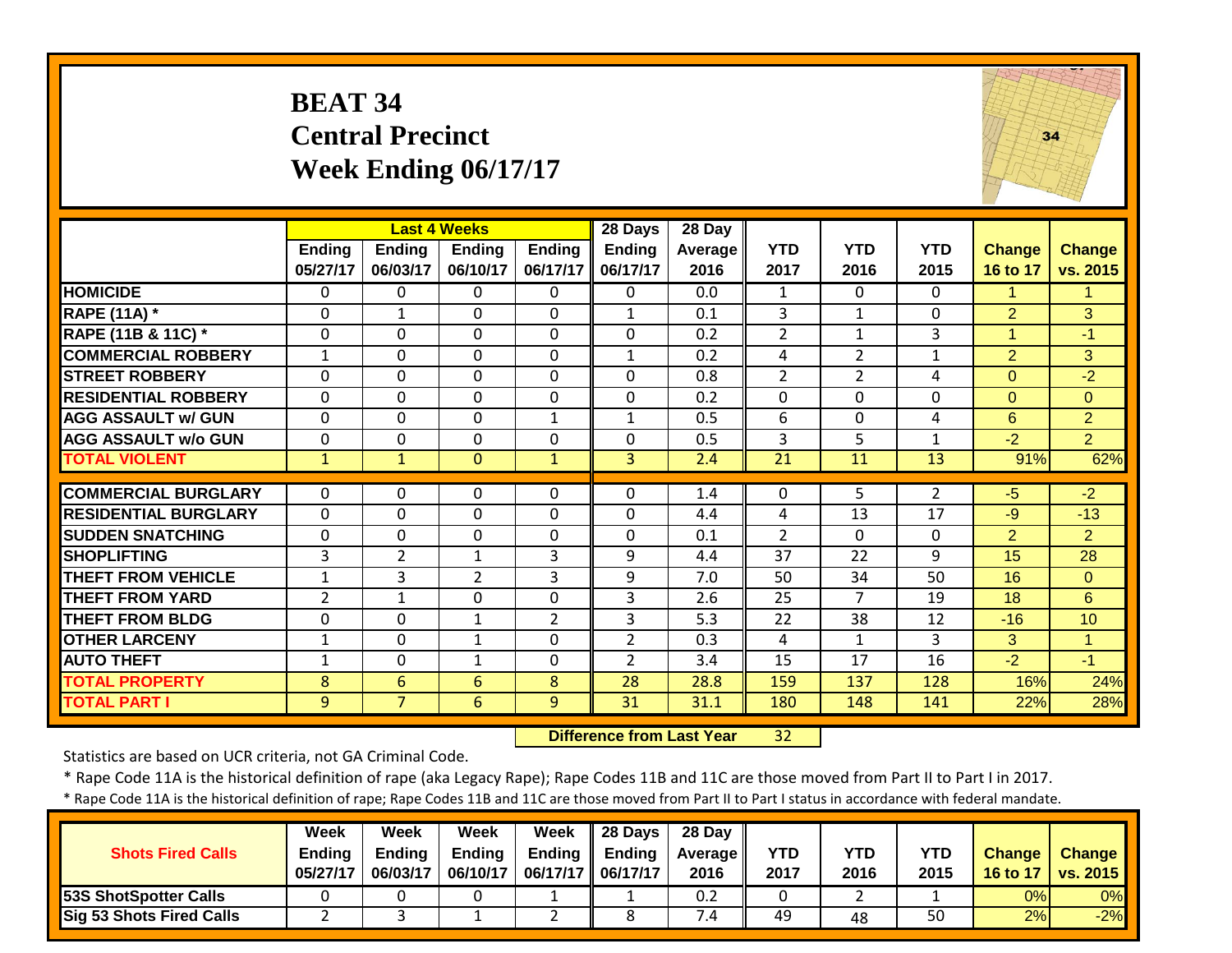|                             | <b>BEAT 35</b>     | <b>Central Precinct</b> | Week Ending 06/17/17                      |                    |                               |                             |                    | 37                 | 35                 |                           |                           |
|-----------------------------|--------------------|-------------------------|-------------------------------------------|--------------------|-------------------------------|-----------------------------|--------------------|--------------------|--------------------|---------------------------|---------------------------|
|                             | Ending<br>05/27/17 | Ending<br>06/03/17      | <b>Last 4 Weeks</b><br>Ending<br>06/10/17 | Ending<br>06/17/17 | 28 Days<br>Ending<br>06/17/17 | $28$ Day<br>Average<br>2016 | <b>YTD</b><br>2017 | <b>YTD</b><br>2016 | <b>YTD</b><br>2015 | <b>Change</b><br>16 to 17 | <b>Change</b><br>vs. 2015 |
| <b>HOMICIDE</b>             | $\Omega$           | $\Omega$                | $\Omega$                                  | $\Omega$           | $\Omega$                      | $\overline{0.5}$            | 4                  | 5.                 | 4                  | $-1$                      | $\Omega$                  |
| <b>RAPE (11A) *</b>         | $\Omega$           | $\Omega$                | $\Omega$                                  | $\Omega$           | $\Omega$                      | 0.2                         | $\mathbf{1}$       | $\mathbf{1}$       | $\Omega$           | $\Omega$                  | 1                         |
| RAPE (11B & 11C) *          | $\Omega$           | $\Omega$                | $\Omega$                                  | $\Omega$           | $\Omega$                      | 0.2                         | $\overline{2}$     | $\mathbf{1}$       | $\mathbf{1}$       | $\mathbf{1}$              | $\blacktriangleleft$      |
| <b>COMMERCIAL ROBBERY</b>   | $\mathbf 0$        | 0                       | $\mathbf 0$                               | $\mathbf 0$        | $\mathbf{0}$                  | 0.1                         | $\mathbf{0}$       | $\Omega$           | $\Omega$           | $\Omega$                  | $\Omega$                  |
| <b>STREET ROBBERY</b>       | $\Omega$           | $\mathbf{1}$            | $\Omega$                                  | $\Omega$           | $\mathbf{1}$                  | 1.5                         | 3                  | 9                  | 8                  | $-6$                      | $-5$                      |
| <b>RESIDENTIAL ROBBERY</b>  | 0                  | $\mathbf 0$             | $\mathbf 0$                               | $\mathbf 0$        | $\mathbf 0$                   | 0.4                         | $\overline{2}$     | $\overline{2}$     | $\mathbf{1}$       | $\overline{0}$            | $\mathbf{1}$              |
| <b>AGG ASSAULT w/ GUN</b>   | $\mathbf{1}$       | $\mathbf{1}$            | $\Omega$                                  | $\mathbf{1}$       | 3                             | 1.2                         | 14                 | 6                  | 12                 | 8                         | $\overline{2}$            |
| <b>AGG ASSAULT w/o GUN</b>  | $\mathbf 0$        | $\mathbf{1}$            | $\Omega$                                  | $\mathbf{1}$       | $\overline{2}$                | 1.2                         | $\overline{7}$     | 6                  | 5                  | $\overline{1}$            | $\overline{2}$            |
| <b>TOTAL VIOLENT</b>        | $\mathbf{1}$       | $\overline{3}$          | $\Omega$                                  | $\overline{2}$     | 6                             | 5.3                         | 33                 | 30                 | 31                 | 10%                       | 6%                        |
| <b>COMMERCIAL BURGLARY</b>  | $\Omega$           | 0                       | $\Omega$                                  | 0                  | $\Omega$                      | 1.0                         | $\mathbf 0$        | 4                  | 4                  | $-4$                      | $-4$                      |
| <b>RESIDENTIAL BURGLARY</b> | $\mathbf 0$        | 0                       | $\Omega$                                  | 3                  | 3                             | 8.0                         | 21                 | 36                 | 58                 | $-15$                     | $-37$                     |
| <b>SUDDEN SNATCHING</b>     | 0                  | 0                       | $\mathbf 0$                               | $\mathbf 0$        | $\mathbf 0$                   | 0.2                         | $\mathbf{1}$       | $1\,$              | 0                  | $\overline{0}$            | $\mathbf{1}$              |
| <b>SHOPLIFTING</b>          | 0                  | 0                       | $\mathbf 0$                               | $\mathbf 0$        | $\mathbf 0$                   | 0.3                         | 3                  | $\overline{2}$     | 4                  | $\mathbf{1}$              | $-1$                      |
| <b>THEFT FROM VEHICLE</b>   | $\mathbf{0}$       | $\overline{3}$          | $\overline{2}$                            | $\mathbf 0$        | 5                             | 5.0                         | 26                 | $\overline{27}$    | 28                 | $-1$                      | $-2$                      |
| <b>THEFT FROM YARD</b>      | $\Omega$           | $\mathbf{1}$            | $\overline{2}$                            | 1                  | 4                             | 2.1                         | 19                 | 11                 | 12                 | 8                         | $\overline{7}$            |
| <b>THEFT FROM BLDG</b>      | $\mathbf{0}$       | $\mathbf{1}$            | $\overline{2}$                            | $\Omega$           | $\overline{3}$                | 4.9                         | 12                 | 24                 | 18                 | $-12$                     | $-6$                      |
| <b>OTHER LARCENY</b>        | $\Omega$           | $\Omega$                | $\mathbf{0}$                              | $\Omega$           | $\mathbf 0$                   | 0.3                         | 4                  | $\mathbf{1}$       | $\overline{2}$     | 3                         | $\overline{2}$            |
| <b>AUTO THEFT</b>           | $\mathbf{1}$       | 0                       | $\mathbf{1}$                              | $\Omega$           | $\overline{2}$                | 3.9                         | 16                 | 16                 | 22                 | $\Omega$                  | $-6$                      |
| <b>TOTAL PROPERTY</b>       | $\mathbf{1}$       | 5                       | $\overline{7}$                            | 4                  | 17                            | 25.6                        | 102                | 122                | 148                | $-16%$                    | $-31%$                    |
| <b>TOTAL PART I</b>         | $\overline{2}$     | $\overline{8}$          | $\overline{7}$                            | $\overline{6}$     | $\overline{23}$               | 30.9                        | 135                | 152                | 179                | $-11%$                    | $-25%$                    |

 **Difference from Last Year**r -17 110

Statistics are based on UCR criteria, not GA Criminal Code.

\* Rape Code 11A is the historical definition of rape (aka Legacy Rape); Rape Codes 11B and 11C are those moved from Part II to Part I in 2017.

| <b>Shots Fired Calls</b>        | Week<br><b>Ending</b><br>05/27/17 | Week<br><b>Ending</b><br>06/03/17 | Week<br><b>Ending</b><br>06/10/17 | Week<br><b>Ending</b> | $\parallel$ 28 Days<br>Endina<br>06/17/17    06/17/17 | 28 Day<br><b>Average</b> I<br>2016 | <b>YTD</b><br>2017 | YTD<br>2016 | YTD<br>2015 | <b>Change</b><br>16 to 17 | <b>Change</b><br><b>vs. 2015</b> |
|---------------------------------|-----------------------------------|-----------------------------------|-----------------------------------|-----------------------|-------------------------------------------------------|------------------------------------|--------------------|-------------|-------------|---------------------------|----------------------------------|
| <b>53S ShotSpotter Calls</b>    |                                   |                                   |                                   |                       | 11                                                    | 23.4                               | 132                | 163         | 75          | 0%                        | 0%                               |
| <b>Sig 53 Shots Fired Calls</b> |                                   |                                   |                                   |                       | 12                                                    | 18.2                               | 112                | 122         | 96          | $-8%$                     | 17%                              |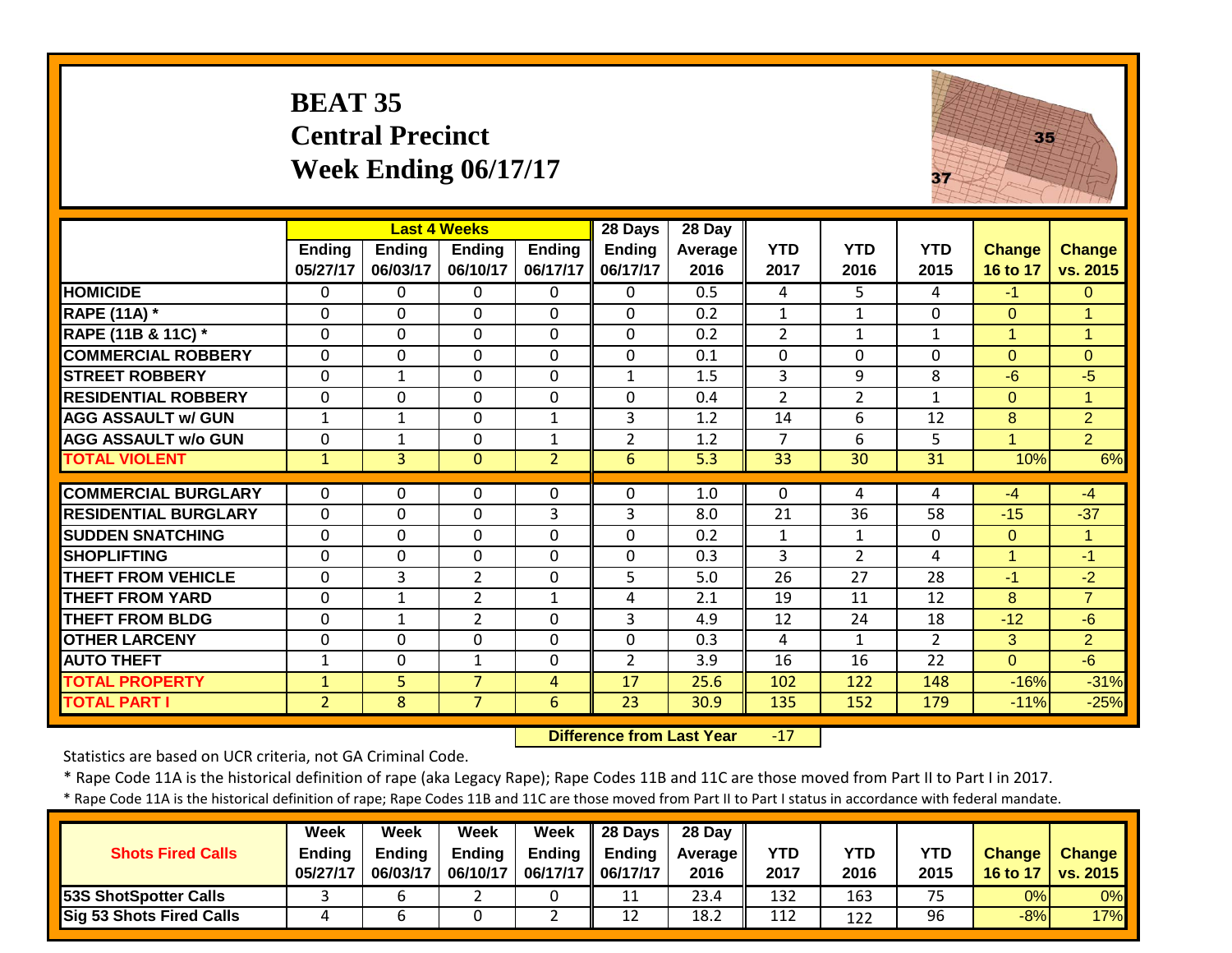|                             | <b>BEAT 37</b>            | <b>Central Precinct</b> | Week Ending 06/17/17      |                    |                           |                  |                    |                    | 37                 |                           |                           |
|-----------------------------|---------------------------|-------------------------|---------------------------|--------------------|---------------------------|------------------|--------------------|--------------------|--------------------|---------------------------|---------------------------|
|                             |                           |                         | <b>Last 4 Weeks</b>       |                    | 28 Days                   | 28 Day           |                    |                    |                    |                           |                           |
|                             | <b>Ending</b><br>05/27/17 | Ending<br>06/03/17      | <b>Ending</b><br>06/10/17 | Ending<br>06/17/17 | <b>Ending</b><br>06/17/17 | Average<br>2016  | <b>YTD</b><br>2017 | <b>YTD</b><br>2016 | <b>YTD</b><br>2015 | <b>Change</b><br>16 to 17 | <b>Change</b><br>vs. 2015 |
| <b>HOMICIDE</b>             | $\Omega$                  | $\Omega$                | 0                         | $\Omega$           | $\Omega$                  | 0.1              | $\Omega$           | $\Omega$           | 0                  | $\Omega$                  | $\Omega$                  |
| <b>RAPE (11A) *</b>         | $\Omega$                  | $\Omega$                | $\mathbf{0}$              | $\mathbf 0$        | $\Omega$                  | 0.1              | $\mathbf 0$        | $\mathbf{1}$       | $\Omega$           | $-1$                      | $\Omega$                  |
| RAPE (11B & 11C) *          | $\mathbf 0$               | $\Omega$                | $\mathbf 0$               | $\mathbf 0$        | $\mathbf 0$               | 0.2              | 0                  | $\Omega$           | 0                  | $\Omega$                  | $\Omega$                  |
| <b>COMMERCIAL ROBBERY</b>   | $\Omega$                  | $\Omega$                | $\Omega$                  | $\Omega$           | $\Omega$                  | 0.1              | $\mathbf{1}$       | $\mathbf{1}$       | $\mathbf{1}$       | $\Omega$                  | $\Omega$                  |
| <b>STREET ROBBERY</b>       | $\Omega$                  | $\Omega$                | $\mathbf{0}$              | $\mathbf{1}$       | $\mathbf{1}$              | 1.5              | 4                  | $\overline{7}$     | 5                  | $-3$                      | $-1$                      |
| <b>RESIDENTIAL ROBBERY</b>  | $\Omega$                  | $\Omega$                | $\mathbf 0$               | $\Omega$           | $\mathbf{0}$              | 0.0              | $\Omega$           | $\Omega$           | $\Omega$           | $\Omega$                  | $\Omega$                  |
| <b>AGG ASSAULT w/ GUN</b>   | $\Omega$                  | $\Omega$                | $\Omega$                  | $\Omega$           | $\Omega$                  | 0.5              | 4                  | 6                  | $\overline{2}$     | $-2$                      | $\overline{2}$            |
| <b>AGG ASSAULT w/o GUN</b>  | 0                         | $\mathbf 0$             | $\mathbf 0$               | $\mathbf 0$        | $\mathbf{0}$              | 0.2              | $\mathbf{1}$       | $\mathbf 1$        | 4                  | $\overline{0}$            | $-3$                      |
| <b>TOTAL VIOLENT</b>        | $\overline{0}$            | $\Omega$                | $\overline{0}$            | $\mathbf{1}$       | $\mathbf{1}$              | 2.6              | 10                 | 16                 | 12                 | $-38%$                    | $-17%$                    |
| <b>COMMERCIAL BURGLARY</b>  | $\Omega$                  | $\Omega$                | $\overline{2}$            | $\theta$           | $\overline{2}$            | 1.3              | 3                  | $\overline{7}$     | $\overline{2}$     | $-4$                      | 1                         |
| <b>RESIDENTIAL BURGLARY</b> | $\Omega$                  | $\Omega$                | $\mathbf 0$               | $\Omega$           | $\Omega$                  | 3.1              | 4                  | 14                 | 21                 | $-10$                     | $-17$                     |
| <b>SUDDEN SNATCHING</b>     | $\Omega$                  | $\Omega$                | $\Omega$                  | $\Omega$           | $\Omega$                  | 0.2              | $\mathbf{1}$       | $\Omega$           | $\overline{2}$     | $\mathbf{1}$              | $-1$                      |
| <b>SHOPLIFTING</b>          | 5                         | $\mathbf{1}$            | $\Omega$                  | $\Omega$           | 6                         | 3.3              | 31                 | 11                 | 6                  | 20                        | 25                        |
| <b>THEFT FROM VEHICLE</b>   | $\mathbf{1}$              | $\mathbf{1}$            | $\mathbf{1}$              | $\mathbf{1}$       | $\overline{4}$            | $\overline{7.3}$ | $\overline{51}$    | 40                 | $\overline{79}$    | $\overline{11}$           | $-28$                     |
| <b>THEFT FROM YARD</b>      | $\mathbf 0$               | $\Omega$                | $\Omega$                  | $\overline{2}$     | $\overline{2}$            | 3.1              | 6                  | 17                 | 15                 | $-11$                     | $-9$                      |
| <b>THEFT FROM BLDG</b>      | $\mathbf{1}$              | $\Omega$                | $\Omega$                  | $\mathbf{1}$       | $\overline{2}$            | 2.4              | 8                  | 10                 | 19                 | $-2$                      | $-11$                     |
| <b>OTHER LARCENY</b>        | $\mathbf{1}$              | $\mathbf{0}$            | $\mathbf 0$               | $\mathbf 0$        | $\mathbf{1}$              | 0.2              | 5                  | $\Omega$           | 5                  | 5                         | $\mathbf{0}$              |
| <b>AUTO THEFT</b>           | $\mathbf 0$               | $\mathbf{1}$            | $\mathbf 0$               | $\mathbf{1}$       | $\overline{2}$            | 1.4              | 16                 | 10                 | 17                 | 6                         | $-1$                      |
| <b>TOTAL PROPERTY</b>       | 8                         | $\overline{3}$          | $\overline{3}$            | 5                  | 19                        | 22.2             | 125                | 109                | 166                | 15%                       | $-25%$                    |
| <b>TOTAL PART I</b>         | 8                         | $\overline{3}$          | $\overline{3}$            | 6                  | $\overline{20}$           | 24.8             | 135                | 125                | 178                | 8%                        | $-24%$                    |

 **Difference from Last Year**r 10

Statistics are based on UCR criteria, not GA Criminal Code.

\* Rape Code 11A is the historical definition of rape (aka Legacy Rape); Rape Codes 11B and 11C are those moved from Part II to Part I in 2017.

| <b>Shots Fired Calls</b>        | Week<br><b>Ending</b><br>05/27/17 | Week<br><b>Ending</b><br>06/03/17 | Week<br><b>Ending</b><br>06/10/17 | Week<br><b>Ending</b> | $\parallel$ 28 Days<br>Endina<br>06/17/17    06/17/17 | 28 Day<br><b>Average</b> I<br>2016 | <b>YTD</b><br>2017 | YTD<br>2016 | YTD<br>2015 | <b>Change</b><br>16 to 17 | <b>Change</b><br><b>vs. 2015</b> |
|---------------------------------|-----------------------------------|-----------------------------------|-----------------------------------|-----------------------|-------------------------------------------------------|------------------------------------|--------------------|-------------|-------------|---------------------------|----------------------------------|
| <b>53S ShotSpotter Calls</b>    |                                   |                                   |                                   |                       |                                                       | 3.5                                | 28                 | 30          | 16          | 0%                        | 0%                               |
| <b>Sig 53 Shots Fired Calls</b> |                                   |                                   |                                   |                       | 12<br>ᅩ                                               | 12.7                               | 70                 | 76          | 74          | $-8%$                     | $-5%$                            |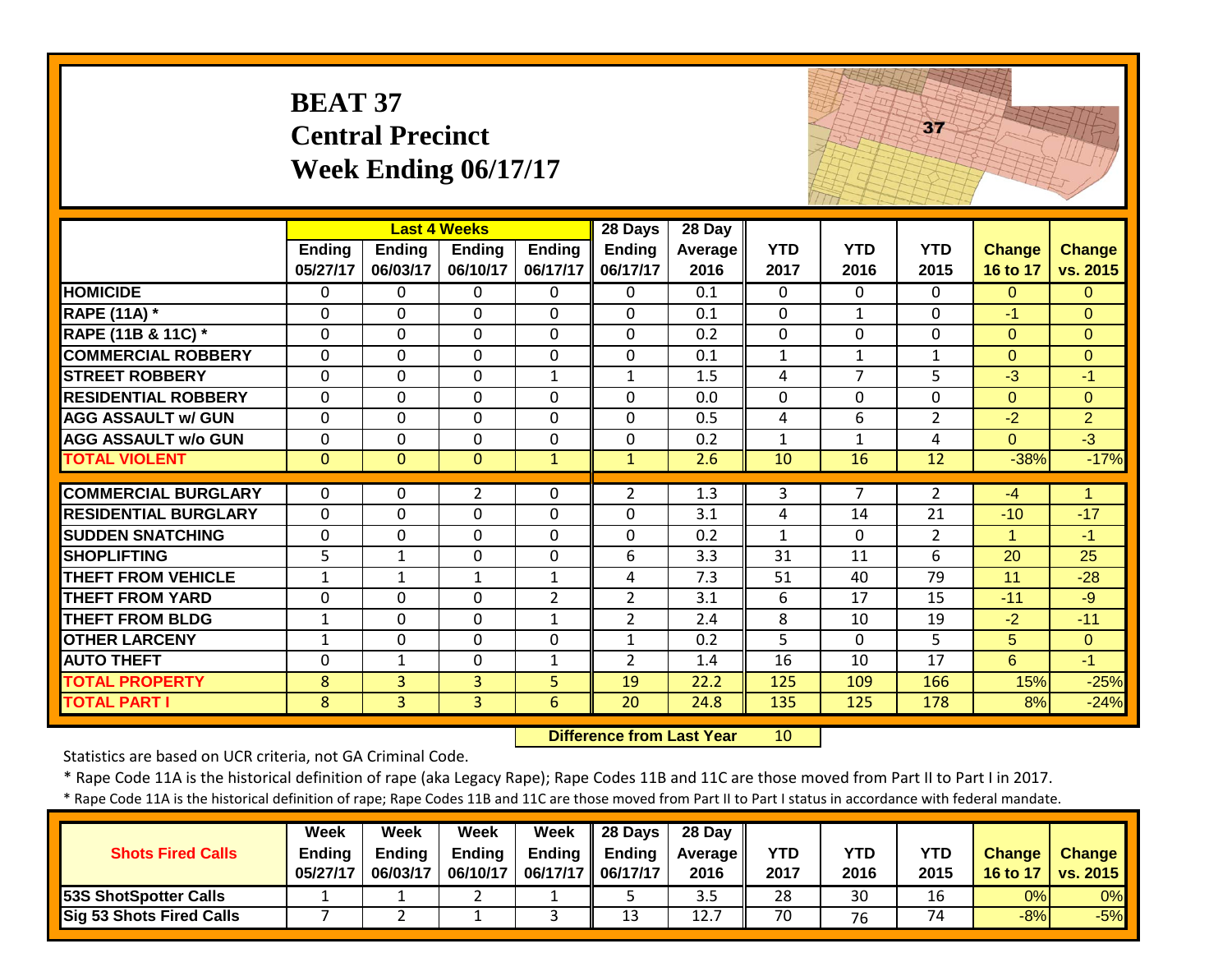

#### **COMPSTATSOUTHSIDE PRECINCT Week Ending 06/17/17**

**PRECINCT COMMANDER:**

**CAPT. ASHLEY BROWN** 



|                                              | Week               | Week               | <b>Weekly</b>  | $28 - Day$                | $28 - Day$               | Avg             |                    |                    |                    |                           |                           |
|----------------------------------------------|--------------------|--------------------|----------------|---------------------------|--------------------------|-----------------|--------------------|--------------------|--------------------|---------------------------|---------------------------|
|                                              | Ending<br>06/17/17 | Ending<br>06/10/17 | Avq<br>2016    | <b>Ending</b><br>06/17/17 | <b>Ending</b><br>5/20/17 | 28-Day<br>2016  | <b>YTD</b><br>2017 | <b>YTD</b><br>2016 | <b>YTD</b><br>2015 | <b>Change</b><br>16 to 17 | <b>Change</b><br>vs. 2015 |
| <b>HOMICIDE</b>                              |                    | 0                  | 0              |                           | $\Omega$                 | 0               | $\overline{2}$     | $\overline{2}$     | 4                  | $\Omega$                  | $-2$                      |
| <b>RAPE (11A)</b> *                          | 1                  | 0                  | 0              |                           | $\Omega$                 |                 | $\mathbf{2}$       | $\overline{7}$     | 3                  | $-5$                      | $-1$                      |
| RAPE (11B & 11C) *                           | $\bf{0}$           | $\Omega$           | 0              | 0                         |                          |                 | 3                  | 6                  |                    | $-3$                      | $\overline{2}$            |
| <b>COMMERCIAL ROBBERY</b>                    | $\bf{0}$           | $\Omega$           | 1              | 0                         | $\overline{2}$           | 2               | 12                 | 14                 | 5                  | $-2$                      | $\overline{7}$            |
| <b>STREET ROBBERY</b>                        | $\bf{0}$           | $\Omega$           | 1              | 0                         | 4                        | $\overline{2}$  | 11                 | 14                 | 19                 | $-3$                      | $-8$                      |
| <b>RESIDENTIAL ROBBERY</b>                   | 0                  | $\Omega$           | $\Omega$       | 0                         | $\Omega$                 | 0               | 1                  |                    | 7                  | $\Omega$                  | $-6$                      |
| <b>AGG ASSAULT w/ GUN</b>                    | $\bf{0}$           | $\Omega$           | 0              | 3                         | 5                        | 2               | 19                 | 9                  | 11                 | 10                        | 8                         |
| <b>AGG ASSAULT w/o GUN</b>                   |                    | 4                  | 1              | 8                         | $\Omega$                 | $\overline{2}$  | 13                 | 20                 | 11                 | $-7$                      | 2 <sup>1</sup>            |
| <b>TOTAL VIOLENT</b>                         | 3 <sup>1</sup>     | 4                  | 3              | 13                        | $\overline{12}$          | $\overline{12}$ | 63                 | $\overline{73}$    | 61                 | $-14%$                    | 3%                        |
| <b>COMMERCIAL BURGLARY</b>                   | $\bf{0}$           | 0                  |                |                           | $\Omega$                 | 5               | 20                 | $\overline{22}$    | 18                 | $-2$                      | $\overline{2}$            |
| <b>RESIDENTIAL BURGLARY</b>                  | $\overline{2}$     |                    |                |                           | 11                       |                 | 76                 | 76                 |                    | $\Omega$                  |                           |
|                                              |                    | 4                  | 4              | 12                        |                          | 15              |                    |                    | 115                |                           | $-39$                     |
| <b>ISUDDEN SNATCHING</b>                     | 0                  | $\Omega$           | 0              | 0                         |                          |                 |                    |                    |                    |                           |                           |
|                                              |                    |                    |                |                           | $\overline{2}$           |                 | 3                  | 3                  | 8                  | 0                         | -5                        |
| <b>SHOPLIFTING</b>                           | 11                 | 11                 | 12             | 52                        | 49                       | 49              | 316                | 306                | 328                | 10 <sup>°</sup>           | $-12$                     |
| <b>THEFT FROM VEHICLE</b>                    | $\overline{2}$     | 14                 | 5              | 39                        | 49                       | 20              | 206                | 119                | 151                | 87                        | 55                        |
| <b>THEFT FROM YARD</b>                       | 1                  | 1                  | 2              | 3.                        | 4                        | 9               | 30                 | 49                 | 53                 | $-19$                     | $-23$                     |
| <b>THEFT FROM BLDG</b>                       | 5                  | 4                  | 3              | 19                        | 18                       | 13              | 99                 | 66                 | 101                | 33                        | $-2$                      |
| <b>OTHER LARCENY</b>                         | 0                  | 3                  | $\Omega$       | 4                         | $\overline{2}$           | $\overline{2}$  | 18                 | 9                  | 11                 | 9                         | $\overline{7}$            |
| <b>AUTO THEFT</b>                            | 4                  | 5                  | $\overline{2}$ | 19                        | 15                       | 9               | 76                 | 50                 | 83                 | $\overline{26}$           | $-7$                      |
| <b>TOTAL PROPERTY</b><br><b>TOTAL PART I</b> | 25                 | 42                 | 30             | 149                       | 150                      | 120             | 844                | 700                | 868                | 21%                       | $-3%$<br>$-2%$            |

Statistics are based on UCR criteria, not GA Criminal Code. **Difference from Last Year** 134

Statistics are preliminary, based on RMS data at the time prepared, and are subject to change due to late reports, reclassifications, updated locations, etc.

Cell Shading: white is within 0.6 standard deviation of the mean; red is above; green is below.

| <b>Citizen Initiated Calls</b>  | <b>Week</b><br><b>Ending</b><br>06/17/17 | <b>Week</b><br><b>Ending</b><br>06/10/17 | Weekly<br>Avg<br>2016 | 28-Dav<br><b>Ending</b><br>06/17/17 | 28-Day<br><b>Ending</b><br>5/20/17 | Avg<br>28-Day<br>2016 | YTD<br>2017 | YTD<br>2016 | <b>YTD</b><br>2015 | <b>Change</b><br>16 to 17 | <b>Change</b><br>vs. 2015 |
|---------------------------------|------------------------------------------|------------------------------------------|-----------------------|-------------------------------------|------------------------------------|-----------------------|-------------|-------------|--------------------|---------------------------|---------------------------|
| <b>Midnight Shift</b>           | 83                                       | 85                                       | 91                    | 343                                 | 336                                | 364                   | 2152        | 2237        | 2269               | $-85$                     | $-117$                    |
| <b>Day Shift</b>                | 204                                      | 226                                      | 247                   | 877                                 | 964                                | 986                   | 5864        | 6318        | 6246               | $-454$                    | $-382$                    |
| <b>Afternoon Shift</b>          | 193                                      | 239                                      | 246                   | 887                                 | 926                                | 982                   | 5826        | 6070        | 6087               | $-244$                    | $-261$                    |
| <b>TOTAL CITIZEN CFS</b>        | 480                                      | 550                                      | 583                   | 2107                                | 2226                               | 2332                  | 13842       | 14625       | 14601              | $-5.4%$                   | $-5.2%$                   |
| 53S ShotSpotter Calls           |                                          |                                          |                       |                                     |                                    |                       |             |             | 0                  |                           |                           |
| <b>Sig 53 Shots Fired Calls</b> |                                          |                                          | 9                     | 23                                  | $\overline{26}$                    | 35                    | 182         | 195         | 198                | -13                       | $-16$                     |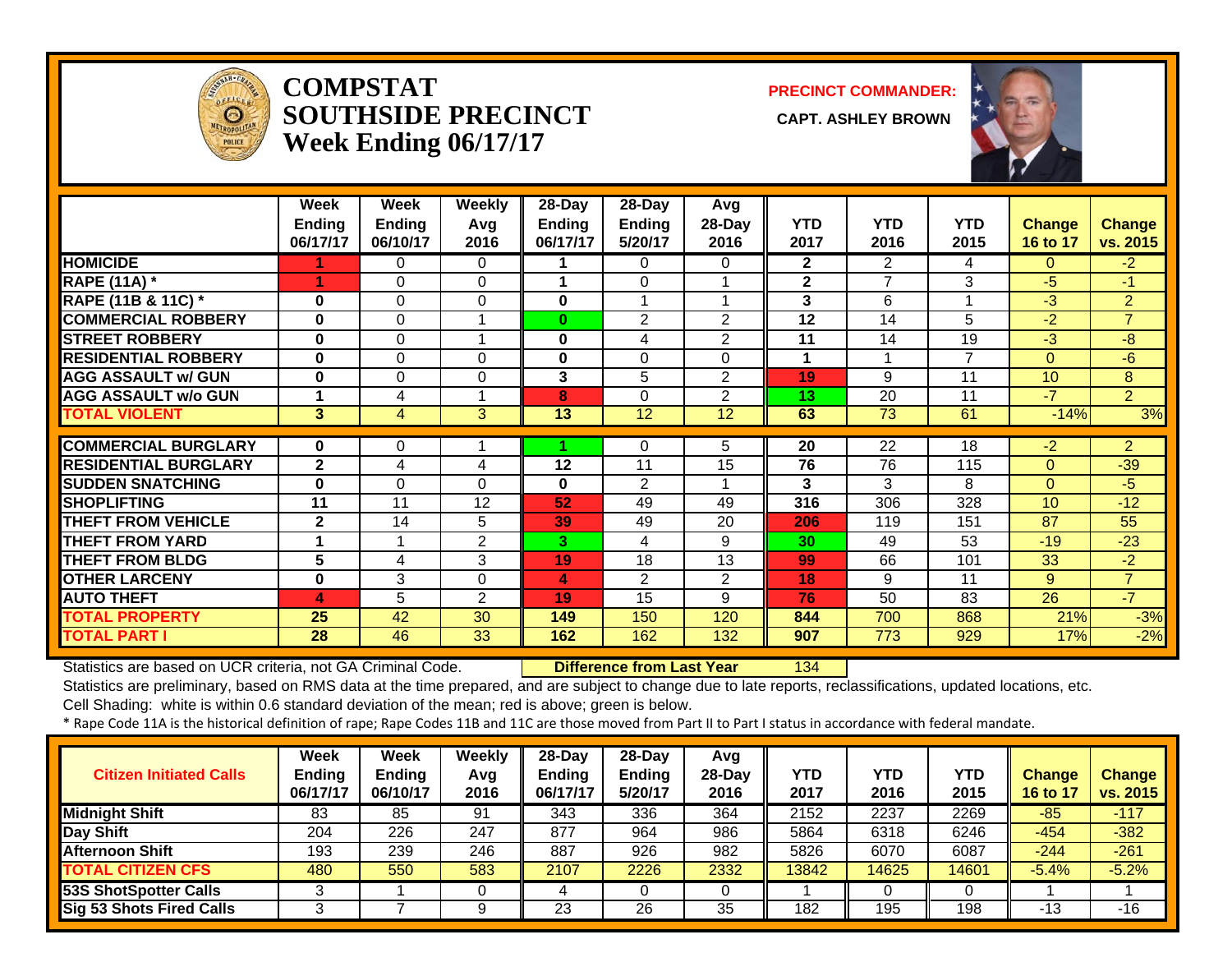# **BEAT 41 Southside Precinct Week Ending 06/17/17**



|                             |                |                | <b>Last 4 Weeks</b> |                | 28 Days        | 28 Day  |                |              |                |                |                |
|-----------------------------|----------------|----------------|---------------------|----------------|----------------|---------|----------------|--------------|----------------|----------------|----------------|
|                             | <b>Ending</b>  | <b>Ending</b>  | <b>Ending</b>       | <b>Ending</b>  | <b>Ending</b>  | Average | <b>YTD</b>     | <b>YTD</b>   | <b>YTD</b>     | <b>Change</b>  | <b>Change</b>  |
|                             | 05/27/17       | 06/03/17       | 06/10/17            | 06/17/17       | 06/17/17       | 2016    | 2017           | 2016         | 2015           | 16 to 17       | vs. 2015       |
| <b>HOMICIDE</b>             | $\Omega$       | 0              | $\Omega$            | $\Omega$       | $\Omega$       | 0.0     | $\Omega$       | $\Omega$     | $\mathbf{1}$   | $\Omega$       | $-1$           |
| <b>RAPE (11A)</b> *         | $\Omega$       | $\Omega$       | $\Omega$            | $\Omega$       | $\Omega$       | 0.2     | $\Omega$       | 3            | 0              | $-3$           | $\Omega$       |
| RAPE (11B & 11C) *          | 0              | $\mathbf 0$    | $\Omega$            | $\Omega$       | $\Omega$       | 0.0     | 0              | $\Omega$     | 1              | $\Omega$       | $-1$           |
| <b>COMMERCIAL ROBBERY</b>   | $\Omega$       | $\Omega$       | $\mathbf 0$         | $\Omega$       | $\Omega$       | 0.4     | 6              | 4            | $\mathbf{1}$   | $\overline{2}$ | 5              |
| <b>STREET ROBBERY</b>       | $\mathbf 0$    | $\Omega$       | $\Omega$            | $\mathbf 0$    | $\Omega$       | 0.3     | $\overline{2}$ | 3            | $\overline{2}$ | $-1$           | $\overline{0}$ |
| <b>RESIDENTIAL ROBBERY</b>  | $\Omega$       | $\Omega$       | $\Omega$            | $\Omega$       | $\Omega$       | 0.1     | $\mathbf 0$    | $\Omega$     | $\overline{2}$ | $\Omega$       | $-2$           |
| <b>AGG ASSAULT w/ GUN</b>   | $\mathbf{0}$   | $\mathbf 0$    | $\mathbf 0$         | $\overline{0}$ | $\mathbf 0$    | 0.3     | $\mathbf 0$    | $\mathbf{1}$ | 0              | $-1$           | $\overline{0}$ |
| <b>AGG ASSAULT w/o GUN</b>  | $\mathbf{0}$   | 0              | $\mathbf{1}$        | $\overline{0}$ | $\mathbf{1}$   | 0.5     | $\mathbf{1}$   | 3            | $\mathbf{0}$   | $-2$           | $\overline{1}$ |
| <b>TOTAL VIOLENT</b>        | $\mathbf{0}$   | $\mathbf{0}$   | $\mathbf{1}$        | $\mathbf{0}$   | $\mathbf{1}$   | 1.8     | 9              | 14           | $\overline{7}$ | $-36%$         | 29%            |
|                             |                |                |                     |                |                |         |                |              |                |                |                |
| <b>COMMERCIAL BURGLARY</b>  | $\Omega$       | 0              | $\Omega$            | 0              | 0              | 1.8     | 5              | 13           | 3              | $-8$           | $\overline{2}$ |
| <b>RESIDENTIAL BURGLARY</b> | $\overline{2}$ | 0              | $\Omega$            | $\mathbf{1}$   | 3              | 1.1     | 8              | 8            | 5              | $\Omega$       | 3              |
| <b>ISUDDEN SNATCHING</b>    | $\mathbf 0$    | $\Omega$       | $\Omega$            | $\overline{0}$ | $\Omega$       | 0.0     | $\mathbf{1}$   | $\Omega$     | $\Omega$       | $\overline{1}$ | 1              |
| <b>SHOPLIFTING</b>          | $\overline{2}$ | $\Omega$       | $\mathbf{1}$        | 1              | 4              | 2.4     | 17             | 6            | 8              | 11             | 9              |
| <b>THEFT FROM VEHICLE</b>   | $\mathbf 0$    | 1              | $\mathbf 0$         | $\Omega$       | $\mathbf{1}$   | 4.6     | 29             | 31           | 32             | $-2$           | $-3$           |
| <b>THEFT FROM YARD</b>      | 0              | $\Omega$       | $\Omega$            | $\Omega$       | $\Omega$       | 1.7     | 5              | 7            | 25             | $-2$           | $-20$          |
| <b>THEFT FROM BLDG</b>      | 1              | 1              | $\mathbf{1}$        | $\overline{2}$ | 5              | 2.3     | 18             | 10           | 29             | 8              | $-11$          |
| <b>OTHER LARCENY</b>        | 0              | $\mathbf 0$    | $\Omega$            | $\Omega$       | $\Omega$       | 0.2     | 3              | $\mathbf{1}$ | 3              | $\overline{2}$ | $\Omega$       |
| <b>AUTO THEFT</b>           | 0              | $\mathbf 0$    | $\overline{2}$      | $\mathbf 0$    | $\overline{2}$ | 1.5     | 9              | 8            | 14             |                | $-5$           |
| <b>TOTAL PROPERTY</b>       | 5              | $\overline{2}$ | 4                   | 4              | 15             | 15.5    | 95             | 84           | 119            | 13%            | $-20%$         |
| <b>TOTAL PART I</b>         | 5              | $\overline{2}$ | 5                   | 4              | 16             | 17.2    | 104            | 98           | 126            | 6%             | $-17%$         |

 **Difference from Last Year**6

Statistics are based on UCR criteria, not GA Criminal Code.

\* Rape Code 11A is the historical definition of rape (aka Legacy Rape); Rape Codes 11B and 11C are those moved from Part II to Part I in 2017.

| <b>Shots Fired Calls</b>     | Week<br><b>Endina</b><br>05/27/17 | Week<br><b>Ending</b><br>06/03/17 | Week<br><b>Ending</b><br>06/10/17 | Week<br><b>Ending</b><br>06/17/17   06/17/17 | $\parallel$ 28 Days<br><b>Ending</b> | 28 Day<br><b>Average II</b><br>2016 | YTD<br>2017 | YTD<br>2016 | <b>YTD</b><br>2015 | <b>Change</b><br>16 to 17 | <b>Change</b><br><b>vs. 2015</b> |
|------------------------------|-----------------------------------|-----------------------------------|-----------------------------------|----------------------------------------------|--------------------------------------|-------------------------------------|-------------|-------------|--------------------|---------------------------|----------------------------------|
| <b>53S ShotSpotter Calls</b> |                                   |                                   |                                   |                                              |                                      | 0.1                                 |             |             |                    | 0%                        | $0\%$                            |
| Sig 53 Shots Fired Calls     |                                   |                                   |                                   |                                              |                                      | 1.8                                 |             | 14          | 41                 | $-57%$                    | $-85%$                           |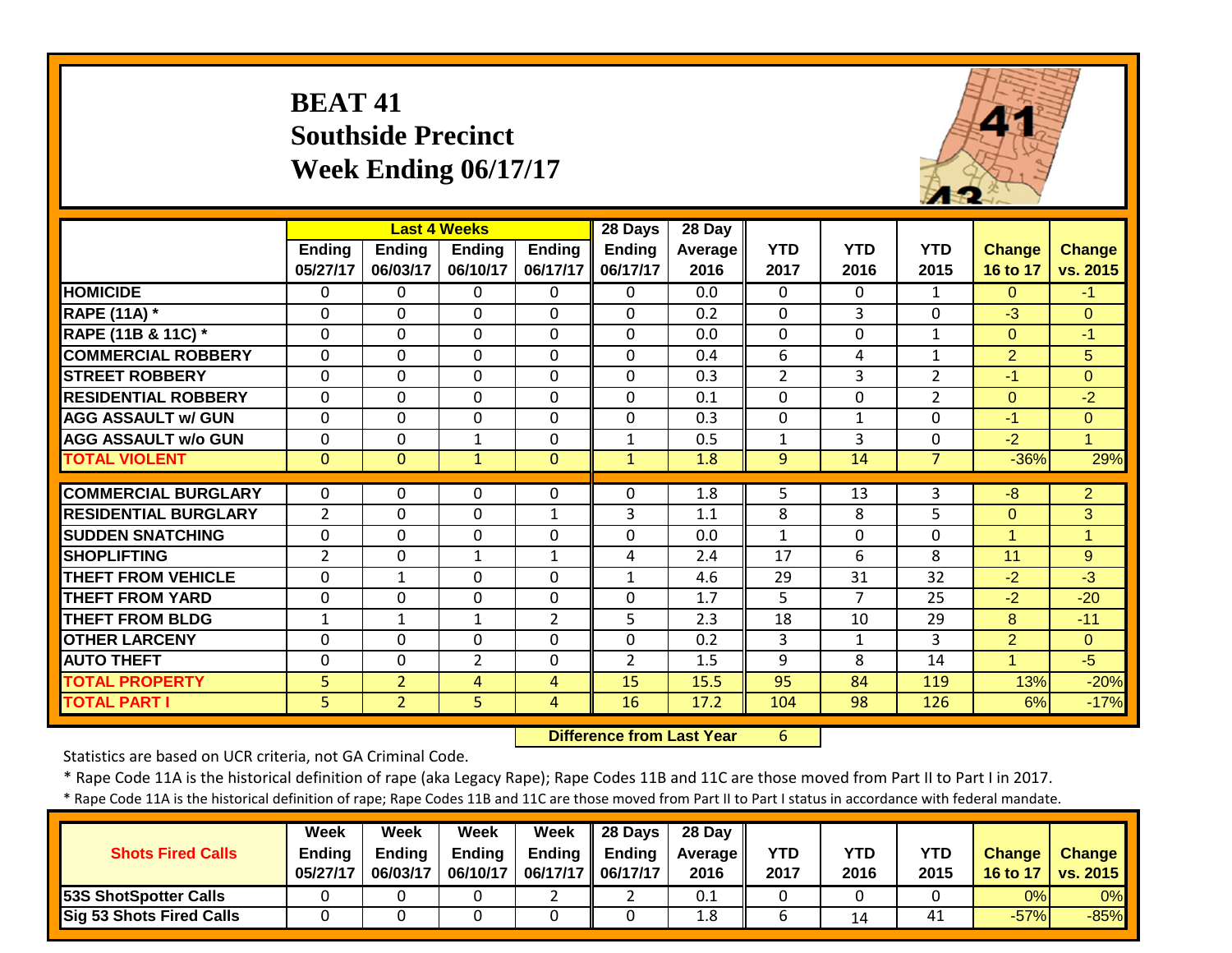# **BEAT 42 Southside Precinct Week Ending 06/17/17**



|                             |                |                | <b>Last 4 Weeks</b> |                | 28 Days        | 28 Day  |                |                |                |               |                |
|-----------------------------|----------------|----------------|---------------------|----------------|----------------|---------|----------------|----------------|----------------|---------------|----------------|
|                             | Ending         | <b>Ending</b>  | <b>Ending</b>       | <b>Ending</b>  | Ending         | Average | <b>YTD</b>     | <b>YTD</b>     | <b>YTD</b>     | <b>Change</b> | <b>Change</b>  |
|                             | 05/27/17       | 06/03/17       | 06/10/17            | 06/17/17       | 06/17/17       | 2016    | 2017           | 2016           | 2015           | 16 to 17      | vs. 2015       |
| <b>HOMICIDE</b>             | $\Omega$       | 0              | $\Omega$            | 1              | $\mathbf{1}$   | 0.1     | 1              | $\Omega$       | 0              | 1.            | 1              |
| <b>RAPE (11A) *</b>         | $\Omega$       | $\Omega$       | $\mathbf 0$         | 1              | $\mathbf{1}$   | 0.2     | $\mathbf{1}$   | $\Omega$       | 0              | $\mathbf{1}$  | 1              |
| RAPE (11B & 11C) *          | $\Omega$       | 0              | $\Omega$            | $\Omega$       | 0              | 0.4     | $\overline{2}$ | 1              | 0              | 1             | $\overline{2}$ |
| <b>COMMERCIAL ROBBERY</b>   | $\Omega$       | $\Omega$       | $\Omega$            | $\Omega$       | 0              | 0.6     | 2              | 4              | 0              | $-2$          | 2              |
| <b>STREET ROBBERY</b>       | $\Omega$       | $\mathbf 0$    | $\mathbf 0$         | $\mathbf 0$    | 0              | 0.9     | 3              | 4              | 5              | $-1$          | $-2$           |
| <b>RESIDENTIAL ROBBERY</b>  | $\Omega$       | $\Omega$       | $\Omega$            | $\Omega$       | $\Omega$       | 0.2     | $\mathbf{1}$   | $\mathbf{1}$   | $\overline{2}$ | $\Omega$      | $-1$           |
| <b>AGG ASSAULT w/ GUN</b>   | $\mathbf{0}$   | $\mathbf{1}$   | $\Omega$            | $\Omega$       | $\mathbf{1}$   | 0.5     | 5              | 5              | $\overline{2}$ | $\mathbf{O}$  | 3              |
| <b>AGG ASSAULT w/o GUN</b>  | $\mathbf{0}$   | $\mathbf{1}$   | $\mathbf 0$         | $\Omega$       | $\mathbf{1}$   | 0.7     | 6              | $\overline{7}$ | $\overline{7}$ | $-1$          | $-1$           |
| <b>TOTAL VIOLENT</b>        | $\mathbf{0}$   | $\overline{2}$ | $\Omega$            | $\overline{2}$ | 4              | 3.7     | 21             | 22             | 16             | $-5%$         | 31%            |
| <b>COMMERCIAL BURGLARY</b>  |                |                |                     |                |                |         |                |                | 7              |               |                |
|                             | $\mathbf{0}$   | $\mathbf{1}$   | $\mathbf{0}$        | $\Omega$       | $\mathbf{1}$   | 1.4     | 7              | 3              |                | 4             | $\Omega$       |
| <b>RESIDENTIAL BURGLARY</b> | $\mathbf 0$    | $\mathbf 0$    | 3                   | 0              | 3              | 4.5     | 15             | 27             | 34             | $-12$         | $-19$          |
| <b>SUDDEN SNATCHING</b>     | $\mathbf 0$    | $\mathbf 0$    | $\mathbf 0$         | $\mathbf 0$    | $\Omega$       | 0.1     | $\mathbf 0$    | $\Omega$       | 3              | $\Omega$      | $-3$           |
| <b>SHOPLIFTING</b>          | $\overline{2}$ | $\mathbf{1}$   | $\mathbf 0$         | 3              | 6              | 9.0     | 43             | 45             | 91             | $-2$          | $-48$          |
| <b>THEFT FROM VEHICLE</b>   | 10             | $\overline{2}$ | $\overline{2}$      | $\mathbf{1}$   | 15             | 5.8     | 61             | 38             | 40             | 23            | 21             |
| <b>THEFT FROM YARD</b>      | $\mathbf 0$    | $\mathbf 0$    | $\mathbf 0$         | $\mathbf 0$    | $\Omega$       | 2.3     | 6              | 16             | 14             | $-10$         | $-8$           |
| <b>THEFT FROM BLDG</b>      | 1              | 3              | $\mathbf{0}$        | $\mathbf{1}$   | 5              | 3.0     | 22             | 17             | 23             | 5             | $-1$           |
| <b>OTHER LARCENY</b>        | 0              | 0              | $\overline{2}$      | 0              | $\overline{2}$ | 0.5     | 5              | $\overline{2}$ | 3              | 3             | $\overline{2}$ |
| <b>AUTO THEFT</b>           | 5              | 1              | 3                   | 4              | 13             | 2.3     | 38             | 17             | 32             | 21            | 6              |
| <b>TOTAL PROPERTY</b>       | 18             | 8              | 10                  | 9              | 45             | 28.8    | 197            | 165            | 247            | 19%           | $-20%$         |
| <b>TOTAL PART I</b>         | 18             | 10             | 10                  | 11             | 49             | 32.4    | 218            | 187            | 263            | 17%           | $-17%$         |

 **Difference from Last Year**31

Statistics are based on UCR criteria, not GA Criminal Code.

\* Rape Code 11A is the historical definition of rape (aka Legacy Rape); Rape Codes 11B and 11C are those moved from Part II to Part I in 2017.

| <b>Shots Fired Calls</b>        | Week<br><b>Ending</b><br>05/27/17 | Week<br>Endina<br>06/03/17 | Week<br><b>Endina</b><br>06/10/17 | Week<br>Ending<br>06/17/17 | 28 Days<br><b>Ending</b><br>06/17/17 | 28 Day<br><b>Average II</b><br>2016 | YTD<br>2017 | YTD<br>2016 | YTD<br>2015 | <b>Change</b><br>16 to 17 | <b>Change</b><br><b>TVs. 2015</b> |
|---------------------------------|-----------------------------------|----------------------------|-----------------------------------|----------------------------|--------------------------------------|-------------------------------------|-------------|-------------|-------------|---------------------------|-----------------------------------|
| <b>53S ShotSpotter Calls</b>    |                                   |                            |                                   |                            |                                      | 0.0                                 |             |             |             | 0%                        | $0\%$                             |
| <b>Sig 53 Shots Fired Calls</b> |                                   |                            |                                   | -                          |                                      | '.b                                 | 34          | 43          | 42          | $-21%$                    | $-19%$                            |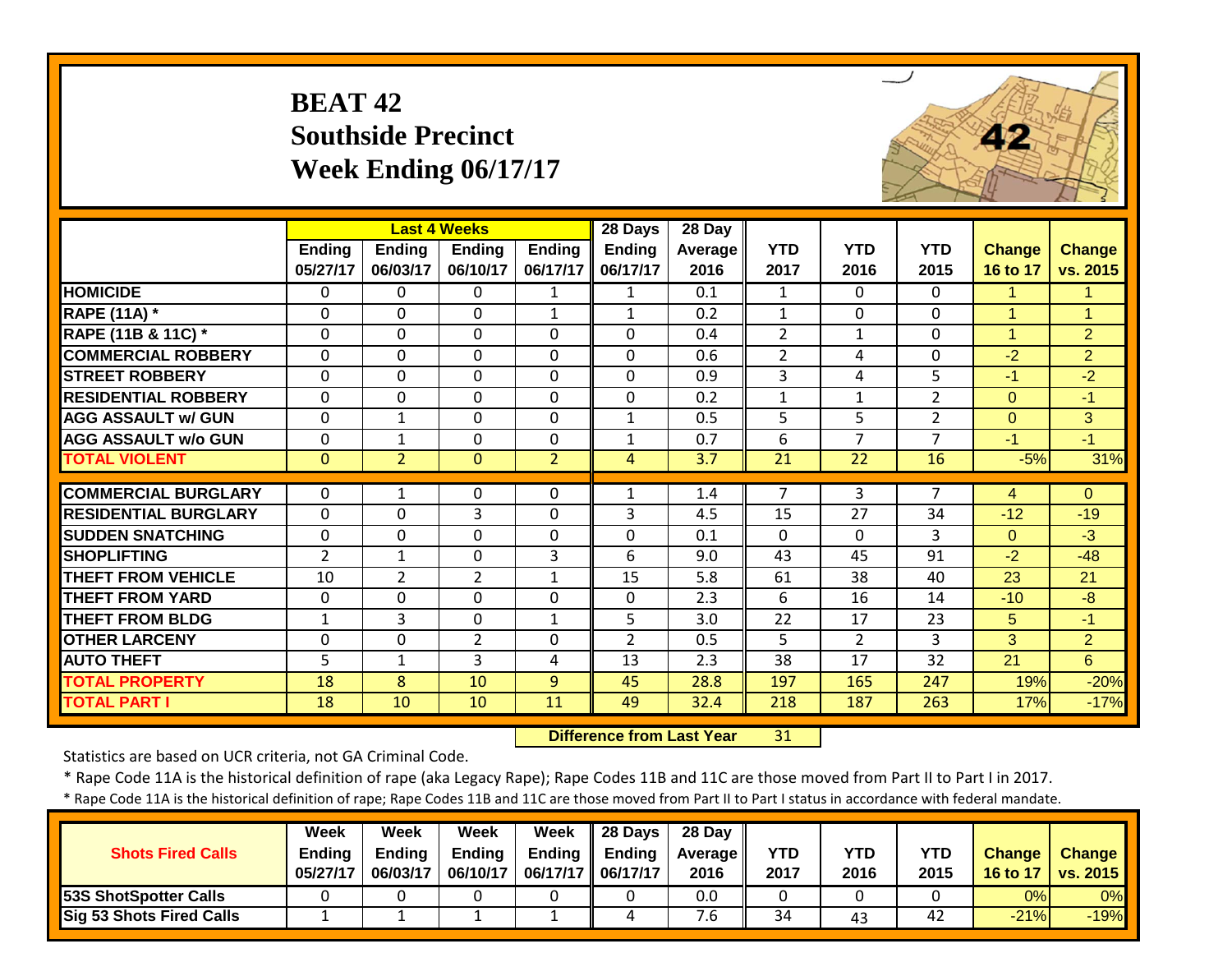# **BEAT 43 Southside Precinct Week Ending 06/17/17**



|                             |                |                | <b>Last 4 Weeks</b> |                | 28 Days         | $28$ Day |                |              |                |                |                 |
|-----------------------------|----------------|----------------|---------------------|----------------|-----------------|----------|----------------|--------------|----------------|----------------|-----------------|
|                             | <b>Ending</b>  | <b>Ending</b>  | <b>Ending</b>       | <b>Ending</b>  | <b>Ending</b>   | Average  | <b>YTD</b>     | <b>YTD</b>   | <b>YTD</b>     | <b>Change</b>  | <b>Change</b>   |
|                             | 05/27/17       | 06/03/17       | 06/10/17            | 06/17/17       | 06/17/17        | 2016     | 2017           | 2016         | 2015           | 16 to 17       | vs. 2015        |
| <b>HOMICIDE</b>             | 0              | 0              | $\Omega$            | $\Omega$       | $\Omega$        | 0.2      | $\mathbf{0}$   | $\mathbf{1}$ | 1              | $-1$           | $-1$            |
| <b>RAPE (11A)</b> *         | $\Omega$       | 0              | $\Omega$            | $\Omega$       | $\Omega$        | 0.1      | $\mathbf 0$    | $\Omega$     | 0              | $\overline{0}$ | $\overline{0}$  |
| RAPE (11B & 11C) *          | $\Omega$       | 0              | $\Omega$            | $\Omega$       | $\mathbf 0$     | 0.1      | $\Omega$       | 1            | 0              | $-1$           | $\overline{0}$  |
| <b>COMMERCIAL ROBBERY</b>   | $\mathbf{0}$   | 0              | $\mathbf 0$         | $\Omega$       | $\mathbf{0}$    | 0.8      | $\mathbf{1}$   | 3            | 4              | $-2$           | $-3$            |
| <b>STREET ROBBERY</b>       | $\mathbf{0}$   | 0              | $\Omega$            | $\mathbf 0$    | $\Omega$        | 0.5      | $\overline{2}$ | 3            | $\overline{7}$ | $-1$           | $-5$            |
| <b>RESIDENTIAL ROBBERY</b>  | $\mathbf{0}$   | 0              | $\mathbf 0$         | $\mathbf 0$    | $\mathbf{0}$    | 0.1      | 0              | $\Omega$     | $\Omega$       | $\overline{0}$ | $\overline{0}$  |
| <b>AGG ASSAULT w/ GUN</b>   | 1              | $\mathbf 0$    | $\mathbf 0$         | $\mathbf 0$    | $\mathbf{1}$    | 0.1      | $\overline{2}$ | $\mathbf{1}$ | 3              | $\mathbf{1}$   | $-1$            |
| <b>AGG ASSAULT w/o GUN</b>  | 0              | $\mathbf 0$    | $\mathbf{1}$        | $\mathbf{1}$   | $\overline{2}$  | 0.5      | $\overline{2}$ | 4            | $\mathbf{1}$   | $-2$           | $\mathbf{1}$    |
| <b>TOTAL VIOLENT</b>        | $\mathbf{1}$   | $\mathbf{0}$   | $\mathbf{1}$        | $\mathbf{1}$   | 3 <sup>1</sup>  | 2.3      | $\overline{7}$ | 13           | 16             | $-46%$         | $-56%$          |
| <b>COMMERCIAL BURGLARY</b>  | 0              | 0              | 0                   | 0              | 0               | 1.1      | 2              | 5            | 6              | $-3$           | $-4$            |
| <b>RESIDENTIAL BURGLARY</b> | $\overline{2}$ | 0              | $\mathbf 0$         | $\mathbf{1}$   | 3               | 2.1      | 15             | 9            | 14             | 6              | 1               |
| <b>SUDDEN SNATCHING</b>     | $\mathbf{0}$   | $\mathbf 0$    | $\mathbf 0$         | $\mathbf 0$    | $\mathbf 0$     | 0.3      | $\mathbf{1}$   | $\mathbf{1}$ | $\overline{2}$ | $\Omega$       | $-1$            |
| <b>SHOPLIFTING</b>          | 8              | 4              | 4                   | 4              | 20              | 25.6     | 162            | 185          | 160            | $-23$          | 2               |
| <b>THEFT FROM VEHICLE</b>   | $\mathbf{1}$   | 0              | $\mathbf{1}$        | $\mathbf 0$    | $\overline{2}$  | 2.8      | 31             | 18           | 19             | 13             | $\overline{12}$ |
| <b>THEFT FROM YARD</b>      | 0              | $\mathbf 0$    | $\mathbf 0$         | $\mathbf 0$    | $\mathbf 0$     | 1.3      | $\overline{7}$ | 11           | 4              | $-4$           | 3               |
| <b>THEFT FROM BLDG</b>      | $\mathbf{1}$   | $\mathbf{1}$   | $\mathbf{1}$        | $\mathbf{1}$   | 4               | 2.9      | 29             | 18           | 17             | 11             | 12              |
| <b>OTHER LARCENY</b>        | 0              | $\mathbf 0$    | $\mathbf 0$         | $\mathbf 0$    | $\mathbf 0$     | 0.2      | $\overline{2}$ | $\mathbf{1}$ | 1              | $\mathbf{1}$   | $\mathbf{1}$    |
| <b>AUTO THEFT</b>           | 1              | $\mathbf 0$    | $\mathbf 0$         | $\mathbf 0$    | $\mathbf{1}$    | 1.1      | 9              | 6            | 10             | 3              | $-1$            |
| <b>TOTAL PROPERTY</b>       | 13             | 5              | 6                   | $6\phantom{1}$ | 30              | 37.5     | 258            | 254          | 233            | 2%             | 11%             |
| <b>TOTAL PART I</b>         | 14             | $\overline{5}$ | $\overline{7}$      | $\overline{7}$ | $\overline{33}$ | 39.8     | 265            | 267          | 249            | $-1%$          | 6%              |
|                             |                |                |                     |                |                 |          |                |              |                |                |                 |

 **Difference from Last Year** $-2$ 

Statistics are based on UCR criteria, not GA Criminal Code.

\* Rape Code 11A is the historical definition of rape (aka Legacy Rape); Rape Codes 11B and 11C are those moved from Part II to Part I in 2017.

| <b>Shots Fired Calls</b>        | <b>Week</b><br><b>Ending</b><br>05/27/17 | Week<br>Endina<br>06/03/17 | Week<br><b>Ending</b><br>06/10/17 | Week<br><b>Ending</b><br>06/17/17 | <b>28 Davs</b><br><b>Ending</b><br>06/17/17 | 28 Day<br><b>Average II</b><br>2016 | <b>YTD</b><br>2017 | <b>YTD</b><br>2016 | <b>YTD</b><br>2015 | <b>Change</b><br>16 to 17 | <b>Change</b><br><b>vs. 2015</b> |
|---------------------------------|------------------------------------------|----------------------------|-----------------------------------|-----------------------------------|---------------------------------------------|-------------------------------------|--------------------|--------------------|--------------------|---------------------------|----------------------------------|
| 53S ShotSpotter Calls           |                                          |                            |                                   |                                   |                                             | 0.0                                 |                    |                    |                    | 0%                        | 0%                               |
| <b>Sig 53 Shots Fired Calls</b> |                                          |                            |                                   |                                   |                                             |                                     | 21                 | 24                 | 24                 | $-13%$                    | $-13%$                           |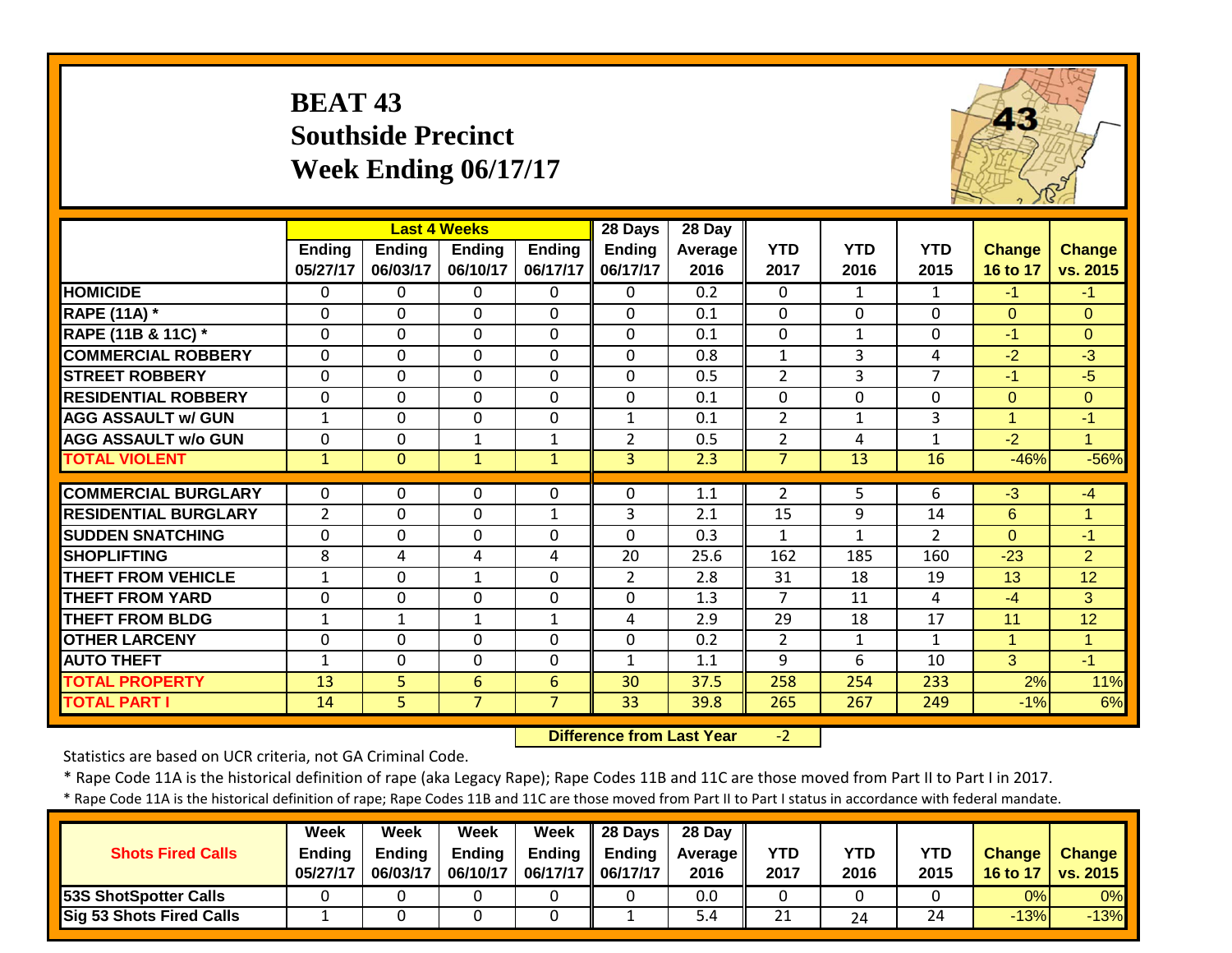# **BEAT 44 Southside Precinct Week Ending 06/17/17**



|                             |                           |                           | <b>Last 4 Weeks</b>       |                           | 28 Days                   | 28 Day                 |                    |                    |                    |                           |                           |
|-----------------------------|---------------------------|---------------------------|---------------------------|---------------------------|---------------------------|------------------------|--------------------|--------------------|--------------------|---------------------------|---------------------------|
|                             | <b>Ending</b><br>05/27/17 | <b>Ending</b><br>06/03/17 | <b>Ending</b><br>06/10/17 | <b>Ending</b><br>06/17/17 | <b>Ending</b><br>06/17/17 | <b>Average</b><br>2016 | <b>YTD</b><br>2017 | <b>YTD</b><br>2016 | <b>YTD</b><br>2015 | <b>Change</b><br>16 to 17 | <b>Change</b><br>vs. 2015 |
| <b>HOMICIDE</b>             | $\mathbf{0}$              | 0                         | 0                         | $\Omega$                  | $\Omega$                  | 0.1                    | $\mathbf{1}$       | $\Omega$           | $\mathbf{1}$       | 1.                        | $\Omega$                  |
| <b>RAPE (11A)</b> *         | $\Omega$                  | $\Omega$                  | $\mathbf 0$               | $\Omega$                  | $\mathbf 0$               | 0.2                    | $\mathbf{1}$       | 3                  | $\overline{2}$     | $-2$                      | $-1$                      |
| RAPE (11B & 11C) *          | 0                         | $\Omega$                  | $\mathbf 0$               | 0                         | $\Omega$                  | 0.3                    | $\mathbf{1}$       | $\overline{2}$     | 0                  | $-1$                      | $\overline{1}$            |
| <b>COMMERCIAL ROBBERY</b>   | $\Omega$                  | $\Omega$                  | $\mathbf 0$               | $\Omega$                  | $\Omega$                  | 0.2                    | $\mathbf{1}$       | 1                  | $\Omega$           | $\overline{0}$            | $\overline{1}$            |
| <b>STREET ROBBERY</b>       | $\Omega$                  | $\Omega$                  | $\mathbf 0$               | $\Omega$                  | $\Omega$                  | 0.2                    | 3                  | $\mathbf{1}$       | 3                  | $\overline{2}$            | $\Omega$                  |
| <b>RESIDENTIAL ROBBERY</b>  | $\mathbf 0$               | $\Omega$                  | $\mathbf 0$               | $\mathbf 0$               | $\Omega$                  | 0.1                    | $\mathbf 0$        | $\Omega$           | 3                  | $\overline{0}$            | $-3$                      |
| <b>AGG ASSAULT w/ GUN</b>   | $\mathbf 0$               | $\Omega$                  | $\overline{0}$            | $\mathbf 0$               | $\Omega$                  | 0.5                    | 9                  | $\overline{2}$     | 4                  | $\overline{7}$            | 5                         |
| <b>AGG ASSAULT w/o GUN</b>  | $\mathbf 0$               | $\overline{2}$            | $\mathbf{1}$              | $\mathbf 0$               | 3                         | 0.6                    | 3                  | 6                  | 3                  | $-3$                      | $\Omega$                  |
| <b>TOTAL VIOLENT</b>        | $\mathbf{0}$              | $\overline{2}$            | $\mathbf{1}$              | $\mathbf{0}$              | $\overline{3}$            | 2.3                    | 19                 | 15                 | 16                 | 27%                       | 19%                       |
| <b>COMMERCIAL BURGLARY</b>  | $\Omega$                  | $\Omega$                  |                           |                           | $\Omega$                  | 0.2                    |                    |                    | 1                  |                           | 3                         |
|                             |                           |                           | 0                         | 0                         |                           |                        | 4                  | 1                  |                    | 3                         |                           |
| <b>RESIDENTIAL BURGLARY</b> | $\mathbf 0$               | $1\,$                     | $\mathbf{1}$              | $\mathbf 0$               | $\overline{2}$            | 3.7                    | 24                 | 16                 | 46                 | 8                         | $-22$                     |
| <b>SUDDEN SNATCHING</b>     | 0                         | $\Omega$                  | $\mathbf 0$               | $\Omega$                  | $\Omega$                  | 0.2                    | $\mathbf 0$        | $\mathbf{1}$       | $\overline{2}$     | $-1$                      | $-2$                      |
| <b>SHOPLIFTING</b>          | $\overline{2}$            | $\mathbf{1}$              | $\mathbf{1}$              | $\mathbf 0$               | 4                         | 1.1                    | 13                 | $\overline{7}$     | 5                  | 6                         | 8                         |
| <b>THEFT FROM VEHICLE</b>   | 4                         | $\mathbf{1}$              | 6                         | $\mathbf{1}$              | 12                        | 4.1                    | 47                 | 20                 | 43                 | 27                        | $\overline{4}$            |
| <b>THEFT FROM YARD</b>      | $\mathbf{1}$              | $\mathbf 0$               | $\mathbf{1}$              | $\mathbf{1}$              | 3                         | 1.6                    | 11                 | 9                  | 7                  | $\overline{2}$            | $\overline{4}$            |
| <b>THEFT FROM BLDG</b>      | 0                         | $\mathbf{1}$              | $\overline{2}$            | $\mathbf{1}$              | 4                         | 2.8                    | 17                 | 15                 | 19                 | $\overline{2}$            | $-2$                      |
| <b>OTHER LARCENY</b>        | $\mathbf 0$               | 1                         | 0                         | $\mathbf 0$               | $\mathbf{1}$              | 0.2                    | 4                  | $\overline{2}$     | 4                  | $\overline{2}$            | $\Omega$                  |
| <b>AUTO THEFT</b>           | $\Omega$                  | 1                         | 0                         | $\mathbf 0$               | $\mathbf{1}$              | 2.1                    | 11                 | 13                 | 18                 | $-2$                      | $-7$                      |
| <b>TOTAL PROPERTY</b>       | $\overline{7}$            | 6                         | 11                        | 3                         | 27                        | 16.1                   | 131                | 84                 | 145                | 56%                       | $-10%$                    |
| <b>TOTAL PART I</b>         | $\overline{7}$            | 8                         | 12                        | 3                         | $\overline{30}$           | 18.4                   | 150                | 99                 | 161                | 52%                       | $-7%$                     |

 **Difference from Last Year**51

Statistics are based on UCR criteria, not GA Criminal Code.

\* Rape Code 11A is the historical definition of rape (aka Legacy Rape); Rape Codes 11B and 11C are those moved from Part II to Part I in 2017.

| <b>Shots Fired Calls</b>        | Week<br><b>Ending</b><br>05/27/17 | Week<br><b>Ending</b><br>06/03/17 | Week<br><b>Ending</b><br>06/10/17 | <b>Week</b><br>06/17/17   06/17/17 | $\parallel$ 28 Days<br>Ending $\parallel$ Ending | 28 Day<br><b>Average</b> II<br>2016 | <b>YTD</b><br>2017 | <b>YTD</b><br>2016 | <b>YTD</b><br>2015 | <b>Change</b><br>16 to 17 | <b>Change</b><br>vs. 2015 |
|---------------------------------|-----------------------------------|-----------------------------------|-----------------------------------|------------------------------------|--------------------------------------------------|-------------------------------------|--------------------|--------------------|--------------------|---------------------------|---------------------------|
| 53S ShotSpotter Calls           |                                   |                                   |                                   |                                    |                                                  | 0.0                                 |                    |                    |                    | 0%                        | 0%                        |
| <b>Sig 53 Shots Fired Calls</b> |                                   |                                   |                                   |                                    |                                                  | 8.2                                 | 52                 | 43                 | 38                 | 21%                       | 37%                       |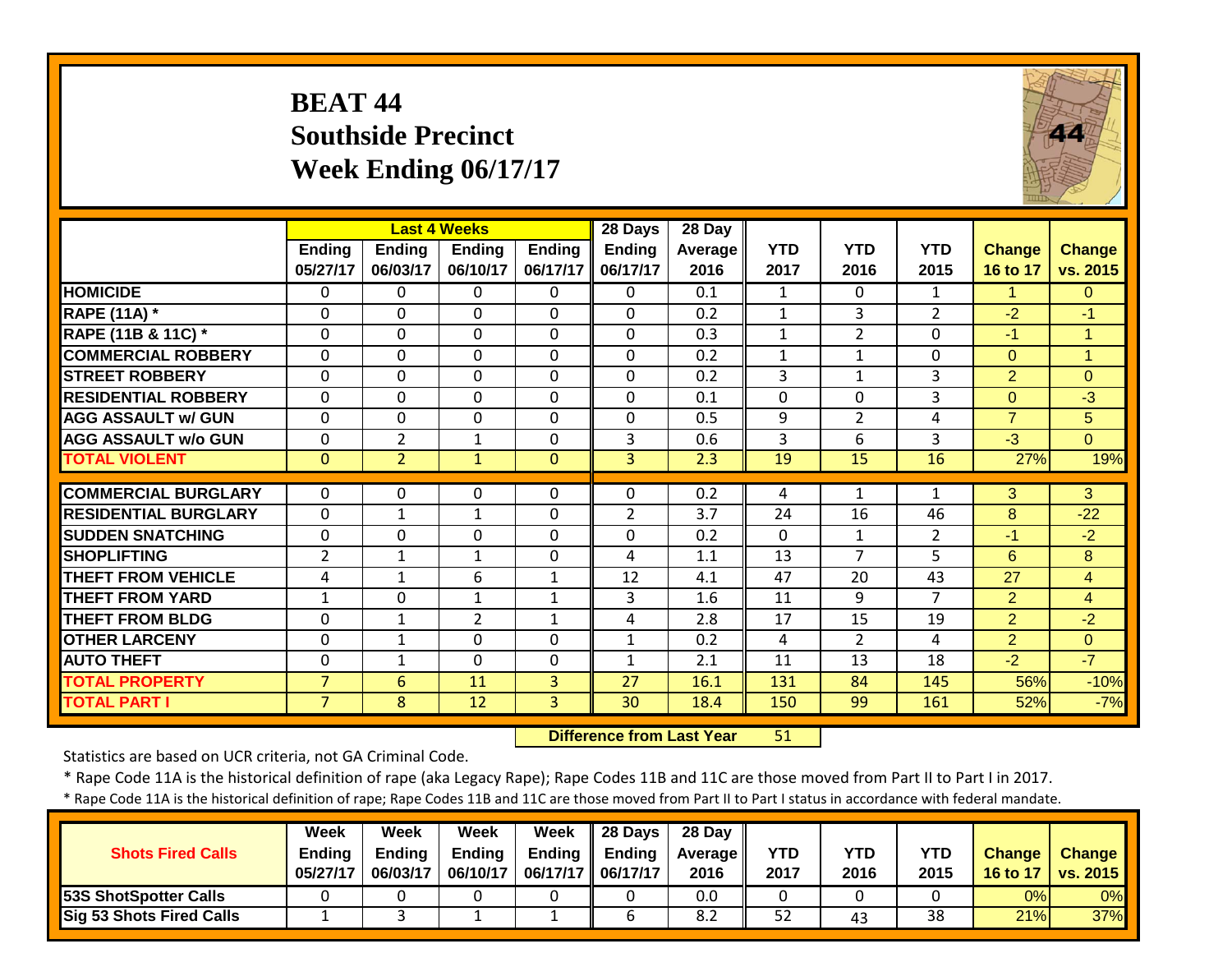# **BEAT 45 Southside Precinct Week Ending 06/17/17**



|                             |                           |                           | <b>Last 4 Weeks</b>       |                           | 28 Days                   | 28 Day                 |                    |                    |                    |                           |                           |
|-----------------------------|---------------------------|---------------------------|---------------------------|---------------------------|---------------------------|------------------------|--------------------|--------------------|--------------------|---------------------------|---------------------------|
|                             | <b>Ending</b><br>05/27/17 | <b>Ending</b><br>06/03/17 | <b>Ending</b><br>06/10/17 | <b>Ending</b><br>06/17/17 | <b>Ending</b><br>06/17/17 | <b>Average</b><br>2016 | <b>YTD</b><br>2017 | <b>YTD</b><br>2016 | <b>YTD</b><br>2015 | <b>Change</b><br>16 to 17 | <b>Change</b><br>vs. 2015 |
| <b>HOMICIDE</b>             | $\Omega$                  | 0                         | 0                         | $\Omega$                  | $\Omega$                  | 0.1                    | $\mathbf{0}$       | $\mathbf{1}$       | 0                  | $-1$                      | $\Omega$                  |
| <b>RAPE (11A) *</b>         | $\Omega$                  | $\Omega$                  | $\Omega$                  | $\Omega$                  | $\mathbf{0}$              | 0.0                    | $\mathbf{0}$       | $\Omega$           | 0                  | $\mathbf{0}$              | $\Omega$                  |
| RAPE (11B & 11C) *          | 0                         | $\Omega$                  | $\mathbf 0$               | $\mathbf 0$               | 0                         | 0.2                    | $\mathbf 0$        | $\mathbf{1}$       | 0                  | $-1$                      | $\Omega$                  |
| <b>COMMERCIAL ROBBERY</b>   | $\mathbf{0}$              | $\Omega$                  | $\mathbf 0$               | $\mathbf{0}$              | $\Omega$                  | 0.0                    | $\mathbf{0}$       | $\Omega$           | 0                  | $\Omega$                  | $\Omega$                  |
| <b>STREET ROBBERY</b>       | 0                         | $\Omega$                  | $\mathbf 0$               | $\mathbf{0}$              | $\Omega$                  | 0.2                    | 0                  | $\Omega$           | $\Omega$           | $\Omega$                  | $\mathbf{0}$              |
| <b>RESIDENTIAL ROBBERY</b>  | $\mathbf{0}$              | $\Omega$                  | $\Omega$                  | $\mathbf{0}$              | $\Omega$                  | 0.0                    | $\Omega$           | $\Omega$           | 0                  | $\Omega$                  | $\Omega$                  |
| <b>AGG ASSAULT w/ GUN</b>   | $\mathbf 0$               | $\mathbf 0$               | $\mathbf 0$               | $\mathbf 0$               | $\Omega$                  | 0.0                    | $\mathbf 0$        | $\Omega$           | 0                  | $\Omega$                  | $\Omega$                  |
| <b>AGG ASSAULT w/o GUN</b>  | $\overline{0}$            | 0                         | 0                         | $\mathbf 0$               | $\mathbf 0$               | 0.1                    | $\mathbf 0$        | $\mathbf 0$        | 0                  | $\overline{0}$            | $\mathbf{0}$              |
| <b>TOTAL VIOLENT</b>        | $\mathbf{0}$              | $\overline{0}$            | $\overline{0}$            | $\mathbf{0}$              | $\mathbf{0}$              | 0.5                    | $\mathbf{0}$       | $\overline{2}$     | $\Omega$           | $-100%$                   | #DIV/0!                   |
| <b>COMMERCIAL BURGLARY</b>  | $\Omega$                  | 0                         | $\Omega$                  | $\mathbf{0}$              | $\Omega$                  | 0.0                    | $\Omega$           | $\Omega$           | 1                  | $\Omega$                  | $-1$                      |
| <b>RESIDENTIAL BURGLARY</b> | $\mathbf{0}$              | $\Omega$                  | 0                         | $\Omega$                  | $\Omega$                  | 1.4                    | $\overline{7}$     | 6                  | 8                  | 1                         | $-1$                      |
| <b>SUDDEN SNATCHING</b>     | 0                         | $\Omega$                  | 0                         | $\mathbf{0}$              | $\Omega$                  | 0.0                    | $\Omega$           | $\Omega$           | $\Omega$           | $\Omega$                  | $\Omega$                  |
| <b>SHOPLIFTING</b>          | 0                         | $\Omega$                  | 0                         | $\mathbf 0$               | $\mathbf{0}$              | 0.0                    | $\mathbf 0$        | $\Omega$           | 0                  | $\Omega$                  | $\mathbf{0}$              |
| <b>THEFT FROM VEHICLE</b>   | $\mathbf{1}$              | $\Omega$                  | 3                         | $\mathbf 0$               | 4                         | 0.7                    | 8                  | 3                  | 1                  | 5                         | $\overline{7}$            |
| <b>THEFT FROM YARD</b>      | 0                         | $\Omega$                  | 0                         | $\mathbf 0$               | $\mathbf 0$               | 0.3                    | $\mathbf 0$        | $\mathbf{1}$       | 1                  | $-1$                      | $-1$                      |
| <b>THEFT FROM BLDG</b>      | $\Omega$                  | $\Omega$                  | $\mathbf 0$               | $\Omega$                  | $\Omega$                  | 0.2                    | $\overline{2}$     | $\Omega$           | 3                  | $\overline{2}$            | $-1$                      |
| <b>OTHER LARCENY</b>        | 0                         | 0                         | $\Omega$                  | $\mathbf{0}$              | $\Omega$                  | 0.2                    | $\mathbf{1}$       | $\mathbf{1}$       | 0                  | $\Omega$                  | 1                         |
| <b>AUTO THEFT</b>           | $\Omega$                  | $\mathbf{1}$              | $\Omega$                  | $\mathbf{0}$              | $\mathbf{1}$              | 0.4                    | 3                  | $\mathbf 1$        | $\overline{2}$     | $\overline{2}$            | $\overline{1}$            |
| <b>TOTAL PROPERTY</b>       | $\mathbf{1}$              | $\mathbf{1}$              | 3                         | $\Omega$                  | 5                         | 3.2                    | 21                 | 12                 | 16                 | 75%                       | 31%                       |
| <b>TOTAL PART I</b>         | $\mathbf{1}$              | $\mathbf{1}$              | 3                         | $\mathbf{0}$              | 5                         | 3.7                    | 21                 | 14                 | 16                 | 50%                       | 31%                       |

 **Difference from Last Year**

7

Statistics are based on UCR criteria, not GA Criminal Code.

\* Rape Code 11A is the historical definition of rape (aka Legacy Rape); Rape Codes 11B and 11C are those moved from Part II to Part I in 2017.

| <b>Shots Fired Calls</b>        | Week<br><b>Ending</b><br>05/27/17 | Week<br><b>Ending</b><br>06/03/17 | Week<br><b>Ending</b><br>06/10/17 | Week<br><b>Ending</b><br>06/17/17   06/17/17 | $\parallel$ 28 Days<br><b>Ending</b> | 28 Day<br><b>Average</b> I<br>2016 | YTD<br>2017 | YTD<br>2016 | YTD<br>2015 | <b>Change</b><br>16 to 17 | <b>Change</b><br>vs. 2015 |
|---------------------------------|-----------------------------------|-----------------------------------|-----------------------------------|----------------------------------------------|--------------------------------------|------------------------------------|-------------|-------------|-------------|---------------------------|---------------------------|
| 53S ShotSpotter Calls           |                                   |                                   |                                   |                                              |                                      | 0.0                                |             |             |             | 0%                        | $0\%$                     |
| <b>Sig 53 Shots Fired Calls</b> |                                   |                                   |                                   |                                              |                                      | 4.2                                | 19          | 25          | 18          | $-24%$                    | 6%                        |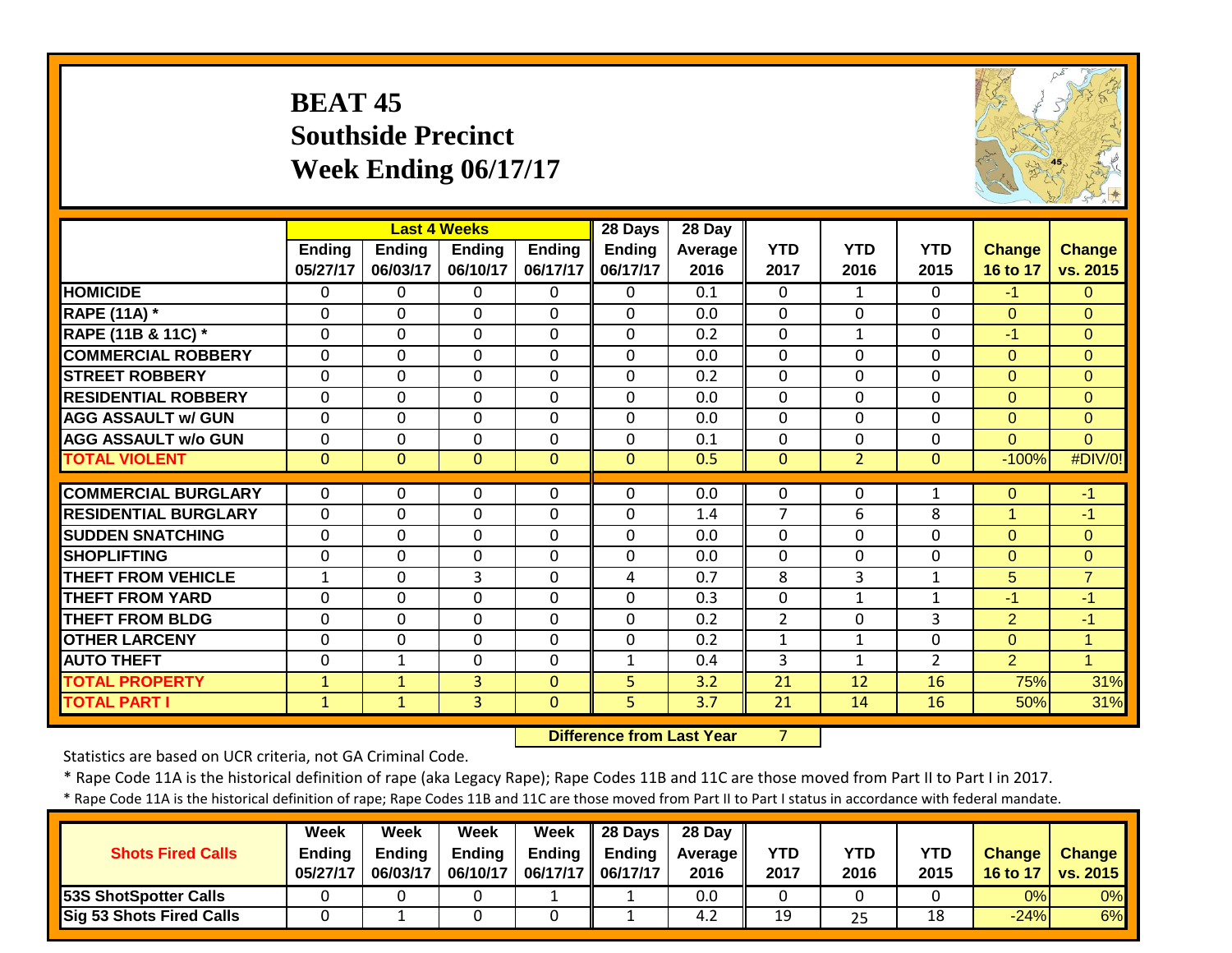# **BEAT 46 Southside Precinct Week Ending 06/17/17**



|                             |                           |                           | <b>Last 4 Weeks</b>       |                           | 28 Days                   | 28 Day                 |                    |                    |                    |                           |                           |
|-----------------------------|---------------------------|---------------------------|---------------------------|---------------------------|---------------------------|------------------------|--------------------|--------------------|--------------------|---------------------------|---------------------------|
|                             | <b>Ending</b><br>05/27/17 | <b>Ending</b><br>06/03/17 | <b>Ending</b><br>06/10/17 | <b>Ending</b><br>06/17/17 | <b>Ending</b><br>06/17/17 | <b>Average</b><br>2016 | <b>YTD</b><br>2017 | <b>YTD</b><br>2016 | <b>YTD</b><br>2015 | <b>Change</b><br>16 to 17 | <b>Change</b><br>vs. 2015 |
| <b>HOMICIDE</b>             | $\mathbf{0}$              | 0                         | 0                         | $\Omega$                  | $\Omega$                  | 0.0                    | 0                  | 0                  | $\mathbf{1}$       | $\Omega$                  | $-1$                      |
| <b>RAPE (11A)</b> *         | 0                         | $\Omega$                  | $\Omega$                  | $\mathbf{0}$              | $\mathbf{0}$              | 0.1                    | $\Omega$           | $\mathbf{1}$       | $\mathbf{1}$       | $-1$                      | $-1$                      |
| RAPE (11B & 11C) *          | $\mathbf{0}$              | $\Omega$                  | $\mathbf 0$               | $\mathbf 0$               | $\Omega$                  | 0.1                    | 0                  | $\mathbf{1}$       | $\Omega$           | $-1$                      | $\Omega$                  |
| <b>COMMERCIAL ROBBERY</b>   | $\mathbf{0}$              | 0                         | $\mathbf 0$               | $\mathbf{0}$              | $\Omega$                  | 0.4                    | $\overline{2}$     | $\overline{2}$     | 0                  | $\Omega$                  | $\overline{2}$            |
| <b>STREET ROBBERY</b>       | 0                         | 0                         | $\mathbf 0$               | $\mathbf{0}$              | $\Omega$                  | 0.3                    | $\mathbf{1}$       | 3                  | $\overline{2}$     | $-2$                      | $-1$                      |
| <b>RESIDENTIAL ROBBERY</b>  | $\Omega$                  | 0                         | $\Omega$                  | $\mathbf{0}$              | $\Omega$                  | 0.0                    | $\Omega$           | $\Omega$           | 0                  | $\Omega$                  | $\Omega$                  |
| <b>AGG ASSAULT w/ GUN</b>   | $\mathbf{1}$              | 0                         | $\mathbf 0$               | $\mathbf 0$               | $\mathbf{1}$              | 0.2                    | 3                  | $\mathbf 0$        | $\overline{2}$     | 3                         | $\overline{1}$            |
| <b>AGG ASSAULT w/o GUN</b>  | $\mathbf 0$               | 0                         | $\mathbf{1}$              | $\mathbf 0$               | 1                         | 0.1                    | $\mathbf 1$        | $\mathbf 0$        | 0                  | $\mathbf{1}$              | $\overline{1}$            |
| <b>TOTAL VIOLENT</b>        | $\mathbf{1}$              | $\mathbf{0}$              | $\mathbf{1}$              | $\mathbf{0}$              | $\overline{2}$            | 1.1                    | $\overline{7}$     | $\overline{7}$     | 6                  | 0%                        | 17%                       |
| <b>COMMERCIAL BURGLARY</b>  | $\Omega$                  | 0                         | 0                         | $\mathbf{0}$              | $\Omega$                  | 0.0                    | $\overline{2}$     | $\Omega$           | 0                  | $\overline{2}$            | $\overline{2}$            |
| <b>RESIDENTIAL BURGLARY</b> | $\mathbf{0}$              | 1                         | 0                         | $\Omega$                  | 1                         | 1.8                    | $\overline{7}$     | 10                 | 8                  | $-3$                      | $-1$                      |
| <b>ISUDDEN SNATCHING</b>    | 0                         | $\Omega$                  | 0                         | $\mathbf{0}$              | $\Omega$                  | 0.2                    | $\mathbf{1}$       | $\mathbf{1}$       | 1                  | $\Omega$                  | $\Omega$                  |
| <b>SHOPLIFTING</b>          | 6                         | 4                         | 5                         | 3                         | 18                        | 10.9                   | 81                 | 63                 | 64                 | 18                        | 17                        |
| <b>THEFT FROM VEHICLE</b>   | 3                         | $\Omega$                  | $\overline{2}$            | 0                         | 5                         | 2.0                    | 30                 | 9                  | 16                 | 21                        | 14                        |
| <b>THEFT FROM YARD</b>      | 0                         | $\Omega$                  | 0                         | $\mathbf 0$               | $\mathbf 0$               | 1.5                    | $\mathbf{1}$       | 5                  | $\overline{2}$     | $-4$                      | $-1$                      |
| <b>THEFT FROM BLDG</b>      | 1                         | $\Omega$                  | $\mathbf 0$               | $\Omega$                  | 1                         | 1.6                    | 11                 | 6                  | 10                 | 5                         | 1                         |
| <b>OTHER LARCENY</b>        | $\mathbf{0}$              | 0                         | $\mathbf{1}$              | $\mathbf{0}$              | $\mathbf{1}$              | 0.4                    | 3                  | $\overline{2}$     | 0                  | $\mathbf{1}$              | 3                         |
| <b>AUTO THEFT</b>           | 1                         | 0                         | $\Omega$                  | $\mathbf{0}$              | 1                         | 1.1                    | 6                  | 5                  | 7                  | $\mathbf{1}$              | $-1$                      |
| <b>TOTAL PROPERTY</b>       | 11                        | 5.                        | 8                         | 3                         | 27                        | 19.5                   | 142                | 101                | 108                | 41%                       | 31%                       |
| <b>TOTAL PART I</b>         | 12                        | 5                         | 9                         | 3                         | 29                        | 20.7                   | 149                | 108                | 114                | 38%                       | 31%                       |

 **Difference from Last Year**41

Statistics are based on UCR criteria, not GA Criminal Code.

\* Rape Code 11A is the historical definition of rape (aka Legacy Rape); Rape Codes 11B and 11C are those moved from Part II to Part I in 2017.

| <b>Shots Fired Calls</b>        | <b>Week</b><br><b>Ending</b><br>05/27/17 | Week<br>Endina<br>06/03/17 | Week<br><b>Ending</b><br>06/10/17 | Week<br><b>Ending</b><br>06/17/17 | <b>28 Davs</b><br><b>Ending</b><br>06/17/17 | 28 Day<br><b>Average II</b><br>2016 | <b>YTD</b><br>2017 | <b>YTD</b><br>2016 | YTD<br>2015 | <b>Change</b><br>16 to 17 | <b>Change</b><br><b>vs. 2015</b> |
|---------------------------------|------------------------------------------|----------------------------|-----------------------------------|-----------------------------------|---------------------------------------------|-------------------------------------|--------------------|--------------------|-------------|---------------------------|----------------------------------|
| 53S ShotSpotter Calls           |                                          |                            |                                   |                                   |                                             | 0.0                                 |                    |                    |             | 0%                        | 0%                               |
| <b>Sig 53 Shots Fired Calls</b> |                                          |                            |                                   |                                   | 11                                          | 8.0                                 | 50                 | 46                 | 35          | 9%                        | 43%                              |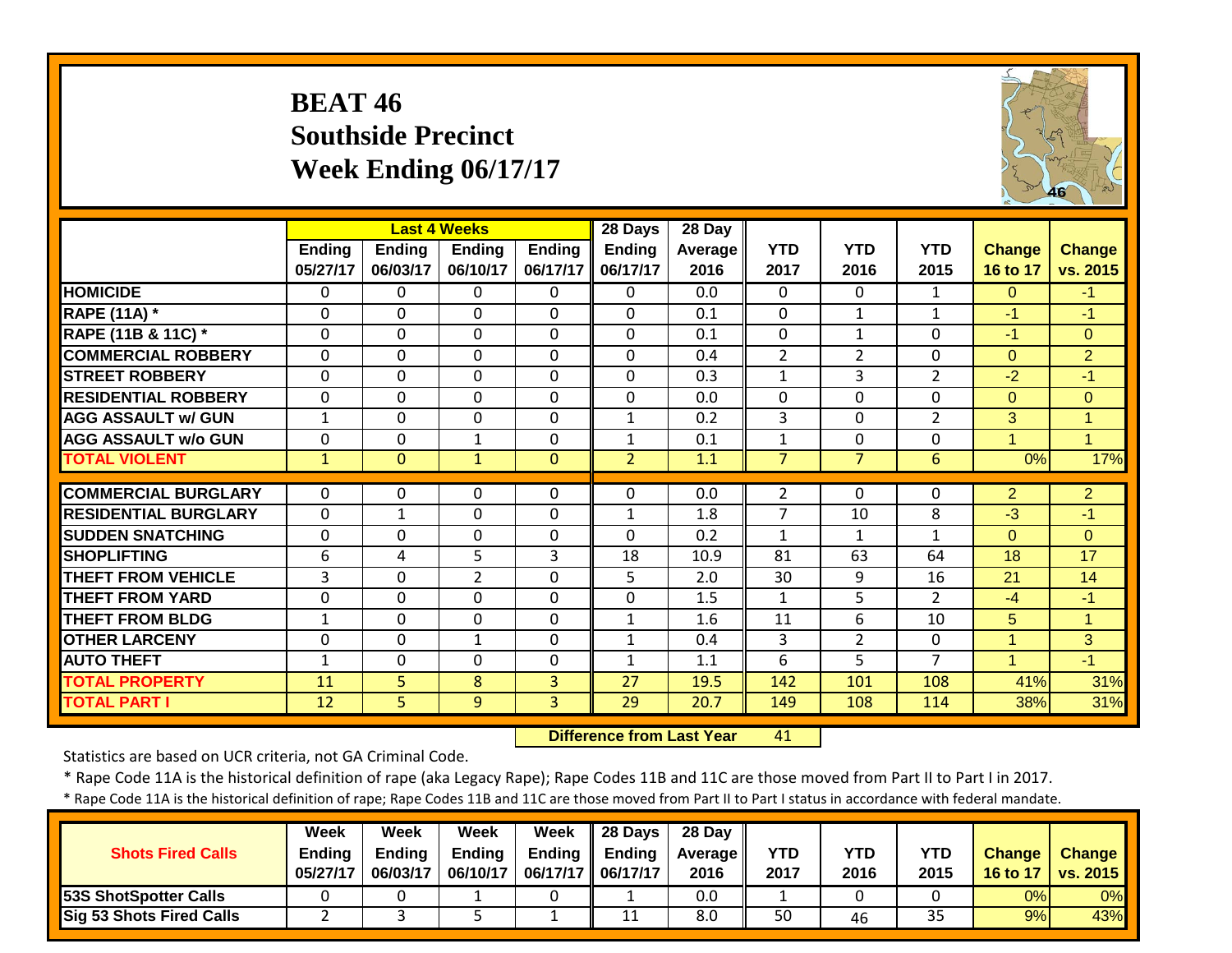

### **COMPSTATISLANDS PRECINCT** CAPT. CARY HILL **Week Ending 06/17/17**

**PRECINCT COMMANDER:**



|                             | Week          | Week          | <b>Weekly</b> | $28 - Day$ | $28 - Day$      | Avg            |              |                |                |                |                |
|-----------------------------|---------------|---------------|---------------|------------|-----------------|----------------|--------------|----------------|----------------|----------------|----------------|
|                             | <b>Ending</b> | <b>Ending</b> | Avg           | Ending     | <b>Ending</b>   | 28-Day         | <b>YTD</b>   | <b>YTD</b>     | <b>YTD</b>     | <b>Change</b>  | <b>Change</b>  |
|                             | 06/17/17      | 06/10/17      | 2016          | 06/17/17   | 5/20/17         | 2016           | 2017         | 2016           | 2015           | 16 to 17       | vs. 2015       |
| <b>HOMICIDE</b>             | $\bf{0}$      | 0             | $\Omega$      | 0          | 2               | 0              | 4            | 5              | 3              | $-1$           |                |
| <b>RAPE (11A) *</b>         | $\bf{0}$      | 0             | $\mathbf{0}$  | 0          | $\Omega$        | $\Omega$       | $\mathbf{2}$ | $\overline{2}$ | 4              | $\Omega$       | $-2$           |
| RAPE (11B & 11C) *          | $\bf{0}$      |               | 0             |            |                 |                | 5            | 3              | $\overline{2}$ | $\overline{2}$ | 3              |
| <b>COMMERCIAL ROBBERY</b>   | 1             | $\Omega$      | $\Omega$      |            | 5               |                | 20           | 6              | 3              | 14             | 17             |
| <b>STREET ROBBERY</b>       | $\bf{0}$      |               |               | 3          | 4               | 3              | 11           | 24             | 20             | $-13$          | $-9$           |
| <b>RESIDENTIAL ROBBERY</b>  | 0             | 0             | $\Omega$      | 0          |                 | $\Omega$       | 3            | $\overline{2}$ | 4              |                | $-1$           |
| <b>AGG ASSAULT w/ GUN</b>   |               | 2             |               | 6          | 4               | 4              | 25           | 31             | 31             | $-6$           | $-6$           |
| <b>AGG ASSAULT w/o GUN</b>  |               | 2             |               | 4          | 6               | 3              | 23           | 15             | 17             | 8              | 6              |
| <b>TOTAL VIOLENT</b>        | 3             | 6             | 3             | 15         | $\overline{23}$ | 14             | 93           | 88             | 84             | 6%             | 11%            |
|                             |               |               |               |            |                 |                |              |                |                |                |                |
| <b>COMMERCIAL BURGLARY</b>  | $\mathbf{0}$  | 0             | 0             | 0          | $\Omega$        | $\overline{2}$ | 3            | 16             | 10             | $-13$          | $-7$           |
| <b>RESIDENTIAL BURGLARY</b> | 3             | 3             | 6             | 25         | 23              | 24             | 123          | 132            | 92             | $-9$           | 31             |
| <b>SUDDEN SNATCHING</b>     | $\bf{0}$      | $\Omega$      | $\Omega$      | 0          |                 |                | 4            | 5              | $\overline{2}$ | $-1$           | $\overline{2}$ |
| <b>SHOPLIFTING</b>          | 12            |               | 6             | 24         | 28              | 23             | 144          | 136            | 119            | 8              | 25             |
| <b>THEFT FROM VEHICLE</b>   | 5             | 5             | 5             | 20         | 17              | 20             | 120          | 115            | 101            | 5.             | 19             |
| <b>THEFT FROM YARD</b>      |               | 2             | 2             | 8          | 13              | 8              | 45           | 35             | 56             | 10             | $-11$          |
| <b>THEFT FROM BLDG</b>      | 4             | 8             | 4             | 19         | 13              | 16             | 77           | 88             | 82             | $-11$          | $-5$           |
| <b>OTHER LARCENY</b>        | $\bf{0}$      | 2             |               | 4          | 4               | $\overline{2}$ | 18           | 18             | 11             | $\Omega$       | $\overline{7}$ |
| <b>AUTO THEFT</b>           |               | 2             | 3             | 7          | $\overline{7}$  | 11             | 55           | 63             | 49             | $-8$           | 6              |
| <b>TOTAL PROPERTY</b>       | 26            | 23            | 27            | 107        | 106             | 107            | 589          | 608            | 522            | $-3%$          | 13%            |
| <b>TOTAL PART I</b>         | 29            | 29            | 30            | 122        | 129             | 120            | 682          | 696            | 606            | $-2%$          | 13%            |

Statistics are based on UCR criteria, not GA Criminal Code. **Difference from Last Year** -14

Statistics are preliminary, based on RMS data at the time prepared, and are subject to change due to late reports, reclassifications, updated locations, etc.

Cell Shading: white is within 0.6 standard deviation of the mean; red is above; green is below.

| <b>Citizen Initiated Calls</b> | Week<br><b>Ending</b><br>06/17/17 | <b>Week</b><br><b>Ending</b><br>06/10/17 | <b>Weekly</b><br>Avg<br>2016 | 28-Dav<br><b>Ending</b><br>06/17/17 | 28-Day<br><b>Ending</b><br>5/20/17 | Avg<br>$28-Day$<br>2016 | YTD<br>2017 | YTD<br>2016 | <b>YTD</b><br>2015 | <b>Change</b><br>16 to 1 | <b>Change</b><br>vs. 2015 |
|--------------------------------|-----------------------------------|------------------------------------------|------------------------------|-------------------------------------|------------------------------------|-------------------------|-------------|-------------|--------------------|--------------------------|---------------------------|
| <b>Midnight Shift</b>          | 78                                | 85                                       | 82                           | 303                                 | 257                                | 330                     | 2130        | 2369        | 2318               | $-239$                   | $-188$                    |
| <b>Day Shift</b>               | 172                               | 172                                      | 190                          | 719                                 | 764                                | 761                     | 5556        | 6297        | 6032               | $-741$                   | $-476$                    |
| <b>Afternoon Shift</b>         | 235                               | 229                                      | 219                          | 932                                 | 892                                | 876                     | 6076        | 7093        | 6709               | $-1017$                  | $-633$                    |
| <b>TOTAL CITIZEN CFS</b>       | 485                               | 486                                      | 492                          | 1954                                | 1913                               | 1966                    | 13762       | 15759       | 15059              | $-12.7%$                 | $-8.6%$                   |
| <b>53S ShotSpotter Calls</b>   |                                   |                                          | ີ                            |                                     |                                    | 12<br>ॱ                 | 61          | 77          | 30                 | -16                      | 31                        |
| Sig 53 Shots Fired Calls       | 20                                | 25                                       | 16                           | 78                                  | 41                                 | 62                      | 323         | 400         | 310                | $-77$                    | 13                        |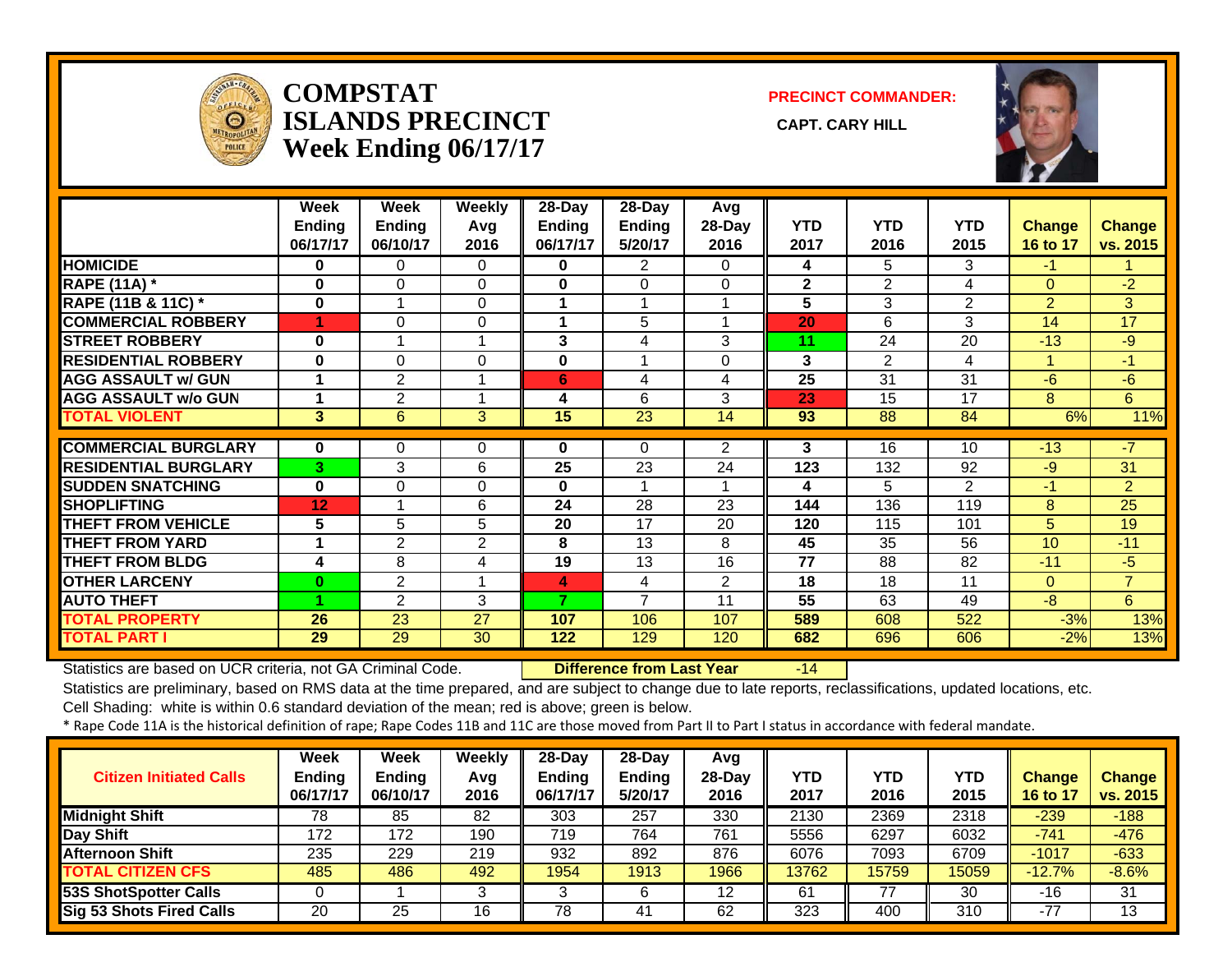|                             | <b>BEAT 51</b>            | <b>Islands Precinct</b> | Week Ending 06/17/17                             |                           |                                      |                           |                    |                    |                    |                           |                           |
|-----------------------------|---------------------------|-------------------------|--------------------------------------------------|---------------------------|--------------------------------------|---------------------------|--------------------|--------------------|--------------------|---------------------------|---------------------------|
|                             | <b>Ending</b><br>05/27/17 | Ending<br>06/03/17      | <b>Last 4 Weeks</b><br><b>Ending</b><br>06/10/17 | <b>Ending</b><br>06/17/17 | 28 Days<br><b>Ending</b><br>06/17/17 | 28 Day<br>Average<br>2016 | <b>YTD</b><br>2017 | <b>YTD</b><br>2016 | <b>YTD</b><br>2015 | <b>Change</b><br>16 to 17 | <b>Change</b><br>vs. 2015 |
| <b>HOMICIDE</b>             | $\mathbf{0}$              | $\Omega$                | 0                                                | $\Omega$                  | $\Omega$                             | $\overline{0.2}$          | $\overline{2}$     | 2                  | $\Omega$           | 0                         | $\overline{2}$            |
| <b>RAPE (11A) *</b>         | 0                         | $\Omega$                | $\mathbf 0$                                      | $\Omega$                  | $\Omega$                             | 0.2                       | $\Omega$           | $\Omega$           | $\Omega$           | $\Omega$                  | $\Omega$                  |
| RAPE (11B & 11C) *          | 0                         | $\mathbf 0$             | $\mathbf 0$                                      | $\Omega$                  | $\mathbf 0$                          | 0.2                       | $\Omega$           | $\mathbf{1}$       | $\mathbf 0$        | $-1$                      | $\Omega$                  |
| <b>COMMERCIAL ROBBERY</b>   | $\mathbf 0$               | $\Omega$                | $\mathbf 0$                                      | $\mathbf{1}$              | $\mathbf{1}$                         | 0.4                       | 11                 | $\mathbf{1}$       | $\mathbf{1}$       | 10 <sup>1</sup>           | 10                        |
| <b>STREET ROBBERY</b>       | $\mathbf{1}$              | 1                       | $\mathbf{1}$                                     | $\Omega$                  | 3                                    | 1.5                       | $\overline{7}$     | 11                 | 8                  | $-4$                      | $-1$                      |
| <b>RESIDENTIAL ROBBERY</b>  | $\Omega$                  | $\Omega$                | $\Omega$                                         | $\Omega$                  | $\Omega$                             | 0.3                       | $\Omega$           | $\overline{2}$     | $\overline{2}$     | $-2$                      | $-2$                      |
| <b>AGG ASSAULT w/ GUN</b>   | $\mathbf{1}$              | $\Omega$                | $\overline{2}$                                   | 0                         | 3                                    | 1.6                       | 8                  | 15                 | 9                  | $-7$                      | $-1$                      |
| <b>AGG ASSAULT w/o GUN</b>  | $\mathbf 0$               | $\mathbf 0$             | $\mathbf 0$                                      | $\Omega$                  | $\mathbf 0$                          | 0.7                       | 4                  | $\overline{2}$     | 3                  | $\overline{2}$            | $\mathbf{1}$              |
| <b>TOTAL VIOLENT</b>        | $\overline{2}$            | $\mathbf{1}$            | 3                                                | $\mathbf{1}$              | $\overline{7}$                       | 5.0                       | 32                 | 34                 | 23                 | $-6%$                     | 39%                       |
| <b>COMMERCIAL BURGLARY</b>  | $\mathbf{0}$              | $\Omega$                | 0                                                | $\Omega$                  | $\Omega$                             | 1.1                       | $\overline{2}$     | 11                 | 3                  | $-9$                      | $-1$                      |
| <b>RESIDENTIAL BURGLARY</b> | 4                         | 3                       | 0                                                | $\mathbf{1}$              | 8                                    | 6.8                       | 28                 | 46                 | 21                 | $-18$                     | $\overline{7}$            |
| <b>SUDDEN SNATCHING</b>     | $\mathbf 0$               | $\overline{0}$          | $\overline{0}$                                   | $\mathbf 0$               | $\Omega$                             | 0.2                       | $\overline{0}$     | $\Omega$           | $\Omega$           | $\overline{0}$            | $\overline{0}$            |
| <b>SHOPLIFTING</b>          | 6                         | 5                       | $\mathbf{1}$                                     | 10                        | 22                                   | 13.7                      | 106                | 80                 | 92                 | 26                        | 14                        |
| <b>THEFT FROM VEHICLE</b>   | $\overline{2}$            | 4                       | $\mathbf{1}$                                     | 3                         | 10                                   | 5.7                       | 49                 | 36                 | 30                 | 13                        | 19                        |
| <b>THEFT FROM YARD</b>      | $\overline{2}$            | $\mathbf{1}$            | $\mathbf 0$                                      | $\Omega$                  | 3                                    | 2.1                       | 14                 | 11                 | 14                 | 3                         | $\Omega$                  |
| <b>THEFT FROM BLDG</b>      | $\mathbf 0$               | $\mathbf{1}$            | $\overline{3}$                                   | $\mathbf{1}$              | 5                                    | 4.1                       | 18                 | 21                 | 25                 | $-3$                      | $-7$                      |
| <b>OTHER LARCENY</b>        | $\mathbf{1}$              | $\Omega$                | 0                                                | 0                         | $\mathbf{1}$                         | 0.5                       | 4                  | 3                  | 1                  | $\mathbf{1}$              | 3                         |
| <b>AUTO THEFT</b>           | $\Omega$                  | $\overline{2}$          | $\mathbf{1}$                                     | $\Omega$                  | 3                                    | 3.1                       | 17                 | 16                 | 18                 | $\mathbf{1}$              | $-1$                      |
| <b>TOTAL PROPERTY</b>       | 15                        | 16                      | $6\phantom{1}$                                   | 15                        | 52                                   | 37.3                      | 238                | 224                | 204                | 6%                        | 17%                       |
| <b>TOTAL PART I</b>         | $\overline{17}$           | $\overline{17}$         | 9                                                | 16                        | 59                                   | 42.3                      | 270                | 258                | 227                | 5%                        | 19%                       |

 **Difference from Last Year**r 12

Statistics are based on UCR criteria, not GA Criminal Code.

\* Rape Code 11A is the historical definition of rape (aka Legacy Rape); Rape Codes 11B and 11C are those moved from Part II to Part I in 2017.

| <b>Shots Fired Calls</b>        | Week<br><b>Ending</b><br>05/27/17 | Week<br><b>Ending</b><br>06/03/17 | Week<br><b>Ending</b><br>06/10/17 | <b>Week</b><br>06/17/17    06/17/17 | $\parallel$ 28 Days<br>Ending $\parallel$ Ending | 28 Day<br><b>Average</b> II<br>2016 | YTD<br>2017 | YTD<br>2016 | YTD<br>2015 | <b>Change</b><br>16 to 17 | <b>Change</b><br>vs. 2015 |
|---------------------------------|-----------------------------------|-----------------------------------|-----------------------------------|-------------------------------------|--------------------------------------------------|-------------------------------------|-------------|-------------|-------------|---------------------------|---------------------------|
| <b>53S ShotSpotter Calls</b>    |                                   |                                   |                                   |                                     |                                                  | 10.8                                | 44          | 71          | דר          | 0%                        | 0%                        |
| <b>Sig 53 Shots Fired Calls</b> |                                   |                                   | 18                                | 4                                   | 36                                               | 20.9                                | 102         | 164         | 89          | $-38%$                    | 15%                       |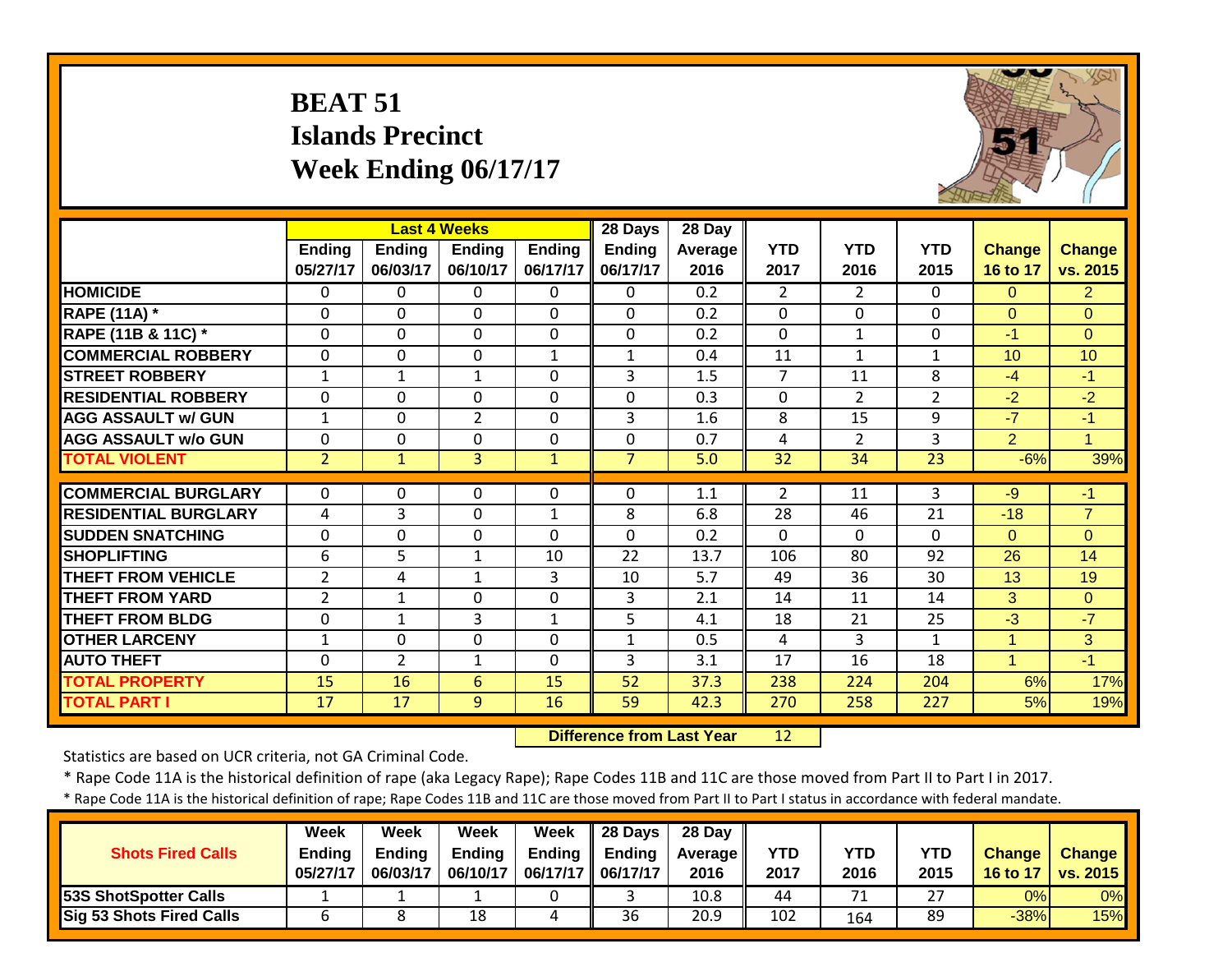# **BEAT 52 Islands Precinct Week Ending 06/17/17**



|                             |                           |                           | <b>Last 4 Weeks</b>       |                           | 28 Days                   | 28 Day          |                    |                    |                    |                           |                           |
|-----------------------------|---------------------------|---------------------------|---------------------------|---------------------------|---------------------------|-----------------|--------------------|--------------------|--------------------|---------------------------|---------------------------|
|                             | <b>Ending</b><br>05/27/17 | <b>Endina</b><br>06/03/17 | <b>Endina</b><br>06/10/17 | <b>Ending</b><br>06/17/17 | <b>Ending</b><br>06/17/17 | Average<br>2016 | <b>YTD</b><br>2017 | <b>YTD</b><br>2016 | <b>YTD</b><br>2015 | <b>Change</b><br>16 to 17 | <b>Change</b><br>vs. 2015 |
| <b>HOMICIDE</b>             | $\mathbf{0}$              | 0                         | 0                         | $\Omega$                  | $\Omega$                  | 0.2             | $\Omega$           | 2                  | 0                  | $-2$                      | $\Omega$                  |
| <b>RAPE (11A) *</b>         | 0                         | $\Omega$                  | 0                         | $\mathbf{0}$              | $\mathbf{0}$              | 0.0             | 0                  | $\Omega$           | 1                  | $\overline{0}$            | $-1$                      |
| RAPE (11B & 11C) *          | 0                         | 0                         | $\mathbf 0$               | $\mathbf{0}$              | $\Omega$                  | 0.3             | $\mathbf{1}$       | $\overline{2}$     | $\mathbf{1}$       | $-1$                      | $\Omega$                  |
| <b>COMMERCIAL ROBBERY</b>   | $\mathbf{0}$              | $\Omega$                  | 0                         | $\mathbf{0}$              | $\mathbf{0}$              | 0.2             | 0                  | $\overline{2}$     | 0                  | $-2$                      | $\Omega$                  |
| <b>STREET ROBBERY</b>       | $\mathbf{0}$              | $\Omega$                  | $\Omega$                  | $\mathbf 0$               | $\Omega$                  | 0.5             | $\Omega$           | 4                  | $\mathbf{1}$       | $-4$                      | $-1$                      |
| <b>RESIDENTIAL ROBBERY</b>  | $\mathbf{0}$              | $\Omega$                  | $\mathbf 0$               | $\mathbf 0$               | $\Omega$                  | 0.1             | $\mathbf 0$        | $\Omega$           | $\Omega$           | $\overline{0}$            | $\mathbf{0}$              |
| <b>AGG ASSAULT w/ GUN</b>   | $\mathbf{0}$              | $\mathbf 1$               | $\mathbf 0$               | $\mathbf 0$               | 1                         | 0.3             | 4                  | $\mathbf{1}$       | 9                  | 3                         | $-5$                      |
| <b>AGG ASSAULT w/o GUN</b>  | $\mathbf 0$               | $\mathbf{1}$              | $\mathbf{1}$              | $\mathbf 0$               | $\overline{2}$            | 0.5             | 6                  | 3                  | 6                  | 3                         | $\Omega$                  |
| <b>TOTAL VIOLENT</b>        | $\mathbf{0}$              | $\overline{2}$            | $\mathbf{1}$              | $\mathbf{0}$              | $\overline{3}$            | 2.1             | 11                 | 14                 | 18                 | $-21%$                    | $-39%$                    |
|                             |                           |                           |                           |                           |                           |                 |                    |                    |                    |                           |                           |
| <b>COMMERCIAL BURGLARY</b>  | $\mathbf{0}$              | 0                         | $\Omega$                  | $\mathbf{0}$              | $\Omega$                  | 0.1             | 0                  | $\mathbf{1}$       | 1                  | $-1$                      | $-1$                      |
| <b>RESIDENTIAL BURGLARY</b> | $\Omega$                  | $\mathbf{1}$              | $\mathbf 0$               | $\Omega$                  | $\mathbf{1}$              | 2.6             | 6                  | 17                 | 17                 | $-11$                     | $-11$                     |
| <b>SUDDEN SNATCHING</b>     | $\mathbf{0}$              | 0                         | $\Omega$                  | $\mathbf{0}$              | $\Omega$                  | 0.2             | $\mathbf{1}$       | $\mathbf{1}$       | 0                  | $\Omega$                  | $\overline{1}$            |
| <b>SHOPLIFTING</b>          | $\mathbf 0$               | $\Omega$                  | 0                         | $\mathbf 0$               | $\Omega$                  | 0.2             | $\mathbf 0$        | $\mathbf{1}$       | 2                  | $-1$                      | $-2$                      |
| <b>THEFT FROM VEHICLE</b>   | $\mathbf{1}$              | 0                         | $\mathbf 0$               | $\mathbf{1}$              | $\overline{2}$            | 1.9             | 12                 | 8                  | 9                  | $\overline{4}$            | 3                         |
| <b>THEFT FROM YARD</b>      | $\Omega$                  | $\Omega$                  | 0                         | $\mathbf 0$               | $\Omega$                  | 0.7             | $\overline{2}$     | 4                  | 9                  | $-2$                      | $-7$                      |
| <b>THEFT FROM BLDG</b>      | $\overline{2}$            | $\mathbf{1}$              | $\mathbf{1}$              | $\mathbf 0$               | 4                         | 3.1             | 16                 | 24                 | 8                  | $-8$                      | 8                         |
| <b>OTHER LARCENY</b>        | 0                         | $\Omega$                  | $\mathbf{1}$              | $\mathbf 0$               | $\mathbf{1}$              | 0.2             | 4                  | $\mathbf{1}$       | $\mathbf{1}$       | 3                         | 3 <sup>1</sup>            |
| <b>AUTO THEFT</b>           | $\mathbf{0}$              | 0                         | 1                         | $\mathbf 0$               | 1                         | 1.4             | 6                  | 9                  | 6                  | $-3$                      | $\Omega$                  |
| <b>TOTAL PROPERTY</b>       | 3                         | $\overline{2}$            | 3                         | $\mathbf{1}$              | 9                         | 10.3            | 47                 | 66                 | 53                 | $-29%$                    | $-11%$                    |
| <b>TOTAL PART I</b>         | 3                         | 4                         | $\overline{4}$            | $\mathbf{1}$              | 12                        | 12.4            | 58                 | 80                 | 71                 | $-28%$                    | $-18%$                    |

 **Difference from Last Year** $-22$ 

Statistics are based on UCR criteria, not GA Criminal Code.

\* Rape Code 11A is the historical definition of rape (aka Legacy Rape); Rape Codes 11B and 11C are those moved from Part II to Part I in 2017.

| <b>Shots Fired Calls</b>        | Week<br><b>Endina</b><br>05/27/17 | Week<br><b>Ending</b><br>06/03/17 | Week<br><b>Ending</b><br>06/10/17 | Week<br>Ending<br>06/17/17    06/17/17 | $\parallel$ 28 Davs<br><b>Ending</b> | 28 Dav<br><b>Average II</b><br>2016 | <b>YTD</b><br>2017 | YTD<br>2016 | <b>YTD</b><br>2015 | <b>Change</b><br>16 to 17 | <b>Change</b><br>vs. 2015 |
|---------------------------------|-----------------------------------|-----------------------------------|-----------------------------------|----------------------------------------|--------------------------------------|-------------------------------------|--------------------|-------------|--------------------|---------------------------|---------------------------|
| 53S ShotSpotter Calls           |                                   |                                   |                                   |                                        |                                      | 0.0                                 |                    |             |                    | 0%                        | 0%                        |
| <b>Sig 53 Shots Fired Calls</b> |                                   |                                   |                                   |                                        |                                      | 6.3                                 | 49                 | 33          | 54                 | 48%                       | $-9%$                     |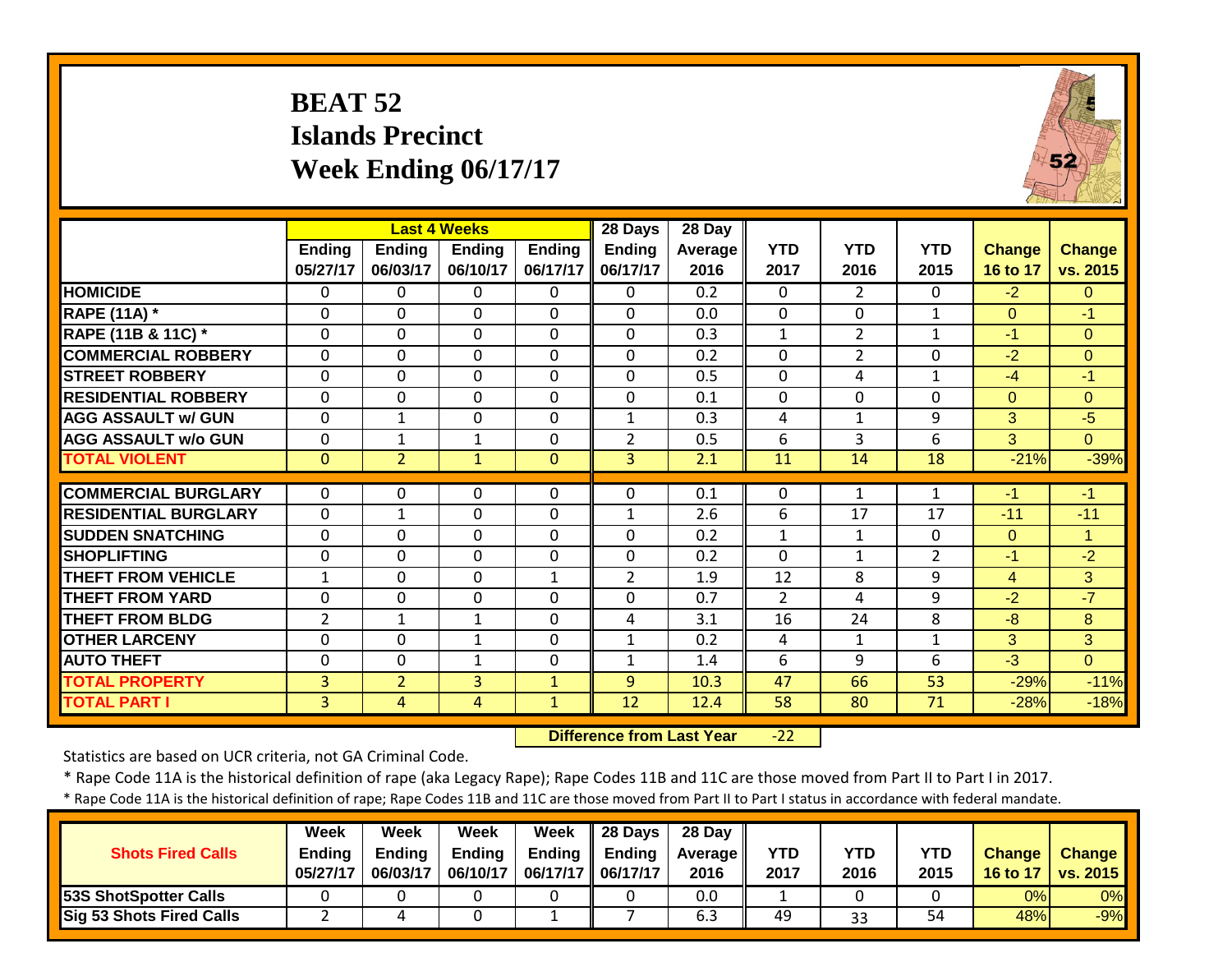|                             | <b>BEAT 53</b>            | <b>Islands Precinct</b> | Week Ending 06/17/17                      |                           |                               |                           |                    |                    |                    |                           |                           |
|-----------------------------|---------------------------|-------------------------|-------------------------------------------|---------------------------|-------------------------------|---------------------------|--------------------|--------------------|--------------------|---------------------------|---------------------------|
|                             | <b>Ending</b><br>05/27/17 | Ending<br>06/03/17      | <b>Last 4 Weeks</b><br>Ending<br>06/10/17 | <b>Ending</b><br>06/17/17 | 28 Days<br>Ending<br>06/17/17 | 28 Day<br>Average<br>2016 | <b>YTD</b><br>2017 | <b>YTD</b><br>2016 | <b>YTD</b><br>2015 | <b>Change</b><br>16 to 17 | <b>Change</b><br>vs. 2015 |
| <b>HOMICIDE</b>             | 0                         | 0                       | 0                                         | $\Omega$                  | $\Omega$                      | 0.1                       | 1                  | $\mathbf{1}$       | 0                  | $\Omega$                  | 1                         |
| <b>RAPE (11A) *</b>         | 0                         | $\Omega$                | 0                                         | 0                         | $\Omega$                      | 0.0                       | 0                  | $\mathbf{0}$       | $\overline{2}$     | $\overline{0}$            | $-2$                      |
| RAPE (11B & 11C) *          | $\mathbf 0$               | 0                       | 0                                         | $\mathbf 0$               | $\mathbf 0$                   | 0.0                       | $\overline{2}$     | $\mathbf{0}$       | $\mathbf 0$        | $\overline{2}$            | $\overline{2}$            |
| <b>COMMERCIAL ROBBERY</b>   | $\mathbf 0$               | $\mathbf 0$             | 0                                         | $\mathbf 0$               | $\mathbf{0}$                  | 0.1                       | $\mathbf{1}$       | $\mathbf{1}$       | $\mathbf{0}$       | $\overline{0}$            | $\overline{1}$            |
| <b>STREET ROBBERY</b>       | $\mathbf 0$               | $\Omega$                | $\mathbf 0$                               | $\mathbf 0$               | $\mathbf{0}$                  | 0.5                       | $\overline{2}$     | $\overline{2}$     | $\mathbf{1}$       | $\overline{0}$            | $\blacktriangleleft$      |
| <b>RESIDENTIAL ROBBERY</b>  | $\mathbf 0$               | $\Omega$                | $\Omega$                                  | $\Omega$                  | $\Omega$                      | 0.1                       | $\mathbf{1}$       | $\Omega$           | $\Omega$           | $\mathbf{1}$              | $\mathbf{1}$              |
| <b>AGG ASSAULT w/ GUN</b>   | 1                         | $\Omega$                | $\mathbf 0$                               | 0                         | $\mathbf{1}$                  | 1.0                       | 6                  | 9                  | $\overline{2}$     | $-3$                      | $\overline{4}$            |
| <b>AGG ASSAULT w/o GUN</b>  | $\mathbf 0$               | $\Omega$                | $\mathbf{1}$                              | $\mathbf{1}$              | $\overline{2}$                | 0.6                       | 5                  | 5                  | 5                  | $\Omega$                  | $\Omega$                  |
| <b>TOTAL VIOLENT</b>        | $\mathbf{1}$              | $\Omega$                | $\mathbf{1}$                              | $\mathbf{1}$              | $\overline{3}$                | 2.3                       | 18                 | 18                 | 10                 | 0%                        | 80%                       |
| <b>COMMERCIAL BURGLARY</b>  | $\mathbf 0$               | $\Omega$                | 0                                         | $\mathbf 0$               | $\Omega$                      | 0.2                       | 0                  | $\mathbf{1}$       | $\Omega$           | $-1$                      | $\overline{0}$            |
| <b>RESIDENTIAL BURGLARY</b> | $\mathbf 0$               | $\overline{2}$          | 0                                         | 0                         | $\overline{2}$                | 3.5                       | 13                 | 13                 | 16                 | $\Omega$                  | $-3$                      |
| <b>SUDDEN SNATCHING</b>     | $\mathbf 0$               | $\overline{0}$          | $\overline{0}$                            | $\mathbf{0}$              | $\mathbf 0$                   | 0.2                       | $\overline{2}$     | $\mathbf{0}$       | $\mathbf{1}$       | $\overline{2}$            | $\overline{1}$            |
| <b>SHOPLIFTING</b>          | 0                         | $\Omega$                | $\Omega$                                  | $\mathbf{0}$              | $\mathbf{0}$                  | 0.9                       | 9                  | 5                  | $\mathbf{1}$       | $\overline{4}$            | 8                         |
| <b>THEFT FROM VEHICLE</b>   | $\Omega$                  | $\Omega$                | $\mathbf{1}$                              | $\Omega$                  | $\mathbf{1}$                  | $\overline{2.7}$          | 12                 | $\overline{12}$    | 9                  | $\Omega$                  | 3                         |
| <b>THEFT FROM YARD</b>      | $\mathbf 0$               | 1                       | $\mathbf 0$                               | $\mathbf 0$               | $\mathbf{1}$                  | 1.5                       | 5                  | $\overline{7}$     | 10                 | $-2$                      | $-5$                      |
| <b>THEFT FROM BLDG</b>      | $\mathbf{1}$              | $\Omega$                | 4                                         | $\overline{2}$            | $\overline{7}$                | 2.5                       | 15                 | 13                 | 14                 | $\overline{2}$            | $\mathbf{1}$              |
| <b>OTHER LARCENY</b>        | $\mathbf 0$               | $\mathbf 0$             | 0                                         | $\mathbf 0$               | $\mathbf 0$                   | 0.3                       | $\overline{2}$     | $\mathbf{1}$       | $\mathbf 0$        | $\overline{1}$            | $\overline{2}$            |
| <b>AUTO THEFT</b>           | $\mathbf{1}$              | $\mathbf{1}$            | 0                                         | $\mathbf{1}$              | $\overline{3}$                | 1.8                       | 13                 | 10                 | 6                  | 3                         | $\overline{7}$            |
| <b>TOTAL PROPERTY</b>       | $\overline{2}$            | 4                       | 5                                         | $\overline{3}$            | 14                            | 13.6                      | 71                 | 62                 | 57                 | 15%                       | 25%                       |
| <b>TOTAL PART I</b>         | $\overline{3}$            | $\overline{4}$          | $\overline{6}$                            | $\overline{4}$            | $\overline{17}$               | 15.9                      | 89                 | $\overline{80}$    | 67                 | 11%                       | 33%                       |

 $H_{\mathcal{S}}$ 

 **Difference from Last Year**r 9

Statistics are based on UCR criteria, not GA Criminal Code.

\* Rape Code 11A is the historical definition of rape (aka Legacy Rape); Rape Codes 11B and 11C are those moved from Part II to Part I in 2017.

| <b>Shots Fired Calls</b>        | Week<br><b>Ending</b><br>05/27/17 | Week<br><b>Ending</b><br>06/03/17 | Week<br><b>Ending</b><br>06/10/17 | <b>Week</b><br>06/17/17    06/17/17 | $\parallel$ 28 Days<br>Ending $\parallel$ Ending | 28 Day<br><b>Average</b> II<br>2016 | <b>YTD</b><br>2017 | YTD<br>2016 | YTD<br>2015 | <b>Change</b><br>16 to 17 | <b>Change</b><br>vs. 2015 |
|---------------------------------|-----------------------------------|-----------------------------------|-----------------------------------|-------------------------------------|--------------------------------------------------|-------------------------------------|--------------------|-------------|-------------|---------------------------|---------------------------|
| <b>53S ShotSpotter Calls</b>    |                                   |                                   |                                   |                                     |                                                  | 0.8                                 | 16                 |             |             | 0%                        | 0%                        |
| <b>Sig 53 Shots Fired Calls</b> |                                   |                                   |                                   |                                     | 14                                               | 15.0                                | 64                 | 99          | 65          | $-35%$                    | $-2%$                     |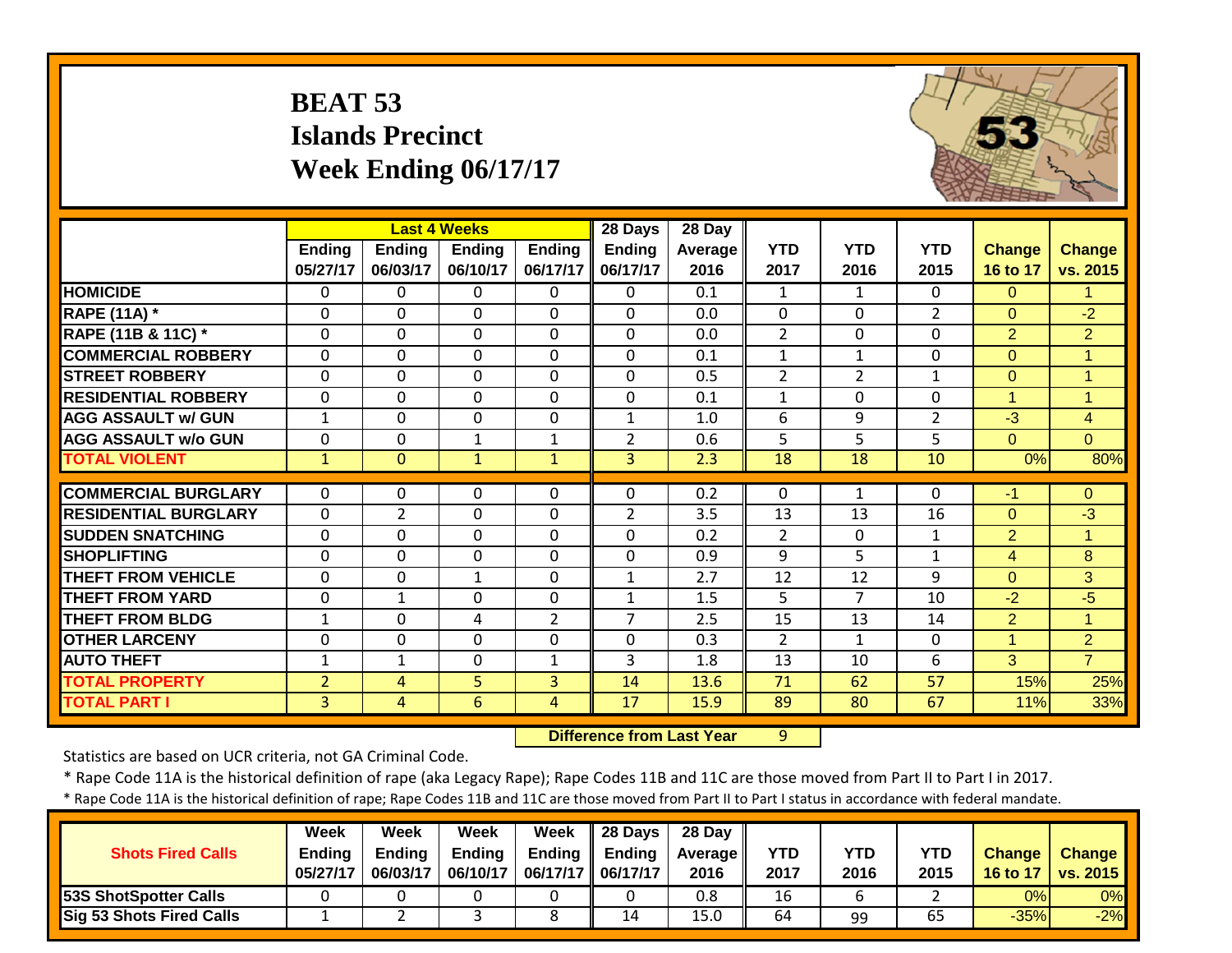|                             | <b>BEAT 54</b>     | <b>Islands Precinct</b><br>Week Ending 06/17/17 |                                                  |                           |                               |                           |                    |                    |                    |                           |                           |
|-----------------------------|--------------------|-------------------------------------------------|--------------------------------------------------|---------------------------|-------------------------------|---------------------------|--------------------|--------------------|--------------------|---------------------------|---------------------------|
|                             | Ending<br>05/27/17 | <b>Ending</b><br>06/03/17                       | <b>Last 4 Weeks</b><br><b>Ending</b><br>06/10/17 | <b>Ending</b><br>06/17/17 | 28 Days<br>Ending<br>06/17/17 | 28 Day<br>Average<br>2016 | <b>YTD</b><br>2017 | <b>YTD</b><br>2016 | <b>YTD</b><br>2015 | <b>Change</b><br>16 to 17 | <b>Change</b><br>vs. 2015 |
| <b>HOMICIDE</b>             | 0                  | $\Omega$                                        | 0                                                | $\mathbf{0}$              | $\Omega$                      | 0.1                       | $\mathbf 0$        | $\Omega$           | $\overline{2}$     | $\mathbf{0}$              | $-2$                      |
| <b>RAPE (11A)</b> *         | $\Omega$           | $\Omega$                                        | $\mathbf 0$                                      | $\Omega$                  | $\Omega$                      | 0.1                       | $\Omega$           | $\mathbf{1}$       | $\mathbf{1}$       | $-1$                      | $-1$                      |
| RAPE (11B & 11C) *          | $\mathbf 0$        | $\Omega$                                        | $\mathbf 0$                                      | $\Omega$                  | $\Omega$                      | 0.1                       | $\mathbf 0$        | $\Omega$           | $\mathbf{1}$       | $\Omega$                  | $-1$                      |
| <b>COMMERCIAL ROBBERY</b>   | 0                  | $\mathbf 0$                                     | 0                                                | 0                         | $\Omega$                      | 0.5                       | $\overline{7}$     | $\mathbf{1}$       | $\overline{2}$     | 6                         | 5                         |
| <b>STREET ROBBERY</b>       | $\mathbf 0$        | $\Omega$                                        | $\Omega$                                         | $\Omega$                  | $\Omega$                      | 0.8                       | $\mathbf{1}$       | 6                  | 6                  | $-5$                      | $-5$                      |
| <b>RESIDENTIAL ROBBERY</b>  | 0                  | $\Omega$                                        | $\Omega$                                         | $\mathbf{0}$              | $\mathbf{0}$                  | 0.0                       | 1                  | $\Omega$           | 0                  | 1                         | 1                         |
| <b>AGG ASSAULT W/ GUN</b>   | $\Omega$           | $\Omega$                                        | $\Omega$                                         | $\mathbf{1}$              | $\mathbf{1}$                  | 0.7                       | 6                  | 4                  | $\overline{7}$     | $\overline{2}$            | $-1$                      |
| <b>AGG ASSAULT w/o GUN</b>  | $\mathbf 0$        | 0                                               | 0                                                | $\mathbf 0$               | $\mathbf 0$                   | 0.6                       | 5                  | 4                  | $\overline{2}$     | $\overline{1}$            | 3 <sup>1</sup>            |
| <b>TOTAL VIOLENT</b>        | $\mathbf{0}$       | $\Omega$                                        | $\overline{0}$                                   | $\mathbf{1}$              | $\mathbf{1}$                  | 2.8                       | 20                 | 16                 | 21                 | 25%                       | $-5%$                     |
| <b>COMMERCIAL BURGLARY</b>  | $\mathbf{0}$       | $\Omega$                                        | 0                                                | $\mathbf{0}$              | $\Omega$                      | 0.2                       | $\mathbf{0}$       | $\mathbf{1}$       | 4                  | $-1$                      | $-4$                      |
| <b>RESIDENTIAL BURGLARY</b> | $\mathbf 0$        | $\mathbf{1}$                                    | $\mathbf{1}$                                     | $\overline{2}$            | 4                             | 6.1                       | 34                 | 27                 | 12                 | $\overline{7}$            | 22                        |
| <b>SUDDEN SNATCHING</b>     | 0                  | $\mathbf 0$                                     | 0                                                | $\mathbf{0}$              | $\mathbf 0$                   | 0.0                       | $\mathbf{1}$       | $\Omega$           | $\mathbf{1}$       | 1                         | $\overline{0}$            |
| <b>SHOPLIFTING</b>          | $\mathbf 0$        | 0                                               | $\mathbf 0$                                      | $\overline{2}$            | $\overline{2}$                | 2.0                       | 12                 | 11                 | 6                  | $\mathbf{1}$              | 6                         |
| <b>THEFT FROM VEHICLE</b>   | $\mathbf{1}$       | $\mathbf{1}$                                    | $\mathbf{1}$                                     | $\Omega$                  | 3                             | 4.7                       | 15                 | 34                 | $\overline{27}$    | $-19$                     | $-12$                     |
| <b>THEFT FROM YARD</b>      | $\mathbf 0$        | 0                                               | $\overline{2}$                                   | $\mathbf{1}$              | $\overline{3}$                | 1.0                       | 12                 | $\overline{2}$     | 6                  | 10 <sup>°</sup>           | 6                         |
| <b>THEFT FROM BLDG</b>      | 0                  | $\Omega$                                        | $\mathbf 0$                                      | $\mathbf 0$               | $\mathbf 0$                   | 2.2                       | 9                  | 12                 | 10                 | $-3$                      | $-1$                      |
| <b>OTHER LARCENY</b>        | 0                  | $\Omega$                                        | $\Omega$                                         | $\mathbf{0}$              | $\mathbf{0}$                  | 0.2                       | $\overline{2}$     | $\mathbf{1}$       | 3                  | $\mathbf{1}$              | $-1$                      |
| <b>AUTO THEFT</b>           | $\mathbf 0$        | $\Omega$                                        | $\Omega$                                         | $\Omega$                  | $\Omega$                      | 2.8                       | 12                 | 18                 | 13                 | $-6$                      | $-1$                      |
| <b>TOTAL PROPERTY</b>       | $\mathbf{1}$       | $\overline{2}$                                  | $\overline{4}$                                   | 5                         | 12                            | 19.2                      | 97                 | 106                | 82                 | $-8%$                     | 18%                       |
| <b>TOTAL PART I</b>         | $\mathbf{1}$       | $\overline{2}$                                  | $\overline{4}$                                   | $\overline{6}$            | $\overline{13}$               | 22.0                      | 117                | 122                | 103                | $-4%$                     | 14%                       |

 **Difference from Last Year**‐5 THE A BELL

Statistics are based on UCR criteria, not GA Criminal Code.

\* Rape Code 11A is the historical definition of rape (aka Legacy Rape); Rape Codes 11B and 11C are those moved from Part II to Part I in 2017.

| <b>Shots Fired Calls</b>        | Week<br><b>Ending</b><br>05/27/17 | Week<br><b>Ending</b><br>06/03/17 | Week<br><b>Ending</b><br>06/10/17 | Week<br><b>Ending</b><br>06/17/17   06/17/17 | $\parallel$ 28 Days<br>Endina | 28 Day<br><b>Average</b> II<br>2016 | <b>YTD</b><br>2017 | YTD<br>2016 | YTD<br>2015 | <b>Change</b><br>16 to 17 | <b>Change</b><br><b>vs. 2015</b> |
|---------------------------------|-----------------------------------|-----------------------------------|-----------------------------------|----------------------------------------------|-------------------------------|-------------------------------------|--------------------|-------------|-------------|---------------------------|----------------------------------|
| <b>53S ShotSpotter Calls</b>    |                                   |                                   |                                   |                                              |                               | 0.0                                 |                    |             |             | 0%                        | 0%                               |
| <b>Sig 53 Shots Fired Calls</b> |                                   |                                   |                                   |                                              | 10                            | 10.7                                | 53                 | 52          | 59          | 2%                        | $-10%$                           |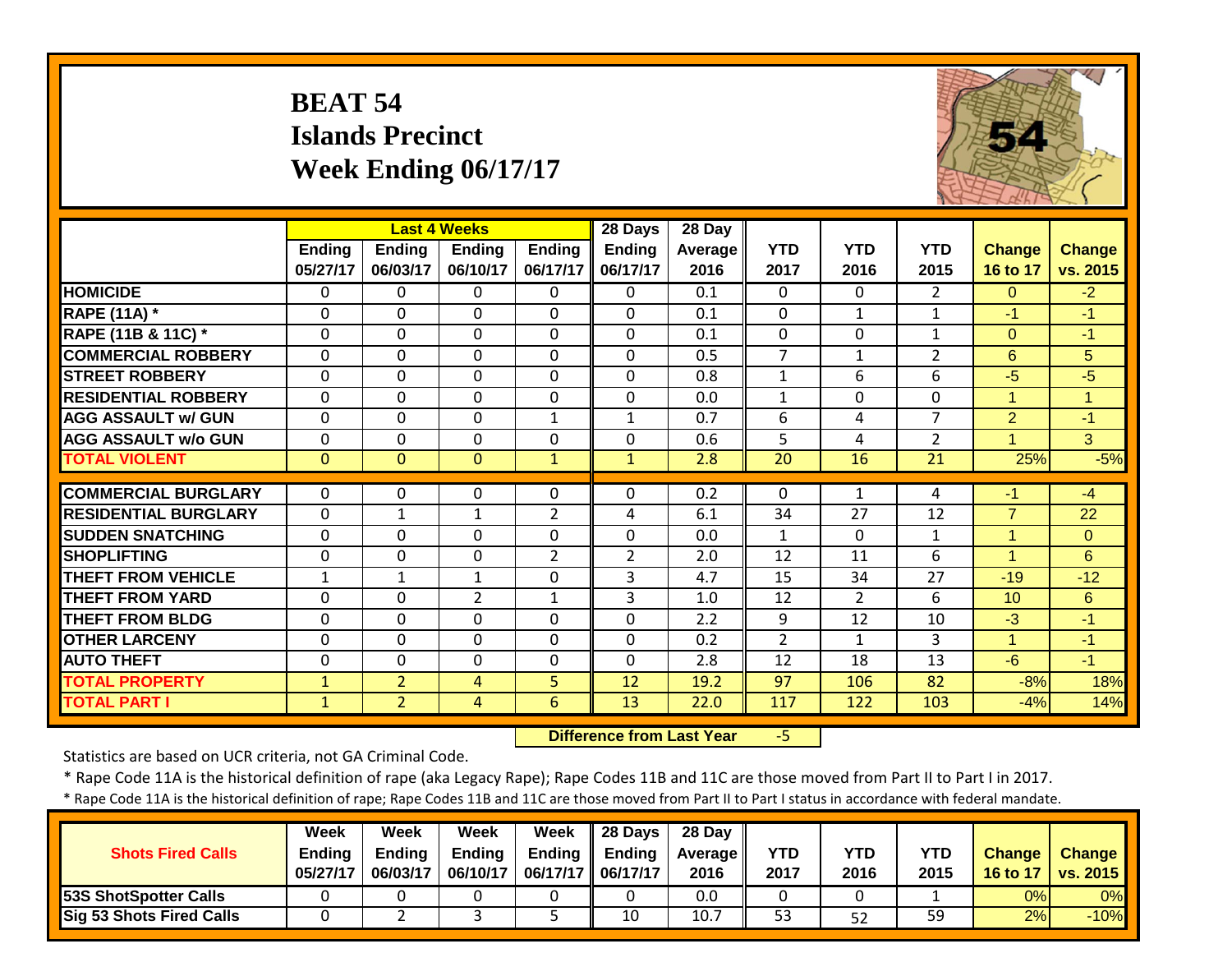# **BEAT 55 Islands Precinct Week Ending 06/17/17**



|                             |                |                | <b>Last 4 Weeks</b> |                | 28 Days        | 28 Day  |                |                |                |                |                |
|-----------------------------|----------------|----------------|---------------------|----------------|----------------|---------|----------------|----------------|----------------|----------------|----------------|
|                             | <b>Ending</b>  | <b>Ending</b>  | <b>Ending</b>       | <b>Ending</b>  | <b>Ending</b>  | Average | <b>YTD</b>     | <b>YTD</b>     | <b>YTD</b>     | <b>Change</b>  | <b>Change</b>  |
|                             | 05/27/17       | 06/03/17       | 06/10/17            | 06/17/17       | 06/17/17       | 2016    | 2017           | 2016           | 2015           | 16 to 17       | vs. 2015       |
| <b>HOMICIDE</b>             | $\Omega$       | 0              | $\Omega$            | $\Omega$       | $\Omega$       | 0.0     | $\Omega$       | $\Omega$       | 1              | $\Omega$       | $-1$           |
| <b>RAPE (11A)</b> *         | $\Omega$       | $\Omega$       | $\mathbf 0$         | $\Omega$       | $\Omega$       | 0.1     | $\overline{2}$ | $\mathbf{1}$   | $\Omega$       | $\mathbf{1}$   | $\overline{2}$ |
| RAPE (11B & 11C) *          | $\mathbf 0$    | 0              | $\mathbf{1}$        | $\mathbf 0$    | $\mathbf{1}$   | 0.2     | $\overline{2}$ | $\mathbf 0$    | 0              | $\overline{2}$ | $\overline{2}$ |
| <b>COMMERCIAL ROBBERY</b>   | $\mathbf 0$    | 0              | $\mathbf 0$         | $\mathbf 0$    | $\mathbf 0$    | 0.1     | $\mathbf{1}$   | $\mathbf{1}$   | 0              | $\overline{0}$ | $\overline{1}$ |
| <b>STREET ROBBERY</b>       | 0              | $\Omega$       | $\mathbf 0$         | $\mathbf{0}$   | $\Omega$       | 0.1     | $\mathbf{1}$   | $\mathbf{1}$   | $\overline{2}$ | $\overline{0}$ | $-1$           |
| <b>RESIDENTIAL ROBBERY</b>  | $\mathbf 0$    | $\Omega$       | 0                   | $\mathbf 0$    | $\Omega$       | 0.0     | $\Omega$       | $\Omega$       | 1              | $\Omega$       | $-1$           |
| <b>AGG ASSAULT w/ GUN</b>   | $\mathbf 0$    | $\Omega$       | 0                   | $\mathbf 0$    | $\Omega$       | 0.2     | $\mathbf 0$    | $\Omega$       | 1              | $\overline{0}$ | $-1$           |
| <b>AGG ASSAULT w/o GUN</b>  | $\mathbf{0}$   | 0              | 0                   | $\Omega$       | $\Omega$       | 0.5     | $\overline{3}$ | $\mathbf{1}$   | $\Omega$       | $\overline{2}$ | 3              |
| <b>TOTAL VIOLENT</b>        | $\mathbf{0}$   | $\Omega$       | $\mathbf{1}$        | $\mathbf{0}$   | $\mathbf{1}$   | 1.1     | 9              | 4              | 5.             | 125%           | 80%            |
|                             |                |                |                     |                |                |         |                |                |                |                |                |
| <b>COMMERCIAL BURGLARY</b>  | $\mathbf{0}$   | 0              | 0                   | 0              | $\Omega$       | 0.2     | 1              | $\overline{2}$ | 1              | -1             | $\Omega$       |
| <b>RESIDENTIAL BURGLARY</b> | 4              | 3              | $\overline{2}$      | 0              | 9              | 4.0     | 35             | 23             | 23             | 12             | 12             |
| <b>ISUDDEN SNATCHING</b>    | $\mathbf{0}$   | 0              | 0                   | $\Omega$       | $\Omega$       | 0.4     | $\Omega$       | 4              | $\Omega$       | $-4$           | $\Omega$       |
| <b>SHOPLIFTING</b>          | 0              | $\Omega$       | 0                   | $\mathbf 0$    | $\Omega$       | 6.1     | 17             | 39             | 18             | $-22$          | $-1$           |
| <b>THEFT FROM VEHICLE</b>   | $\mathbf{0}$   | $\mathbf{1}$   | $\overline{2}$      | $\mathbf{1}$   | 4              | 4.2     | 30             | 22             | 26             | 8              | $\overline{4}$ |
| <b>THEFT FROM YARD</b>      | $\mathbf{1}$   | 0              | $\mathbf 0$         | $\mathbf 0$    | $\mathbf{1}$   | 2.6     | 12             | 10             | 17             | $\overline{2}$ | $-5$           |
| <b>THEFT FROM BLDG</b>      | $\overline{2}$ | 0              | $\Omega$            | $\mathbf{1}$   | 3              | 3.7     | 18             | 17             | 23             | $\mathbf{1}$   | $-5$           |
| <b>OTHER LARCENY</b>        | 0              | $\mathbf{1}$   | 1                   | 0              | $\overline{2}$ | 1.1     | 5              | 10             | 5              | $-5$           | $\Omega$       |
| <b>AUTO THEFT</b>           | 0              | 0              | $\Omega$            | $\Omega$       | $\Omega$       | 1.5     | 5              | 9              | 4              | $-4$           | 1              |
| <b>TOTAL PROPERTY</b>       | $\overline{7}$ | 5 <sup>1</sup> | 5                   | $\overline{2}$ | 19             | 23.8    | 123            | 136            | 117            | $-10%$         | 5%             |
| <b>TOTAL PART I</b>         | $\overline{7}$ | 5              | 6                   | $\overline{2}$ | 20             | 24.9    | 132            | 140            | 122            | $-6%$          | 8%             |

 **Difference from Last Year** $-8$ 

Statistics are based on UCR criteria, not GA Criminal Code.

\* Rape Code 11A is the historical definition of rape (aka Legacy Rape); Rape Codes 11B and 11C are those moved from Part II to Part I in 2017.

| <b>Shots Fired Calls</b>        | Week<br><b>Ending</b><br>05/27/17 | Week<br><b>Ending</b><br>06/03/17 | Week<br><b>Ending</b><br>06/10/17 | Week<br><b>Ending</b> | $\parallel$ 28 Days<br><b>Ending</b><br>06/17/17    06/17/17 | 28 Dav<br><b>Average</b> I<br>2016 | <b>YTD</b><br>2017 | YTD<br>2016 | YTD<br>2015 | <b>Change</b><br>16 to 17 | <b>Change</b><br>vs. 2015 |
|---------------------------------|-----------------------------------|-----------------------------------|-----------------------------------|-----------------------|--------------------------------------------------------------|------------------------------------|--------------------|-------------|-------------|---------------------------|---------------------------|
| 53S ShotSpotter Calls           |                                   |                                   |                                   |                       |                                                              | 0.0                                |                    |             |             | 0%                        | 0%                        |
| <b>Sig 53 Shots Fired Calls</b> |                                   |                                   |                                   |                       |                                                              | 5.3                                | 34                 | 29          | 30          | 17%                       | 13%                       |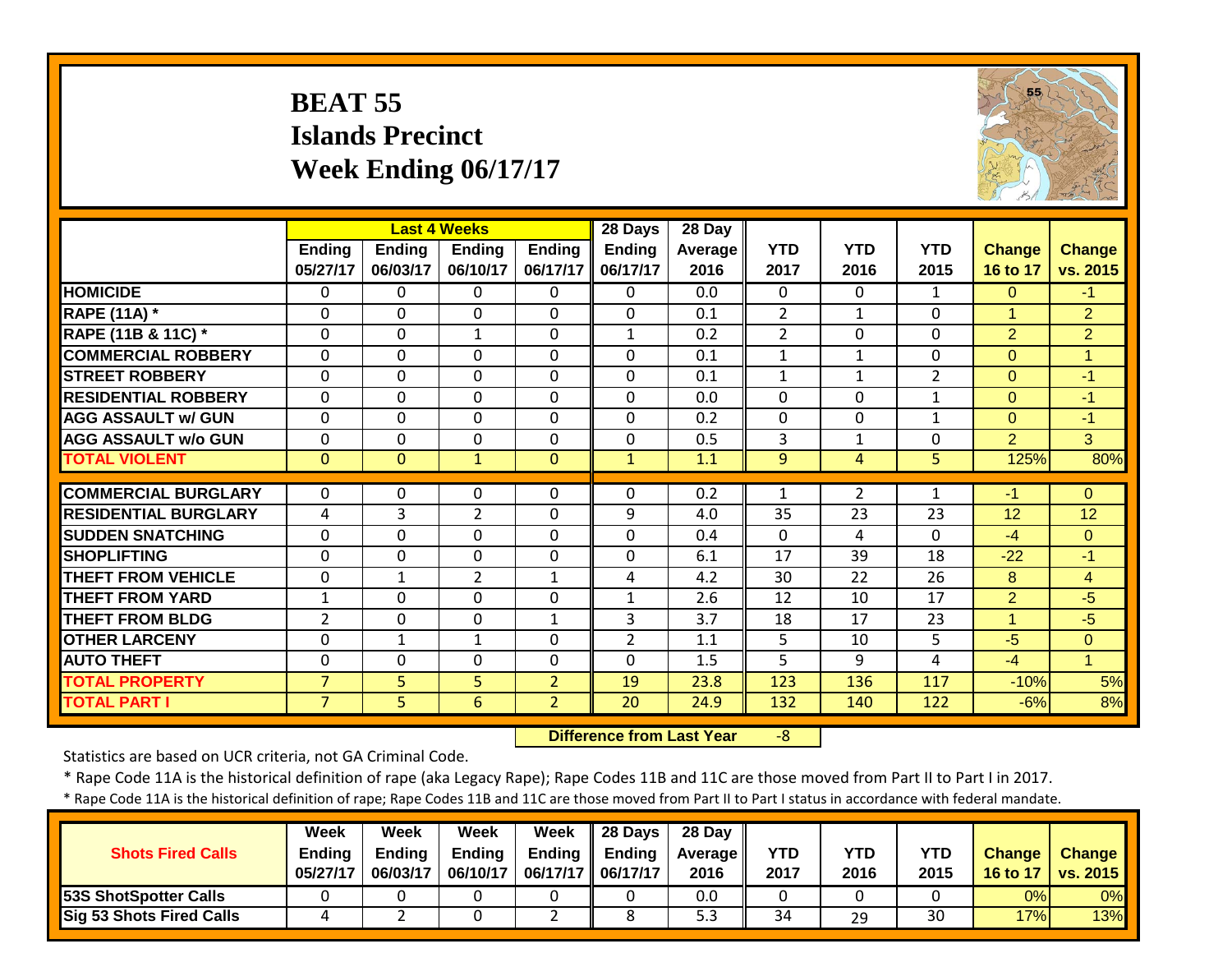# **BEAT 56 Islands Precinct Week Ending 06/17/17**



|                             |               |                | <b>Last 4 Weeks</b> |               | 28 Days                          | 28 Day         |                |                |                |                      |                |
|-----------------------------|---------------|----------------|---------------------|---------------|----------------------------------|----------------|----------------|----------------|----------------|----------------------|----------------|
|                             | <b>Ending</b> | <b>Ending</b>  | <b>Ending</b>       | <b>Ending</b> | Ending                           | <b>Average</b> | <b>YTD</b>     | <b>YTD</b>     | <b>YTD</b>     | Change               | <b>Change</b>  |
|                             | 05/27/17      | 06/03/17       | 06/10/17            | 06/17/17      | 06/17/17                         | 2016           | 2017           | 2016           | 2015           | 16 to 17             | vs. 2015       |
| <b>HOMICIDE</b>             | 0             | 0              | $\Omega$            | 0             | $\Omega$                         | 0.0            | 1              | $\Omega$       | $\Omega$       |                      |                |
| <b>RAPE (11A)</b> *         | 0             | $\Omega$       | 0                   | 0             | $\mathbf 0$                      | 0.0            | $\mathbf 0$    | $\mathbf{0}$   | 0              | $\overline{0}$       | $\Omega$       |
| RAPE (11B & 11C) *          | $\mathbf{0}$  | $\Omega$       | 0                   | $\mathbf 0$   | $\Omega$                         | 0.0            | $\mathbf 0$    | $\Omega$       | $\Omega$       | $\mathbf{0}$         | $\Omega$       |
| <b>COMMERCIAL ROBBERY</b>   | $\mathbf 0$   | $\mathbf 0$    | 0                   | 0             | $\mathbf 0$                      | 0.0            | $\mathbf 0$    | $\mathbf{0}$   | 0              | $\overline{0}$       | $\mathbf{0}$   |
| <b>ISTREET ROBBERY</b>      | $\Omega$      | $\Omega$       | 0                   | 0             | $\mathbf{0}$                     | 0.0            | 0              | 0              | $\overline{2}$ | $\mathbf{0}$         | $-2$           |
| <b>RESIDENTIAL ROBBERY</b>  | $\mathbf 0$   | $\Omega$       | 0                   | 0             | $\mathbf 0$                      | 0.0            | $\mathbf{1}$   | $\mathbf{0}$   | $\mathbf{1}$   | $\mathbf{1}$         | $\overline{0}$ |
| <b>AGG ASSAULT w/ GUN</b>   | $\mathbf 0$   | $\Omega$       | 0                   | $\mathbf 0$   | $\Omega$                         | 0.3            | $\mathbf{1}$   | $\overline{2}$ | 3              | $-1$                 | $-2$           |
| <b>AGG ASSAULT w/o GUN</b>  | $\mathbf 0$   | $\Omega$       | 0                   | 0             | $\mathbf 0$                      | 0.1            | $\mathbf 0$    | 0              | $\mathbf{1}$   | $\overline{0}$       | $-1$           |
| <b>TOTAL VIOLENT</b>        | $\mathbf{0}$  | $\mathbf{0}$   | $\overline{0}$      | $\mathbf{0}$  | $\mathbf{0}$                     | 0.4            | $\overline{3}$ | $\overline{2}$ | $\overline{7}$ | 50%                  | $-57%$         |
| <b>COMMERCIAL BURGLARY</b>  | 0             | 0              | 0                   | 0             | 0                                | 0.1            | 0              | 0              | $\mathbf{1}$   | $\mathbf 0$          | $-1$           |
| <b>RESIDENTIAL BURGLARY</b> | $\mathbf{1}$  | $\Omega$       | 0                   | $\Omega$      | $\mathbf{1}$                     | 1.2            | $\overline{7}$ | 6              | 3              | 1                    | 4              |
| <b>SUDDEN SNATCHING</b>     | $\mathbf 0$   | $\Omega$       | 0                   | 0             | $\Omega$                         | 0.0            | $\mathbf 0$    | $\Omega$       | $\Omega$       | $\overline{0}$       | $\mathbf{0}$   |
| <b>SHOPLIFTING</b>          | $\Omega$      | $\Omega$       | 0                   | $\Omega$      | $\mathbf{0}$                     | 0.0            | $\Omega$       | 0              | $\Omega$       | $\Omega$             | $\Omega$       |
| <b>THEFT FROM VEHICLE</b>   | $\Omega$      | $\mathbf 0$    | 0                   | $\Omega$      | $\Omega$                         | 0.5            | $\overline{2}$ | 3              | 0              | -1                   | $\overline{2}$ |
| <b>THEFT FROM YARD</b>      | $\Omega$      | $\Omega$       | 0                   | 0             | $\Omega$                         | 0.3            | $\mathbf 0$    | 1              | 0              | -1                   | $\mathbf{0}$   |
| <b>THEFT FROM BLDG</b>      | $\Omega$      | $\Omega$       | 0                   | $\Omega$      | $\Omega$                         | 0.2            | $\mathbf{1}$   | 1              | $\overline{2}$ | $\overline{0}$       | $-1$           |
| <b>OTHER LARCENY</b>        | 0             | $\Omega$       | 0                   | 0             | $\Omega$                         | 0.2            | $\mathbf{1}$   | $\overline{2}$ | $\mathbf{1}$   | -1                   | $\mathbf{0}$   |
| <b>AUTO THEFT</b>           | 0             | $\Omega$       | 0                   | $\Omega$      | $\Omega$                         | 0.1            | $\overline{2}$ | 1              | $\overline{2}$ | $\blacktriangleleft$ | $\Omega$       |
| <b>TOTAL PROPERTY</b>       | $\mathbf{1}$  | $\overline{0}$ | $\overline{0}$      | $\mathbf{0}$  | $\mathbf{1}$                     | 2.5            | 13             | 14             | 9              | $-7%$                | 44%            |
| <b>TOTAL PART I</b>         | $\mathbf{1}$  | $\mathbf{0}$   | $\mathbf{0}$        | $\mathbf{0}$  | $\mathbf{1}$                     | 2.9            | 16             | 16             | 16             | 0%                   | 0%             |
|                             |               |                |                     |               | <b>Difference from Last Year</b> |                | $\overline{0}$ |                |                |                      |                |

 **Difference from Last Year**

Statistics are based on UCR criteria, not GA Criminal Code.

\* Rape Code 11A is the historical definition of rape (aka Legacy Rape); Rape Codes 11B and 11C are those moved from Part II to Part I in 2017.

| <b>Shots Fired Calls</b>        | Week<br><b>Endina</b><br>05/27/17 | Week<br><b>Ending</b><br>06/03/17 | Week<br><b>Ending</b><br>06/10/17 | Week<br><b>Ending</b><br>06/17/17    06/17/17 | $\parallel$ 28 Davs<br><b>Ending</b> | 28 Dav<br><b>Average II</b><br>2016 | <b>YTD</b><br>2017 | YTD<br>2016 | <b>YTD</b><br>2015 | <b>Change</b><br>16 to 17 | <b>Change</b><br>vs. 2015 |
|---------------------------------|-----------------------------------|-----------------------------------|-----------------------------------|-----------------------------------------------|--------------------------------------|-------------------------------------|--------------------|-------------|--------------------|---------------------------|---------------------------|
| 53S ShotSpotter Calls           |                                   |                                   |                                   |                                               |                                      | 0.0                                 |                    |             |                    | 0%                        | 0%                        |
| <b>Sig 53 Shots Fired Calls</b> |                                   |                                   |                                   |                                               |                                      | 4.0                                 | 21                 | 23          | 13                 | $-9%$                     | 62%                       |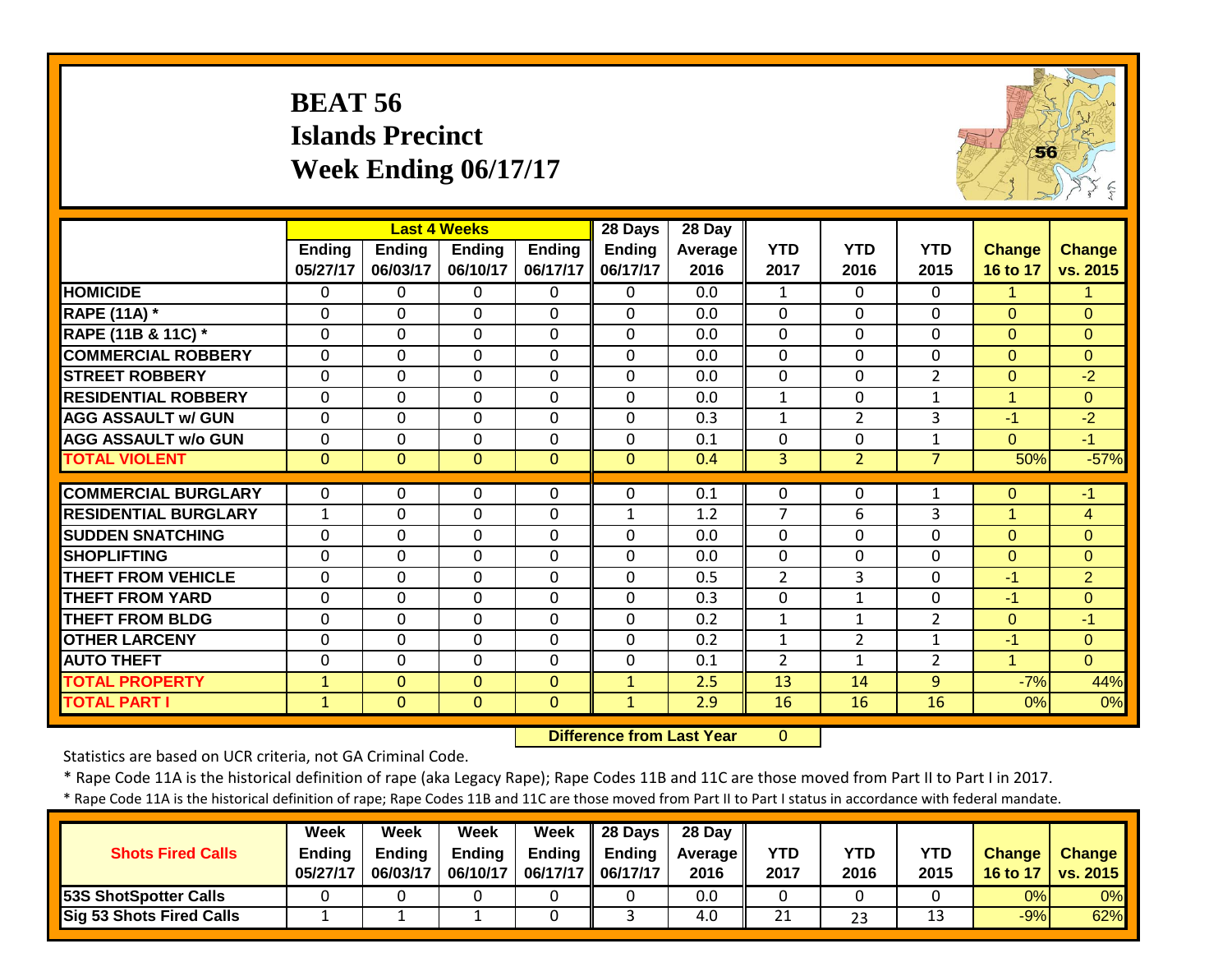

#### **COMPSTATWHITEFIELD PRECINCT LT. TORRENCE GARVINWeek Ending 06/17/17**

#### **PRECINCT COMMANDER:**



|                             | Week<br><b>Ending</b> | Week<br>Ending | <b>Weekly</b><br>Avg | 28-Day<br><b>Ending</b> | 28-Day<br><b>Ending</b> | <b>Avg</b><br>28-Day | <b>YTD</b>     | <b>YTD</b>     | <b>YTD</b> | <b>Change</b>   | <b>Change</b>  |
|-----------------------------|-----------------------|----------------|----------------------|-------------------------|-------------------------|----------------------|----------------|----------------|------------|-----------------|----------------|
|                             | 06/17/17              | 06/10/17       | 2016                 | 06/17/17                | 5/20/17                 | 2016                 | 2017           | 2016           | 2015       | <b>16 to 17</b> | vs. 2015       |
| <b>HOMICIDE</b>             | 0                     | 0              | 0                    | 0                       | $\Omega$                | 0                    | $\mathbf{2}$   | $\overline{2}$ |            | $\Omega$        |                |
| <b>RAPE (11A) *</b>         | 0                     | 0              | 0                    | 0                       | $\Omega$                | $\Omega$             | 1              | $\overline{2}$ | 2          | $-1$            | $-1$           |
| RAPE (11B & 11C) *          | $\bf{0}$              | $\Omega$       | 0                    | $\bf{0}$                | $\overline{2}$          | $\Omega$             | 6              |                |            | 5               | 5              |
| <b>COMMERCIAL ROBBERY</b>   | $\bf{0}$              | $\Omega$       | 0                    | $\bf{0}$                | $\Omega$                | $\Omega$             | 0              | ٠              | 4          | $-1$            | $-4$           |
| <b>STREET ROBBERY</b>       | $\bf{0}$              | $\Omega$       | 0                    | 0                       |                         |                      | 5              | 2              |            | $\overline{3}$  | $\overline{4}$ |
| <b>RESIDENTIAL ROBBERY</b>  | $\bf{0}$              | $\Omega$       | 0                    | 0                       | $\Omega$                | 0                    | 0              | 0              | 4          | $\Omega$        | $-4$           |
| <b>AGG ASSAULT w/ GUN</b>   | $\bf{0}$              | 0              | 0                    | 0                       | $\Omega$                |                      | 3              | 9              | 5          | -6              | $-2$           |
| <b>AGG ASSAULT w/o GUN</b>  | 0                     | $\Omega$       | 0                    | 0                       |                         |                      | $\overline{2}$ | 9              | 3          | -7              | $-1$           |
| <b>TOTAL VIOLENT</b>        | $\bf{0}$              | $\Omega$       | 4                    | 0                       | $\overline{4}$          | $\overline{4}$       | 19             | 26             | 21         | $-27%$          | $-10%$         |
| <b>COMMERCIAL BURGLARY</b>  | 0                     | 0              | 0                    |                         | 0                       | $\overline{2}$       | $\mathbf{2}$   | 10             | 5          | -8              | $-3$           |
| <b>RESIDENTIAL BURGLARY</b> | $\mathbf{2}$          | 3              | 3                    | 9                       | 8                       | 13                   | 51             | 85             | 68         | $-34$           | $-17$          |
| <b>SUDDEN SNATCHING</b>     | $\bf{0}$              | $\Omega$       | 0                    | 0                       | $\Omega$                |                      | 1              |                |            | $\Omega$        | $\Omega$       |
| <b>SHOPLIFTING</b>          | $\mathbf{2}$          | 3              | $\overline{2}$       | 11                      | 17                      | 9                    | 66             | 59             | 94         | $\overline{7}$  | $-28$          |
| <b>THEFT FROM VEHICLE</b>   | $\mathbf{2}$          | 3              | 3                    | 9                       | 16                      | 11                   | 78             | 52             | 38         | 26              | 40             |
| <b>THEFT FROM YARD</b>      | 4                     | $\Omega$       | 1                    | 4                       | 4                       | 5                    | 22             | 20             | 21         | $\overline{2}$  | 1              |
| <b>THEFT FROM BLDG</b>      | 3                     | 2              | 1                    | 6                       | $\overline{7}$          | 6                    | 34             | 38             | 30         | $-4$            | $\overline{4}$ |
| <b>OTHER LARCENY</b>        | 1                     |                | $\Omega$             | 3                       | 2                       |                      | 13             | $\overline{2}$ | 2          | 11              | 11             |
| <b>AUTO THEFT</b>           | 4                     | $\Omega$       | 1                    | 3                       | 5                       | 4                    | 19             | 20             | 13         | $-1$            | 6              |
| <b>TOTAL PROPERTY</b>       | 12                    | 12             | 13                   | 46                      | 59                      | 51                   | 286            | 287            | 272        | 0%              | 5%             |
| <b>TOTAL PART I</b>         | 12                    | 12             | 14                   | 46                      | 63                      | 56                   | 305            | 313            | 293        | $-3%$           | 4%             |

Statistics are based on UCR criteria, not GA Criminal Code. **Difference from Last Year** -8

Statistics are preliminary, based on RMS data at the time prepared, and are subject to change due to late reports, reclassifications, updated locations, etc.

Cell Shading: white is within 0.6 standard deviation of the mean; red is above; green is below.

| <b>Citizen Initiated Calls</b>  | Week<br>Ending<br>06/17/17 | <b>Week</b><br><b>Ending</b><br>06/10/17 | Weekly<br>Avg<br>2016 | 28-Day<br>Ending<br>06/17/17 | $28-Day$<br><b>Ending</b><br>5/20/17 | Avg<br>$28$ -Day<br>2016 | YTD<br>2017 | <b>YTD</b><br>2016 | YTD<br>2015 | Change<br>16 to 17 | <b>Change</b><br>vs. 2015 |
|---------------------------------|----------------------------|------------------------------------------|-----------------------|------------------------------|--------------------------------------|--------------------------|-------------|--------------------|-------------|--------------------|---------------------------|
| <b>Midnight Shift</b>           | 29                         | 31                                       | 34                    | 118                          | 94                                   | 138                      | 728         | 745                |             | $-17$              | 728                       |
| <b>Day Shift</b>                | 84                         | 104                                      | 101                   | 383                          | 380                                  | 403                      | 2353        | 2284               |             | 69                 | 2353                      |
| <b>Afternoon Shift</b>          | 107                        | 81                                       | 102                   | 360                          | 351                                  | 407                      | 2156        | 2319               |             | $-163$             | 2156                      |
| <b>TOTAL CITIZEN CFS</b>        | 220                        | 216                                      | 237                   | 861                          | 825                                  | 947                      | 5237        | 5348               |             | $-2.1%$            | #DIV/0!                   |
| <b>53S ShotSpotter Calls</b>    |                            |                                          |                       | ົ<br>. .                     |                                      |                          |             |                    |             |                    |                           |
| <b>Sig 53 Shots Fired Calls</b> |                            |                                          |                       | 78                           |                                      | 18                       |             |                    |             |                    |                           |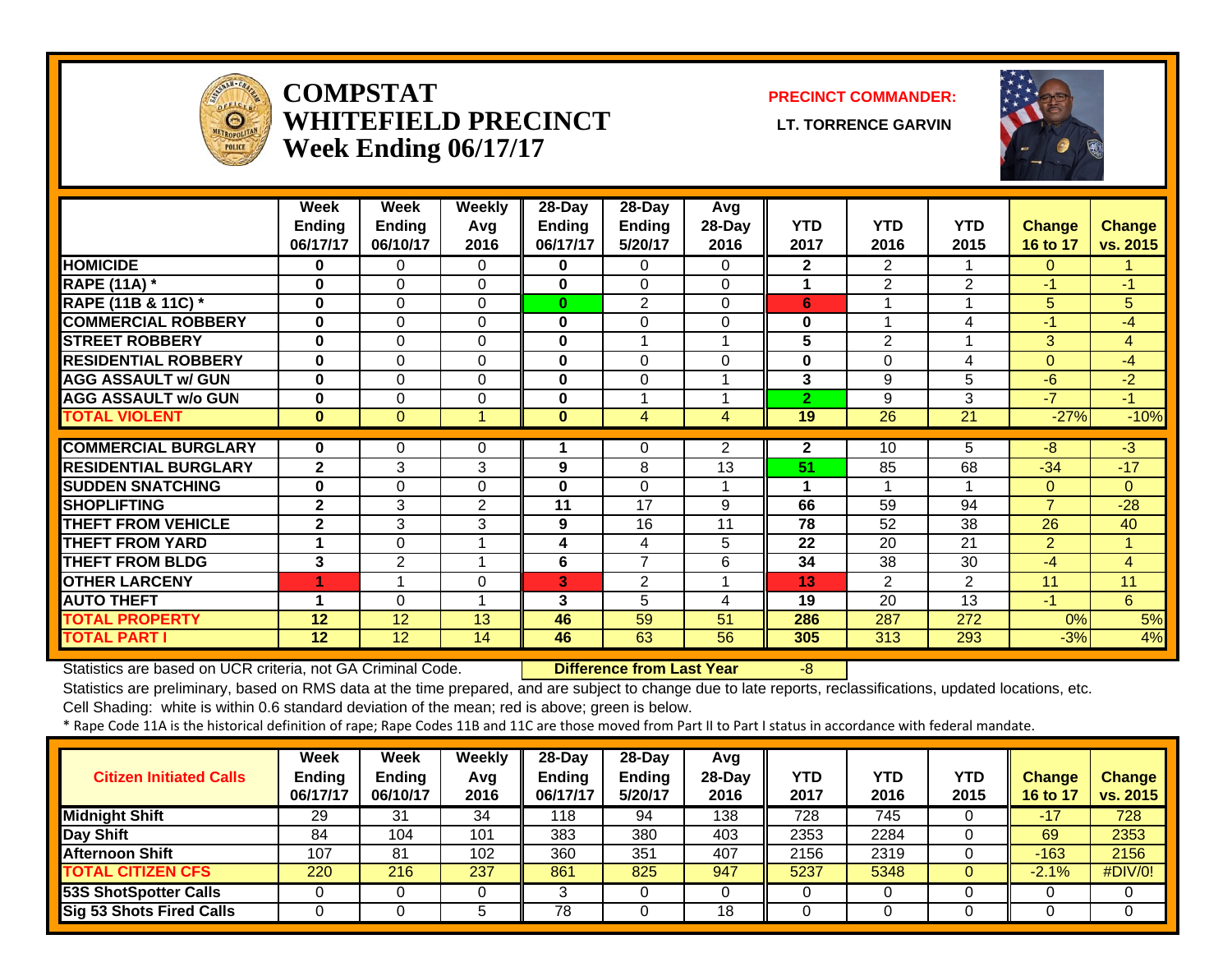# **BEAT 61 Whitefield Precinct Week Ending 06/17/17**

|                             |                |                | <b>Last 4 Weeks</b> |                | 28 Days        | 28 Day         |                |                |                |                |                      |
|-----------------------------|----------------|----------------|---------------------|----------------|----------------|----------------|----------------|----------------|----------------|----------------|----------------------|
|                             | <b>Ending</b>  | <b>Ending</b>  | <b>Ending</b>       | <b>Ending</b>  | <b>Ending</b>  | <b>Average</b> | <b>YTD</b>     | <b>YTD</b>     | <b>YTD</b>     | <b>Change</b>  | <b>Change</b>        |
|                             | 05/27/17       | 06/03/17       | 06/10/17            | 06/17/17       | 06/17/17       | 2016           | 2017           | 2016           | 2015           | 16 to 17       | vs. 2015             |
| <b>HOMICIDE</b>             | $\Omega$       | $\Omega$       | 0                   | $\Omega$       | $\mathbf{0}$   | 0.0            | $\overline{2}$ | 0              | 0              | $\overline{2}$ | $\overline{2}$       |
| <b>RAPE (11A) *</b>         | $\Omega$       | $\mathbf{0}$   | $\Omega$            | $\mathbf 0$    | $\mathbf 0$    | 0.0            | $\mathbf{0}$   | 0              | $\overline{2}$ | $\Omega$       | $-2$                 |
| RAPE (11B & 11C) *          | 0              | $\Omega$       | $\Omega$            | $\Omega$       | $\Omega$       | 0.2            | 0              | $\mathbf{1}$   | $\mathbf{1}$   | $-1$           | $-1$                 |
| <b>COMMERCIAL ROBBERY</b>   | $\Omega$       | $\mathbf{0}$   | $\Omega$            | $\Omega$       | $\Omega$       | 0.1            | 0              | $\mathbf{1}$   | $\Omega$       | $-1$           | $\mathbf{0}$         |
| <b>STREET ROBBERY</b>       | $\Omega$       | $\Omega$       | $\Omega$            | $\mathbf 0$    | $\Omega$       | 0.2            | $\overline{2}$ | 0              | $\mathbf{1}$   | $\overline{2}$ | 1                    |
| <b>RESIDENTIAL ROBBERY</b>  | $\Omega$       | $\Omega$       | $\Omega$            | $\Omega$       | $\mathbf 0$    | 0.0            | $\mathbf{0}$   | 0              | 3              | $\Omega$       | $-3$                 |
| <b>AGG ASSAULT w/ GUN</b>   | $\Omega$       | $\Omega$       | $\mathbf 0$         | 0              | $\mathbf 0$    | 0.2            | $\mathbf{1}$   | 3              | $\Omega$       | $-2$           | $\mathbf{1}$         |
| <b>AGG ASSAULT w/o GUN</b>  | $\Omega$       | $\Omega$       | $\Omega$            | $\Omega$       | $\Omega$       | 0.5            | $\mathbf{0}$   | 3              | $\mathbf{1}$   | $-3$           | -1                   |
| <b>TOTAL VIOLENT</b>        | $\mathbf{0}$   | $\mathbf{0}$   | $\overline{0}$      | $\mathbf{0}$   | $\overline{0}$ | 1.1            | 5              | 8              | 8              | $-38%$         | $-38%$               |
|                             |                |                |                     |                |                |                |                |                |                |                |                      |
| <b>COMMERCIAL BURGLARY</b>  | 1              | 0              | $\Omega$            | 0              | $\mathbf{1}$   | 0.8            | 1              | 3              | $\overline{2}$ | $-2$           | -1                   |
| <b>RESIDENTIAL BURGLARY</b> | $\overline{2}$ | $\mathbf{1}$   | 0                   | $\mathbf{1}$   | 4              | 4.3            | 26             | 28             | 28             | $-2$           | $-2$                 |
| <b>ISUDDEN SNATCHING</b>    | $\mathbf 0$    | $\Omega$       | $\mathbf 0$         | $\mathbf 0$    | $\Omega$       | 0.2            | $\Omega$       | $\Omega$       | $\Omega$       | $\Omega$       | $\Omega$             |
| <b>SHOPLIFTING</b>          | $\overline{2}$ | 4              | 3                   | $\overline{2}$ | 11             | 7.7            | 63             | 48             | 87             | 15             | $-24$                |
| <b>THEFT FROM VEHICLE</b>   | $\overline{2}$ | $\Omega$       | 3                   | $\mathbf{1}$   | 6              | 5.7            | 40             | 24             | 14             | 16             | 26                   |
| <b>THEFT FROM YARD</b>      | $\mathbf 0$    | $\mathbf 0$    | 0                   | $\mathbf 0$    | $\mathbf 0$    | 2.8            | 10             | 9              | 6              | 1              | 4                    |
| <b>THEFT FROM BLDG</b>      | 0              | $\mathbf{1}$   | 0                   | $\mathbf 1$    | $\overline{2}$ | 2.8            | 14             | 18             | 12             | $-4$           | $\overline{2}$       |
| <b>OTHER LARCENY</b>        | 0              | $\mathbf{1}$   | $\mathbf{1}$        | 0              | $\overline{2}$ | 0.8            | 7              | $\overline{2}$ | $\Omega$       | 5              | $\overline{7}$       |
| <b>AUTO THEFT</b>           | 1              | $\Omega$       | 0                   | $\Omega$       | $\mathbf{1}$   | 1.4            | 4              | 4              | 3              | $\overline{0}$ | $\blacktriangleleft$ |
| <b>TOTAL PROPERTY</b>       | 8              | $\overline{7}$ | $\overline{7}$      | 5              | 27             | 26.3           | 165            | 136            | 152            | 21%            | 9%                   |
| <b>TOTAL PART I</b>         | 8              | $\overline{7}$ | $\overline{7}$      | 5              | 27             | 27.5           | 170            | 144            | 160            | 18%            | 6%                   |

 **Difference from Last Year**26

Statistics are based on UCR criteria, not GA Criminal Code.

\* Rape Code 11A is the historical definition of rape (aka Legacy Rape); Rape Codes 11B and 11C are those moved from Part II to Part I in 2017.

| <b>Shots Fired Calls</b>        | Week<br><b>Ending</b><br>05/27/17 | Week<br><b>Ending</b><br>06/03/17 | <b>Week</b><br><b>Ending</b><br>06/10/17 | Week<br>06/17/17   06/17/17 | $\parallel$ 28 Days<br>Ending $\parallel$ Ending | 28 Day<br><b>Average</b><br>2016 | YTD<br>2017 | YTD<br>2016 | YTD<br>2015 | <b>Change</b><br>16 to 17 | <b>Change</b><br>vs. 2015 |
|---------------------------------|-----------------------------------|-----------------------------------|------------------------------------------|-----------------------------|--------------------------------------------------|----------------------------------|-------------|-------------|-------------|---------------------------|---------------------------|
| <b>53S ShotSpotter Calls</b>    |                                   |                                   |                                          |                             |                                                  | 0.0                              |             |             |             | 0%                        | 0%                        |
| <b>Sig 53 Shots Fired Calls</b> |                                   |                                   |                                          |                             |                                                  | 4.4                              |             |             |             | #DIV/0!                   | #DIV/0!                   |